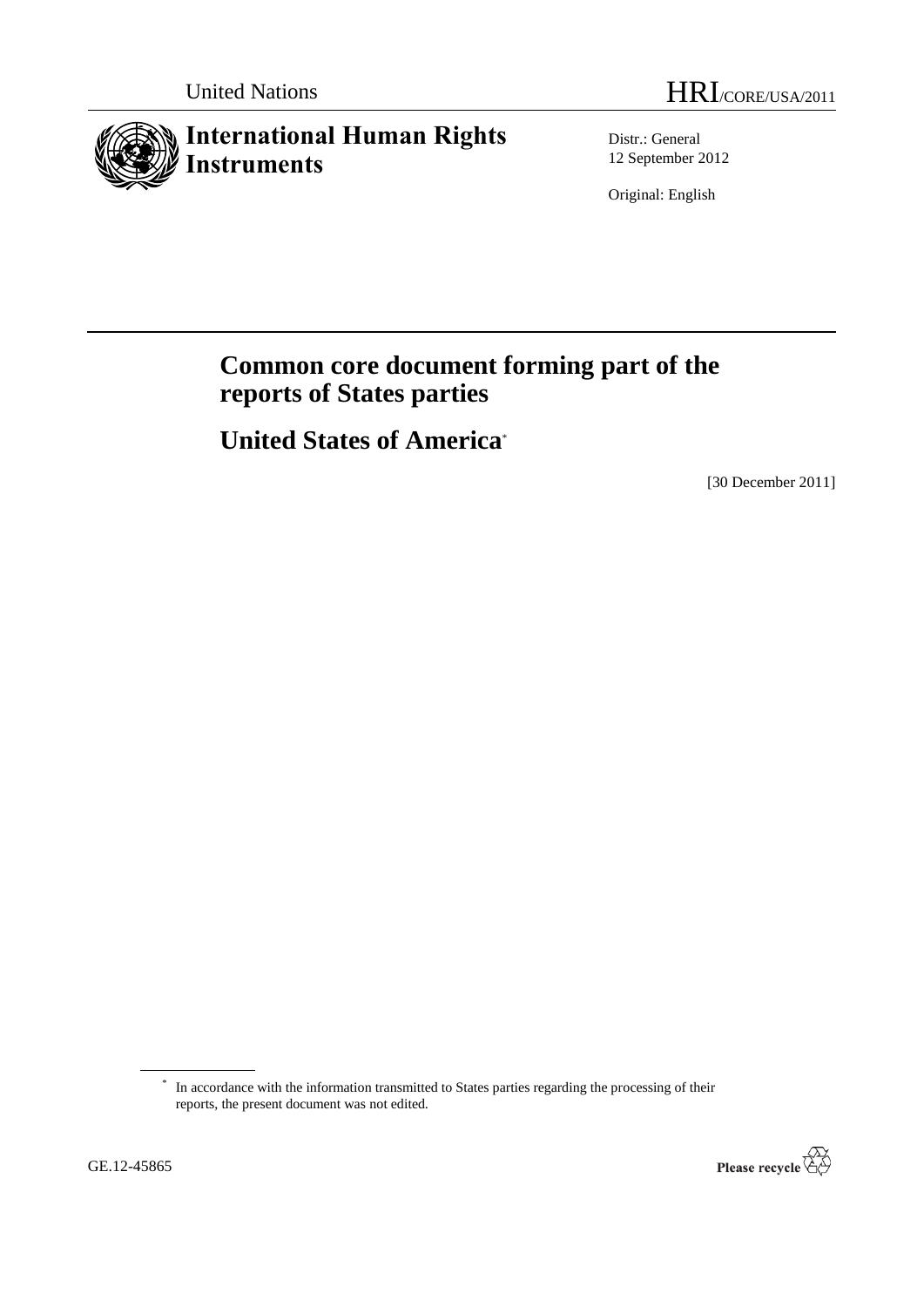# Contents

|         |           |                                                                              | Paragraphs  | Page |
|---------|-----------|------------------------------------------------------------------------------|-------------|------|
| I.      |           |                                                                              | $1 - 103$   | 3    |
|         | A.        |                                                                              | $1 - 23$    | 3    |
|         | <b>B.</b> |                                                                              | $22 - 103$  | 8    |
| $\Pi$ . |           | General framework for the protection and promotion of human rights           | $104 - 150$ | 26   |
|         | A.        |                                                                              | $104 - 107$ | 26   |
|         | <b>B.</b> | Legal framework for the protection of human rights at the national level     | 108-137     | 27   |
|         | C.        | Framework within which human rights are promoted at the national level       | 138-146     | 34   |
|         | D.        |                                                                              | $147 - 149$ | 36   |
|         | E.        |                                                                              | 150         | 37   |
| III.    |           | Information on non-discrimination and equality and effective remedies        | $151 - 217$ | 37   |
|         | А.        |                                                                              | 152         | 37   |
|         | <b>B.</b> |                                                                              | 153-166     | 38   |
|         | C.        |                                                                              | $167 - 169$ | 41   |
|         | D.        |                                                                              | 170-197     | 43   |
|         | E.        | Human rights situation of persons belonging to specific vulnerable groups    | 198-207     | 49   |
|         | F.        |                                                                              | 208-217     | 50   |
| Annex   |           |                                                                              |             |      |
|         |           | State, local, tribal and territorial human rights organizations and programs |             | 54   |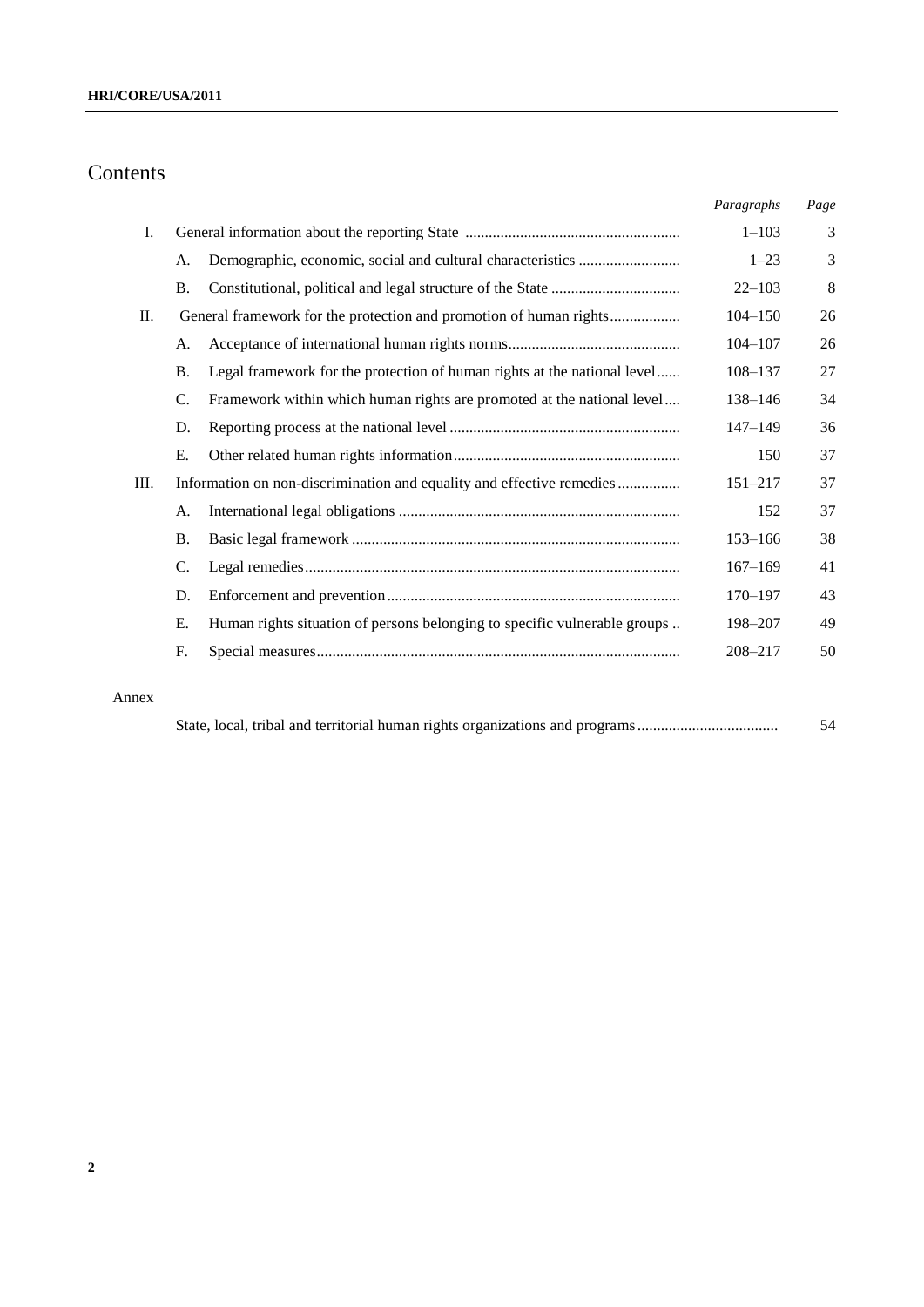# **I. General information about the reporting State**

# **A. Demographic, economic, social and cultural characteristics**

#### **1. Demographic indicators**

1. The United States is a multi-racial, multi-ethnic, and multi-cultural society in which racial and ethnic diversity is ever increasing. Virtually every national, racial, ethnic, cultural, and religious group in the world is represented in the U.S. population. The United States decennial census in 2010 showed that from 2000 to 2010, the U.S. population grew by 27.3 million (9.7 %) to 308.9 million. This represented a lower growth rate than was seen from 1990 to 2000 (13.2 %), but was similar to the growth rate from 1980 to 1990 (9.8 %). Regional growth was faster for the South and West than for the Midwest and Northeast. The West for the first time surpassed the population of the Midwest. Overall, the South and West accounted for 84.4 % of the U.S. population increase from 2000 to 2010. Over four fifths (83.7 %) of the U.S. population in 2010 lived in the nation's 366 metropolitan areas – areas with core urban populations of 50,000 or more. <http://www.census.gov/prod/> cen2010/briefs/c2010br-01.pdf.

2. More than half the 27.3 million population growth from 2000 to 2010 was due to a 15.2 million population increase in the Hispanic or Latino population.<sup>1</sup> During this period, the Hispanic or Latino population grew by 43 % from 35.3 million in 2000 to 50.5 million in 2010 – from 13 % to 16 % of the total population. The non-Hispanic/Latino population grew at a relatively slower rate – about 5 %. Within the non-Hispanic/Latino population, those who reported their race as White alone grew the most slowly (1 %). While the non-Hispanic/Latino White alone population increased numerically from 194.6 million to 196.8 million over the 10-year period, its proportion of the total population declined from 69 percent to 64 percent.

3. In 2010, approximately 97 % of all respondents reported only one race. From 2000 to 2010, all major race groups experienced increases in numbers, but the groups grew at different rates.

4. The Asian alone population was the fastest growing race group – growing by 43.3 % from 10.2 million to 14.7 million -- from 3.6 % to 4.8 % of the population. The Native Hawaiian and Pacific Islander (NHPI) alone population grew by more than a third, from 398,835 to 540,013, increasing its proportion of the population from 0.1 % to 0.2 %. The American Indian and Alaska Native (AIAN) alone population grew by 18 % from 2.5 to 2.9 million, remaining at 0.9 % of the overall population. The Black or African American alone population grew by 12.3 % from 34.7 million to 38.9 million -- increasing its proportion from 12.3 % to 12.6 %. The White only population (including White Hispanics/Latinos) grew by the smallest percentage – only  $5.7 %$  – and was the only group to experience an actual decrease in its proportion of the population – from 75 % to 72 %. Of the 27.3 million people added to the total population, the White alone population made up just under half of

 $<sup>1</sup>$  The racial and ethnic categories used since 1997 in the U.S. census are: White; Black or African</sup> American; American Indian and Alaska Native (AIAN); Asian; and Native Hawaiian and Other Pacific Islander (NHPI). Members of these racial categories are also classified separately as belonging to one of two ethnic categories: Hispanic or Latino origin, or non-Hispanic or Latino origin. For reasons of simplicity, this report sometimes uses the single terms "Black" or "Hispanic" to refer to the respective categories of persons, rather than the terms "Black or African American" and "Hispanic or Latino" employed by the Census Bureau. Also, on occasion the report uses the single term "Native" American" rather than the full Census term "American Indian and Alaska Native".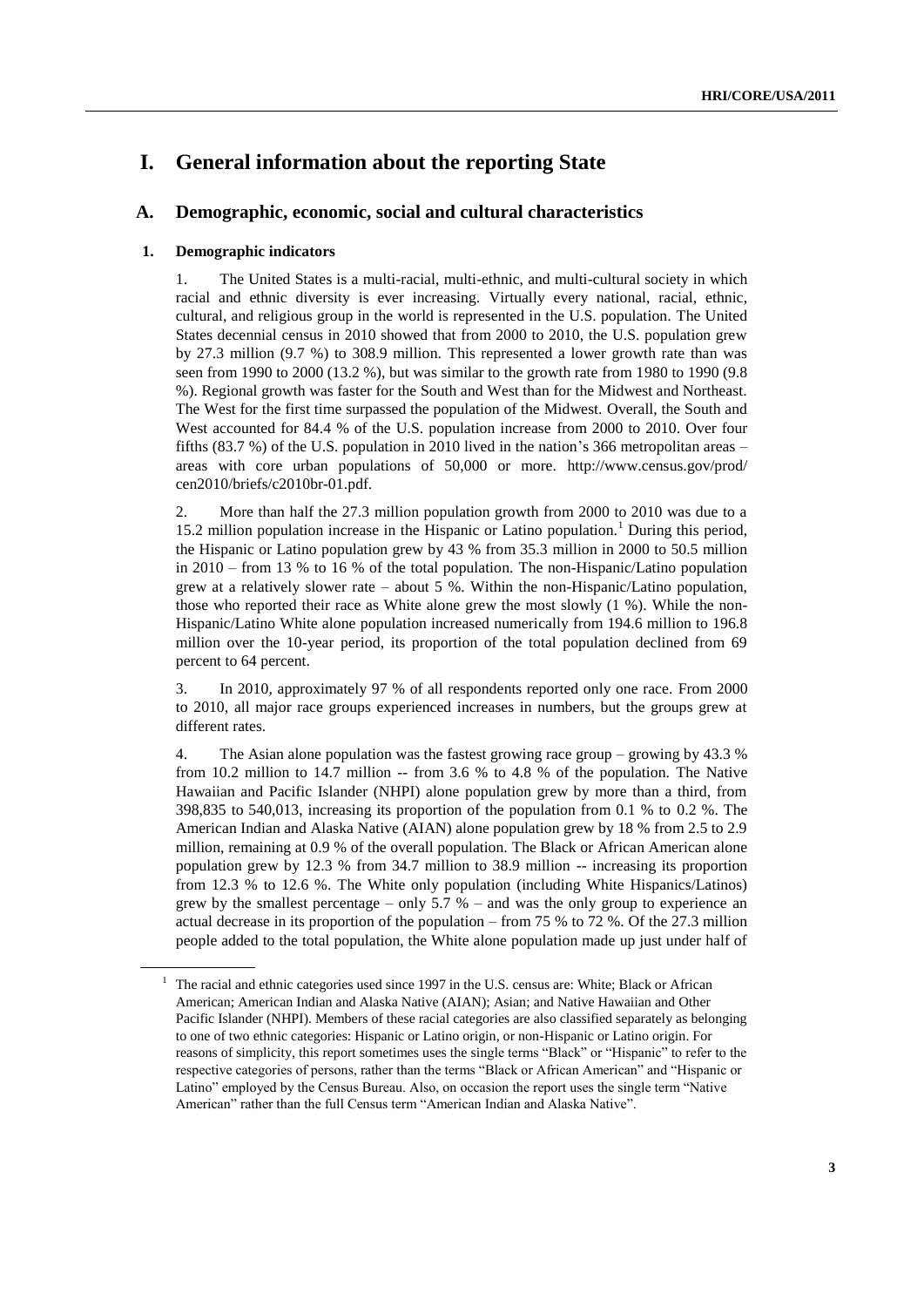the growth -- increasing by 12.1 million. Within this White alone population, however, the vast majority of the growth was propelled by persons of Hispanic/Latino ethnicity.

| <b>HISPANIC OR</b><br>LATINO ORIGIN/<br>RACE | 2000<br>Number            | 2000<br>Percent<br>of total<br>population | 2010<br>Number             | 2010<br>Percent<br>of total<br>population | Change<br>2000-2010<br>Number | Change<br>2000-2010<br>Percent |
|----------------------------------------------|---------------------------|-------------------------------------------|----------------------------|-------------------------------------------|-------------------------------|--------------------------------|
| <b>RACE</b>                                  |                           |                                           |                            |                                           |                               |                                |
| Total population<br>One race                 | 281,421,906               |                                           |                            |                                           |                               |                                |
| White                                        | 274,595,678               | 100.0                                     | 308,745,538                | 100.0                                     | 27,323,632                    | 9.7                            |
| <b>Black or African</b><br>American          | 211,460,626<br>34,658,190 | 97.6<br>75.1                              | 299,736,465<br>223,553,265 | 97.1<br>72.4                              | 25,140,787<br>12,092,639      | 9.2<br>5.7                     |
| AIAN                                         | 2,475,956                 | 12.3                                      | 38,929,319                 | 12.6                                      | 4,271,129                     | 12.3                           |
| Asian<br><b>NHPI</b>                         | 10,242,998<br>398,835     | 0.9<br>3.6                                | 2,932,248<br>14,674,252    | 0.9<br>4.8                                | 456,292<br>4,431,254          | 18.4<br>43.3                   |
| Some Other Race                              | 15,359,073                | 0.1                                       | 540,013                    | 0.2                                       | 141,178                       | 35.4                           |
| Two or More<br>Races                         | 6,826,228                 | 5.5<br>2.4                                | 19,107,368<br>9,009,073    | 6.2<br>2.9                                | 3,748,295<br>2,182,845        | 24.4<br>32.0                   |

#### **Population by Hispanic or Latino Origin and by Race for the United States: 2000 and 2010**

Source: U.S. Census, "Overview of Race and Hispanic Origin: 2010," 2010 Census Briefs, [www.census.gov/prod/cen2010/briefs/c2010br-02.pdf.](http://www.census.gov/prod/cen2010/briefs/c2010br-02.pdf) (Note: AIAN stands for American Indian and Alaska Native; NHPI stands for Native Hawaiian and Pacific Islander.)

5. The Hispanic or Latino population predominantly identified as either White or some other race (only 6 % of the Hispanic/Latino population reported multiple races). The non-Hispanic/Latino population identified primarily as White alone (76 %), Black or African American alone (15 %), and Asian alone (6 %). Fewer than 1 % identified as some other race alone, and only 2 % reported more than one race. Of the people who reported multiple races, White and Black/African American was the most predominant multiple race combination. The four largest groups were White and Black/African American (1.8 million), White and some other race (1.7 million), White and Asian (1.6 million) and White and AIAN (1.4 million). Nearly half of all people who identified as AIAN reported multiple races – 63 % AIAN and White, 12 % AIAN and Black/African American, and 10 % AIAN, White, and Black/African American.

6. From 2000 to 2010, the minority population grew in all regions, but the rates of growth were highest in the South (47 %) and the West (40 %). California had the largest minority population, followed by Texas, New York, Florida and Illinois. Texas joined California, Washington, D.C., Hawaii and New Mexico in having minorities constitute more than 50 % of its population. [http://www.census.gov/prod/cen2010/briefs/c2010br-](http://www.census.gov/prod/cen2010/briefs/c2010br-02.pdf)[02.pdf.](http://www.census.gov/prod/cen2010/briefs/c2010br-02.pdf)

7. In 2010, the Census Bureau reported that as of 2009, 36.7 million of the nation's population (12 %) were foreign born, and another 33 million (11 %) were native born with at least one foreign born parent, making one in five people either first or second generation U.S. residents. A recent report by the Congressional Research Service indicates that from 2000 to 2008, foreign born persons contributed 30 % of the total U.S. population increase and almost all of the prime 25 to 54 working age group increase. Close to 30 % of the foreign born had arrived in the United States since 2000 and roughly 29 % were residing illegally in the United States in 2009. The geographical origins have shifted from Europe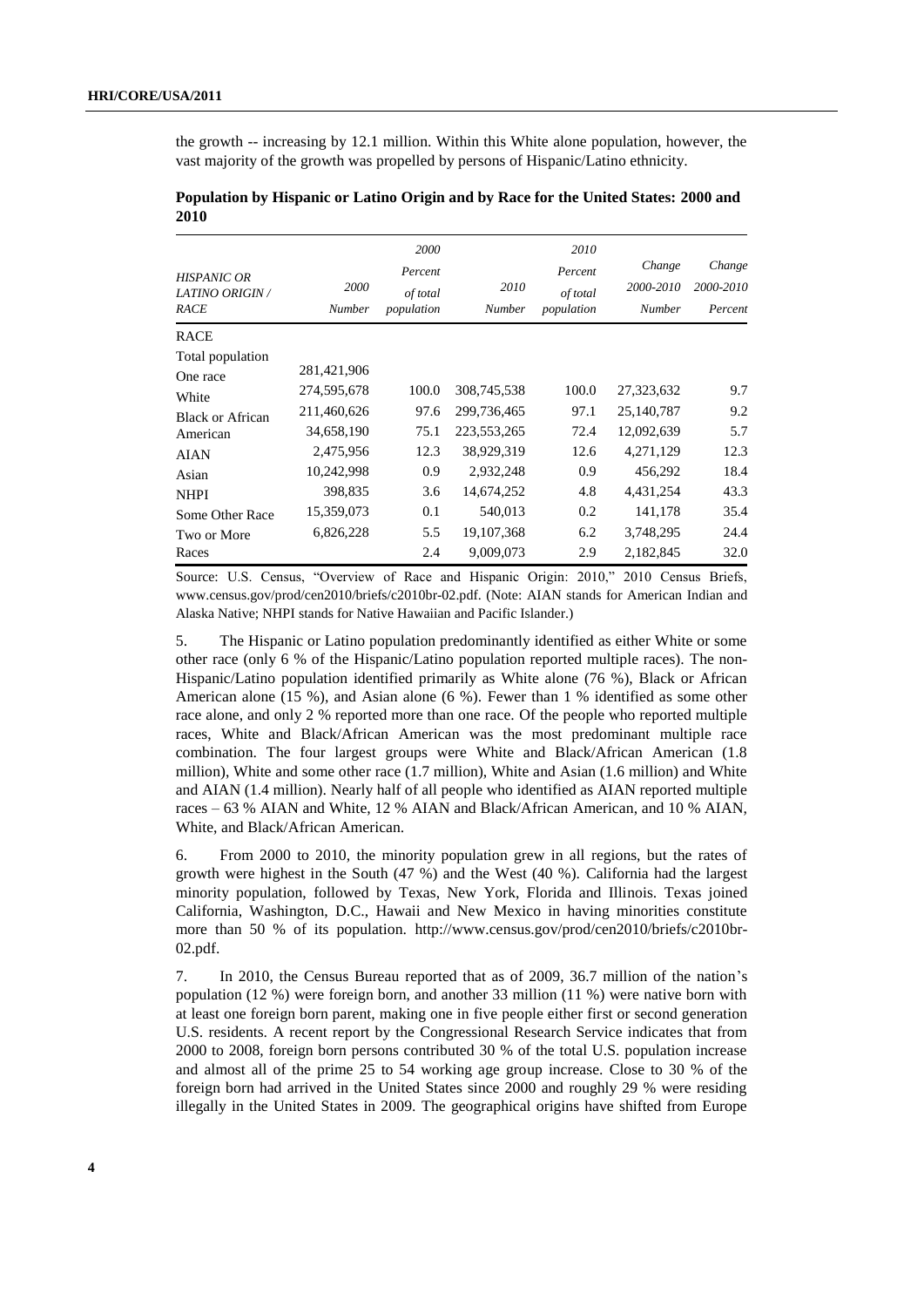(74 % in 1960) to Latin America and Asia (80 % in 2008). In 2008, the 10 leading countries of birth of foreign born were Mexico, China, Philippines, India, Vietnam, El Salvador, Korea, Cuba, Canada and the Dominican Republic. In recent years, many foreign born have settled in new urban and rural destinations, often in response to employment opportunities in construction, manufacturing and low-skilled services. Yet, as in previous decades, at least two thirds of the foreign born population remains concentrated in six states: California, New York, Florida, Texas, Illinois and New Jersey. In the past four decades, the total foreign born population has increased, but the proportion of foreign born who are naturalized U.S. citizens has declined from 63.6 % in 1970 to 43.0 % in 2008. http:// www.fas.org/sgp/crs/misc/R41592.pdf.

8. Estimates of the unauthorized immigrant population in the United States by the Department of Homeland Security indicate that in 2009 there were approximately 10.7 million unauthorized persons in the United States, as compared to 8.5 million in 2000. More than half of these unauthorized persons were from Mexico. The other most prevalent countries of origin were El Salvador, Guatemala, Honduras, Philippines, Korea, and India. [http://www.census.gov/compendia/statab/2011/tables/11s0045.pdf.](http://www.census.gov/compendia/statab/2011/tables/11s0045.pdf)

9. According to the Census Bureau American Community Survey, in 2008, approximately 227.4 million (80 %) of persons 5 years old and older in the United States spoke English at home. Approximately 34.6 million spoke Spanish, and approximately 21.2 million spoke other languages, with Chinese, Tagalog, French, Vietnamese, German and Korean being the most frequently spoken. The highest percentages of non-English speakers were found in the states of California (42.3 %), New Mexico (35.4 %), and Texas (33.8 %). [http://www.census.gov/compendia/statab/2011/tables/11s0054.pdf.](http://www.census.gov/compendia/statab/2011/tables/11s0054.pdf)

10. Population projections indicate that, by mid-century, the United States is projected to be even more racially and ethnically diverse, as well as much older. The 65 and older population will represent nearly one in five U.S. residents in 2030, and will increase from 38.7 million in 2008 to 88.5 million by 2050. Minorities, now roughly one-third of the U.S. population, are expected to become the majority in 2042, with the nation projected to be 54 % minority in 2050. By 2050, the minority population (everyone except non-Hispanic/Latino, single race Whites) is projected to be 235.7 million out of a total of 439 million. By 2023, minorities will comprise more than half of all children. The Hispanic or Latino population is projected to nearly triple from 46.7 million to 132 million from 2008 to 2050, and its share is projected to double from 15 to 30 %. The Black or African American population is expected to increase from 41.1 million (14 %) in 2008 to 65.7 million (15 %) in 2050, and the Asian population is projected to climb from 15.5 million (5.1 %) in 2008 to 40.6 million (9.2 %) in 2050. The AIAN population is expected to rise from 4.9 million to 8.6 million (2 %), and the NHPI population from 1.1 million to 2.6 million. [http://www.census.gov/newsroom/releases/archives/population/cb08-123.html.](http://www.census.gov/newsroom/releases/archives/population/cb08-123.html)

#### **2. Social, economic, and cultural indicators**

11. *Educational attainment*. In 2009, 29.5 % of Americans 25 years old and over were college graduates or higher. With regard to racial and ethnic groups, the highest rate of college graduates was for the Asian and Pacific Islander population (52.3 %), the next highest for White Americans (29.9 %), and the lowest rate was for Blacks or African Americans (19.3 %). Among the Hispanic or Latino population, a total of 13.2 % had college degrees. These percentages were higher than they were in 2000, when the total population with college degrees or higher was only 25.6 %, and much higher than in 1970, when the population with college degrees was only 10.7 %.

12. In 2009, 86.7 % of Americans had high school diplomas or higher, with 87.1 % for White Americans, 84.1 % for Blacks or African Americans and 88.2 % for Asian and Pacific Islander Americans. For the Hispanic/Latino population, the total was 61.9 %.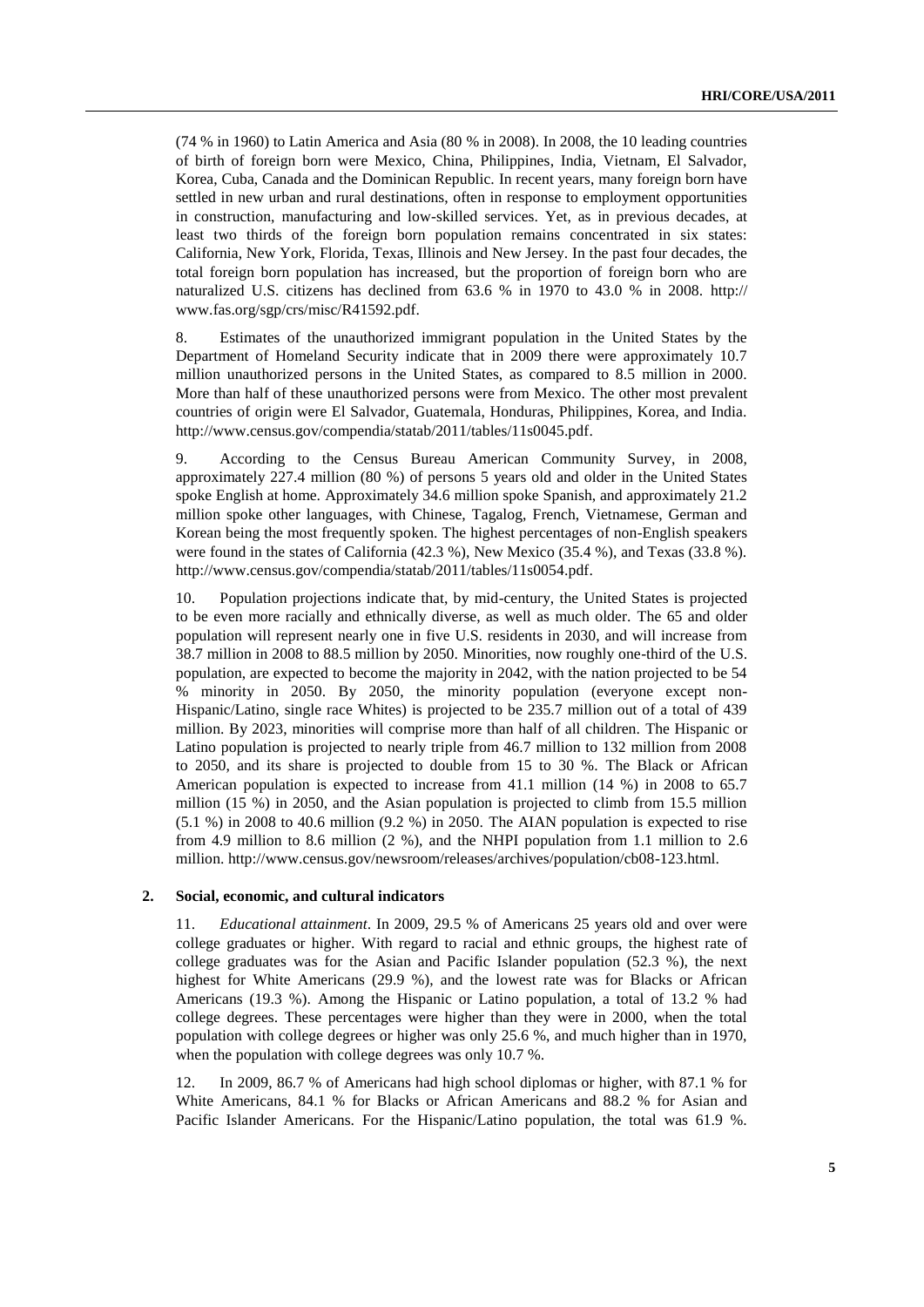Likewise, these percentage figures were higher than in 2000, when the total was 84.1 %, and much higher than in 1970, when the total was only 52.3 %. <http://www.census.gov/> compendia/statab/2011/tables/11s0225.pdf.

13. Except for the Asian and Pacific Islander population, women generally were slightly more likely than men to be high school graduates. With regard to college, Black or African American and Hispanic/Latino women were somewhat more likely than Black or African American and Hispanic men to have college degrees or higher, while White and Asian and Pacific Islander women were slightly less likely than White and Asian and Pacific Islander men to have such degrees. For the Hispanic population, this represents a change from the 1970's and 1980's, when Hispanic women were less likely than Hispanic men to have both high school and college degrees, and from 1990 when Hispanic women were more likely than Hispanic men to have high school degrees, but less likely to have college diplomas. *See*, *Id*.

14. *Employment*. Bureau of Labor Statistics data on the civilian labor force indicate that the employment to population ratio was lower in 2009 than it had been in 2000 for all categories, likely a result of the economic downturn.

| Year 2000 | Year 2010 |
|-----------|-----------|
| 71.9      | 63.7      |
| 57.5      | 53.6      |
| 64.9      | 59.4      |
| 60.9      | 52.3      |
| 64.8      | 59.9      |
| 65.7      | 59.0      |
|           |           |

#### **Civilian Labor Force – Employment to Population Ratio**

Source: [http://www.bls.gov/cps/cpsaat4.pdf;](http://www.bls.gov/cps/cpsaat4.pdf) [http://www.bls.gov/cps/cpsaat3.pdf;](http://www.bls.gov/cps/cpsaat3.pdf) and [http://www.bls.gov/cps/cpsaat2.pdf.](http://www.bls.gov/cps/cpsaat2.pdf)

15. These data generally indicate that men have higher rates of employment in the civilian labor force than women, and also that Blacks or African Americans may have been more significantly affected by the recent economic downturn than some other groups.

16. When civilian labor force participation rates are assessed in relation to educational attainment, they show that Blacks or African Americans and Hispanics or Latinos with college degrees (i.e., bachelor's or higher) actually have higher labor force participation rates than Whites – 79.5 % for Blacks/African Americans and 81.7 % for Hispanics/Latinos with college degrees in 2010, as compared to 76.5 % for Whites and 75.9 % for Asian Americans. For persons with high school degrees, the rates of participation are 63.8 % for Blacks/African Americans and 73.9 % for Hispanics/Latinos, compared to 61.2 % for Whites and 62.8 % for Asians. This underscores the importance of working to improve the levels of educational attainment of minority populations. <http://www.bls.gov/> cps/cpsaat7.pdf.

17. With regard to occupational distribution, 2010 Bureau of Labor Statistics data for employed persons by occupation, race, ethnicity and sex show the following: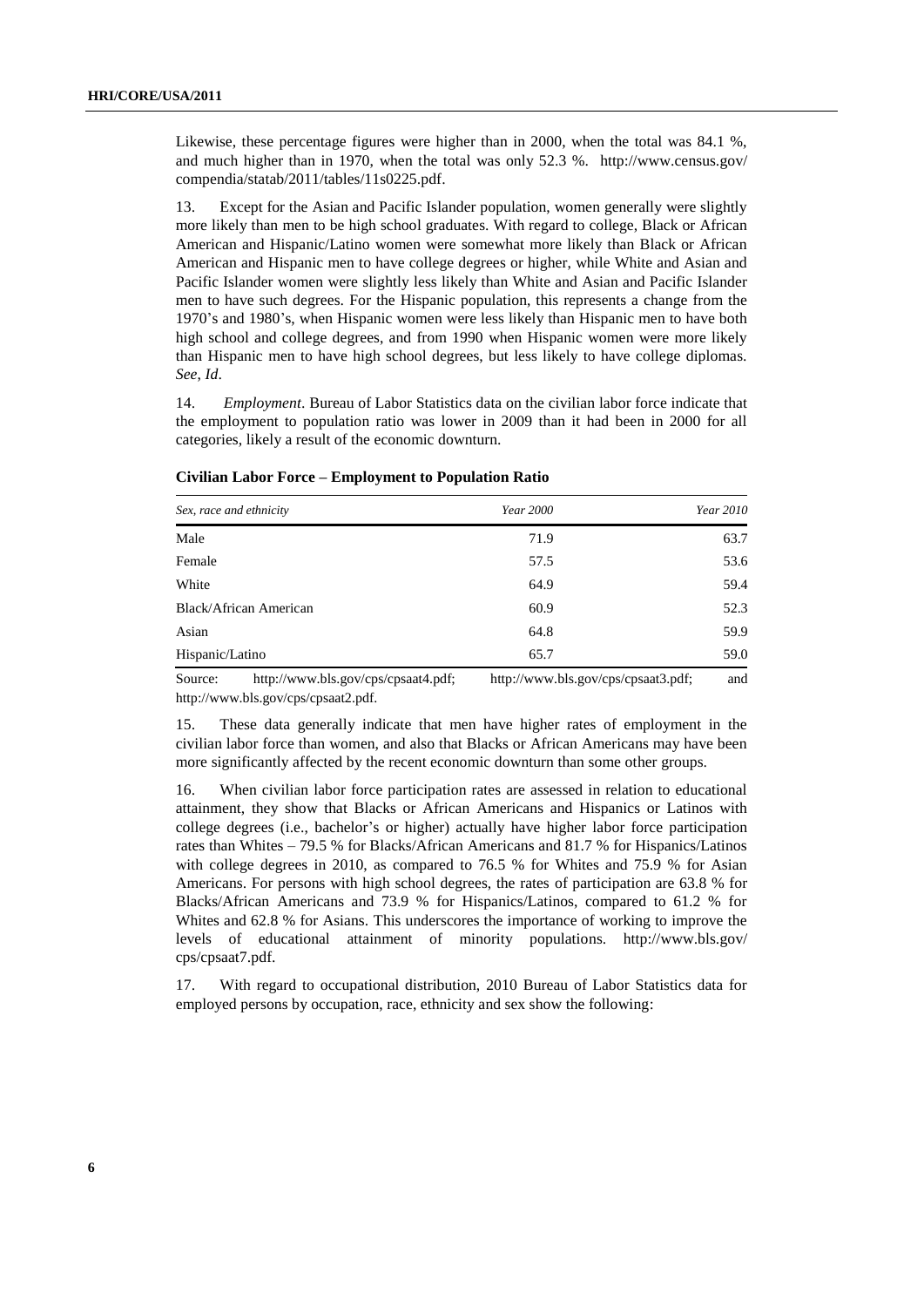| <i>Occupations</i>                                  | Total | White | <b>Black or</b><br>African<br>American | Asian | Hispanic or<br>Latino | Men  | Women |
|-----------------------------------------------------|-------|-------|----------------------------------------|-------|-----------------------|------|-------|
| Management,<br>Professional &<br>Related            | 37.2  | 37.9  | 29.1                                   | 47.0  | 18.9                  | 34.2 | 40.6  |
| Service                                             | 17.7  | 16.6  | 25.1                                   | 18.0  | 26.4                  | 14.5 | 21.3  |
| Sales and Office                                    | 24.0  | 24.1  | 25.1                                   | 21.1  | 21.2                  | 16.9 | 32.0  |
| Natural Resources,<br>Construction &<br>Maintenance | 9.4   | 10.2  | 5.8                                    | 3.9   | 16.4                  | 17.0 | .9    |
| Production,<br>transportation &<br>material moving  | 11.6  | 11.3  | 15.0                                   | 10.0  | 17.1                  | 17.4 | 5.2   |

#### **Employed persons by occupation, race, Hispanic or Latino ethnicity, and sex: 2010 (percentage figures)**

Source: Bureau of Labor Statistics, Employed Persons by occupation, race, Hispanic or Latino ethnicity, and sex,<http://www.bls.gov/cps/cpsaat10.pdf> (partial table, see website for full table).

18. These data indicate that Asian and White Americans are the most likely to be in management, professional and related occupations, with Asian Americans being particularly concentrated in such occupations. Asian and White Americans are also, to a somewhat lesser degree, found in service and sales and office positions. Blacks or African Americans are, likewise, most heavily concentrated in management, professional, and related occupations as well as in service, sales, and office occupations. Hispanic or Latino Americans tend to be somewhat less in management and professional occupations, and more concentrated in service and sales and office occupations, as well as in natural resources, construction and maintenance; and production, transportation and material moving.

19. The data also show that, overall, women are more heavily represented than men in management, professional, and related occupations (40.6 % for women compared to 34.2 % for men), service occupations (21.3 % for women compared to 14.5 % for men), and sales and office occupations (32 % for women compared to 16.9 % for men). On the other hand, men are more heavily represented in natural resources, construction and maintenance occupations (17 % for men compared to .9 % for women) and production, transportation and material moving occupations (17.4 % for men compared to 5.2 % for women).

20. Data from 2010 show that in total, 67.9 % of the foreign born population participated in the labor force, while the total for the native born population was 64.1 %. The overall unemployment rate for the foreign born population was 9.8 %, while it was 9.6 % for the native born population. A racial and ethnic breakdown indicates that with the exception of Whites (where native born persons have a higher labor force participation rate), the foreign born population tended to participate in the labor force at a somewhat higher rate than the native born population. The foreign born population also appeared to have a somewhat lower unemployment rate than the native born population. The racial and ethnic breakdown is as follows:

## **Foreign Born and Native Born Populations – Employment Status by Selected Characteristics: 2010**

| Characteristic |             | Foreign Born |             | Native Born  |
|----------------|-------------|--------------|-------------|--------------|
| Race/ethnicity | Labor force | Unemployment | Labor force | Unemployment |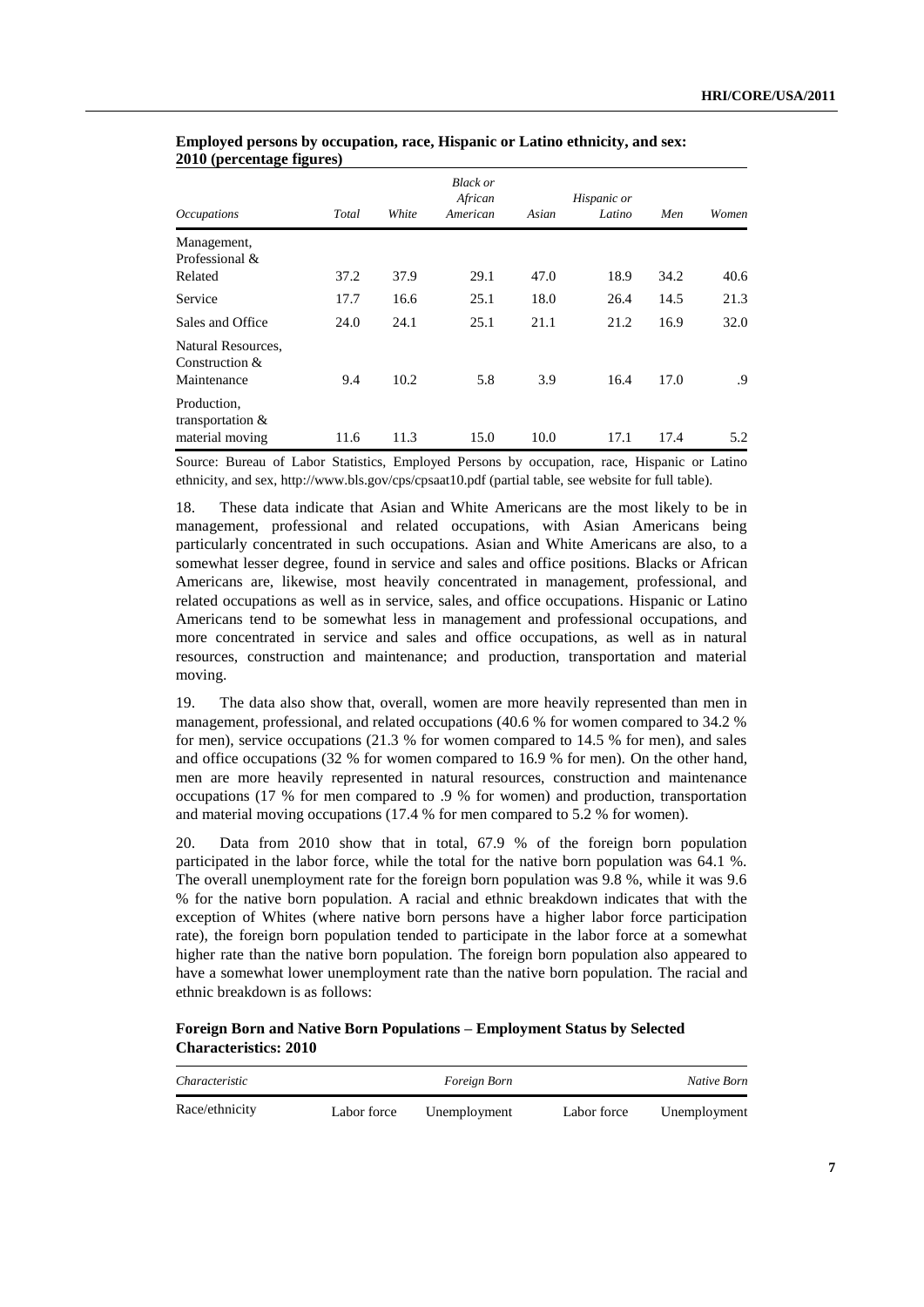| Characteristic         |                    | Foreign Born |                    | Native Born |
|------------------------|--------------------|--------------|--------------------|-------------|
|                        | participation rate | rate         | participation rate | rate        |
| White non-<br>Hispanic | 60.7               | 7.4          | 64.8               | 8.0         |
| Black non-<br>Hispanic | 74.6               | 12.4         | 60.7               | 16.5        |
| Asian non-<br>Hispanic | 65.8               | 7.3          | 61.5               | 7.9         |
| Hispanic               | 70.8               | 11.3         | 64.0               | 13.8        |

Source: U.S. Bureau of Labor Statistics, Foreign-Born Workers: Labor Force Characteristics in 2010, Table 1, News Release, USDL-11-0763, May 27, 2011. See also [http://www.bls.gov/news.release/forbrn.toc.htm.](http://www.bls.gov/news.release/forbrn.toc.htm) (partial table, see website for full table)

#### **3. Standard of living of different segments of the population**

21. In 2008, median income for American households was \$50,303, down from \$52,500 in 2000. Racial and ethnic disparities existed in median income, with White households having a median income of \$52,312, Black or African American households of \$34,218, Asian and Pacific Islander households of \$65,637, and Hispanic or Latino households of \$37,913. Median income levels for all groups, however, were down from 2000. In 2008, 13.2 % of all persons were below the poverty level, and 17.9 % were below 125 % of the poverty level. $<sup>2</sup>$  The racial breakdown of persons below poverty level showed significant</sup> disparities -- 11.2 % for White Americans, 24.7 % for Blacks or African Americans, 11.8 % for Asians and Pacific Islanders, and 23.2 % for Hispanic or Latino Americans. All poverty figures were higher than in 2000, when 11.3 % of all persons fell below the poverty line -- 9.5 % of Whites, 22.5 % of Blacks or African Americans, 9.9 % of Asians and Pacific Islanders, and 21.5 % of Hispanics or Latinos. For families, in 2008, 10.3 % of families were below the poverty line and 14.2 % were below 125 % of the poverty line. The racial and ethnic breakdown of families below the poverty line was 8.4 % of White families, 22.0 % of Black or African American families, 9.8 % of Asian and Pacific Islander families and 21.3 % of Hispanic/Latino families. As was the case for individuals, the poverty figures for families were also above those for 2000. <http://www.census.gov/compendia/> statab/2011/tables/11s0690.pdf; [http://www.census.gov/compendia/statab/cats/income\\_](http://www.census.gov/compendia/statab/cats/income_%0bexpenditures_) [expenditures\\_](http://www.census.gov/compendia/statab/cats/income_%0bexpenditures_) poverty\_wealth.html.

# **B. Constitutional, political and legal structure of the State**

#### **1. Description of the constitutional structure and the political and legal framework**

#### *(a) Type of government*

22. The United States of America is a federal republic of 50 states, together with a number of commonwealths, territories and possessions. The United States Constitution is the central instrument of government and the supreme law of the land. Adopted in 1789, the Constitution is the world's oldest written constitution still in force, and owes its staying power to its simplicity and flexibility. Originally designed to provide a framework for governing 4 million people in 13 very different former British colonies along the Atlantic coast, its basic provisions were so soundly conceived that, with only 27 amendments, it

<sup>&</sup>lt;sup>2</sup> The poverty level for one person under 64 years old in 2008 was \$11,201, and for one person over 65 years old was \$10,326.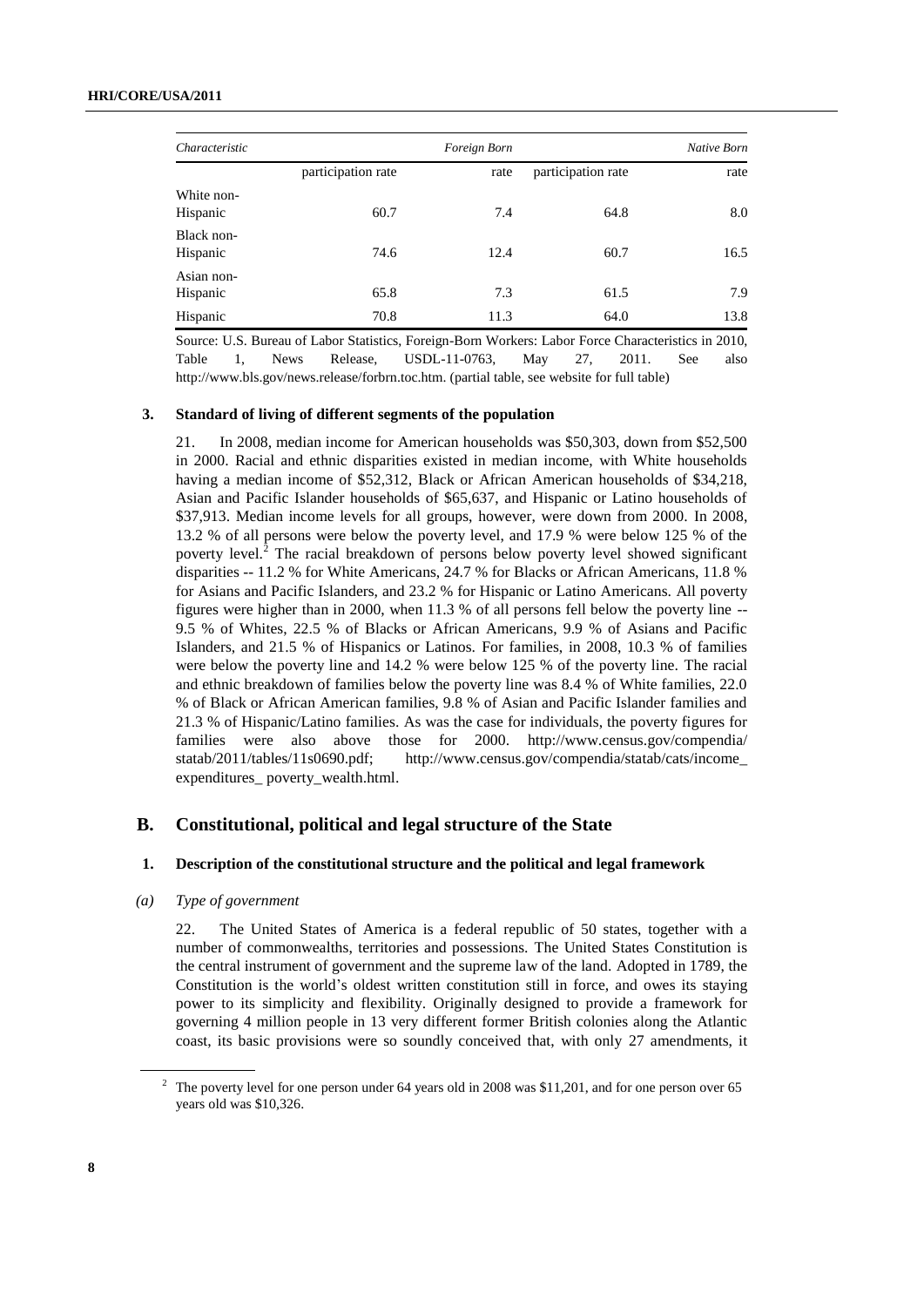now serves the needs of more than 300 million people in 50 even more diverse states and other constituent units, which stretch from the Atlantic to the Pacific Ocean.

23. Although the Constitution has changed in a number of respects since it was first adopted, most of its basic principles remain the same as they were in 1789:

- The will of the people forms the basis of governmental legitimacy, and the people have the right to change their form of national government by legal means defined in the Constitution itself.
- The three main branches of the federal government (the executive, legislative, and judicial) are separate and distinct from one another. The powers given to each are delicately balanced by the powers of the other two. Each branch serves as a check on potential excesses of the others.
- The Constitution stands above all other laws, executive acts and regulations, including treaties.
- All persons are equal before the law and are equally entitled to its protection. All states are equal. Within the limits of the Constitution, each state must give "full faith" and credit to the public acts, records, and judicial proceedings of every other state." (The constitutional "full faith and credit" requirement allows states, for public policy reasons, to decline to "recognize and respect" the laws of other states in certain circumstances. *See*, *e.g.*, *Nevada v. Hall*, 440 U.S. 410, 422 (1979).) State governments, like the federal government, must be republican in form, with final authority resting with the people.
- Powers not granted to the federal government are reserved to the states or the people.

24. The U.S. Constitution establishes a government based on federalism, or the sharing of power between the national and state governments. Both the national and state governments are granted certain exclusive powers and share other powers. For example, under the U.S. Constitution, powers reserved to the national government include the authority to: print money, declare war, establish an army and navy, enter into treaties with foreign governments, and regulate commerce between states. Powers reserved to state governments include the authority to: address vacancies in the Senate and ratify amendments to the U.S. Constitution. Shared, or "concurrent," powers include the authority to: create and collect taxes, build highways, borrow money, and charter banks. Each state has its own constitution. However, all provisions of state constitutions must comply with the U.S. Constitution.

25. The U.S. Constitution and the federal government stand at the peak of a governmental pyramid that includes the 50 states and many hundreds of local jurisdictions. In the United States system, each level of government has a large degree of autonomy. Disputes between different jurisdictions are typically resolved by the courts. However, there are questions involving the national interest that require the cooperation of all levels of government simultaneously, and the Constitution makes provision for this as well. By way of example, public (government-funded) schools are largely administered by local jurisdictions, adhering to statewide standards even at the university level. Private schools are also generally required to meet the same standards. Nevertheless, the federal government also aids the schools, as literacy and educational attainment are matters of vital national interest. In other areas, such as housing and health and welfare, similar partnerships exist between the various levels of government.

26. Within the states, there are generally two or more layers of government. Most states are divided into counties, and areas of population concentration are generally incorporated into municipalities or other forms of local government (cities, towns, townships, boroughs,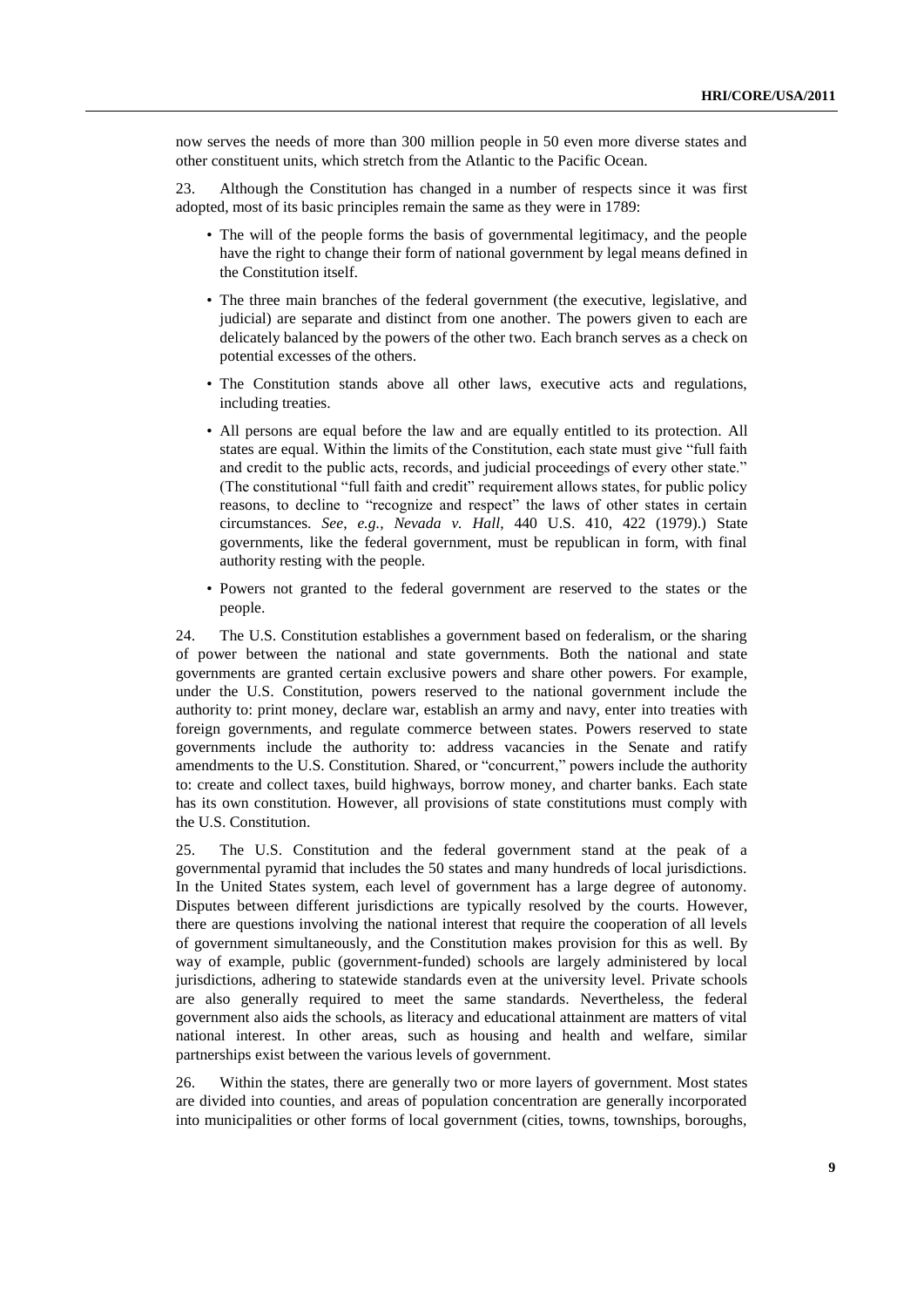parishes, or villages). In addition, school districts and special service districts provide systems of public education and various other services (for example, water and sewer services, fire and emergency services, higher education, hospital services, public transportation). The leaders of the federal, state, county, municipal and other local governments are for the most part democratically elected, although some are appointed by other officials who are themselves democratically elected. The leaders of special service districts are likewise either elected or appointed, with election more common in the case of school districts.

27. A significant number of United States citizens and/or nationals live in areas outside the 50 states and yet within the political framework of the United States. These include persons living in the District of Columbia, American Samoa, Puerto Rico, the Virgin Islands, Guam, and the Northern Mariana Islands. The governmental frameworks in these areas are largely determined by the area's historical relationship to the United States and the will of their residents.

28. **Electoral system.** At the federal level, the President and Vice President are elected indirectly (through an Electoral College) for four-year terms, the members of the United States Senate (100 Senators) are elected directly by the voters for six-year terms, and the members of the House of Representatives (435 Representatives) are elected directly for two-year terms. Considerable variation exists in the governmental structures of the states and other government units. From state to state, differences exist in the number of officials elected per capita. Elected at the state level typically are the governor, a lieutenant governor, an attorney-general, other leaders of state governmental departments, and members of a bicameral legislature (Nebraska, however, has a unicameral legislature). In many states, justices of the state supreme court and judges in various courts are also elected. Elected at the country level typically are members of a county governing body, a chief executive, a sheriff, a clerk, an auditor, a coroner, and minor judicial officials, such as justices of the peace and constables. Officials elected at the municipal level usually include a mayor and members of a governing council, board, or commission. All elections, even those for federal office, are conducted by the states or their political subdivisions.

29. Officials at all levels are elected at regularly scheduled elections to terms of fixed duration, usually varying in length between one and six years. Vacancies are filled either through special elections or by appointment or by a combination of the two methods. Elections are conducted by secret ballot.

30. While the U.S. Constitution does not establish or regulate political parties, most federal and state elections are in fact dominated by two long-established parties: the Democratic party, the origins of which may be traced to Thomas Jefferson, who was President from 1801 to 1809, and the Republican party, founded in 1854. Each party is a loose alliance of private organizations formed at the state and local levels, which unite every four years for the presidential election. There are no tests for party registration, and beliefs vary widely across the country and within the parties. Where one party dominates local politics, the only truly competitive electoral race may in fact be an initial, intra-party election of the party's candidate for office (often called the "primary" election). Many believe that individuals with moderate ideologies comprise the majority of voters nationwide. Some of these "moderates" may also be "independents" who are not registered in either party.

31. While the United States may generally be said to have a "two party" system, many Americans consider themselves "independents" or unaffiliated with either the Democratic or Republican party, or are affiliated with other political parties. Currently two independents hold seats in the United States Congress, both in the Senate. An independent candidate for President won 18.9 percent of the popular vote in the 1992 election, and in the 2004 election, an independent candidate won 1 percent of the popular vote. In addition,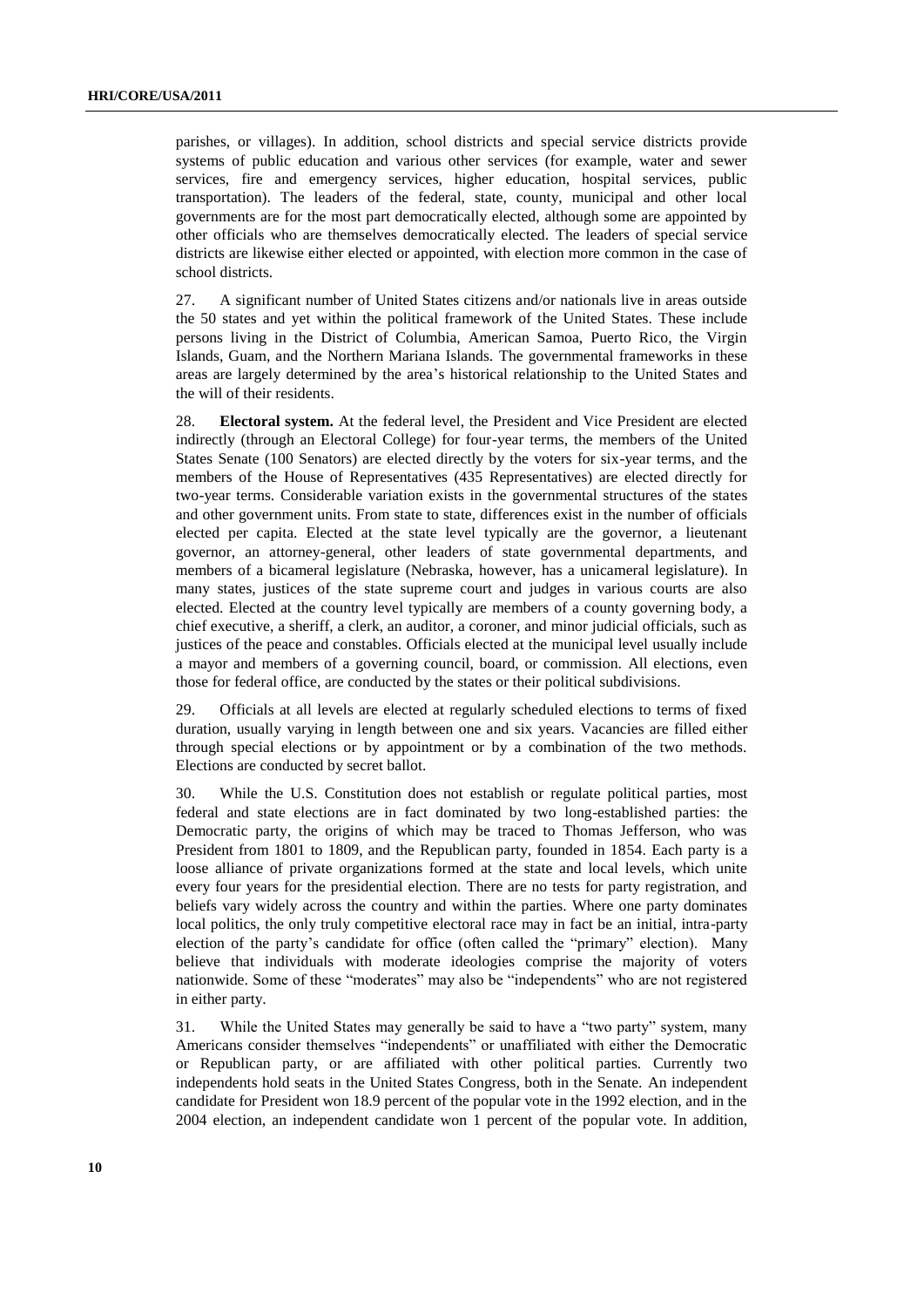there are numerous other, smaller political parties, such as the Green Party of the United States, the Labor Party, and the Raza Unida Party.

32. Most elections involve a two-step process. The first (or "primary") step involves the selection or designation of a candidate to represent a political party; in the second, the respective parties' candidates run against each other and any independent candidates in a general election. Local and state party organizations vary widely in the degree to which a voter must demonstrate party allegiance before participating in the party's nominating method (commonly a "primary" election, but other methods include party caucuses or conventions). Although a state may not require by law that political parties conduct "closed" primaries,‖ limited to registered members of their party, see, e.g., *Tashjian v. Republican*  Party of Conn., 479 U.S. 208 (1986), states may nevertheless choose to permit such "closed primaries.‖ On the other hand, party caucuses and conventions typically require a greater degree of party affiliation by the voter and may be open only to certain party officials. Once the parties have designated their candidates for office, state-run general elections are held. In almost all elections, voters are permitted to "split" their ballots by, for example, voting for a Democrat for President and a Republican for Senator. The result is that at both the federal and state levels, the individual holding the highest executive office (e.g., President or Governor) may be of a different political party from the majority of elected representatives in the legislative branch.

33. The method of electing the President is particular to the United States system. Although the names of the candidates appear on the ballots, technically the people of each state do not vote directly for the President and Vice President. Instead, they select a slate of "presidential electors," equal to the number of Senators and Representatives each state has in Congress. The law of each state determines how its "presidential electors" are chosen. All but two of the states have adopted a "winner-take-all" system, in which the entire slate of "presidential electors" is awarded to the candidate with the highest number of state-wide votes. The other two states have adopted a system in which the citizens of each congressional district choose one presidential elector, and the remaining two electors are chosen in accordance with the highest number of state-wide votes.

34. **Voting**. At the federal level, any U.S. citizen 18 years of age or over can register to vote, although in some local elections, non-citizens do have opportunities to vote. Under the Fifteenth and Nineteenth amendments to the U.S. Constitution, the right to vote is open to all, regardless of race, color, sex, or age (for those 18 years or older).

35. Based on the Fourteenth Amendment, which explicitly recognizes the right of states to bar an individual from voting "for participation in rebellion, or other crime," a number of states deny voting rights to persons who have been convicted of certain serious crimes, although the inability to vote in most cases terminates at the end of the term of incarceration or by the granting of pardon or restoration of rights. The standards and procedures for criminal disenfranchisement vary from state to state. Currently 48 states restrict voting by persons convicted of felony offenses in some manner. Four states (Florida, Iowa, Kentucky and Virginia) have permanent disenfranchisement for all persons with felony convictions unless the government approves individual rights restoration, and 7 states (Alabama, Arizona, Delaware, Mississippi, Nevada, Tennessee, and Wyoming) have permanent disenfranchisement for at least some persons with criminal convictions unless the government approves restoration of individual rights.

36. Felony disenfranchisement is a matter of continuing debate in the states of the United States, and has been criticized as weakening our democracy by depriving citizens of the vote, and also for its disproportionate affects on racial minorities. In August 2001 and September 2005, National Commissions on Federal Election Reform recommended that all states restore voting rights to citizens who have fully served their sentences. In 2001, New Mexico terminated its lifetime voting ban for persons with felony convictions, and in 2003,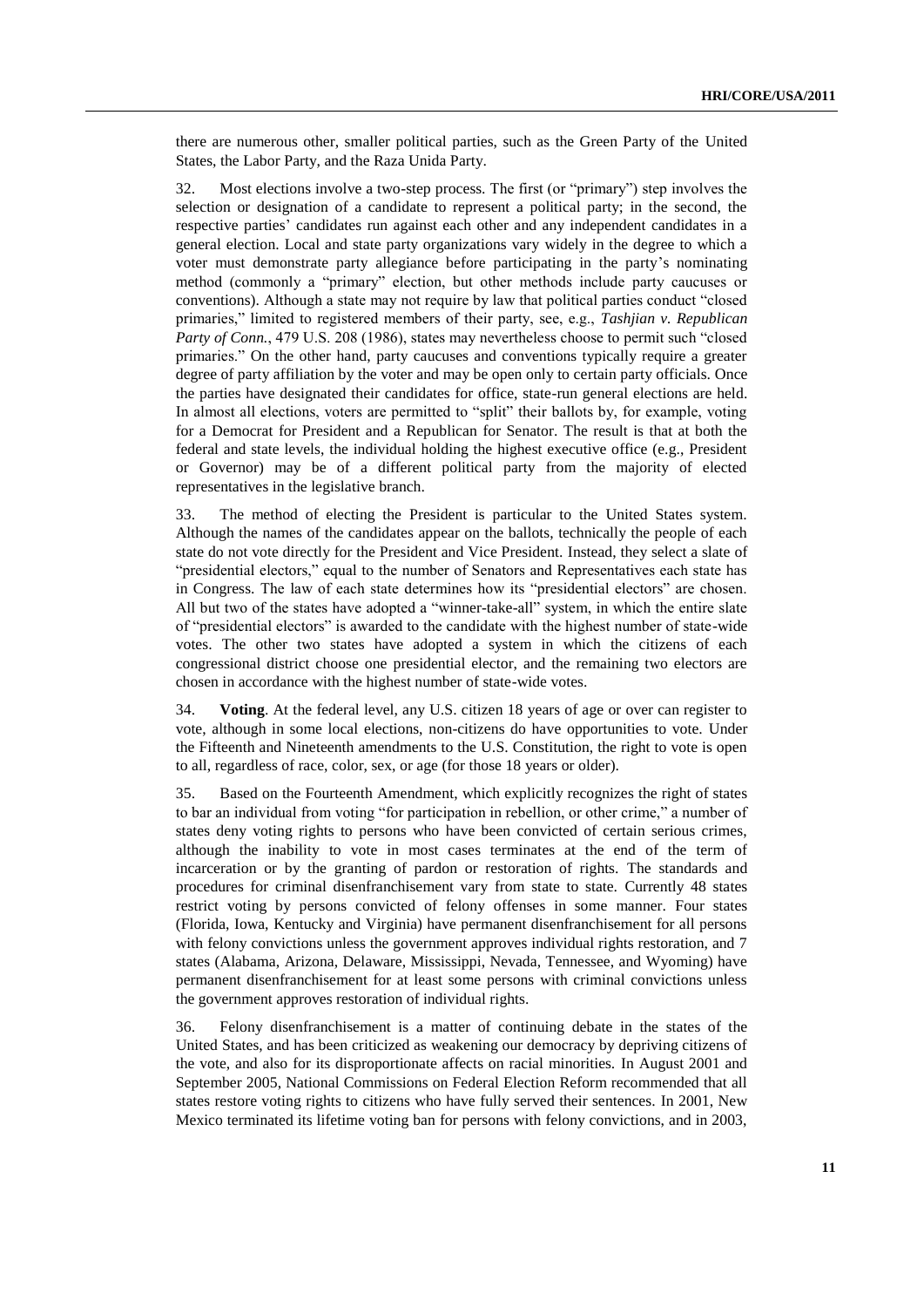Alabama changed its law to permit most felons to apply for a certificate of eligibility to register to vote after competing their sentences. In addition, since 2005, a number of states, including Nebraska, Rhode Island, Tennessee, Maryland, and Washington have legislatively or by executive order limited the reach of felony disenfranchisement in their states. Legal challenges alleging that some of these state felony disenfranchisement laws violate either the U.S. Constitution's non-discrimination principle or other federal voting rights statutes have generally not succeeded in the absence of proof of a racially discriminatory purpose. In 2011, a bill to establish a uniform federal standard restoring voting rights in federal elections to people with felony convictions who had been released from prison was introduced in Congress. This bill, the Democracy Restoration Act of 2011, has not yet been enacted.

37. The residents of the Commonwealth of Puerto Rico, the Commonwealth of the Northern Mariana Islands, and the territories of Guam and the Virgin Islands have the right to vote for a delegate who sits in the U.S. House of Representatives. These delegates may participate in debate, and vote in congressional committees. In some sessions of Congress in the past, the delegates have also been permitted under House Rules to vote in the Committee of the Whole. At the beginning of the  $112<sup>th</sup>$  Congress, however, the House rules were changed to eliminate voting by delegates in the Committee of the Whole, H. Res 5, January 5, 2011. Likewise, residents of the District of Columbia are represented in the House of Representatives by a Delegate who sits on committees and participates in debate, but cannot vote in the Committee of the Whole. Whether District residents should be afforded voting rights in Congress remains an issue of active public debate and is before the U.S. Congress. The District of Columbia House Voting Rights Act of 2009, H.R. 157 and S. 160, was passed by the Senate in February of 2009, but did not come to a vote in the House of Representatives during the 111th Congress, and has been reintroduced in the House in the 112th Congress. In April 2010, President Obama urged Congress to pass legislation that would provide District of Columbia residents with voting representation and to take steps to improve the District's Home Rule Charter.

38. The proportions of eligible voters who actually vote tend to be highest in years in which Presidential elections are held. In 2004, slightly more than 60 percent of the eligible voters actually voted; in 2008, the percentage rose to nearly 62 percent. In non-Presidential years, the figures vary; in 2010, voter turnout was slightly over 40 percent.<sup>3</sup>

39. Federal law requires political candidates to disclose certain information concerning the financing of their campaigns, and also places prohibitions and limitations on the types and amounts of contributions that may be given to candidates, political parties, and related entities. The Federal Election Commission administers and enforces these requirements. In 2010, the U.S. Supreme Court held that because communications related to candidate elections that are funded by corporations, unions, and other organizations constitute ―speech‖ under the First Amendment to the U.S. Constitution, the government may not ban or place a ceiling on such spending. *See Citizens United v. Federal Election Commission*, 130 S. Ct. 876 (2010). The Court held that such expenditures may be regulated through disclosure and disclaimer requirements, which do not have the effect of suppressing speech. Since that time, legislation (the DISCLOSE Act) has been introduced in Congress to provide for disclosure of such election contributions in order to provide transparency for the American public.

<sup>&</sup>lt;sup>3</sup> These percentages, from the Elections Project website, represent the number of votes for the highest office divided by the voting-eligible population. In presidential election years, the vote for highest office is the presidential vote. In midterm elections, the vote for the highest office is the highest vote tally for Governor, U.S. Senator, or combined House of Representatives. McDonald, Michael P. 2011, "Voter Turnout," United States Elections Project, see<http://elections.gmu.edu/FAQ.html>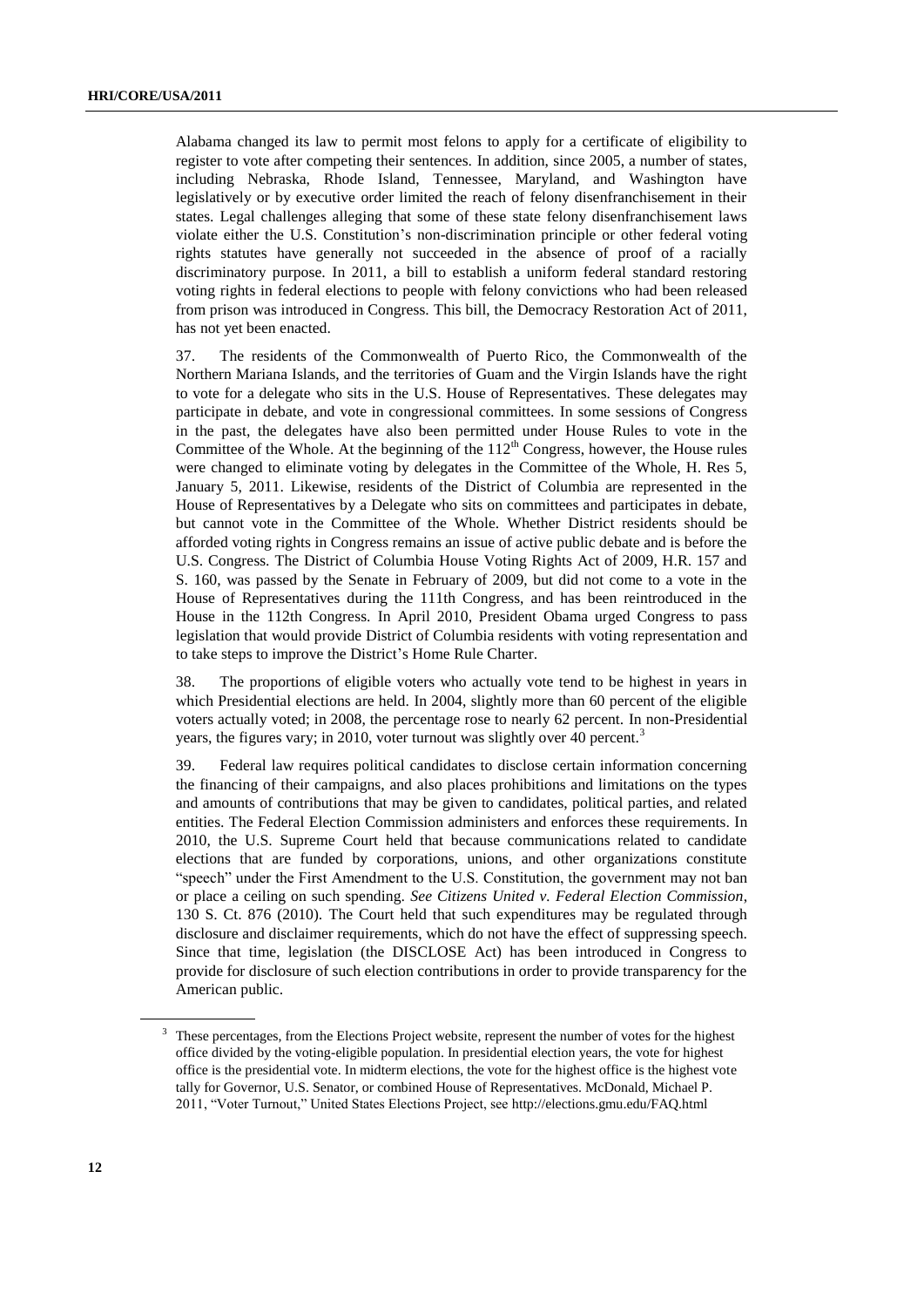#### *(b) Organization of executive, legislative and judicial branches*

40. **Executive branch**. The executive branch of the government is headed by the President who, under the Constitution, must be a natural-born United States citizen, at least 35 years old, and a resident of the country for at least 14 years. Candidates for the presidency are chosen by political parties several months before the presidential election, which is held every four years (in years divisible evenly by four) on the first Tuesday after the first Monday in November.

41. According to the Constitution, the President must "take care that the laws be faithfully executed." To carry out this responsibility, the President presides over the executive branch of government, with broad powers to manage national affairs and the workings of the federal government. The President can issue instructions called executive orders, which are binding on federal agencies. As commander-in-chief of the armed forces of the United States, the President may also call into federal service the state units of the National Guard. The Congress may by law grant the President or federal agencies broad powers to make rules and regulations under standards set in those laws. In time of war or national emergency, these grants may be broader than in peacetime.

42. The President chooses the heads of all executive departments and agencies, subject to confirmation by the Senate, and also selects hundreds of other high-ranking federal officials, many of whom are also subject to confirmation by the Senate. The large majority of federal workers, however, are selected through the Civil Service system, in which appointment and promotion are based on ability and experience rather than political affiliation.

43. Under the Constitution, the President is the federal official primarily responsible for the relations of the United States with foreign nations. In this sense the President is both "head of government" and "head of State." Presidents appoint ambassadors, ministers and consuls, subject to confirmation by the Senate, and receive foreign ambassadors and other public officials. With the Secretary of State, the President manages all official communication with foreign governments. On occasion, the President may personally participate in summit conferences where heads of government meet for direct consultation.

44. Through the Department of State, the President is responsible for the protection of United States citizens abroad. Presidents decide whether to recognize new nations and new governments, and negotiate treaties with other nations, which are binding on the United States when the Senate gives its advice and consent by two thirds of the Senators present and voting. Based on statutory authority as well as inherent constitutional powers, the President may also negotiate executive agreements with foreign powers that are not subject to Senate advice and consent.

45. Although the Constitution provides that "all legislative powers" shall be vested in the Congress, the President also has a major role in the legislative process. The President can veto any bill passed by Congress, and, unless two-thirds in each house votes to override the veto, the bill does not become law. Much of the legislation dealt with by Congress is drafted at the initiative of the executive branch. In his annual "State of the Union" address and in other special messages to Congress, the President may propose legislation he believes necessary. The President has the power to call Congress into special session. Furthermore, the President, as head of a political party and as chief executive officer of the United States government, is in a position to influence public opinion and thereby to influence the course of legislation in Congress.

46. The President also appoints federal judges, including Justices of the Supreme Court, subject to confirmation by the Senate. The President has the power to grant a full or conditional pardon to anyone convicted of breaking a federal law, except in a case of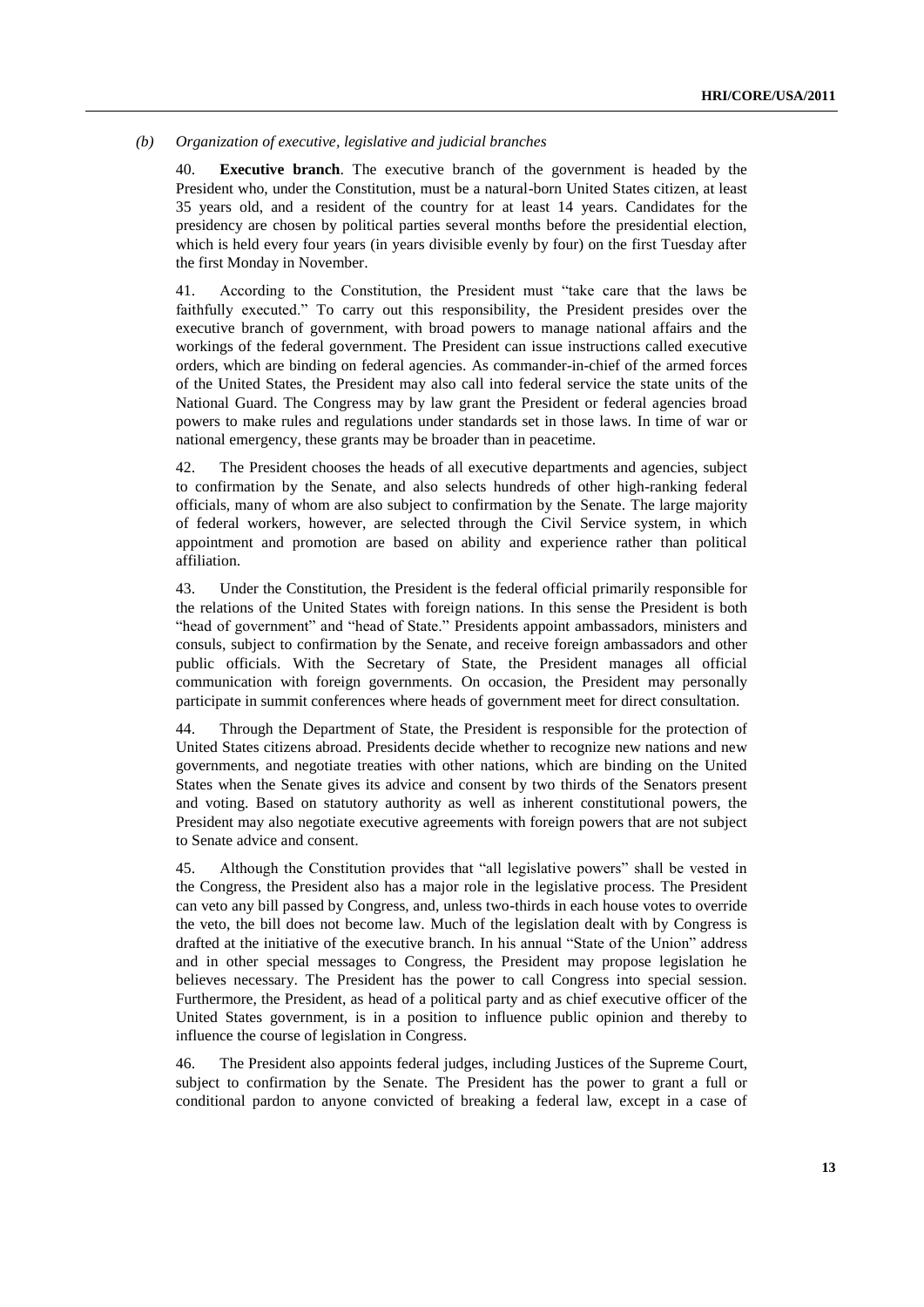impeachment. The pardoning power includes the authority to shorten prison terms and reduce fines.

47. The day-to-day enforcement and administration of federal laws is in the hands of the various executive departments created by Congress to deal with specific areas of national and international affairs. The heads of the major departments, chosen by the President and approved by the Senate, form a council of advisers generally known as the President's Cabinet. The Cabinet is an informal consultative and advisory body, not provided for by the Constitution. In the current Administration, the members of the Cabinet include the President, Vice President, and the secretaries of 14 cabinet Departments: Agriculture, Commerce, Defense, Education, Energy, Health and Human Services, Homeland Security, Housing and Urban Development, Interior, Labor, State, Transportation, Treasury, and Veterans Affairs, as well as the Attorney General, who heads the Justice Department. Some executive departments include major subordinate agencies, such as the Federal Aviation Administration (Department of Transportation), the Federal Bureau of Investigation (Department of Justice), and the Bureau of Indian Affairs and the National Park Service (Department of the Interior). The Department of Homeland Security, which was created by the Homeland Security Act of 2002, contains a number of major agencies, such as the Transportation Security Administration (TSA) and Immigration and Customs Enforcement (ICE).

48. In addition to the heads of the 15 executive departments, the President's cabinet also includes the chiefs of a number of other governmental organizations. In the current Administration, those are: the Chair of the Council of Economic Advisers, the Administrator of the Environmental Protection Agency, the Director of the Office of Management and Budget, the United States Trade Representative, the U.S. Ambassador to the United Nations, and the White House Chief of Staff. The Executive Office of the President includes certain other organizations such as the Office of Science and Technology Policy, and the Council on Environmental Quality.

49. In addition to the executive departments, more than 50 other agencies within the executive branch have important responsibilities for keeping the government and the economy working. These are often called independent agencies, as they are technically not part of the executive departments. Some are regulatory bodies, with powers to supervise certain sectors of the economy, such as the Securities and Exchange Commission, the Nuclear Regulatory Commission, and the Federal Communications Commission. Others provide special services, either to the government or to people, such as the United States Postal Service, the Central Intelligence Agency, and the Federal Election Commission. In most cases, such agencies have been created by Congress to deal with matters that have become too complex for the scope of ordinary legislation. In total, the executive branch employs approximately 2.8 million civilian personnel.

50. The Department of Defense is responsible for providing the military forces required to deter potential adversaries from engaging in war and to protect the security of the United States. The major components of these forces are the Army, Navy, Marine Corps, and Air Force. Under the authority of the President, the Secretary of Defense exercises civilian authority, direction, and control over the Department of Defense, which includes the separately organized Departments of the Army, Navy, and Air Force; the Joint Chiefs of Staff; the unified and specified combatant commands; and various subordinate agencies established for specific purposes. As of 2011, there are approximately 1.42 million active duty members of the military, of which 206,023 are women.

51. **Legislative branch**. The legislative branch of the federal government is the Congress, which has two houses: the Senate and the House of Representatives. Powers granted Congress under the Constitution include the powers to levy taxes, borrow money, regulate interstate commerce, and declare war. In addition, each house may discipline its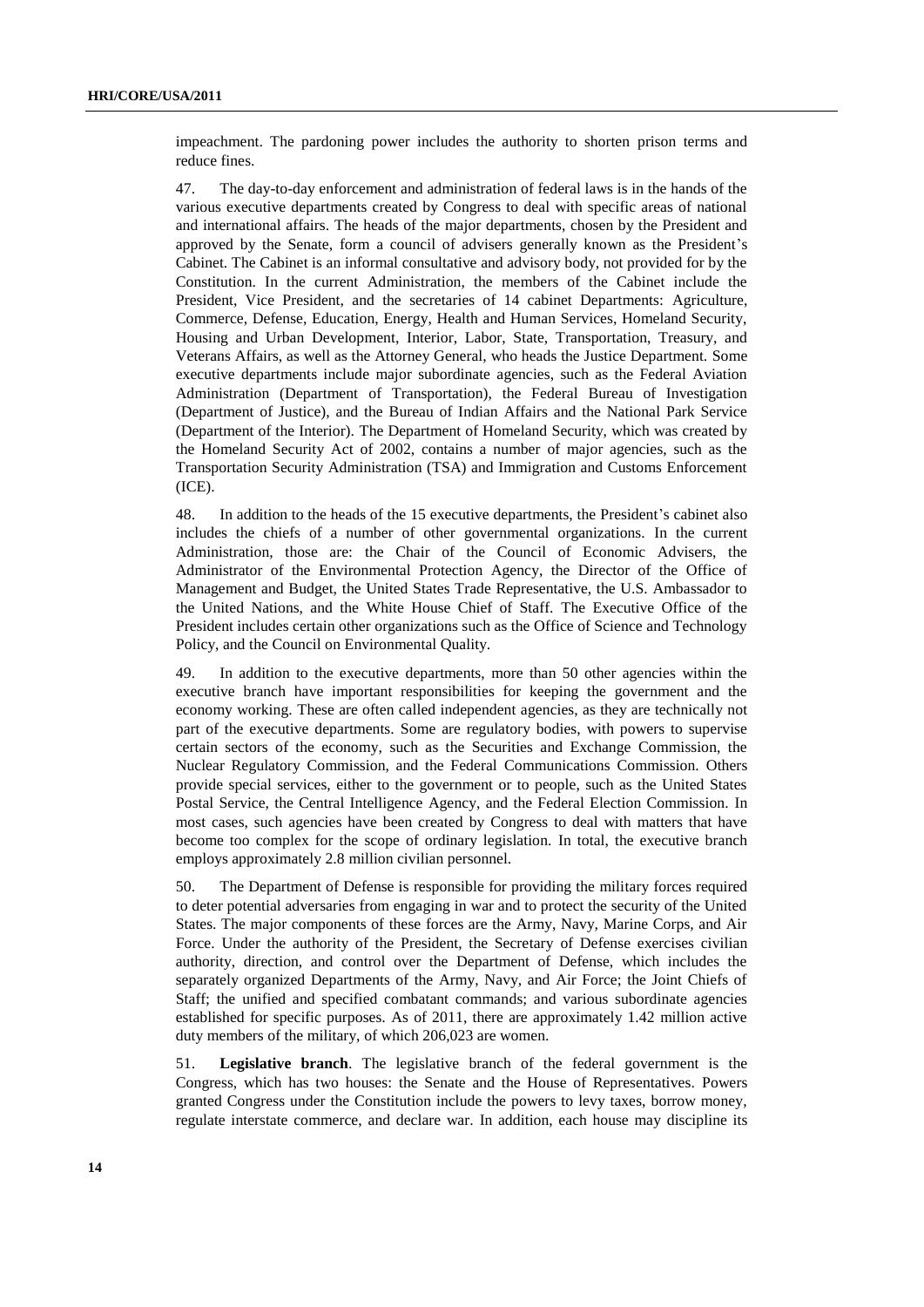own membership and determine its rules of procedure. Including related entities such as the Library of Congress, the General Accounting Office, the Government Printing Office and the Congressional Budget Office, the legislative branch employs approximately 30,800 people.

52. *The Senate.* Each state elects two senators. Senators must be at least 30 years old, residents of the state from which they are elected, and citizens of the United States for at least nine years. Each term of service is for six years, and terms are arranged so that one third of the Senate is elected every two years. The Senate considers legislation (termed "bills" prior to enactment as "acts"), working through committees prior to being voted on by the full Senate. In addition, certain powers especially reserved to the Senate include the authority to confirm or reject presidential appointments of high officials and ambassadors, as well as authority to give advice and consent to the ratification of treaties by a two thirds vote.

53. The Constitution provides that the Vice President of the United States shall be president of the Senate. The Vice President has no vote, except in the case of a tie. The Senate chooses a president *pro tempore* from the majority party to preside when the Vice President is absent.

54. *House of Representatives.* The 435 members of the House of Representatives are chosen by direct vote of the electorate in each state, with the number of representatives allotted to each state on the basis of population. Each representative represents a single congressional district. Members must be at least 25 years old, residents of the states from which they are elected, and previously citizens of the United States for at least seven years. Each term of service is two years.

55. The House of Representatives chooses its own presiding officer, the Speaker of the House. The Speaker is always a member of the political party with the majority in the House. The leaders of the two political parties in each house of Congress are respectively the majority leader and the minority leaders; they are helped by party whips who maintain communication between the leadership and the members of the House. Legislative proposals introduced by members of the House are received by the standing committees, the chairs of which are selected by the majority party.

56. Members of each house of Congress have the power to introduce legislation on any subject, except that revenue bills must originate in the House of Representatives. Legislation must be enacted by both houses, and each house can vote against legislation passed by the other house. Often, a conference committee made up of members from both houses must work out a compromise acceptable to both houses before a bill becomes law.

57. *Role of committees.* One of the major characteristics of the Congress is the dominant role committees play in its proceedings. Committees have assumed their present-day importance by evolution, not design, as the Constitution makes no provision for their establishment. At present, the Senate has 16 standing committees; the House has 20. The houses share a number of joint committees, such as the Joint Committee on Taxation, and each also has a number of special and select committees. Each specializes in specific areas of legislation and governmental activity, such as foreign affairs, defense, banking, agriculture, commerce, appropriations and other fields.

58. The majority party in each house controls the committee process. Committee chairs are selected by a caucus of members of the majority party in that house or by specially designated groups of members. Minority parties are proportionately represented in the committees according to their strength in each house.

59. Bills are developed by a variety of methods. Some are drawn up by standing committees, some by special committees created to deal with specific legislative issues, and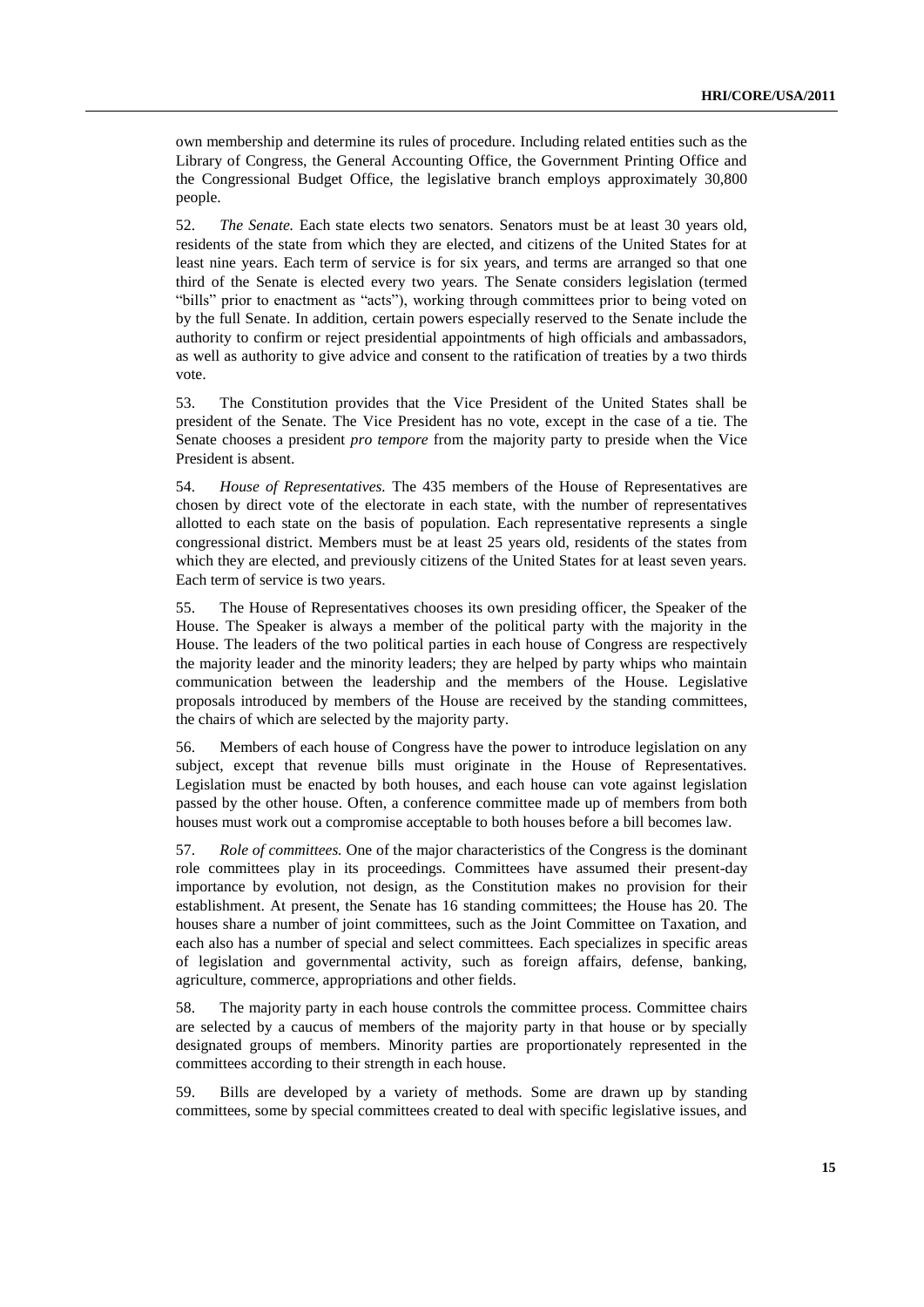some are suggested by the President or other executive branch officers. Citizens and organizations outside the Congress may suggest legislation to members, and individual members themselves may initiate bills. Each bill must be sponsored by at least one member of the house in which it is introduced. After introduction, bills are typically sent to designated committees, which may schedule a series of public hearings to permit presentation of views by persons who support or oppose the legislation. The hearing process, which can last several weeks or months, opens the legislative process to public participation. Most bills introduced in either house are referred to a committee for study and recommendation. The committee may approve, revise, reject or ignore any measure referred to it. It is rare for a bill to reach the House or Senate floor without first winning committee approval. In the House, a petition to discharge a bill from committee requires the signature of 218 members; in the Senate, a majority of all members is required. In practice, such discharge motions rarely receive the required support.

60. When a committee has acted favorably on a bill, the proposed legislation may then be brought to the floor for open debate. In the Senate, the rules permit virtually unlimited debate. In the House, because of the large number of members, the Rules Committee usually sets limits. When debate is ended, members vote to approve the bill, defeat it, table it (set it aside), or return it to committee. A bill passed by one house is sent to the other for action. If the bill is amended by the second house, the bill may return to the first house for another vote, or a conference committee composed of members of both houses may attempt to reconcile the differences.

61. Once passed by both houses, a bill is sent to the President for action. The President generally has the option of signing the bill, in which case it becomes law, or vetoing it. A bill vetoed by the President may become law only if it is re-approved by a two thirds vote of each house. If the President refuses either to sign or veto a bill, it becomes law without his signature 10 days after it reaches him (not including Sundays). The single exception to this rule is when Congress adjourns after sending a bill to the President and before the 10 day period has expired; in that case, the President's refusal to take any action then negates the bill – a process known as the "pocket veto."

62. *Congressional powers of oversight and investigation.* Congress has an interest in conducting oversight in aid of its legislative function. Oversight functions include reviewing the effectiveness of laws already passed and assessing their implementation by the executive branch. In addition, investigations are conducted to gather information on the need for future legislation. Frequently, committees call on outside (non-governmental) experts to assist in conducting investigative hearings and to provide testimony in connection with oversight and investigative hearings.

63. There are important corollaries to the powers of oversight and investigation. One is the power to publicize the proceedings and their results. Most committee hearings are open to the public and are widely reported in the media. Congressional hearings thus represent one important tool available to lawmakers to inform the citizenry and arouse public interest in national issues. A second power is to compel testimony from unwilling witnesses, and to cite for contempt of Congress witnesses who refuse to testify and for perjury those who give false testimony.

64. *Composition of Congress.* Distribution of Congress in terms of party, as well as sex and racial makeup, changes as a result of each election. In the  $112<sup>th</sup>$  Congress,  $1<sup>st</sup>$  Session the Senate is made up of 51 Democrats, 2 Independents, and 47 Republicans, while the House is comprised of 241 Republicans, 198 Democrats (including 5 Delegates and the Resident Commissioner). The  $112<sup>th</sup>$  Congress includes 91 women – 74 in the House (including 3 Delegates) and 17 in the Senate. There are 44 Blacks or African Americans in the House (including 2 Delegates), and 28 Hispanic or Latino members (26 in the House, including the Resident commissioner and 2 in the Senate), and 13 members are Asian or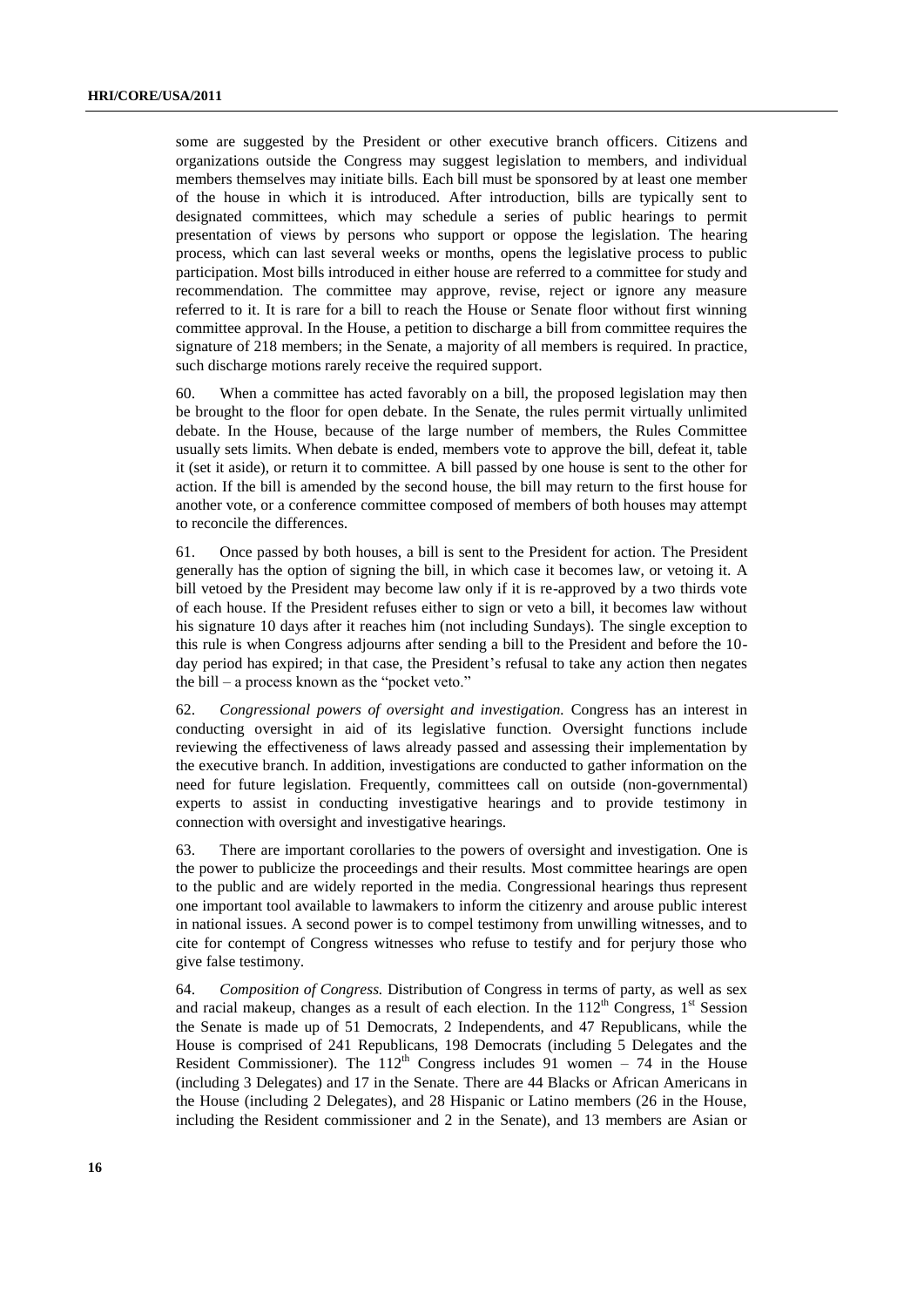Native Hawaiian/Pacific Islander (11 are in the House, including 2 Delegates, and 2 in the Senate). See CRS Report, "Membership of the  $112<sup>th</sup>$  Congress: A Profile," <http://www.senate.gov/reference/resources/pdf/R41647.pdf>

65. **Judicial branch**. The third branch of the federal government, the judiciary, consists of a system of courts headed by the Supreme Court of the United States and including subordinate courts throughout the country. The federal judicial power extends to cases arising under the Constitution, laws, and treaties of the United States; to cases affecting ambassadors, other public ministers, and consuls; to cases of admiralty and maritime jurisdiction; to controversies to which the United States is a party; and to controversies between two or more states, between a state and citizens of another state, between citizens of different states, between citizens of the same state claiming lands under grants of different states, and between a state, or the citizens thereof, and foreign states, citizens or subjects. In practice, the vast majority of litigation in federal courts is based on federal law or involves disputes between citizens of different states under the courts' "diversity" jurisdiction.

66. The power of the federal courts extends both to civil actions for money damages and other forms of redress, and to criminal cases arising under federal law. Article III of the Constitution establishes the Supreme Court of the United States and gives Congress the power to establish other federal courts as needed. Under Article I, Congress also has the power to establish certain courts; Article I courts include territorial courts, certain District of Columbia courts, courts martial, legislative courts, and administrative agency adjudicative procedures.

67. The Constitution safeguards the judicial independence of Article III judges by providing that federal judges shall hold office "during good Behaviour" – in practice, until they die, retire, or resign, although a judge who commits an offense while in office may be impeached in the same way as other officials of the federal government. Federal judges are appointed by the President and confirmed by the Senate. Altogether, there are approximately 1,000 federal judges, and the federal judiciary employs some 34,000 people.

68. *The Supreme Court.* The Supreme Court is the highest court of the United States and the only one specifically created by the Constitution. A decision of the Supreme Court cannot be appealed to any other court. Congress has the power to fix the number of judges sitting on the Court (currently a Chief Justice and eight Associate Justices) and, within limits, to decide what kinds of cases it may hear, but it cannot change the powers given to the Supreme Court by the Constitution itself.

69. The Supreme Court may exercise original jurisdiction (i.e., the authority to hear cases directly rather than on appeal) in only two kinds of cases: those affecting ambassadors, other public ministers and consuls; and those in which a state is a party. All other cases reach the Supreme Court on appeal from lower federal courts or from the various state courts. The right of appeal is not automatic in most cases, however, and the Supreme Court exercises considerable discretion in selecting the cases it will consider. A significant amount of work of the Supreme Court consists of determining whether legislation or executive acts conform to the Constitution. This power of judicial review is not expressly provided for by the Constitution. Rather, it is a doctrine inferred by the Court from its reading of the Constitution, and stated in the landmark case of *Marbury v. Madison*, 5 U.S. 137 (1803). In *Marbury*, the Court held that "a legislative act contrary to the Constitution is not law," and observed that "it is emphatically the province and duty of the judicial department to say what the law is." The doctrine of judicial review also covers the activities of state and local governments for conformity with federal law.

70. Decisions of the Court need not be unanimous; a simple majority prevails, provided at least six Justices participate in the decision. In split decisions, the Court usually issues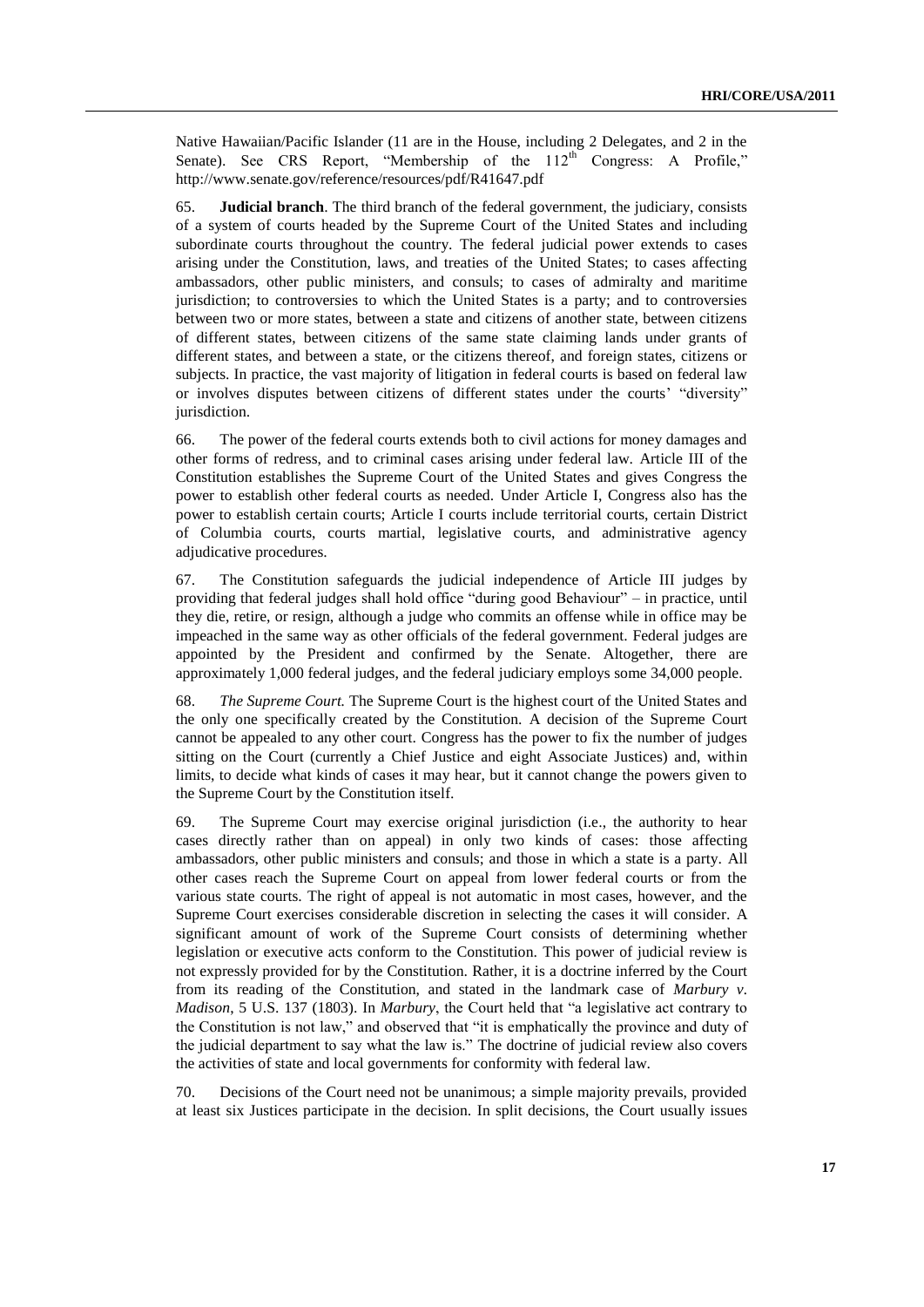both a majority and a minority or dissenting opinion. Often Justices will write separate concurring opinions when they agree with a decision, but for reasons other than those given by the majority.

71. Three of the nine Supreme Court Justices are women. The Court includes one Black/ African American and one Hispanic/Latino (who is also female).

72. *Courts of appeals and district courts.* The second highest level of the federal judiciary is made up of the courts of appeals. The United States is divided into 12 geographic appellate circuits, each served by a court of appeals; in addition there are four specialized courts of appeals for patent, trade, veterans' benefits, and civil service cases. The regional courts of appeals have appellate jurisdiction over decisions of the district courts (trial courts with federal jurisdiction) within their respective geographic areas. They are also empowered to review orders of the independent regulatory agencies, such as the Federal Trade Commission, in cases where the internal review mechanisms of the agencies have been exhausted and there still exists substantial disagreement over legal issues. Approximately 180 judges sit on the various courts of appeals.

73. Below the courts of appeals are the federal district courts. The 50 states are divided into 89 districts so that litigants may have a trial within easy reach. Additionally, there are district courts in the District of Columbia, the Commonwealth of Puerto Rico, the Commonwealth of the Northern Marianas, and the territories of Guam and the Virgin Islands. Congress fixes the boundaries of the districts according to population, size, and volume of work. Some states (such as Alaska, Hawaii, Idaho, and Vermont) constitute a district by themselves, while states with larger populations (such as New York, California, and Texas) have four districts each. In total, there are approximately 675 federal district judges.

74. *Courts with specialized jurisdiction*. In addition to the federal courts of broad jurisdiction, it has been necessary from time to time to set up courts for special purposes. Perhaps the most important of these special courts is the United States Court of Federal Claims, established in 1955 to render judgment on monetary claims against the United States. Other special courts include the United States Tax Court, the United States Court of Appeals for Veterans Claims, and the U.S. Court of International Trade, which has exclusive jurisdiction over civil actions involving duties or quotas on imported goods.

75. *Military courts.* A separate system exists for military justice. Members of the military are subject to the Uniform Code of Military Justice for disciplinary matters. Cases of alleged criminal conduct are investigated and, when substantiated, are resolved in appropriate forums ranging from non-judicial punishment to one of three types of courtsmartial. In a trial by court-martial, an accused is accorded the full range of constitutional rights, including representation by a qualified defense counsel at no charge to the individual. Any court-martial that results in a sentence of confinement for a year or more, discharge from the service, or capital punishment is automatically reviewed by the relevant court of criminal appeals for the Military Department concerned. Those courts, which are composed of senior military (and sometimes civilian) attorneys serving as appellate judges, examine the records of trial for both factual and legal error. Decisions can be appealed to the United States Court of Appeals for the Armed Forces, composed of five civilian judges. Adverse decisions can be further reviewed by the United States Supreme Court on a discretionary basis.

76. *Relationship between federal and state courts. Over* the course of the nation's history, a complex set of relationships has arisen between state and federal courts. Federal courts may hear cases arising under the laws of individual states only when the parties are residents of different states and the amount in controversy is greater than \$75,000. However, many cases over which federal courts have jurisdiction may also be heard and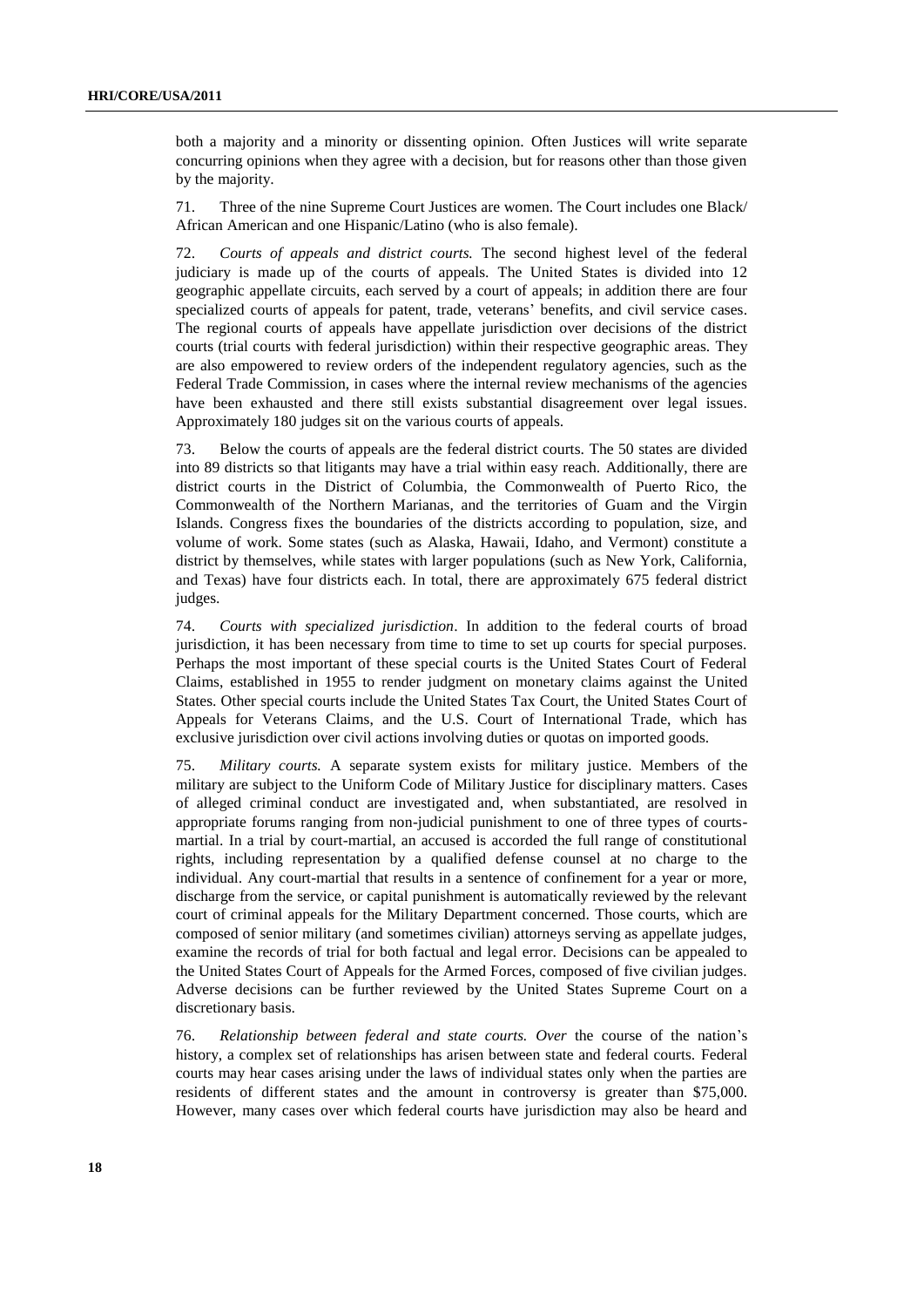decided by state courts. Both court systems thus have exclusive jurisdiction in some areas and concurrent jurisdiction in others. Taking into account that there are 50 separate state court systems, which often include subordinate judicial bodies (e.g., county and city courts), as well as the judicial systems of the insular areas, the District of Columbia, and other non-state entities, there are over 2,000 courts with general jurisdiction and approximately 18,000 judicial districts of either general or limited jurisdiction in the United States. Many states have large numbers of courts with very limited jurisdiction, such as New York (which has 1,300 town and village justice courts) and Texas (which has approximately 900 municipal courts and 820 justice of the peace courts).

#### *(c) State governments*

77. The governments of the 50 states have structures closely paralleling those of the federal government, each with a constitution and executive, legislative, and judicial branches. The state Governor acts as the head of the executive, but not all states bestow the same amount of power on their governors; some are quite powerful, others less so. All state legislatures have two houses, except Nebraska's legislature, which is unicameral. The size of state legislatures varies widely; the largest include those in New Hampshire (424 representatives), Pennsylvania (253), and Georgia (236), while the smallest are found in Nebraska (49) and Alaska (60). Most state judicial systems mirror the federal system, with lower trial courts, appellate courts, and a court of last resort. States and insular areas divide relatively evenly among those that elect their highest court judges by popular or legislative vote (24), those that appoint their highest court judges (14, including the District of Columbia and four of the insular areas), and those where the highest court judges are initially appointed and subsequently run on a retention ballot (18 including Guam).

78. The power of state governments is vast. Essentially, each state is in many respects a sovereign entity, free to promulgate and enforce policies and laws that pertain exclusively to that state, limited under the federal Constitution only to the extent the relevant authorities have been delegated to and/or exercised by the federal government or by other federal Constitutional requirements. The power of a state and its cities and localities to regulate its own general welfare has traditionally been termed the "police power." Besides enforcement of criminal laws, state powers encompass regulation of agriculture and conservation, highway and motor vehicle supervision, public safety and correction, professional licensing, regulation of intrastate business and industry, and broad aspects of education, public health, and welfare. The interpretation of a state's constitution falls exclusively within the domain of that state's own court system. Only where there is direct conflict with federal law or the federal Constitution, or where the federal government has "pre-empted" the field, can state law be overridden or invalidated. The retention of most aspects of governmental authority at the state and local levels generally serves to keep that authority in the hands of the people. State constitutions and laws generally provide for equal protection and due process of law, and most states implement and enforce such laws through their Attorney Generals' offices and also through human rights or civil rights offices or commissions.

79. Distribution of authority between the states and the federal government has historically been among the most basic dynamics of the federal system. Although the powers of Congress are limited to those expressly enumerated in the Constitution, and those powers not expressly delegated to the federal government are reserved to the states or to the people, the twentieth century saw increasingly broad judicial interpretation of national legislative power. Today there is an abundance of federal legislation that did not exist 100 years ago. One result of this expansion of federal authority, especially in the latter half of the twentieth century, has been a substantial increase in legislation and government regulations protecting civil and political rights.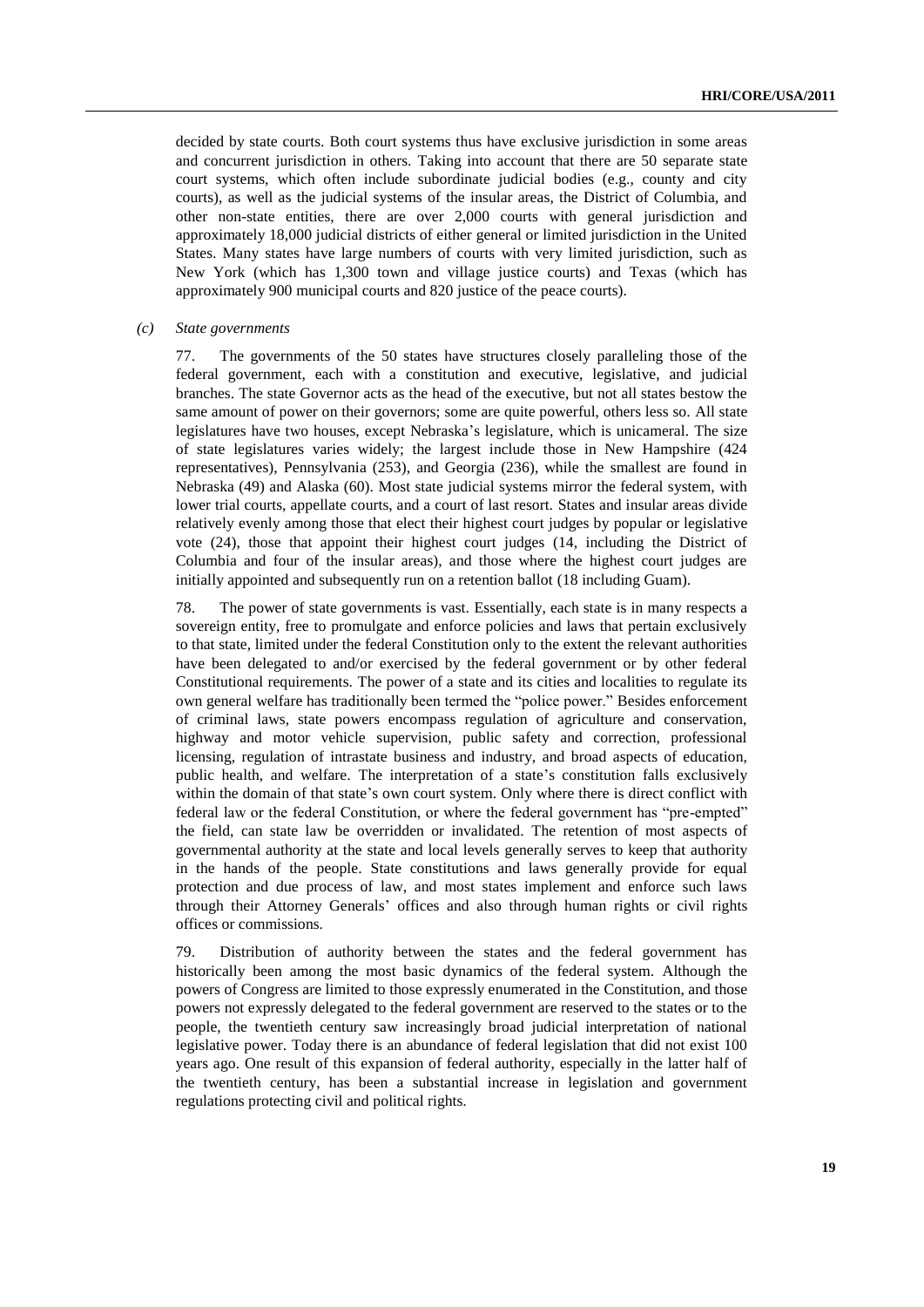#### *(d) Other governmental levels*

80. The governmental frameworks in areas not within the 50 states, such as the District of Columbia, American Samoa, Puerto Rico, the Virgin Islands, Guam, and the Northern Mariana Islands, are largely determined by the area's historical relationship to the United States and the will of the residents.

81. The *District of Columbia* was established as a federal city at the founding of the Republic to ensure that the home of the nation's capital would be outside of any state. In 1783 the Continental Congress voted to establish a federal city, and the specific site was chosen by President George Washington in 1790. Congress moved to the District from Philadelphia in 1800, and the District remains the seat of the federal government today. The land donated by Virginia was returned in 1845 and the District now covers 179.2  $km<sup>2</sup>$ located on the west central edge of Maryland, along the eastern bank of the Potomac River. Residents of the District, numbering approximately 601,700, are United States citizens and have been entitled to vote in presidential elections since enactment of the  $23<sup>rd</sup>$  Amendment to the U.S. Constitution in 1964. Residents elect a non-voting delegate to the United States Congress as well as a mayor and a city council with authority to levy its own taxes. The United States Congress retains final authority in a number of important areas, including the District's laws and budget. As noted above, voting rights for District of Columbia residents is an issue of active public debate.

82. *American Samoa* is an unincorporated territory of the United States, acquired by means of the Treaty of Berlin of 1899. In 1900 and 1904 the traditional leaders of American Samoa signed Deeds of Cession, which Congress ratified and confirmed in 1929. Unless born of a U.S. citizen national parent with the requisite number of years of residence, an individual born on American Samoa does not have Electoral College votes. However, since 1980, voters in American Samoa have elected a delegate to the House of Representatives who enjoys nearly all the privileges of a member of Congress from one of the several states, except the ability to vote on the House floor. Fundamental rights are guaranteed by both the United States Constitution and the territorial constitution. American Samoa is under the general administrative supervision of the Department of the Interior; nonetheless, American Samoa has been self-governing since 1978, with an elected Governor and Lieutenant Governor and bicameral legislature (Senate and House of Representatives). American Samoa also has its own high court and five district courts.

83. *Puerto Rico* has been a United States territory since 1898. It currently has a constitution of its own and so is a self-governing commonwealth of the United States. However, it remains subject to congressional authority. Puerto Ricans have been citizens of the United States since 1917, but like residents of other United States territories they do not vote in federal Presidential or Congressional elections. Residents elect a Resident Commissioner to the House of Representatives who enjoys nearly all the privileges of a member of the Congress from one of the several states, including committee membership and voting rights, but does not vote on the House floor. Puerto Rico has a popularly elected chief executive (Governor), a bicameral legislature, and a judicial branch consisting of a Supreme Court and lesser courts. There is also a federal district court, whose judges are appointed by the President of the United States.

84. The people of Puerto Rico have expressed their views on their relationship with the United States in a number of public referenda, most recently in December 1998. Consideration of the status of Puerto Rico has continued within Puerto Rico, and within the United States Government. In 1992 President George H.W. Bush declared the policy that the will of the people of Puerto Rico regarding their political status should be ascertained periodically through referenda sponsored either by the United States Government or by the legislature of Puerto Rico, 57 F.R. 57093 (Dec. 2, 1992). This policy was continued by Presidents Clinton, George W. Bush, and Obama. President Clinton established the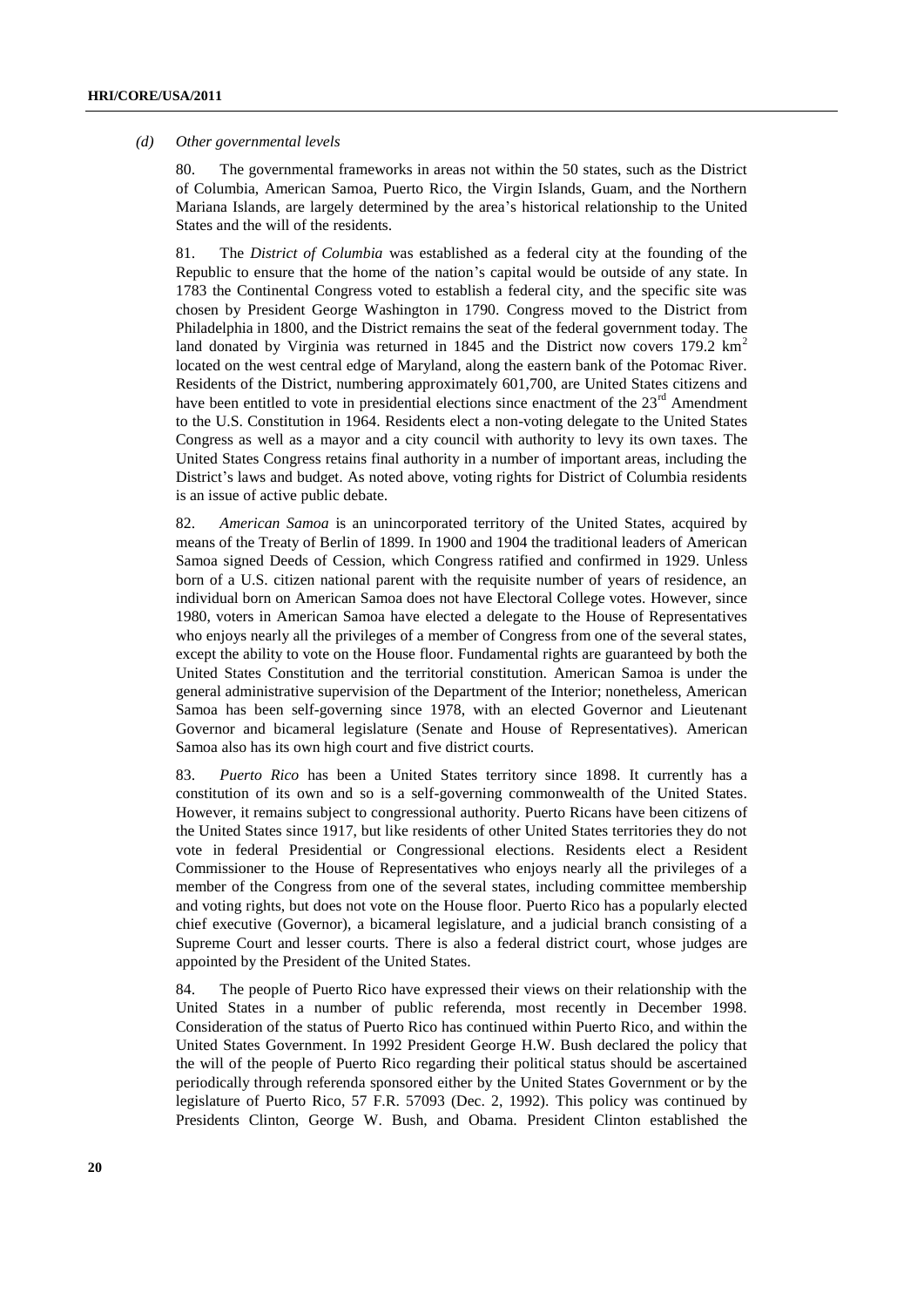President's Task Force on Puerto Rico's Status in December 2000, and Task Force Reports have been issued in 2005, 2007, and 2011. In 2009, President Obama expanded the mandate of the Task Force to include recommendations on policies that promote job creation, education, health care, clean energy, and economic development in Puerto Rico. The 2011 Task Force Report included extensive recommendations on these issues, as well as a recommendation, *inter alia*, that "the President, Congress and the leadership and people of Puerto Rico work to ensure that Puerto Ricans are able to express their will about status options and have that will acted upon...." A link to the 2011 Task Force Report can be found at: [http://www.whitehouse.gov/sites/default/files/uploads/Puerto\\_Rico\\_Task\\_](http://www.whitehouse.gov/sites/default/files/uploads/Puerto_Rico_Task_%20Force_Report.pdf)  [Force\\_Report.pdf.](http://www.whitehouse.gov/sites/default/files/uploads/Puerto_Rico_Task_%20Force_Report.pdf)

85. The *United States Virgin Islands* is an unincorporated territory of the United States. These islands were acquired from Denmark in 1917. An individual born in the U.S. Virgin Islands is a United States citizen. Like the other U.S. territories, the U.S. Virgin Islands does not have Electoral College votes. However, since 1972, voters in the U.S. Virgin Islands have elected a delegate to the House of Representatives who enjoys nearly all the privileges of a member of Congress from one of the several states, except the ability to vote on the House floor. Voters elect the Governor and Lieutenant Governor, as well as the 15 members of their unicameral legislature. There is a federal territorial court for the United States Virgin Islands, whose judges are appointed by the United States President.

86. *Guam* is an unincorporated territory of the United States, acquired by the United States in 1899 after the Spanish-American War and administered by the Navy until 1950. An individual born in Guam is born a U.S. citizen national. Like the other U.S. territories, Guam does not have Electoral College votes. However, since 1972, voters in Guam have elected a member of Congress who enjoys nearly all the privileges of a member of Congress from one of the several states, except the ability to vote on the House floor. The territory is under the general administrative supervision of the Department of the Interior. Voters elect their own Governor, Lieutenant Governor, and unicameral legislature. There is a federal territorial court for Guam, whose judge is appointed by the United States President.

87. The *Commonwealth of the Northern Mariana Islands (CNMI)* is a territory of the United States and a self-governing commonwealth. Formerly a district of the Trust Territory of the Pacific Islands assigned to the United States by the United Nations in 1947, the CNMI became self-governing in 1976. An individual born in the CNMI is born a U.S. citizen national. Like the other U.S. territories, the Northern Mariana Islands does not have Electoral College votes. However, since 2008, voters in the CNMI have elected a delegate to the House of Representatives who enjoys nearly all the privileges of a member of Congress from one of the several states, except the ability to vote on the House floor. Voters do elect their own Governor, Lieutenant Governor, and bicameral legislature. There is a federal territorial court for the CNMI, whose judge is appointed by the United States President.

88. The Federated States of Micronesia, the Republic of the Marshall Islands, and the Republic of Palau – areas which were formerly encompassed within the Trust Territory of the Pacific Islands – are now independent, sovereign nations in free association with the United States.

89. *American Indians and Alaska Natives.* There are more than 560 federally-recognized tribes<sup>4</sup> in the United States, located throughout the United States in many of the 50 states.

<sup>&</sup>lt;sup>4</sup> Note that the term "tribe" or "tribal" as used in this report means an American Indian/Alaska Native tribe, band, nation, pueblo, village, or community that the Secretary of the Interior acknowledges to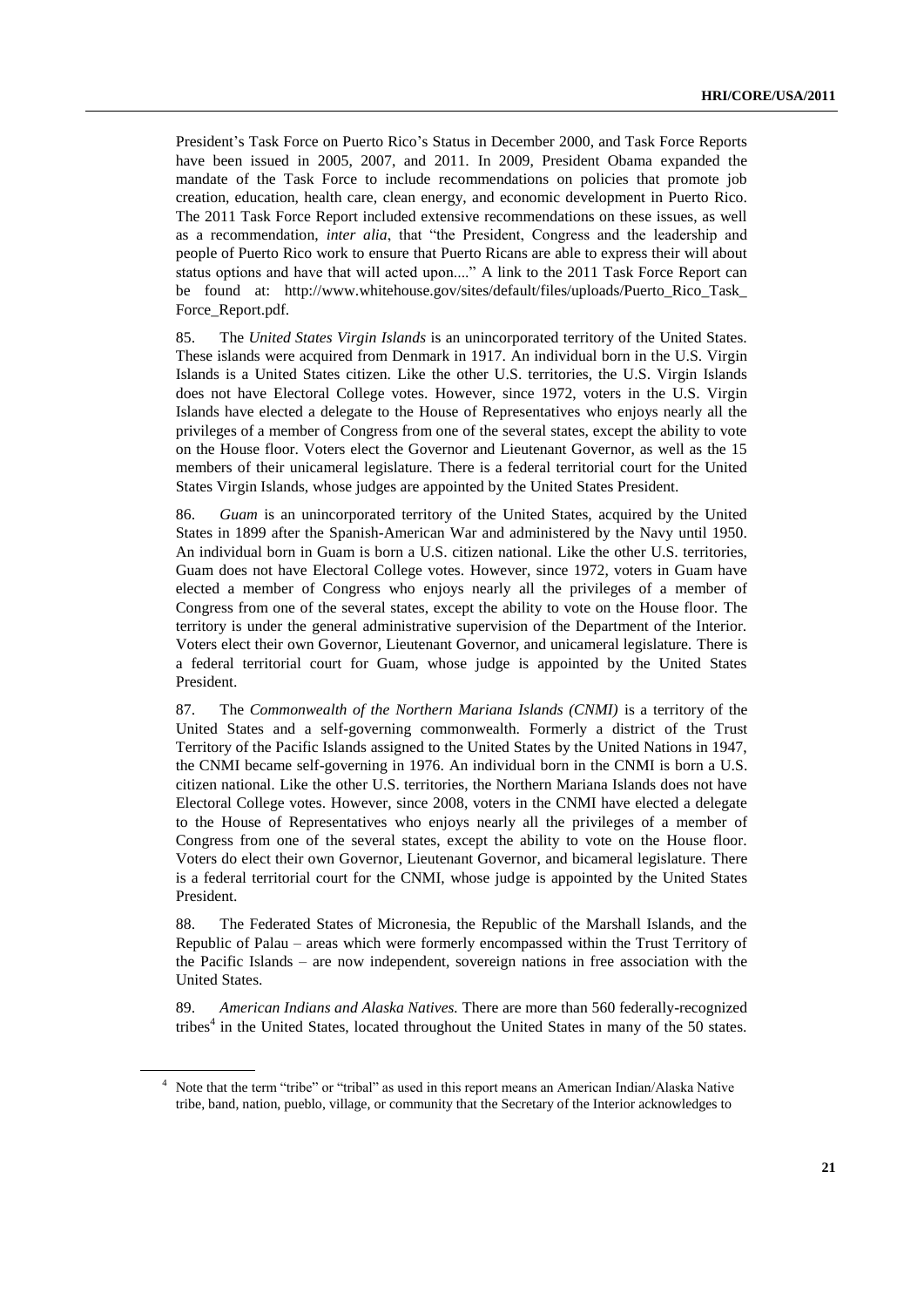By virtue of their status as sovereigns pre-dating the federal Union, as well as subsequent treaties, statutes, executive orders and judicial decisions, tribes are recognized as political entities with powers of self-government in the United States, and they have a special government-to-government relationship with the U. S. federal government. The nature of this special relationship is described further below in the section on Information on Non-Discrimination and Equality and Effective Remedies, and is also discussed in the specific treaty reports.

#### **2. Principal system through which non-government organizations are recognized**

90. Non-governmental organizations (NGOs) in the United States take many forms, including unincorporated or voluntary associations; trusts, charities and foundations; notfor-profit companies; and charitable or other entities formed or registered under laws relating to nonprofits and charitable organizations. Because there is no uniform system of registration for NGOs, it is difficult to know exactly how many such organizations exist in the United States; NonProfitExpert.com estimates 1.2 million. Such organizations range from extraordinarily large national or international organizations with budgets in the hundreds of millions of dollars, to very small organizations run by individuals out of their homes. Organizations have various missions, including charitable, social, environmental, civil rights, human rights, peace, and many others. They also have various modes of operation, including advocacy and operational programmatic work. Organizations that meet the requirements for a public charity under the federal tax code may be exempt from federal taxation and may operate as a tax-favored charity.

#### **3. Information on administration of justice**

91. Crime rates in the United States are generally decreasing:

|        |             | Violent Crimes                                |                             | <b>Property crimes</b>         |
|--------|-------------|-----------------------------------------------|-----------------------------|--------------------------------|
| Year   | # of Crimes | Rate per 100,000<br>population                | # of Crimes                 | Rate per 100,000<br>population |
| 1990   | 1,820,000   | 730                                           | 12,655,000                  | 5,073                          |
| 2000   | 1,425,000   | 507                                           | 10,183,000                  | 3,618                          |
| 2008   | 1,393,000   | 458                                           | 9,775,000                   | 3,211                          |
| 2009   | 1,318,000   | 429                                           | 9,321,000                   | 3,036                          |
| $\sim$ | <b>**</b> A | $\sim$ $\sim$<br>$\sim$ $\sim$ $\sim$<br>---- | $\sim$ $\sim$ $\sim$ $\sim$ | .<br>$\sim$ $\sim$ $\sim$      |

**Crimes and crime rates, by type of offense, for 1990, 2000, 2007 and 2008**

Source: U.S. Department of Justice, FBI, "Crime in the United States," [http://www.fbi.gov/ucr/c](http://www.fbi.gov/ucr)ius2009/data/table\_01.html. (Violent crimes include murder, forcible rape, robbery, and aggravated assault; property crimes include burglary, larceny, theft, and motor vehicle theft.)

92. Data for 2010 indicate a drop of 5.5 % in violent crimes and of 1.8 % in property crimes compared with 2009. (Source: Preliminary Annual Uniform Crime Report, [www.fbi.gov/ucr/\)](http://www.fbi.gov/ucr/). Violent crime fell in cities of all sizes, with the largest decrease (6.9 %) in cities with populations ranging from 250,000 to 499,999. Violent crime declined 6 % in counties in metropolitan areas, and 6.4 % in non-metropolitan counties. All property crime

exist as an Indian tribe pursuant to the Federally Recognized Indian Tribe List Act of 1994, 25 U.S.C. 479a.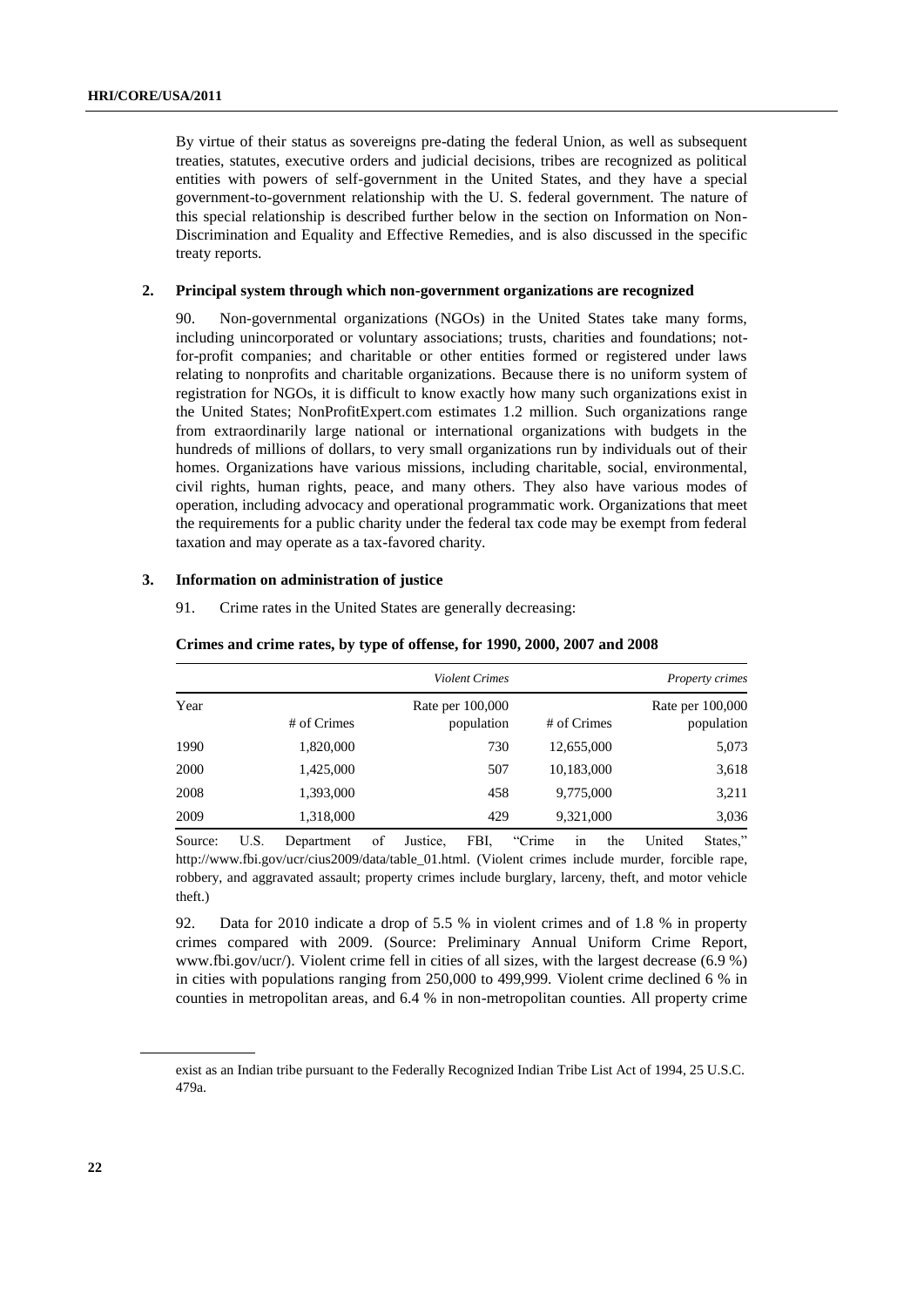offenses decreased in 2010 when compared with 2009. Cities with populations of 500,000 to 999,999 reported the greatest decrease of 4 %.

93. Homicide rates have decreased from a high of 10.7 per 100,000 population in 1980 to 9.4 in 1990, 5.5 in 2000, and 5 in 2009.

94. Hate crimes have also dropped. In 2000, 8,213 incidents were reported involving 9,619 offenses as a result of bias toward race, religion, sexual orientation, ethnicity and national origin, or physical or mental disability. In 2009, 6,604 criminal incidents were reported involving 7,789 offenses. Of these, 6,598 were single bias incidents – 48.5 % motivated by racial bias, 19.7 % motivated by religious bias, 18.5 % by sexual orientation bias, 11.8 % by ethnicity/national origin bias, and 1.5 % motivated by disability bias. Of the 4,793 hate crimes against persons, 45 % involved intimidation, 35.3 % involved simple assault, 19.1 % involved aggravated assault, and other offenses constituted the remainder. Of the 2,970 hate crimes against property, most (83 %) involved acts of destruction, damage, and vandalism. The remaining 17 % involved robbery, burglary, vehicle theft, arson, or other offenses. The number of offenders in 2009 was 6,225; of those 62.4 % were White, 18.5 % were Black/African American, 7.3 % were of multiple races, 1.0 % were American Indian/Alaska Native, and .7 % were of Asian Pacific ancestry. Race was unknown for the remainder. (Source: FBI, Uniform Crime Report, http://www2. fbi.gov/ucr/hc2009/documents/incidentsandoffenses.pdf)

95. In late 2009, the National Institute of Justice was tasked by Congress to evaluate trends in hate crimes against new immigrants, individuals perceived to be immigrants, and Hispanic or Latino Americans, and to assess the underlying causes behind any increase in hate crimes against these groups. Preliminary findings from Phase I of this study were made available in May of 2011. That phase involved selection of four states for review, based on a number of factors, including numbers of hate crimes, solid state hate crime laws, good statistical reporting processes, geographic and demographic variations, and active engagement of key sectors in addressing hate crimes. The states selected were California, Michigan, New Jersey and Texas (Arizona will be included later in Phase II). Researchers found that Uniform Crime Rate data are the most promising for analyzing trends, and that it was possible to detect significant trends in the two states with the greatest number of events. The data suggested a slight rise in hate crimes against Hispanics/Latinos in the 2004 – 2008 timeframe, although the effect is modest when some sampling techniques are used and disappears in other models. Phase II, which began in August 2011, involves fieldwork and surveys, in order to provide contextual and supplemental information to augment and interpret the analyses.

96. For criminal offenders sentenced during fiscal year 2008 (October 1, 2007 to September 30, 2008), the sentences received were as follows:

| Most serious offense of<br>conviction | Total offenders<br>sentenced | Percent Incarcerated |      | <b>Percent Probation</b> Percent Fine Only |
|---------------------------------------|------------------------------|----------------------|------|--------------------------------------------|
| All Offenses                          | 82,823                       | 77.9                 | 11.7 | 3.4                                        |
| Felonies                              | 75,832                       | 83.9                 | 8.9  | 0.4                                        |
| Violent crime                         | 2,442                        | 93.4                 | 4.5  | 0.1                                        |
| Property crime                        | 11,908                       | 61.8                 | 27.0 | 0.7                                        |
| Drug offenses                         | 26,323                       | 91.7                 | 3.9  | 0.3                                        |
| Public Order                          | 6,434                        | 75.2                 | 19.5 | 1.1                                        |
| Weapons                               | 8,054                        | 92.0                 | 5.5  | 0.3                                        |

**Sentence types for offenders sentenced in criminal cases terminated, by offense October 1, 2007 to September 30, 2008**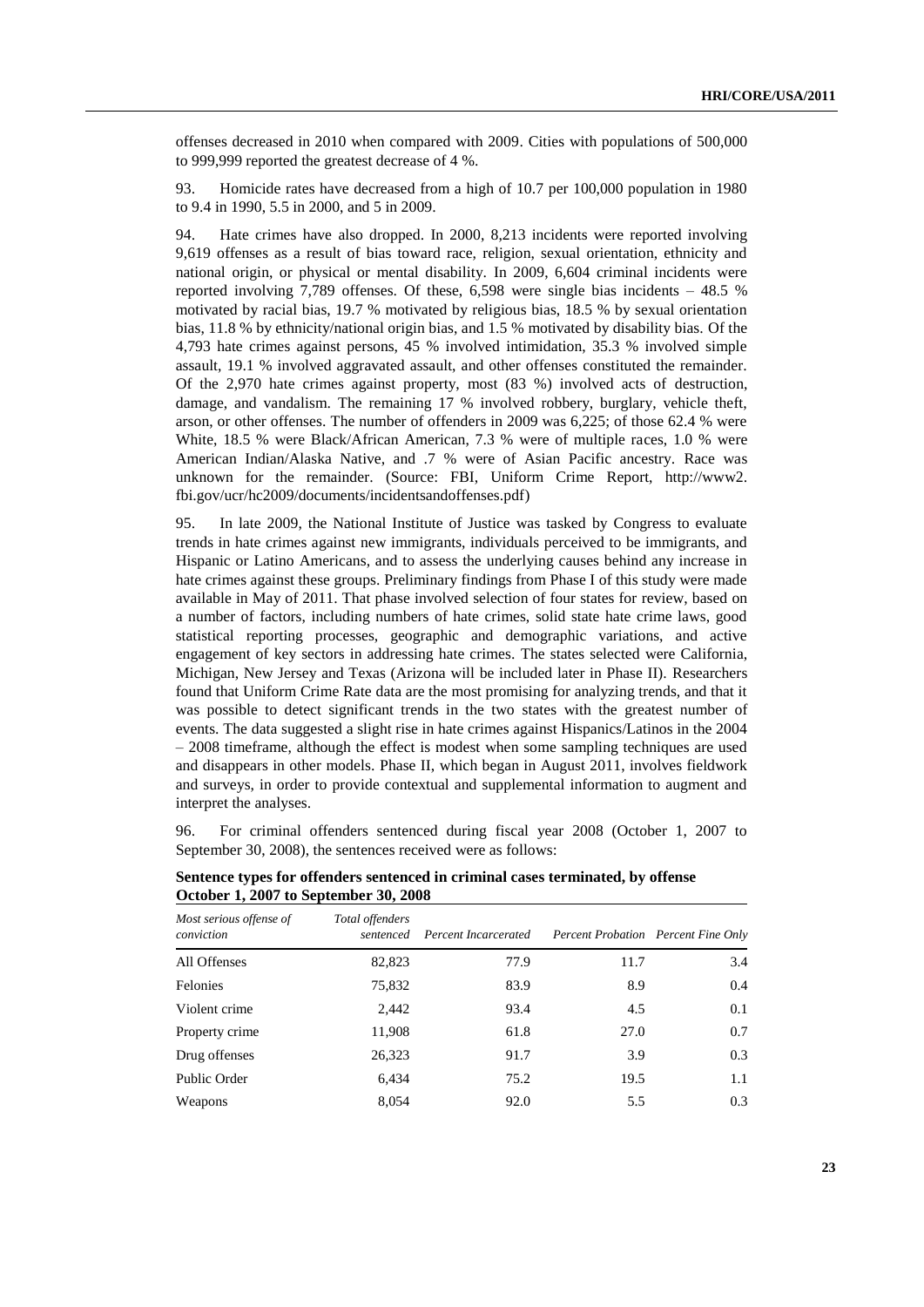| Most serious offense of<br>conviction | Total offenders<br>sentenced | Percent Incarcerated | <b>Percent Probation</b> Percent Fine Only |               |
|---------------------------------------|------------------------------|----------------------|--------------------------------------------|---------------|
| Immigration<br>offences               | 20,671                       | 85.0                 | 3.4                                        | $0.2^{\circ}$ |
| Misdemeanors                          | 6,865                        | 11.8                 | 42.8                                       | 36.7          |

Source: Federal Justice Statistics, 2008 – Statistical Tables, November 2010, Table 5.1, <http://bjs.ojp.usdog.gov/index.cfm?ty=pbdetail&iid=1745>

97. Looking at offender characteristics, according to the most up-to-date statistics currently available, 84.4 % of all convicted males were incarcerated, compared to 59.4 % of convicted females. With respect to race, 81.5 % of convicted White offenders were incarcerated, compared to 84.1 % of Blacks/African Americans, 79.5 % of American Indian/Alaska Native offenders, 67.4 % of Asian/Native Hawaiian/Other Pacific Islander, and 66.0 % of others.<sup>5</sup> With respect to ethnicity, 85.4 % of convicted Hispanics/Latinos were incarcerated, compared to 78.2 % of non-Hispanics/Latinos. With respect to citizenship, 79.5 % of convicted U.S. citizens were incarcerated, compared to 84.4 % of non-U.S. citizens. Looking at age, 73.5 % of persons under 19 years were incarcerated, compared to 77.0 % of  $19 - 20$  year olds, 82.7 % of persons  $21 - 30$ , 83.6 % of persons 31-40, and 76.3 % of persons over 40.

98. The growth in the prison population during 2009 was the slowest annual increase during the decade and marked the third consecutive year of a declining rate of growth in the prison population. While the federal prison population increased by 3.4 percent (up 6,838 prisoners), the state prison population had the first measured decline (down 0.2 percent of 2,857 prisoners) since 1977. Twenty-four states reported declines in their prison populations, with the largest declines in absolute numbers of prisoners in Michigan and California. Twenty-six states reported increases in their populations, with Pennsylvania and Florida having the largest increases. At year-end 2009, the imprisonment rate – the number of sentenced prisoners per 100,000 U.S. residents – declined for the second straight year, falling to 502 from a peak of 506 per 100,000 in 2007. (Source: Bureau of Justice Statistics, Prisoners in 2009, December 21, 2010, [http://bjs.ojp.usdoj.gov\)](http://bjs.ojp.usdoj.gov/)

99. From December 31, 2008 through December 31, 2009, the size of the male prison population increased slightly (0.3 % - 5,168 prisoners). Fewer females were imprisoned (down1.0 % -1,187 prisoners) at year end 2009 than at yearend 2008. Males had an imprisonment rate of 949 per 100,000, 14 times higher than females at 67 per 100,000.

100. Black/African American non-Hispanic/Latino males had an imprisonment rate (3,119 per 100,000 U.S. residents) more than six times higher than White non-Hispanic/Latino males (487 per 100,000), and almost three times higher than Hispanic/Latino males (1,193 per 100,000). One in 703 Black/African American females was imprisoned, compared to 1 in 1,987 White females and 1 in 1,356 Hispanic /Latino females. (Source: Bureau of Justice Statistics, "Prisoners in 2009," December 21, 2010, [http://bjs.ojp.usdoj.gov\)](http://bjs.ojp.usdoj.gov/). The following table indicates that from 2000 to 2009, the rate of incarceration for White males and females increased, while at the same time the rate of incarceration for both Black/African American males and females decreased. The rate of incarceration for Hispanic/Latino males decreased, but the rate for Hispanic females increased. Despite these decreases in incarceration rates, Blacks/African Americans and Hispanic/Latino Americans continue to be over-represented in prison populations.

<sup>5</sup> At the state level, according to the 2008 Annual Report of the Hawai'i Department of Public Safety, while 24% of the general population of the State of Hawai'i are Native Hawaiian, 39% of the incarcerated population of that state are Native Hawaiian.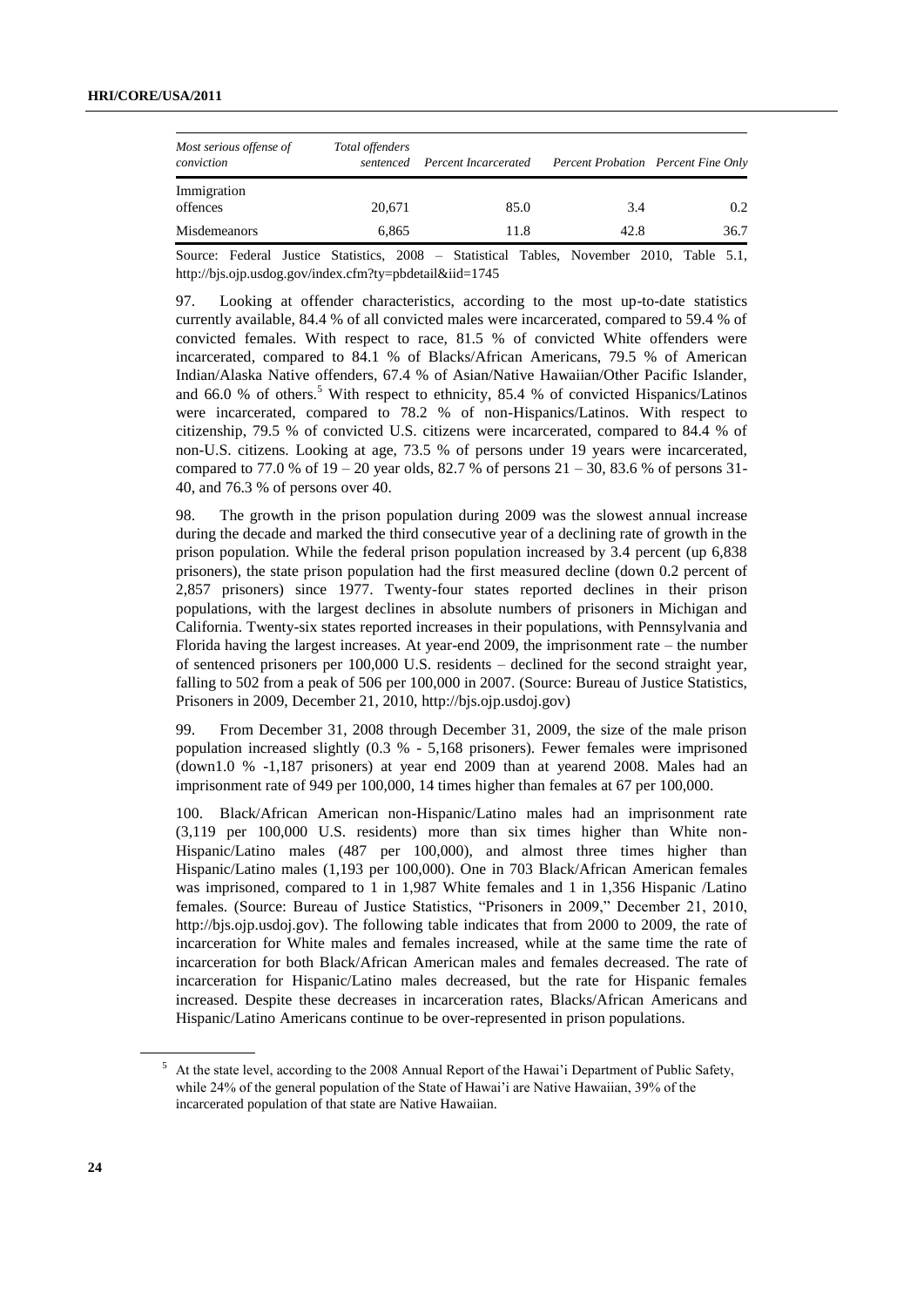|      |                    |                    |                    | Male     |                    |                    |                    | Female   |
|------|--------------------|--------------------|--------------------|----------|--------------------|--------------------|--------------------|----------|
| Year | Total <sup>a</sup> | White <sup>b</sup> | Black <sup>b</sup> | Hispanic | Total <sup>a</sup> | White <sup>b</sup> | Black <sup>b</sup> | Hispanic |
| 2000 | 904                | 449                | 3,457              | 1,220    | 59                 | 34                 | 205                | 60       |
| 2001 | 896                | 462                | 3,535              | 1,177    | 58                 | 36                 | 199                | 61       |
| 2002 | 912                | 450                | 3,437              | 1,176    | 61                 | 35                 | 191                | 80       |
| 2003 | 915                | 465                | 3,405              | 1,231    | 62                 | 38                 | 185                | 84       |
| 2004 | 926                | 463                | 3,218              | 1,229    | 64                 | 42                 | 170                | 75       |
| 2005 | 929                | 471                | 3,145              | 1,244    | 65                 | 45                 | 156                | 76       |
| 2006 | 943                | 487                | 3,042              | 1,261    | 68                 | 48                 | 148                | 81       |
| 2007 | 955                | 481                | 3,138              | 1,259    | 69                 | 50                 | 150                | 79       |
| 2008 | 952                | 487                | 3,161              | 1,200    | 68                 | 50                 | 149                | 75       |
| 2009 | 949                | 487                | 3.119              | 1.193    | 67                 | 50                 | 142                | 74       |

**Estimated rate of sentenced prisoners under state or federal jurisdiction, per 100,000 U.S. residents, by sex, race, and Hispanic origin, December 31, 2000-2009**

Note: Based on prisoners with a sentence of more than 1 year. Rates are per 100,000 U.S. residents as of January 1 in each reference population group. All estimates include persons under age 18. See *Methodology* for estimation method.

<sup>a</sup> Includes American Indians, Alaska Natives, Asians, Native Hawaiians, other Pacific Islanders, and persons identifying two or more races. <sup>b</sup> Excludes persons of Hispanic or Latino origin. Source: Bureau of Justice Statistics, "Prisoners in 2009," December 21, 2010, [http://bjs.gov](http://bjs.gov/).

101. *Capital punishment*. As of 2011, capital punishment is available as a penalty by the federal government and 34 states for crimes of murder or felony murder, generally only when aggravating circumstances were present in the commission of the crime. In recent years the Supreme Court has narrowed the categories of crimes that may constitutionally be subject to the death penalty. Specifically, the death penalty may not be applied for the rape of a child where the crime did not result, and was not intended to result, in the child's death, *Kennedy v. Louisiana*, 554 U.S. 407 (2008); to persons who were under the age of eighteen when their capital crimes were committed, *Roper v. Simmons*, 543 U.S. 551 (2005); or to individuals with intellectual disabilities (referred to by the Court as individuals with intellectual disabilities), *Atkins v. Virginia*, 536 U.S. 304 (2002).

102. Heightened procedural protections apply in death penalty cases. Under Supreme Court decisions, a defendant eligible for the death penalty is entitled to an individualized determination that the death sentence is appropriate in his case, and the jury must be able to consider and give effect to any mitigating evidence that a defendant proffers as a basis for a sentence less than death, see *Johnson v. Texas*, 509 U.S. 350 (1993). In addition, criminal defendants, especially those in potential capital cases, enjoy ordinary procedural guarantees that are well respected and enforced by the courts, including the right to a fair hearing by an independent tribunal, the presumption of innocence, minimum guarantees for the defense, the right against self-incrimination, the right to access all evidence used against the defendant, the right to challenge and seek exclusion of evidence, the right to review by a higher tribunal, the right to counsel whether or not the defendant can afford to pay, the right to trial by jury, the right to challenge the makeup of the jury, and others.

103. *Death sentences, executions*. The number of states that have the death penalty, and the size of the population on death row have all declined in the last decade. As of September 2011, 34 states had statutes permitting imposition of the death penalty – down from 38 states in 2000. The number of inmates executed in 2010 (46) represented a 46 percent reduction from the 85 executions that occurred in 2000. The number of new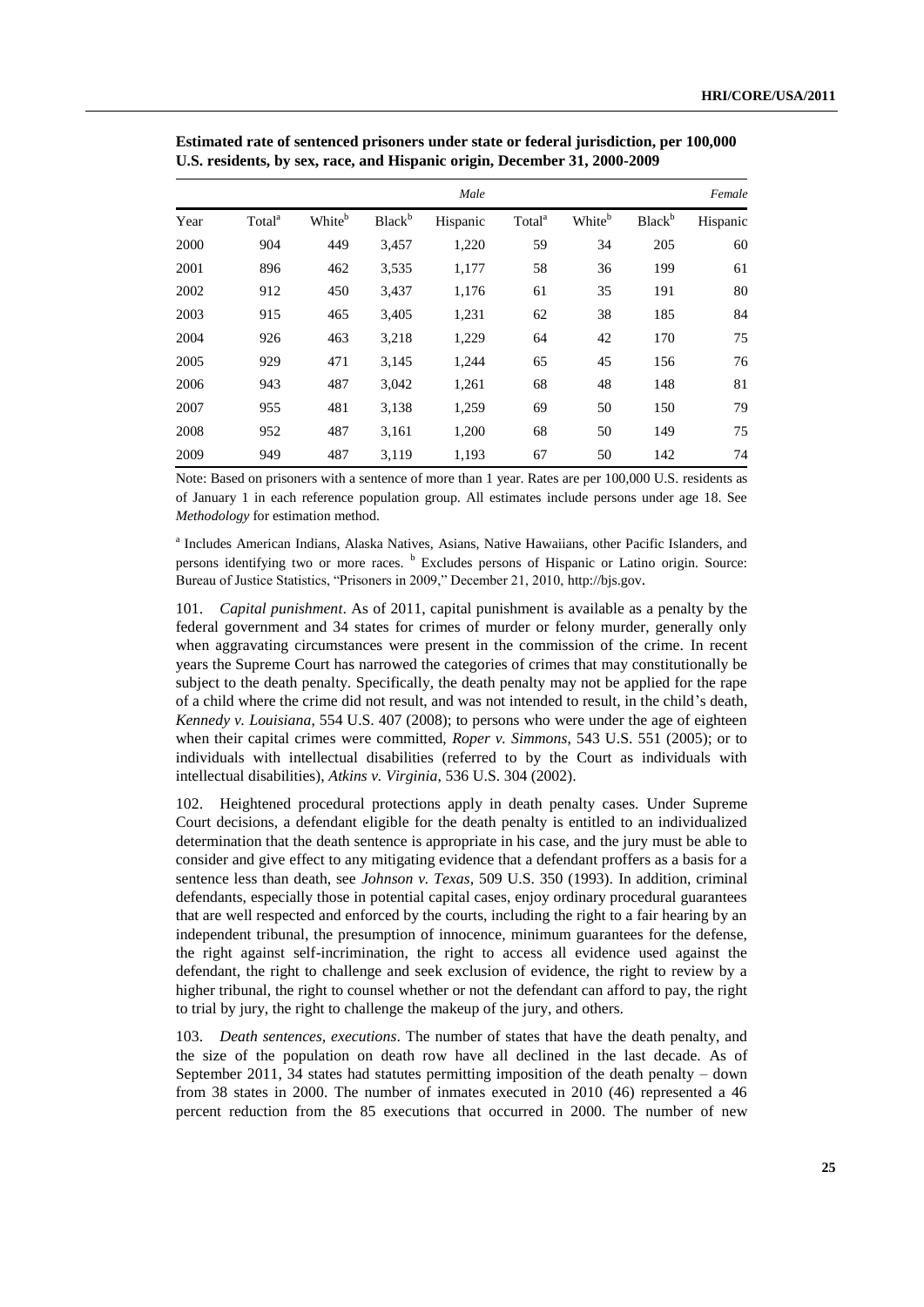inmates on death row also declined from 234 in 2000 to 112 in 2010, and the size of the death row population declined from 3,652 in 2000 to 3,261 in 2010. The death penalty continues to be an issue of extensive debate and controversy in the United States. Concerns include the overrepresentation of minority persons, particularly Blacks/African Americans, in the death row population (according to the Death Penalty Information Center, approximately 42 percent of the 2010 death row population was Black or African American), and the use of the method of lethal injection. The Supreme Court has repeatedly refused to consider the contention that a long delay between conviction and execution constitutes cruel and unusual punishment under the Eighth Amendment. See, e.g., *Foster v. Florida,* 537 U.S. 990 (2002).

# **II. General framework for the protection and promotion of human rights**

### **A. Acceptance of international human rights norms**

104. The United States is committed to the cause of human rights. As a nation built on the moral truths of the Universal Declaration of Human Rights, the United States supported the adoption of that instrument. In addition, the United States is party to the International Covenant on Civil and Political Rights; the International Convention on the Elimination of All Forms of Racial Discrimination; the Convention against Torture and Other Cruel, Inhuman or Degrading Treatment or Punishment; the Optional Protocol to the Convention on the Rights of the Child on the involvement of children in armed conflict; and the Optional Protocol to the Convention on the Rights of the Child on the sale of children, child prostitution and child pornography. The United States has also announced its support for the United Nations Declaration on the Rights of Indigenous Peoples.

105. Under our Constitution, treaty ratification requires not only executive approval, but also the consent of the U.S. Senate by a supermajority vote of two-thirds of those present and voting. For this reason, the United States has often pursued a practice of "compliance before ratification," in contrast to the practice of "ratification before compliance" that some other nations may pursue. The Obama Administration supports ratification of the Convention on the Elimination of All Forms of Discrimination against Women (CEDAW) and the Convention on the Rights of Persons with Disabilities.

106. In addition to the international human rights instruments noted above, the United States is party to the Convention on the Prevention and Punishment of the Crime of Genocide; the Slavery Convention of 1926, as amended; the 1967 Protocol to the Convention relating to the Status of Refugees; the United Nations Convention against Transnational Organized Crime, including the Protocol against the Smuggling of Migrants by Land, Sea and Air; and the Protocol to Prevent, Suppress and Punish Trafficking in Persons, Especially Women and Children. The United States is also party to the Convention on the Civil Aspects of International Child Abduction and the Convention concerning the Prohibition and Immediate Action for the Elimination of the Worst Forms of Child Labour; and is a signatory to the Convention on Jurisdiction, Applicable Law, Recognition, Enforcement and Co-operation in respect of Parental Responsibility and Measures for the Protection of Children. The United States is party to the four 1949 Geneva Conventions for the Amelioration of the Condition of the Wounded and Sick in Armed Forces in the Field; the Amelioration of the Condition of Wounded, Sick and Shipwrecked Members of the Armed Forces at Sea; the Treatment of Prisoners of War; and the Protection of Civilian Persons in Time of War.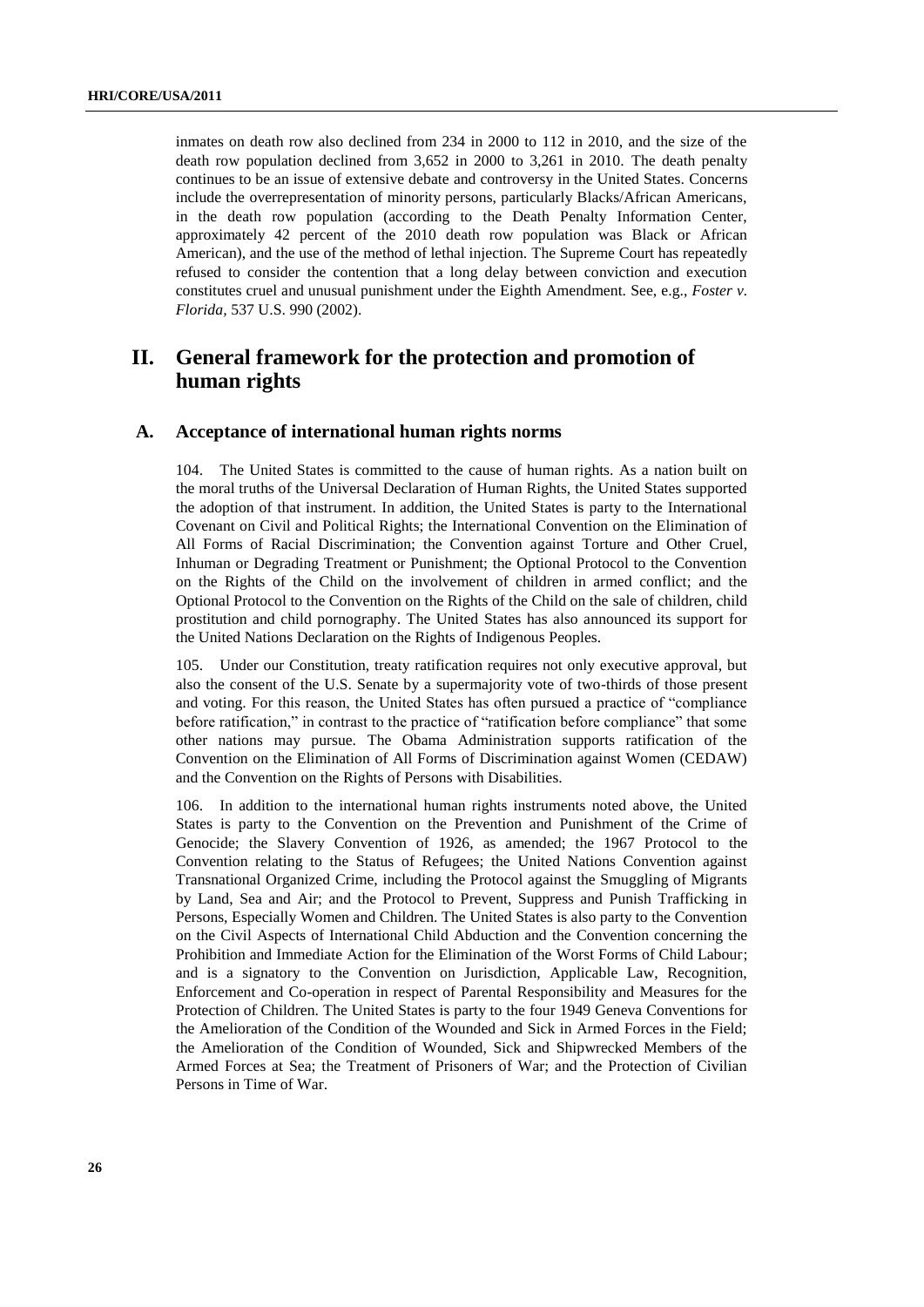107. The United States is also a member of the Organization of American States and participates and cooperates actively in the proceedings of the Inter-American Commission on Human Rights. One of the seven Commissioners is from the United States.

# **B. Legal framework for the protection of human rights at the national level**

108. The essential guarantees of human rights and fundamental freedoms within the United States are set forth in the Constitution and statutes of the United States, as well as the constitutions and statutes of the states and other constituent units. In practice, the enforcement of these guarantees ultimately depends on the existence of an independent judiciary with the power to invalidate acts by the other branches of government that conflict with those guarantees. Maintenance of a republican form of government with vigorous democratic traditions, popularly elected executives and legislatures, and the deep-rooted legal protection of freedoms of opinion, expression and the press all contribute to the protection of fundamental rights against governmental limitation and encroachment.

### **1. U.S. Constitution**

109. The Constitution includes 27 amendments that have been added since 1791. Amending the Constitution requires approval by two-thirds of each house of the Congress, or by a national convention, followed by ratification by three-quarters of the states. The first 10 amendments provide for the basic protection of many of those individual rights that are fundamental to the democratic system of government. They remain at the heart of the United States legal system today, just as they were two centuries ago, although the specific rights they guarantee have been extensively elaborated by the judiciary over the course of time. Individuals may assert these rights against the government in judicial proceedings.

110. The First Amendment guarantees freedom of religious exercise, speech and press, the right of peaceful assembly, and the right to petition the government to correct wrongs; and it prohibits laws respecting the establishment of religion. The Second Amendment protects a right to own firearms in certain circumstances. The Third Amendment provides that troops may not be quartered in a private home without the owner's consent. The Fourth Amendment guards against unreasonable searches, arrests, and seizures of persons and property.

111. The next four amendments deal with the system of justice. The Fifth Amendment forbids trial for a major crime except after indictment by a grand jury; it prohibits repeated trials for the same offence, forbids punishment without due process of law, and provides that an accused person may not be compelled to testify against him or herself. The Sixth Amendment guarantees the right to legal counsel for the accused in most criminal proceedings, and provides that witnesses shall be compelled to attend the trial and testify in the presence of the accused. The Seventh Amendment preserves trial by jury in many civil cases involving anything valued at more than 20 U.S. dollars. The Eighth Amendment forbids excessive bail or fines and cruel and unusual punishment.

112. The Ninth Amendment declares that the enumeration in the Constitution of certain rights shall not be construed to deny or disparage others retained by the people. The Tenth Amendment sets forth the federal and democratic nature of the United States system of government, providing that powers not delegated by the Constitution to the federal government, nor prohibited by it to the states, are reserved to the states or the people. The Tenth Amendment recognizes that the federal government is a government of limited jurisdiction, empowered to do only what the Constitution authorizes it to do, and that all other powers remain vested in the people, and in their duly constituted state governments.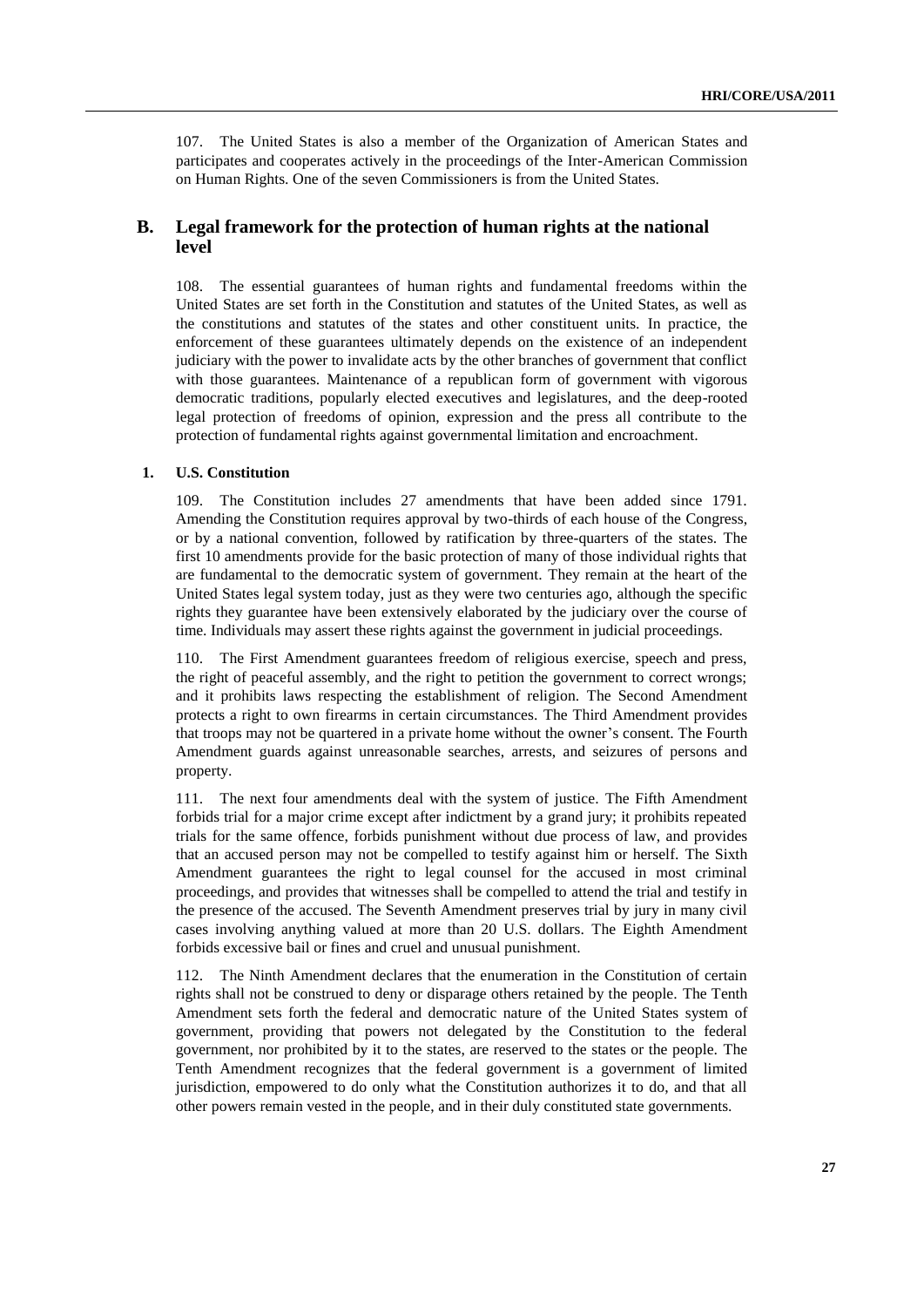113. Amendments to the Constitution subsequent to the original Bill of Rights cover a wide range of subjects. One of the most far-reaching is the Fourteenth Amendment, by which a clear and simple definition of citizenship was established and broadened guarantees of due process, equal treatment, and equal protection of the law were confirmed. This amendment, adopted in 1868, has been interpreted to apply most of the protections of the Bill of Rights to the states. By other amendments, the judicial power of the national government was limited; the method of electing the president was changed; slavery was forbidden; the right to vote was protected against denial because of race, color, sex, or previous condition of servitude; the congressional power to levy taxes was extended to incomes; and the election of United States Senators by popular vote was instituted.

114. The Constitution provides explicitly that the Constitution, laws, and treaties of the United States are the "supreme Law of the Land." This clause means that when state constitutions or laws passed by state legislatures conflict with the federal Constitution, laws, or treaties, they have no force or effect. Decisions handed down by the Supreme Court of the United States and subordinate federal courts over the course of two centuries have confirmed and strengthened this doctrine of federal law supremacy.

#### **2. State constitutions**

115. As indicated above, the protections provided by the federal Constitution and statutes are applicable nationwide, generally providing a minimum standard of guaranteed rights for all persons in the United States. While the laws of individual states cannot detract from the protections afforded to their citizens by federal law, states are, except where prohibited by federal law or where it infringes on a protected federal right, free to offer their citizens greater protections of civil and political rights.

116. Historically, states individually or collectively have often led the federal government in the advancement and protection of civil and political rights. For example, starting with Vermont in 1777 and through 1862, most Northern states curtailed or abolished slavery before the federal Constitution did in 1865. Likewise, women first gained the right to vote in Wyoming Territory in 1869, while federal law did not extend that right until 1920.

117. More recently, in the latter half of the twentieth century, federal law and the federal courts played a more active role in civil rights protections. State courts, however, continue to play an important role in this arena. In many cases, in keeping with the federal system of government, individual state laws afford their citizens greater protections than the federal Constitution requires. See, e.g., *Prune Yard Shopping Center v. Robins,* 447 U.S. 74 (1980) (holding that broader state protections for free speech, protecting expression in a public shopping center, did not violate the federal Constitution). Broader state protections have been afforded in a number of areas, including free speech, religious liberty, property rights, victims' rights, and the provision of government services. State constitutions vary widely in length, detail, and similarity to the U. S. Constitution. As a result, a state court decision, while it may expand on a right protected by the U.S. Constitution, may rest on grounds very different from those on which a similar federal case would be decided.

118. Some state constitutions also provide greater protections against the establishment of religion than are provided by the First Amendment to the federal Constitution. For instance, based on the state constitution's broad prohibition of governmental assistance to an institution not owned by the state, the Supreme Court of Nebraska found unconstitutional a statute under which public school books were lent to parochial schools, see *Gaffney v. State Department of Education*, 220 N.W.2d 550 (Neb. 1974). On similar grounds, the Supreme Court of Idaho struck down a statute authorizing publicly provided transportation of students to non-public schools, see *Epeldi v. Engelking*, 488 P.2d 860 (Id. 1971). In addition, while the U.S. Supreme Court has upheld the display of a nativity scene on public property as consistent with the First Amendment, the California Supreme Court has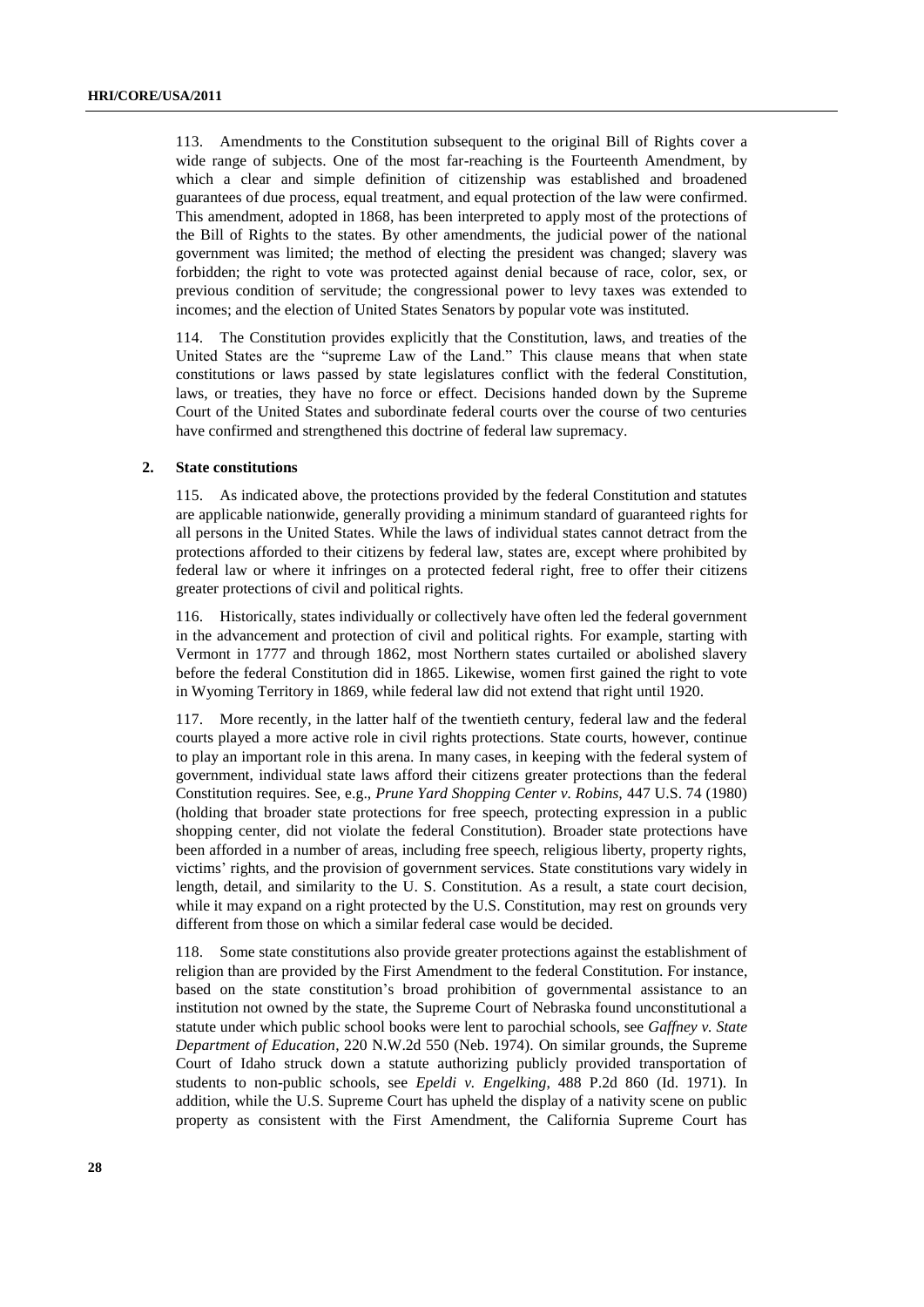nonetheless held that the state constitution's ban on preference for religious sects prohibited the display of a lighted cross on public grounds in celebration of Christmas and Easter, compare *Lynch v. Donnelly*, 465 U.S. 668 (1984) with *Fox v. City of Los Angeles*, 587 P.2d 663 (Cal. 1978).

119. Despite these examples, state courts are not uniform in their willingness to find greater protections within state constitutions than those guaranteed by the federal government. As is appropriate in a federal system, each state's protections are ultimately tailored by that state's democratic process. States are prohibited simply from subverting established federal protections.

#### **3. Statutory law**

120. There is no single statute or mechanism by which human rights and fundamental freedoms are guaranteed or enforced in the United States legal system. Rather, domestic law provides extensive protections through enforcement of the constitutional provisions cited above and a variety of statutes, which typically provide for judicial and/or administrative remedies. The basic federal statutes, some of which apply to private entities, include the following. Other statutes are referenced in the United States reports on individual treaties.

- The 1866 and 1871 Civil Rights Acts (protecting property rights, freedom to contract, and providing federal remedies for private individuals subjected to unlawful discrimination by persons acting "under color of law");
- The Civil Rights Act of 1964 (the most comprehensive federal statute, which prohibits discrimination in a number of areas, for example discrimination based on race, color, national origin, or religion in places of public accommodation; discrimination on the basis of race, color, or national origin in federally funded programs; and discrimination on the basis of race, color, national origin, sex, or religion in employment);
- The 1965 Voting Rights Act (invalidating discriminatory voter qualifications);
- The 1968 Fair Housing Act (providing the right to be free from discrimination in housing and the obligation for federal, state, and local governments to affirmatively further fair housing through the promotion of balanced living patterns and equal access to opportunity neighborhoods).

121. Protection against violent acts undertaken because of actual or perceived race, color, religion, or national origin, or because of actual or perceived gender, disability, sexual orientation or gender identity is afforded by:

- The 2009 Matthew Shepard and James Byrd, Jr. Hate Crime Prevention Act.
- Similarly, in the area of sex discrimination, individuals benefit from the protections of the Equal Protection Clause, as well as statutes such as:
- The 1963 Equal Pay Act (equal pay for equal work);
- Title VII of the Civil Rights Act of 1964 (non-discrimination in employment based on sex);
- The Education Amendments of 1972 (non-discrimination in all federally-funded education programs and activities, including student recruitment, admissions, housing, counseling, financial and employment assistance, health and insurance benefits and services, and employment practices and benefits);
- The Equal Credit Opportunity Act (equal access and non-discrimination in housing, real estate and brokerage);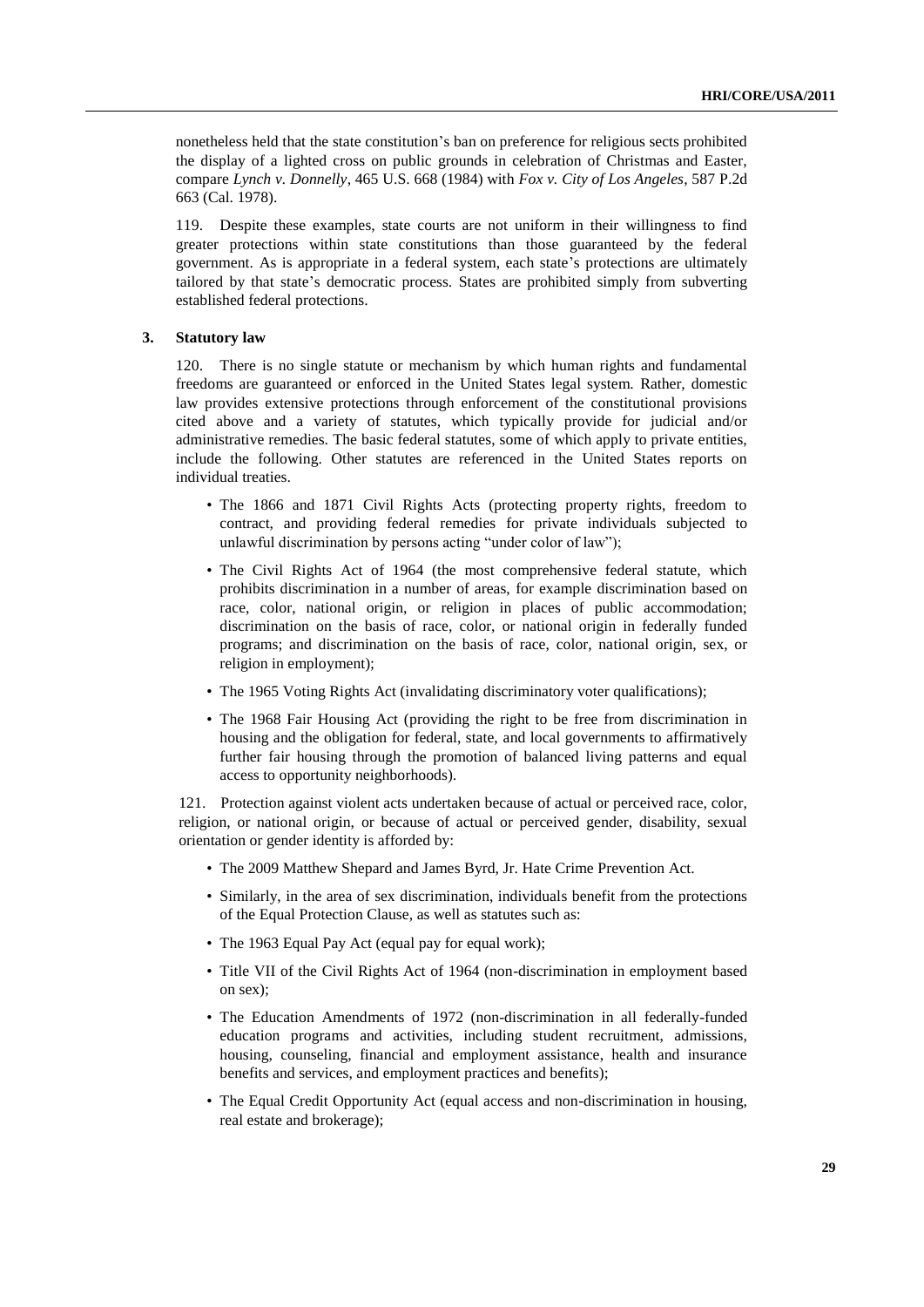- The Pregnancy Discrimination Act of 1978 (non-discrimination in employment);
- The Public Health Service Act (prohibiting discrimination in federally assisted health training programs, projects for assistance in transition from homelessness, preventative health and health services block grants, community mental health services block grants, and substance abuse prevention and treatment block grants);
- The Social Security Act (prohibiting discrimination in maternal child and health services block grants);
- The Family Violence Prevention and Services Act;
- The Low-Income Energy Assistance Act of 1981;
- The Community Services Block Grant Act; and
- The 2010 Patient Protection and Affordable Care Act (nondiscrimination in obtaining health insurance – this act also covers discrimination on the basis of race, color, national origin, age, and disability).
- 122. Protection against age discrimination is provided by statutes such as the:
	- Age Discrimination in Employment Act of 1967 (prohibiting discrimination in employment against workers or applicants 40 years of age or older); and
	- Age Discrimination Act of 1975 (prohibiting discrimination based on age in federally funded programs).
- 123. Protection for persons with disabilities is provided by statutes such as the:
	- Rehabilitation Act of 1973 (prohibiting disability discrimination in federal government employment and under any program or activity receiving federal financial assistance or conducted by a federal agency or the United States Postal Service);
	- Civil Rights of Institutionalized Persons Act of 1980;
	- The Americans with Disabilities Act of 1990 (although persons with disabilities have long been protected against disability-based discrimination by federal agencies or by programs and activities that receive federal financial assistance, this Act broadens these protections to include most public and private entities whether or not they receive federal financial assistance); this Act was recently amended by the Americans with Disabilities Amendments Act of 2008 to ensure a broad interpretation of "disability" and a broad interpretation of who is covered by the Act covers as an "individual with a disability"; and
	- The Individual with Disabilities Education Act (requiring public schools to make available to all eligible children with disabilities a free appropriate public education in the least restrictive environment appropriate to their individual needs).

124. Protection from discrimination based on genetic information is provided by laws such as the:

- The Genetic Information Nondiscrimination Act of 2008 (preventing discrimination in employment or health insurance based on genetic information, including genetic testing and family medical history.)
- 125. Indian tribes are subject to the:
	- Indian Civil Rights Act of 1968, which imposes on tribes such basic requirements as free speech protection, free exercise of religion, due process and equal protection.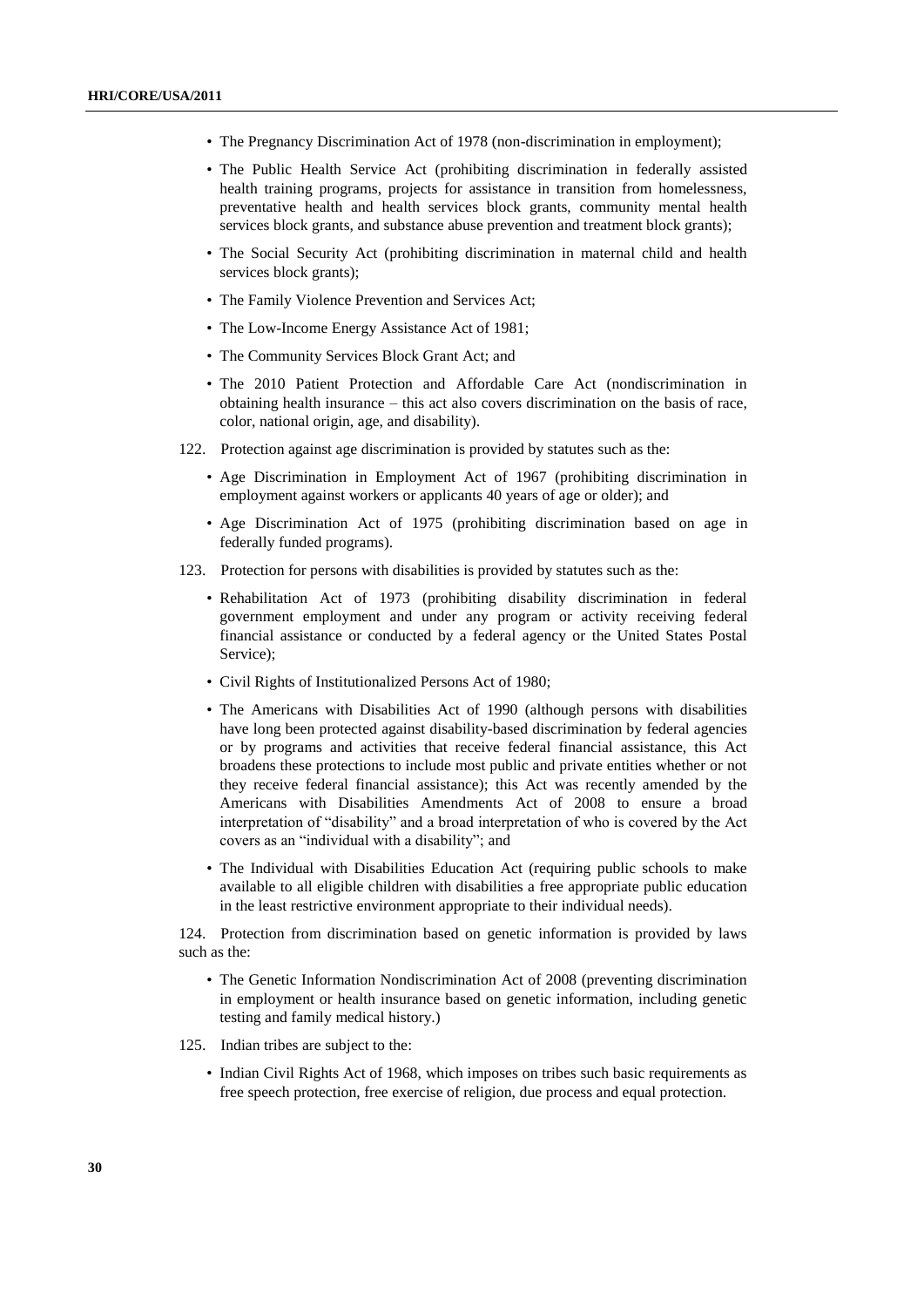126. Recent permanent residents, temporary residents, asylees and refugees are protected by:

- The anti-discrimination provisions of the Immigration and Nationality Act, at
	- 8 U.S.C. 1324b(a)(1)(B) from employment discrimination based on citizenship status;
	- 8 U.S.C. 1324b(a)(1)(A) from discrimination based on place of birth, country of origin, ancestry, native language, accent or because they are perceived as foreign;
- Title VII of the Civil Rights Act of 1964 (nondiscrimination in employment based on national origin).

127. Most states and large cities as well as other jurisdictions, such as tribes, have adopted their own statutory and administrative schemes for protecting and promoting basic rights and freedoms. For the most part, state statutory protections mirror those provided by the U.S. Constitution and federal law. Typically, state constitutions and statutes protect individuals from discrimination in housing, employment, accommodations, credit and education. For example, a Minnesota statute prohibits discrimination in sales, rentals, or leases of housing. Minn. Stat. sec. 363.03 (1992). Massachusetts makes it unlawful to refuse to hire or to discharge someone from employment on discriminatory grounds, or to discriminate in education. Mass. Ann. Laws ch. 151B, sec. 4; ch. 151C, sec 1 (1993). California requires that all persons be "free and equal" in accommodations, advantages, facilities, privileges and services of business establishments. Cal. Civ. Code sec. 51 (1993). Texas prohibits discrimination in credit or loans. Texas Revised Civil Statutes Annotated art. 5069-207 (1993). State, local, tribal and territorial human rights laws and enforcement entities are described in greater detail in Annex A to this Common Core Document.

128. Prevention of the sale of children, child prostitution and child pornography and protection of the rights of victims is carried out through U.S. federal and state laws, both criminal and civil. Among the federal laws that provide for such prevention and protection are the following:

- The National Organ Transplant Act (prohibiting transfer of human organs for valuable consideration for use in human transplants if the transfer affects interstate commerce);
- The Trafficking Victims Protection Act of 2000, as amended (creating new crimes and enhanced penalties for existing crimes prohibiting trafficking in persons, including trafficking of children for sex and labor exploitation and providing protection of and assistance for victims);
- The Intercountry Adoption Act of 2000 (implementing the Hague Convention on Protection of Children and Cooperation in respect of Intercountry Adoption, including measures to prevent illegal adoptions);
- The Prosecutorial Remedies and Other Tools to end the Exploitation of Children Today Act of 2003 (strengthening law enforcement measures to address sexual crimes against children, including child pornography, child sex tourism and child abduction, and establishing a nationwide program to alert officials of a child abduction);
- The Adam Walsh Child Protection and Safety Act of 2006 (strengthening law enforcement measures to address sex offenders and to combat sex trafficking of children and sexual offenses against children and creating a national child abuse registry);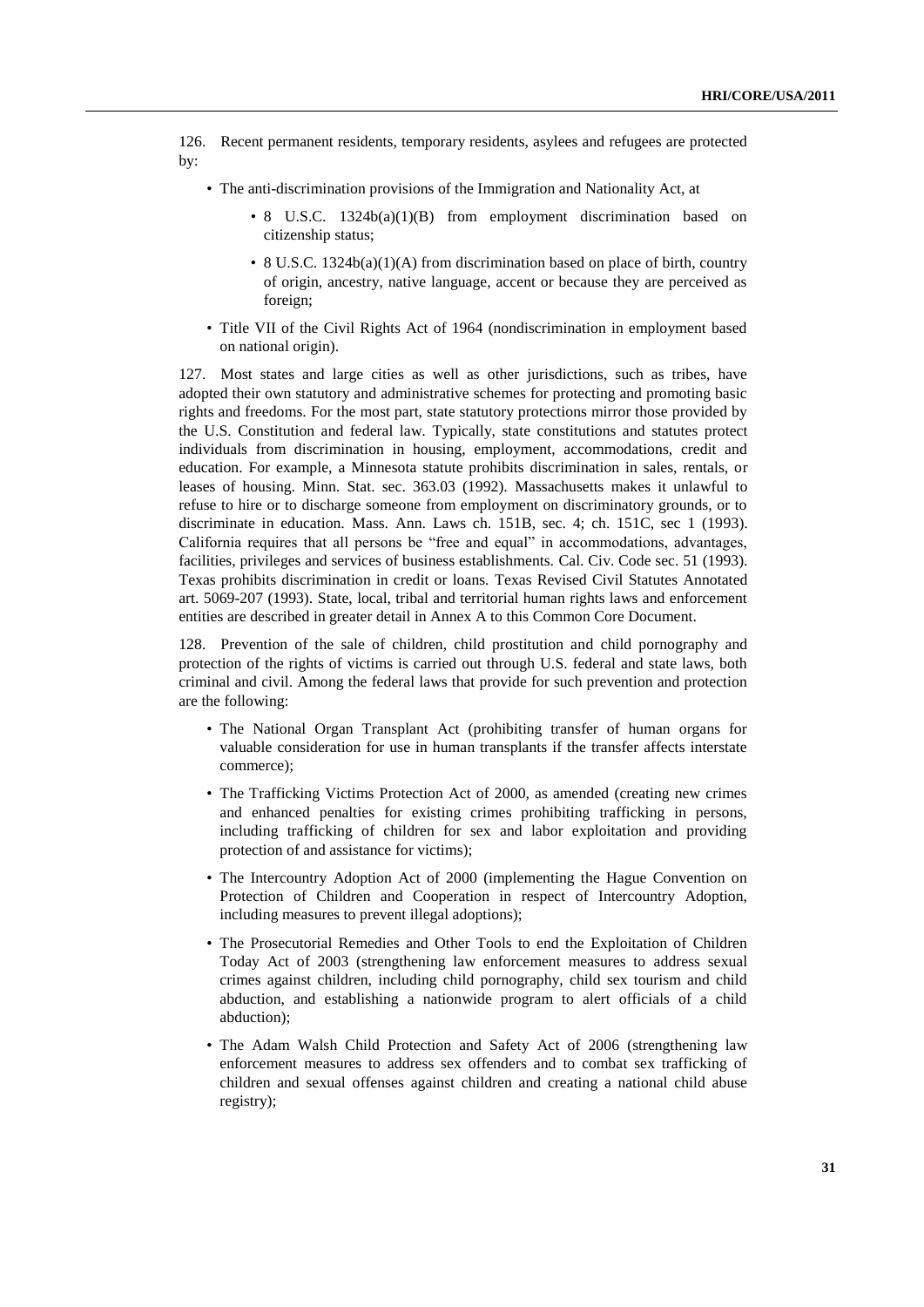- The Providing Resources, Officers, and Technology to Eradicate Cyber Threats to Our Children Act of 2008 (addressing in particular online child obscenity and pornography);
- The Fair Labor Standards Act of 1938, as amended (establishing a minimum age for jobs in general and separately for jobs that have been determined to be particularly hazardous, and limiting hours that children are permitted to work).

129. Prevention of the recruitment and use of children in armed conflict in violation of the Optional Protocol on the involvement of children in armed conflict and protection and recovery of victims is carried out through U.S. federal and state laws, both criminal and civil. Among the federal laws that provide for such prevention and protection are the following:

- The U.S. Selective Service Act (precluding all mandatory recruitment into the U.S. military);
- 10 U.S.C. 505 (establishing seventeen as the minimum age for voluntary recruitment into U.S. armed forces);
- Child Soldiers Accountability Act of 2008 (creating criminal and immigration sanctions for persons recruiting or using child soldiers under the age of 15);
- Child Soldiers Prevention Act of 2008 (prohibiting specific types of military assistance and sales of military equipment to governments identified as recruiting and using child soldiers).

130. Protection against torture and cruel, inhuman or degrading punishment or treatment is provided by the Fifth, Eighth and Fourteenth Amendments to the U.S. Constitution and through U.S. federal and state laws, both criminal and civil. Applicable federal criminal statutes include the following:

- 18 U.S.C. § 2340 et seq. (providing extraterritorial jurisdiction over persons who commit or attempt to commit torture outside the United States if the alleged offender is a U.S. national or is present in the United States);
- 18 U.S.C. § 2441 (defining "war crimes" to include "grave breaches" of Common Article 3 of the Geneva Conventions, including specifically "torture" and "cruel and inhuman treatment");
- 18 U.S.C. § 242 (criminalizing deprivations of Constitutional rights, such as the rights to be free from unreasonable seizure, to be free from summary punishment or cruel and unusual punishment, and the right not to be deprived of liberty without due process of law).
- 131. Additional protection is provided by statues including the following:
	- The Detainee Treatment Act of 2005 and the Military Commissions Acts of 2006 and 2009
		- 10 U.S.C. § 948r, prohibiting admission of any statement obtained by the use of torture or by cruel, inhuman, or degrading treatment, as defined by the Detainee Treatment Act of 2005, in a military commission proceeding, except against a person accused of torture or cruel, inhuman, or degrading treatment as evidence that the statement was made;
		- 42 U.S.C. § 2000dd, prohibiting cruel, inhuman and degrading treatment or punishment of those who are in the custody or under the physical control of the United States Government regardless of nationality or physical location;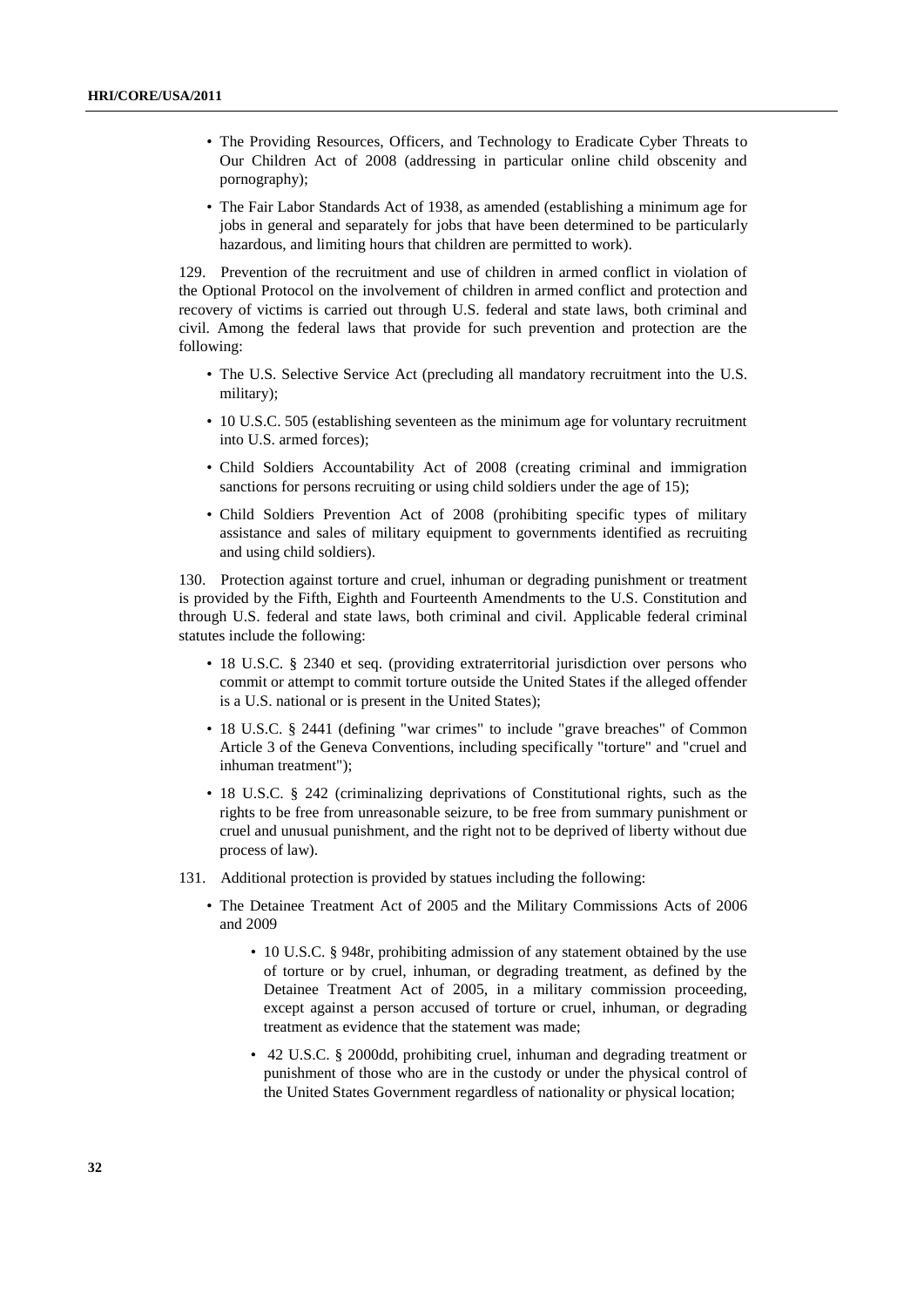• The Foreign Affairs Reform and Restructuring Act of 1998 (declaring the policy of the United States not to return any person to a country in which there are substantial grounds for believing the person would be in danger of being subjected to torture, regardless of whether the person is physically present in the United States).

#### **4. Treaties and the national legal system**

132. Duly ratified treaties are binding on the United States as a matter of international law and constitute the "supreme Law of the Land" under Article VI, cl. 2 of the U.S. Constitution. As a matter of U.S. domestic law, the way in which treaty provisions are implemented varies. In some instances, the United States may enact implementing legislation. Thus, for example, to implement the Genocide Convention, the United States Congress adopted the Genocide Convention Implementation Act of 1987, codified at 18 U.S.C. sec. 1091-93. When such legislation is necessary in order to implement U.S. obligations under a treaty, the United States practice with respect to certain treaties has been to enact the necessary legislation before depositing its instrument of ratification. It is for this reason, for example, that the United States did not deposit its instrument of ratification for the Convention against Torture until 1994, even though the Senate gave its advice and consent to ratification of that treaty in 1990, as Congress did not approve the necessary implementing legislation until May 1994. In other instances, the United States does not take any new legislative action to accompany its ratification because the substantive obligations set forth in a particular treaty are already reflected in existing domestic law. For example, because the human rights and fundamental freedoms guaranteed by the International Covenant on Civil and Political Rights (other than those to which the United States has taken a reservation) have long been protected as a matter of federal constitutional and statutory law, it was not considered necessary to adopt special implementing legislation to give effect to the Covenant's provisions in domestic law. Thus, that important human rights treaty was ratified in 1992 shortly after the Senate gave its advice and consent.

133. Given the subject matter of most treaties, they generally do not contain a provision that creates individually enforceable rights in the courts of the United States. Whether treaty provisions give rise to individually enforceable rights in U.S. courts depends on a number of factors, including the terms, structure, history and subject of the treaty.

134. Remedies are discussed below under Non-discrimination and Equality.

#### **5. Institutions**

#### *(a) National institutions*

135. Numerous national, state, local, tribal and territorial institutions exist with responsibility for overseeing implementation of human rights, including the advancement of the rights of women, children, the elderly, persons with disabilities, members of minority groups, indigenous peoples, refugees, and others. Such organizations are too numerous to name, but a few examples are set forth here. At the Presidential level, among other initiatives, President Obama has established the White House Council on Women and Girls to promote the fair and equal treatment of American women and girls in all matters of public policy; established the first White House Adviser on Violence Against Women; appointed a Senior Policy Advisor for Native American Affairs; and appointed a Special Assistant to the President for Disability Policy. Many federal government agencies include civil rights mandates as part of their missions, and the Equal Employment Opportunity Commission (EEOC), was specifically established to address issues of discrimination throughout the national workforce. In addition, most federal government departments and many state and local governmental departments and agencies have civil rights offices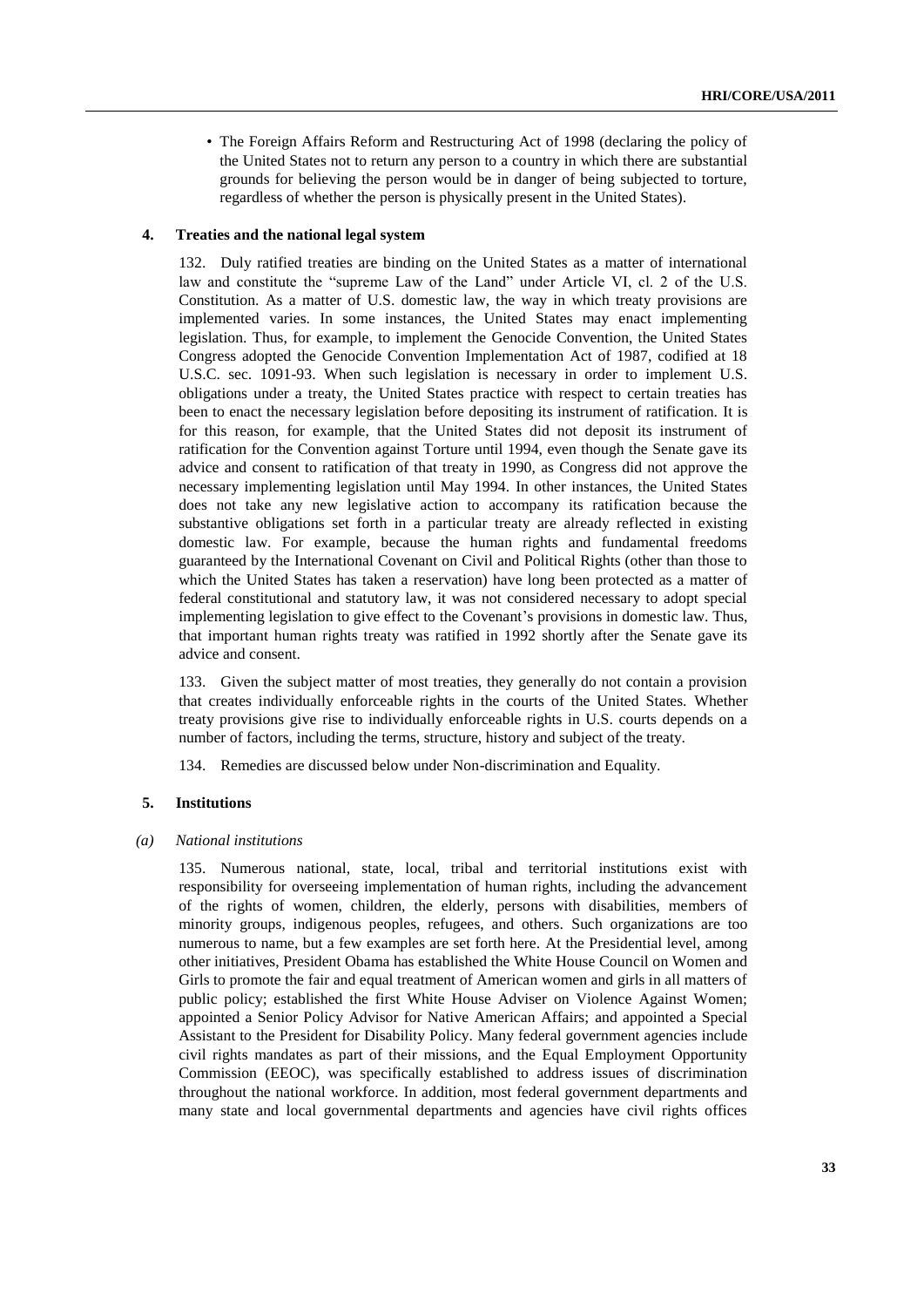designed to ensure that civil rights are respected in the carrying out of those departments' missions. Nearly all the states, and some local jurisdictions, tribes, and territories have human rights or civil rights offices and/or commissions, which work to ensure that human rights and civil rights are respected within their jurisdictions. State, local, tribal and territorial organizations are described in greater detail in Annex A to this Common Core Document. In addition, as noted above, thousands of non-governmental organizations also work to ensure implementation of human rights.

#### *(b) Regional human rights mechanisms*

136. The Inter-American Commission on Human Rights was established under the Charter of the Organization of American States (OAS) "to promote the observance and protection of human rights and to serve as a consultative organ of the Organization on these matters.‖ (Article 106) The Commission is an autonomous organ of the OAS and a leading human rights body in the Western hemisphere. The Commission has authority to receive and evaluate individual complaints, make general recommendations, request information, prepare reports, and engage in similar investigatory and disseminating activities regarding the human rights compliance of all OAS states, including the United States.

137. The United States is a member of the OAS and participates and cooperates actively in the proceedings of the Inter-American Commission. One of the seven Commissioners is from the United States. The United States is one of the Commission's most vocal supporters and defenders among all OAS Member States and is also one of its largest financial contributors, as a result of strong bipartisan Congressional support. The United States recognizes the Commission as an important mechanism for the promotion and protection of human rights in the Americas, in other States as well as our own.

# **C. Framework within which human rights are promoted at the national level**

138. The United States promotes human rights in myriad ways through a variety of institutions and mechanisms at all levels of government and society. The U.S. Congress hears testimony on issues and enacts new legislation. The Executive Branch and the courts actively enforce the laws. The government also actively funds and pursues outreach and programmatic efforts to promote tolerance, mitigate and resolve problems, and assist those whose human rights have been violated. Examples of such activities are set forth in specific treaty reports.

139. Thousands of non-governmental organizations also act to promote human rights with funding from both governmental and private sources. While much has been accomplished, the United States fully recognizes that there is still work to be done to realize the full promise of the U.S. Constitution to ensure equality, equal opportunity and fundamental fairness for all people. The United States therefore continues to be dedicated to moving forward on all fronts toward these goals.

140. The United States continues to look at ways of improving human rights treaty implementation at all levels of government – federal, state and local. Numerous state and local governments within the United States have state and/or local civil rights and/or human rights organizations or commissions, many of which participate in the International Association of Official Human Rights Agencies. Many of these organizations also coordinate their employment and housing discrimination work with the federal government. Some Indian tribes and territorial governments also have such human rights organizations or commissions. Examples of activities at state, local, tribal and territorial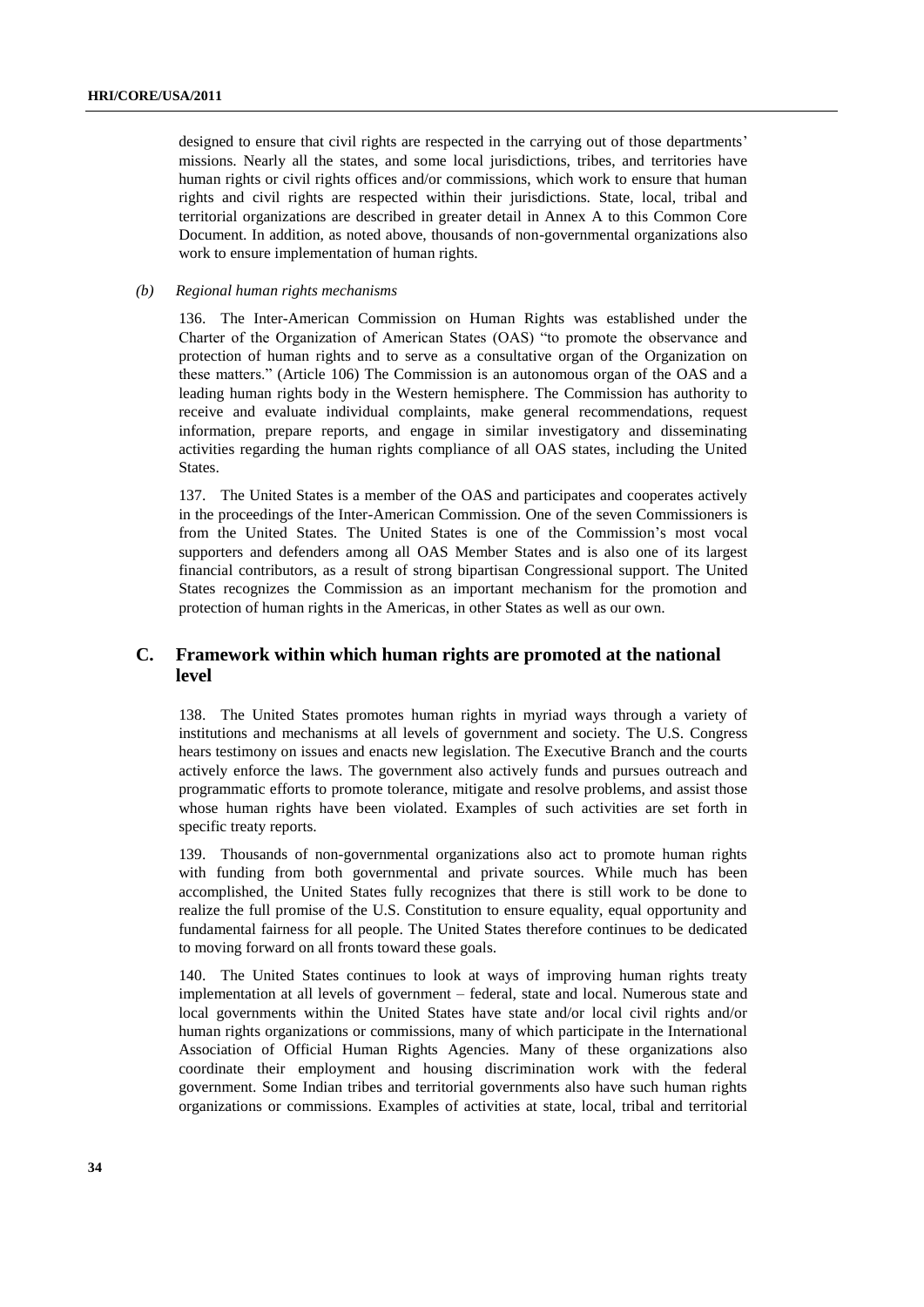levels are set forth in specific treaty reports and in the Annex to this Common Core Document. While these multiple levels of complementary protections and mechanisms serve to reinforce the ability of the United States to guarantee respect for human rights, we are nevertheless aware of the argument in favor of establishing a more comprehensive national human rights institution, and creating such a mechanism is currently being debated in the United States.

141. Information about human rights is readily available in the United States at the federal level as well as other levels. As a general matter, persons are well informed about their civil and political rights, including the rights of equal protection, due process, and non-discrimination. The scope and meaning of – and issues concerning enforcement of – individual rights are openly and vigorously discussed in the media, freely debated within the various political parties and representative institutions, and litigated before the courts at all levels. Federal agencies, as well as human rights agencies and entities at the state, local, tribal, and territorial levels engage in robust outreach and public education in the areas of civil rights and human rights.

142. All treaties, including human rights treaties, to which the United States is a Party, are published by the federal government, first in the Treaties and International Agreements Series (TIAS) and thereafter in the multi-volume United States Treaties (UST) series. Annually, the Department of State publishes a comprehensive listing of all treaties to which the United States is a Party, known as Treaties in Force (TIF). The constitutional requirement that the Senate give advice and consent to ratification of treaties ensures that there is a public record of treaty consideration, typically including a formal transmission of the treaty from the President to the Senate, a record of the Senate Foreign Relations Committee's public hearing and the Committee's report to the full Senate, together with the action of the Senate itself. By statute, 1 U.S.C. 112b(a), the Secretary of State is also required to transmit to the Congress the text of any international agreement (including the text of any oral international agreement, which agreement shall be reduced to writing), other than a treaty, to which the United States is a party within 60 days of the agreement's entry into force.

143. The texts of all human rights treaties (whether or not the United States has ratified) are published in numerous non-governmental compilations and computerized databases, and can be readily obtained from the government or virtually any public or private library. The United Nations Compilation of International Instruments on Human Rights (ST/HR/1) is also widely available. In addition, federal and state agencies have websites on which information about the agency structure and programs – including those of its office of civil rights – can be found. Many of the websites include relevant information in languages other than English, increasing dissemination to persons with limited English proficiency within the United States, as well as to persons outside the United States who may be interested in the civil rights protections that the United States affords its citizens and residents.

144. The United States engages in active outreach to inform the public about the work of the United Nations and its various committees on human rights. Texts of human rights treaties to which the United States is party, committee documents and United States reports to UN human rights committees are made available on the State Department website, [http://www.state.gov/g/drl/hr/treaties/index.htm.](http://www.state.gov/g/drl/hr/treaties/index.htm) Copies of relevant documents are also widely distributed within the executive Branch of the U.S. Government, to federal judicial authorities, to relevant members of Congress and their staffs, and to state, territorial and tribal officials, and non-governmental human rights organizations. The State Department Legal Adviser has personally transmitted such information to the state governors, the governors of American Samoa, Guam, Northern Mariana Islands, Puerto Rico and the U.S. Virgin Islands, and the Mayor of the District of Columbia, as well as federally recognized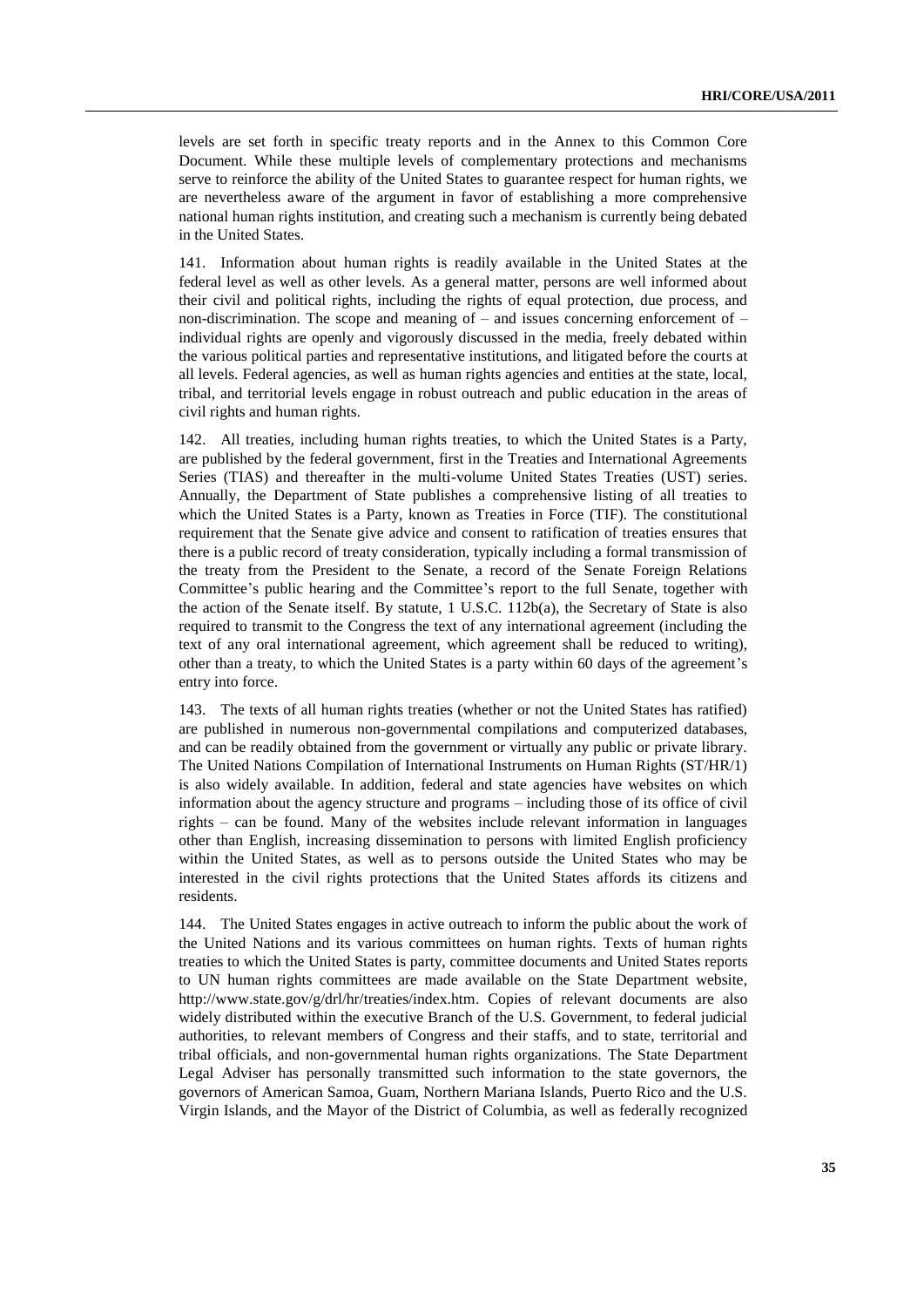Indian tribes. In addition to conveying information about the treaties and U.S. obligations thereunder, the Legal Adviser has reached out to states, territories, and tribes for information on their human rights and civil rights laws and programs, for purposes of treaty reporting. This outreach forms the basis for the Annex on State, Local, Tribal and Territorial Human Rights Organizations and Programs, attached to this Common Core Document. Also, as another example of the results of this outreach, the Legislature of the State of California passed a resolution requesting the Attorney General to publicize the text of the treaties and protocols among all city, county and state agencies; to prepare templates for use by cities, counties and state agencies for reporting purposes; and to transmit the resolution to appropriate U.S. and United Nations officials.

145. Government officials meet with civil society regularly to receive comments and input on programmatic efforts, as well as for the treaty reports. In recent years, as part of the universal periodic review (UPR) reporting process, as well as for individual treaty reports, the United States has engaged in unprecedented outreach to the public and human rights groups. The 2010 UPR consultations, hosted by a wide range of civil society organizations, involved nearly a thousand people, representing a diversity of communities throughout the United States, and voicing a wide range of viewpoints and concerns – input that informed not only the UPR Report but other treaty reports as well. Civil society organizations in the United States, which operate freely and openly, play a critical role in raising public awareness of human rights issues and pressing for continued progress on such issues.

146. Although there is no national educational curriculum in the United States, instruction in fundamental constitutional, civil, and political rights occurs throughout the educational system, from elementary and secondary school levels through postsecondary education. In a few areas, the U.S. Department of Education issues grants and may enter into contracts with third parties to develop training and instructional materials that may be used in schools or other educational institutions, or by parents to further education in the principles of human and civil rights. For example, the Department of Education supports grants to improve the quality of civics and government education, foster civic competence and responsibility, and improve the quality of civic and economic education. The program consists of two parts: We the People: The Citizen and the Constitution, and the Cooperative Civic Education and Economic Education Exchange Program. These programs are offered to elementary and secondary classrooms both nationally and internationally. Most institutions of higher education, public and private, include courses on constitutional law in their departments of political science or government. Constitutional law is a required subject in law school, and most law schools now offer advanced or specialized instruction in the areas of civil and political rights, nondiscrimination law, and related fields. Nearly every law school curriculum includes instruction in international law, including human rights law. Many textbooks have been published in the field, including documentary supplements containing the texts of the more significant human rights instruments. As noted above, the numerous non-governmental human rights advocacy groups in the United States also contribute to public understanding of domestic and international rights and norms at all levels of the educational spectrum. Financial information on federal spending on human rights and civil rights matters is contained in the individual treaty reports.

## **D. Reporting process at the national level**

147. Preparation and submission of reports is coordinated by the federal government through the National Security Council and the Department of State. Those entities coordinate with all federal agencies with responsibilities relevant to the report on the contents and drafting of the document. They also meet as appropriate with Congressional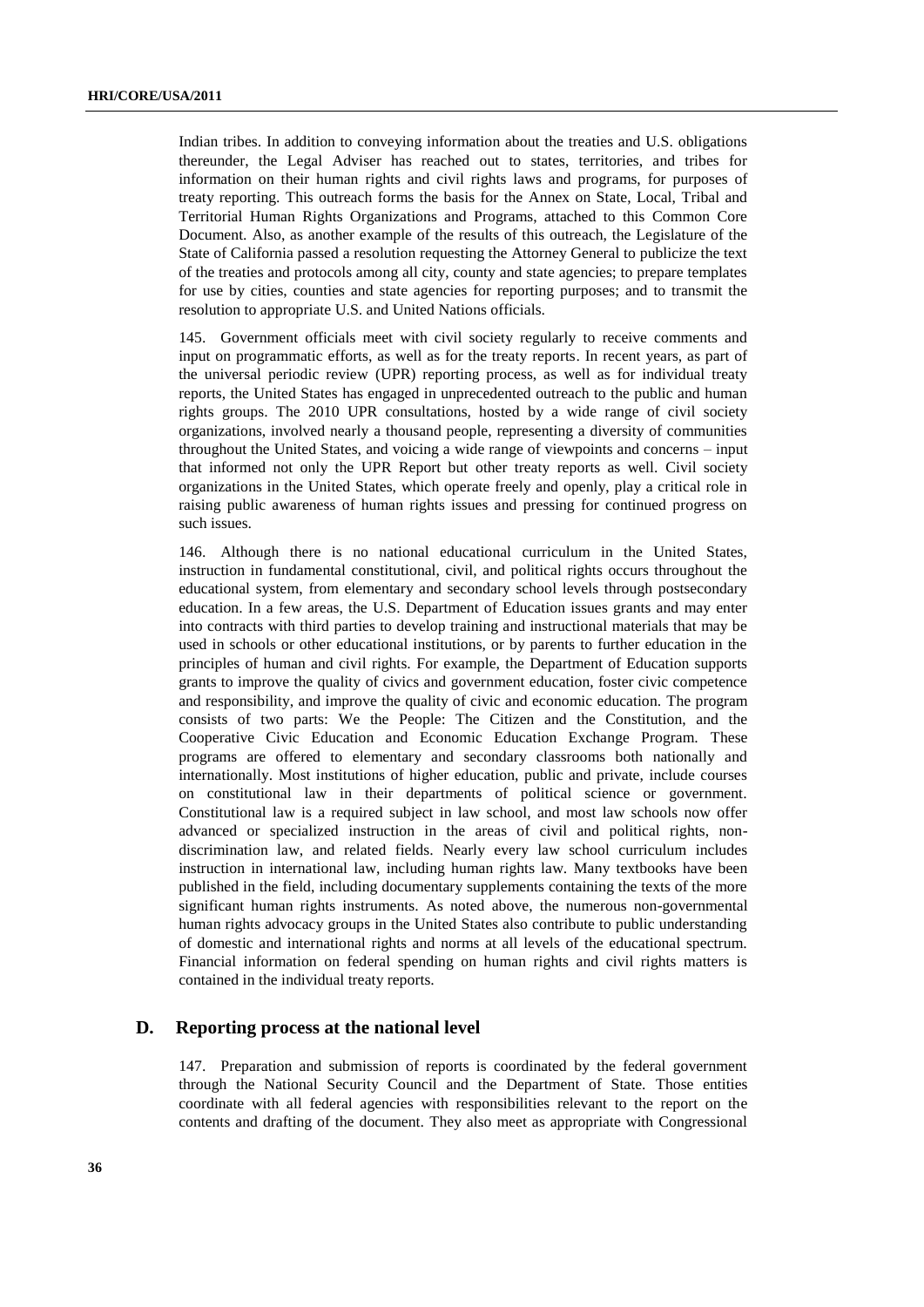committees to keep the committees apprised of the reporting process. The National Security Council and Department of State also reach out to non-governmental entities, normally meeting with interested NGOs during the preparation for and drafting of the reports and seeking their input. Finally, the State Department reaches out to states, territories, tribes, and local jurisdictions to inform them of the treaty reporting process and to obtain their input. Outreach to the latter entities has normally been done through Governors, Attorneys General and other leaders of these jurisdictions, and also directly to human rights commissions and organizations through the International Association of Official Human Rights Agencies (IAOHRA). In 2009 and 2011, State Department officers attended the Board meeting of IAOHRA, and in 2010 a State Department officer spoke about the treaty reporting process at the IAOHRA Conference. A representative of the Los Angeles County Commission on Human Relations, who is also an IAOHRA Board member, was an adviser on the United States Delegation to the UPR Review in November 2010.

148. In connection with United States Government submission of reports to the appropriate United Nations Committees, many non-governmental organizations prepare and submit "shadow" reports on issues of particular concern to them. Those reports play an important role in the Committee's deliberations. Those reports and other publications are also covered in the media and circulated publicly in the United States and abroad.

149. Follow up to concluding observations involves similar coordination among federal departments and agencies, meetings with Congressional committees, and outreach to nongovernmental organizations and entities at state, local, tribal, and territorial levels.

# **E. Other related human rights information**

150. The United States is committed to multilateral engagement on human rights through the United Nations and participates actively in numerous fora, including the Human Rights Council and the United Nations General Assembly as well as numerous international conferences in human rights and related areas. The commitments the United States has undertaken in such fora are numerous. They are implemented under U.S. laws, policies, and programs, including the legal and policy framework described in this report.

# **III. Information on non-discrimination and equality and effective remedies**

151. The United States is a vibrant, multi-racial, multi-ethnic, and multi-cultural democracy, in which individuals have the right to be protected against discrimination based, *inter alia*, on race, color, and national origin in virtually every aspect of social and economic life. As noted above, the United States Constitution and federal laws prohibit discrimination based on race, color, or national origin in a broad array of areas, including education, employment, public accommodation, transportation, voting, housing and mortgage credit access, as well as in the military, and in programs receiving federal financial assistance; and protections also exist against discrimination based on sex, disability, and in some cases on sexual orientation and gender identity. Nondiscrimination obligations are imposed on federal contractors and subcontractors by Executive Order.

# **A. International legal obligations**

152. As noted above, the United States is committed to international human rights law, is party to numerous human rights treaties, supports the Universal Declaration of Human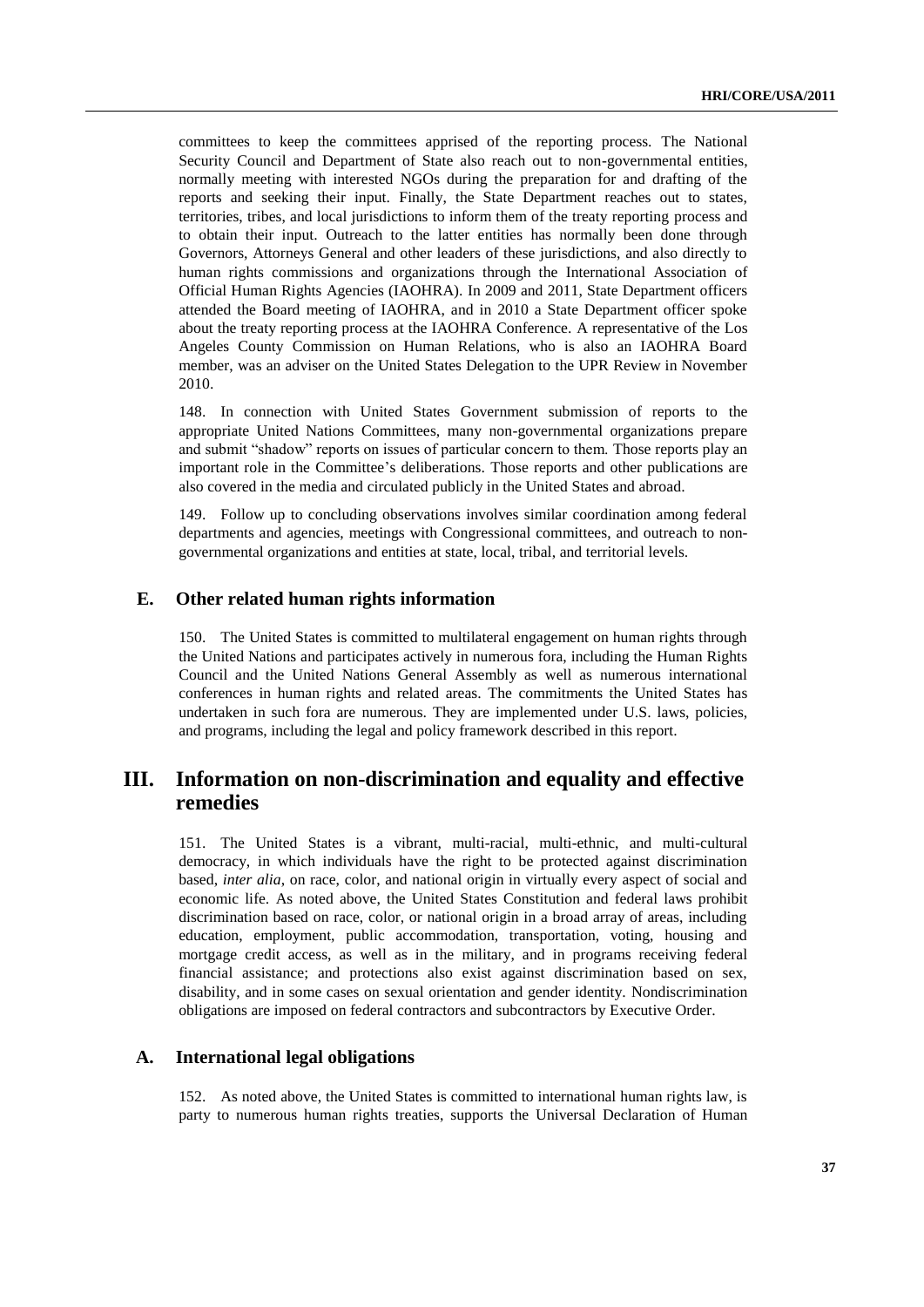Rights, and actively engages multilaterally, including in the Human Rights Council and the United Nations General Assembly.

# **B. Basic legal framework**

## **1. U.S. Constitution and federal laws on discrimination and equality**

153. Section II.B.1 above sets forth the basic outlines of the U.S. Constitution and its Amendments. This section describes further the operation of that document and U.S. laws in guaranteeing that no public authority may engage in any act or practice of racial discrimination against persons, groups of persons, or institutions, and also in prohibiting governments from denying any person the "equal protection of the laws." Specifically, under the Fourteenth Amendment, government action that distributes burdens or benefits on the basis of individual classifications of race, color, descent, and national or ethnic origin is subject to "strict scrutiny." *Johnson v. California*, 543 U.S. 499, 505-506 (2005). In order to satisfy this searching standard of review, the government must demonstrate that the use of individual racial classifications is "narrowly tailored" to achieve a "compelling" governmental interest. *Adarand Constructors, Inc. v. Pena*, 515 U.S. 200, 227 (1995). Although the federal government is not subject to the Fourteenth Amendment, the due process clause of the Fifth Amendment has been interpreted to encompass an equal protection guarantee. *Bolling v. Sharpe*, 347 U.S. 497 (1954). Accordingly, the antidiscrimination principle applies with equal force to the federal government as well as to state and local governments.

154. As noted above, the Thirteenth Amendment prohibits "slavery" or "involuntary servitude" throughout the United States or any territory under its jurisdiction. This Amendment has been the basis for upholding federal laws banning public or private racial discrimination in the sale and rental of property. *See Jones v. Alfred H. Mayer Co*., 392 U.S. 409, 439-441 (1968) (upholding 42 U.S.C. 1982 under section 2 of the Thirteenth Amendment). The Fifteenth Amendment's protection of voting rights from abridgement " on account of race, color, or previous condition of servitude" underpins the provisions of the Voting Rights Acts that bar literacy tests and similar voter-eligibility requirements. *See Oregon v. Mitchell*, 400 U.S. 112 (1970) (upholding the Voting Rights Act Amendments of 1970, 84 Stat. 314, under section 2 of the Fifteenth Amendment). The Nineteenth Amendment guarantees women the right to vote.

155. Numerous federal statutes prohibit discrimination by federal, state or local governments; private entities in the areas of employment, housing, transportation, and public accommodation; and private entities that receive federal financial assistance. The federal government is actively engaged in the enforcement of such statutes against discrimination in the areas of employment, housing and housing finance, access to public accommodations, and education.

156. The most comprehensive federal statute, the Civil Rights Act of 1964, prohibits discrimination in a number of specific areas. For example, Title VII of that Act, as amended, prohibits *employment discrimination* on the basis of race, color, religion, sex, or national origin. Most allegations of employment discrimination are made against private employers. Those claims are investigated and potentially litigated by the Equal Employment Opportunity Commission (EEOC). However, the Employment Litigation Section of the Department of Justice (DOJ) is responsible for one vital aspect of Title VII enforcement – discrimination by non-federal public employers. Pursuant to Section 706 of Title VII, the Attorney General has authority to bring suit against a state or local government employer alleging discrimination against an individual victim. Under Section 707, the Attorney General has authority to bring suit against a state or local government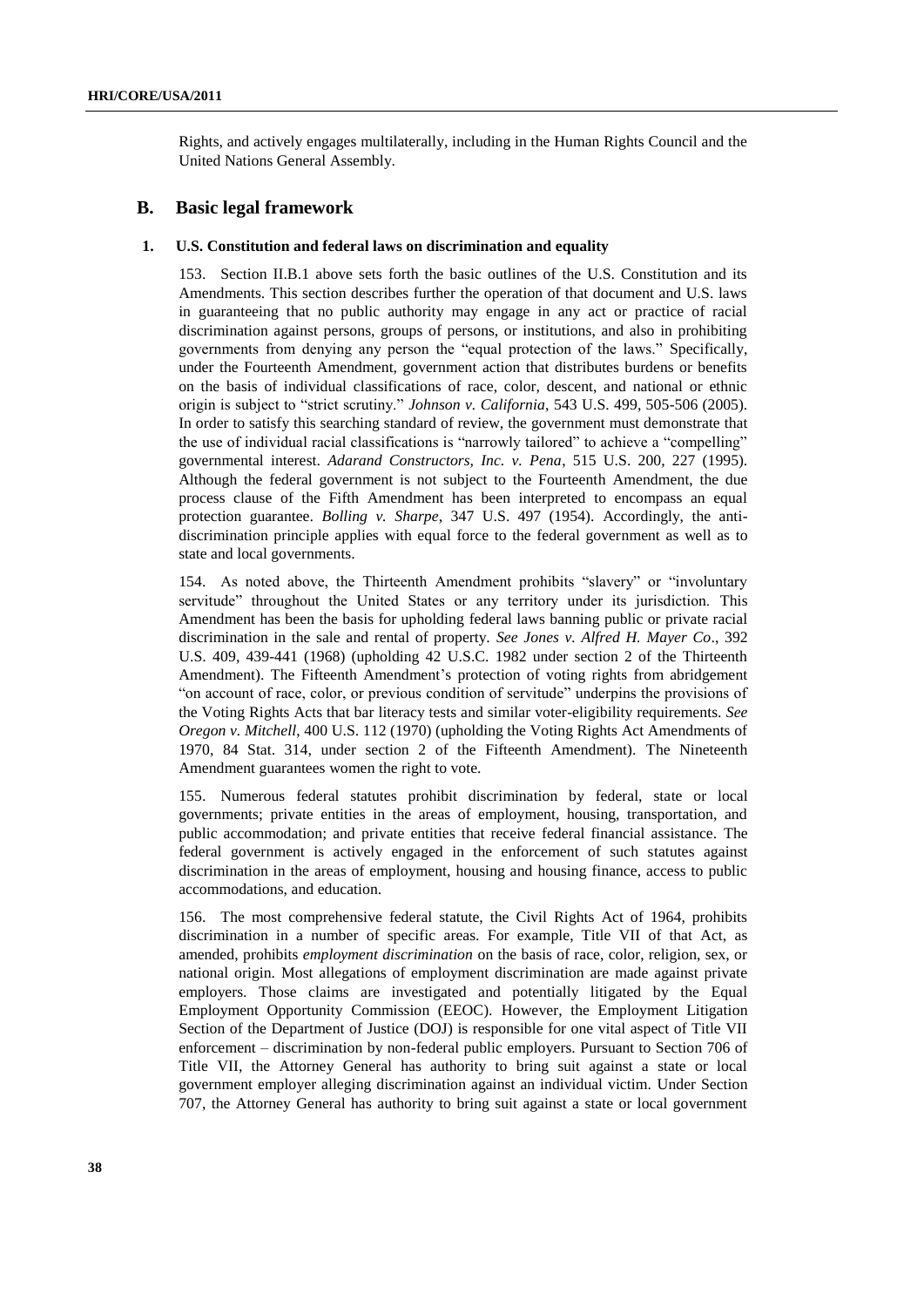employer where there is reason to believe that a "pattern or practice" of discrimination exists.

157. Title VIII of the Civil Rights Act of 1968, as amended, (the Fair Housing Act) prohibits *discrimination in housing and housing-related transactions* on the basis of race, color, national origin, religion, sex, disability, and familial status. The Department of Housing and Urban Development (HUD) has the primary role in enforcing the Fair Housing Act, in conjunction with DOJ, which handles cases that go to federal court, cases that involve criminal allegations, a suspected pattern or practice of discrimination, possible zoning or land use violations, and some other cases. DOJ also enforces the Equal Credit Opportunity Act, which prohibits discrimination in lending; Title II of the Civil Rights Act of 1964, which prohibits discrimination in *public accommodations*; the Religious Land Use and Institutionalized Persons Act (RLUIPA), which prohibits religious discrimination in *zoning*; Servicemembers Civil Protection Act (SCRA), which provides civil protections for active duty service members; and Title III of the Civil Rights Act of 1964, which prohibits discrimination in *public facilities*.

158. Title VI of the Civil Rights Act of 1964, 42 U.S.C. 2000d et seq., prohibits discrimination on the basis of race, color, and national origin in *programs and activities receiving federal financial assistance.* Under Executive Order 12250, DOJ's Civil Rights Division, Coordination and Review Section, ensures a coordinated and consistent approach to the enforcement of Title VI anti-discrimination provisions. In addition to Title VI, DOJ's Civil Rights Division, Special Litigation Section, enforces the Violent Crime Control and Law Enforcement Act of 1968, 42 U.S.C. 14141, and the Omnibus Crime Control and Safe Streets Act of 1968, 42 U.S.C. 3789d, which authorize the Attorney General to bring civil actions to eliminate *pattern or practice law enforcement misconduct*, including allegations of racial discrimination.

159. Fifty-seven years ago, in its landmark decision in *Brown v. Board of Education*, the U.S. Supreme Court held that the intentional segregation of students on the basis of race in public schools violates the Fourteenth Amendment to the U.S. Constitution. Subsequent federal legislation, such as Titles IV and VI of the Civil Rights Act of 1964, Title IX of the Education Amendments of 1972, Section 504 of the Rehabilitation Act of 1973, the Equal Education Opportunities Act of 1974, the Individuals with Disabilities Education Act, the Age Discrimination Act of 1975, and others, prohibit discrimination in *education* on the basis of race, color, national origin, religion, sex, age, and disability.

160. U.S. law and practice provide broad and effective protections against, and remedies for, *disability-based discrimination*. The most notable of these is the Americans with Disabilities Act of 1990 (ADA), the first national civil rights legislation in the world to unequivocally prohibit discrimination against persons with disabilities, which was amended in 2008 to ensure broader protections. These laws cover areas of life including education, health care, transportation, housing, employment, technology, information and communication, the judicial system, and political participation. To ensure their implementation, a variety of technical assistance and remedies have been supported with federal funds. On July 30, 2009, the United States signed the United Nations Convention on the Rights of Persons with Disabilities and is pursuing the necessary steps toward ratification.

161. Legislation assists *employees* who face discrimination in obtaining redress for pay discrimination. Specifically, the Equal Pay Act of 1963 prohibits sex discrimination in wages and the aforementioned Title VII of the Civil Rights Act of 1964 provides broader protection against discrimination in that its protected grounds include race, color, religion and national origin, in addition to sex. The reach of Title VII has been broadened over time, most recently by the Lilly Ledbetter Fair Pay Act of 2009, which enables more workers to allege wage discrimination under Title VII by providing that the statute of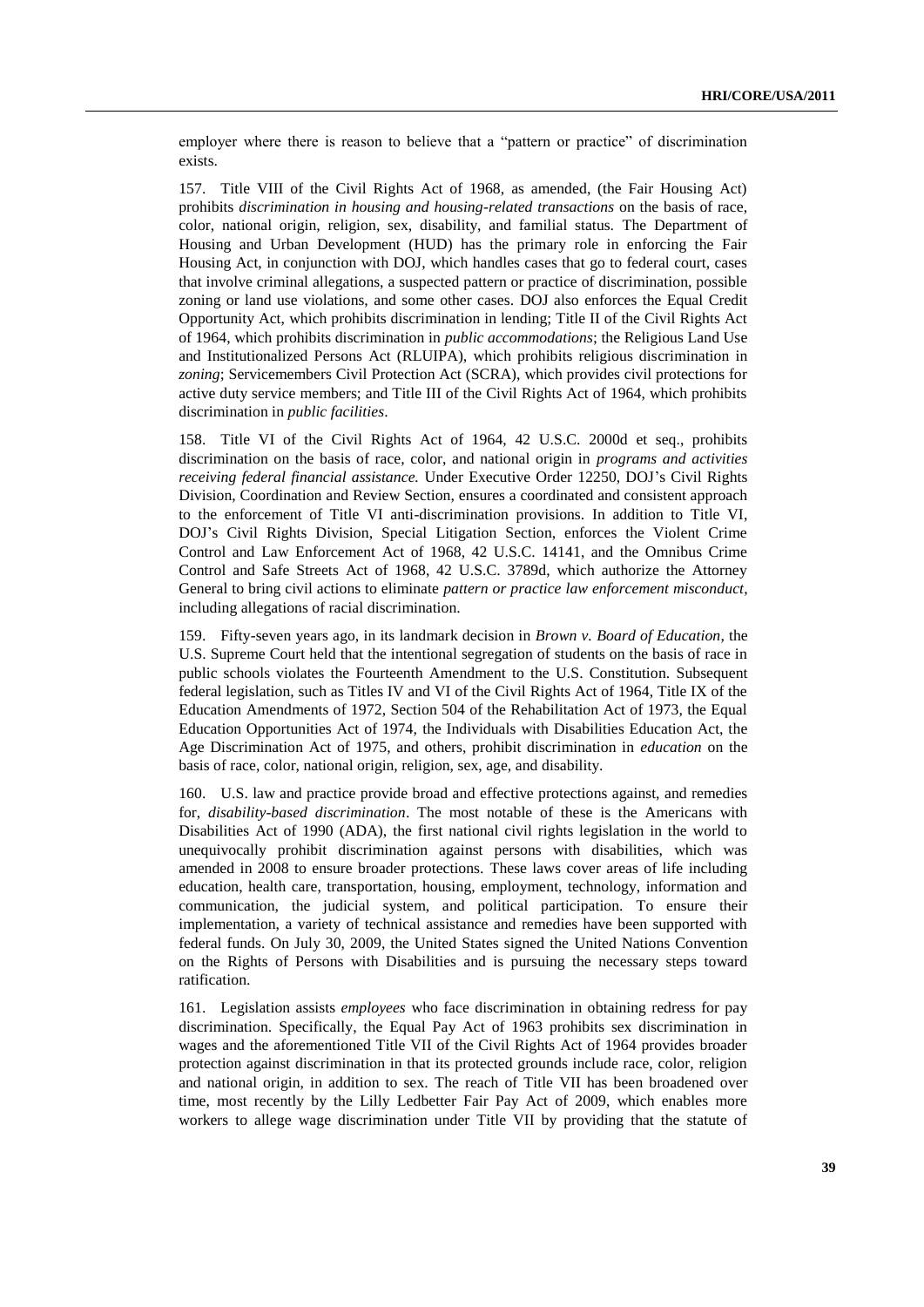limitations for challenging discriminatory compensation resets each time the discriminatory compensation is paid.

162. *Lesbian, Gay, Bisexual and Transgender (LGBT) persons* are also protected under U.S. law. In 2003, reversing a prior decision, the Supreme Court struck down a state criminal law against sodomy, holding that criminalizing consensual private sexual practices between adults violates their rights under the Constitution. *Lawrence v. Texas*, 539 U.S. 558 (2003). With the recent enactment of the Matthew Shepard and James Byrd, Jr. Hate Crimes Prevention Act of 2009, the United States bolstered its authority to prosecute hate crimes, including those motivated by animus based on sexual orientation, gender identity, or disability. DOJ actively enforces this and a number of other hate crime laws.

163. Since 1998, employment discrimination based on sexual orientation has been prohibited in federal employment, and many benefits have been extended to same-sex partners of federal employees. In December 2010, Congress passed a statute to repeal Don't Ask, Don't Tell, a law that prevented gays and lesbians from serving openly in the military. In July 2011, the President, the Secretary of Defense, and the Chairman of the Joint Chiefs of Staff certified that repeal is consistent with the standards of military readiness, military effectiveness, unit cohesion, and recruiting and retention of the Armed Forces, and the repeal became effective on September 20, 2011.

164. Various other federal laws are also designed to safeguard the rights of citizens, including racial and language minorities, to *vote*. These include the Voting Rights Act of 1965, and the Help America Vote Act. DOJ's Civil Rights Division, Voting Section, brings lawsuits against states, counties, cities, and other jurisdictions to remedy denials and abridgements of the right to vote, and also defends lawsuits brought against the Attorney General under the Act.

165. *Application to private activity*. The protections against discrimination in the U.S. Constitution and federal laws reach significant areas of non-governmental activity. U.S. civil rights laws (42 U.S.C. 1981, 1982) have been used to prohibit private actors from engaging in racial discrimination in activities such as the sale or rental of private property, admission to private schools, and access to public facilities. In addition, enforcement against private parties who engage in discrimination in employment and access to public accommodations may also be pursued under Titles II and VII of the 1964 Civil Rights Act, which are based on the commerce power of Congress. Executive Order 11246 provides a basis for public enforcement actions against federal contractors and subcontractors who engage in employment discrimination. The Fair Housing Act forms the basis for enforcement against private parties in the area of discrimination in housing. Finally, the spending powers of Congress form the basis for Title VI of the 1964 Civil Rights Act, which prohibits discrimination on the basis of race, color, and national origin by both public and private institutions that receive federal funds. In addition, under the Equal Credit Opportunity Act, a creditor may not discriminate on the basis of sex, race, color, religion, national origin, marital status, age, or source of income in any credit transaction. Furthermore, the Department of Justice's Civil Rights Division's enforcement of the Immigration and Nationality Act's (INA) anti-discrimination provision deters private actors from engaging in acts of racial discrimination. The INA provision protects authorized immigrants from discriminatory practices by private employers based on the workers' immigration status, how they look or speak, or where they are from.

## **2. State, local and other laws**

166. State, local, tribal and territorial constitutions and laws also play an important role in civil rights protections. As noted above, as a practical matter, the Fourteenth Amendment provides a minimum below which no state may go in according equal protection, and some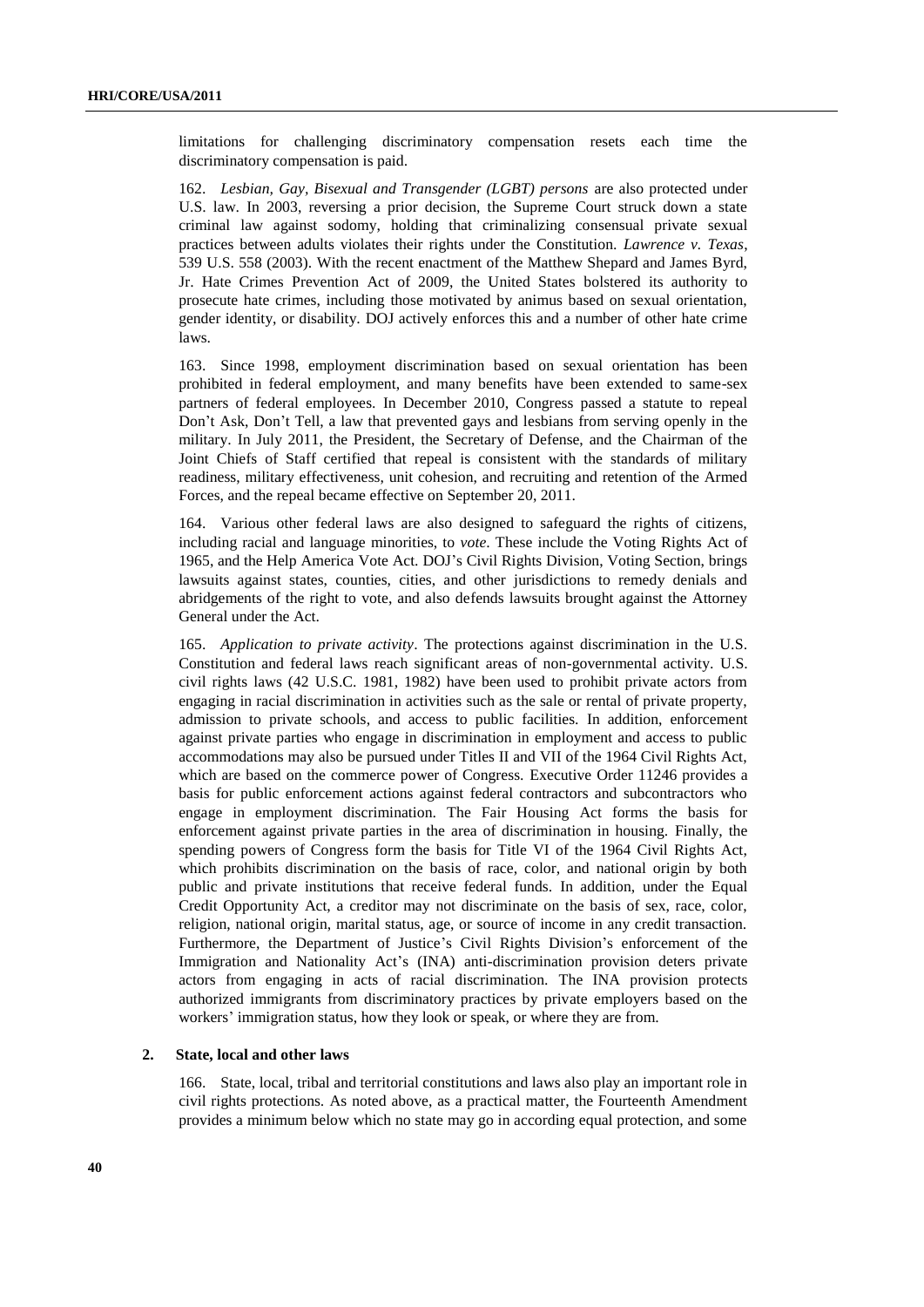states afford their citizens greater protections than the federal Constitution requires. Roughly 27 states currently have "equal protection clauses" in their constitutions, some of which provide broader protections than the Fourteenth Amendment. Forty-seven of the 50 states enforce laws prohibiting hate crimes, and states also enforce discrimination laws against private entities. Examples of some state, local, tribal, and territorial laws and enforcement are set forth in Annex A to this Core Document.

# **C. Legal remedies**

167. United States law provides extensive remedies and avenues for seeking redress for alleged violations of human rights and fundamental freedoms. Many federal statutes specifically provide for enforcement through administrative procedures or by civil actions filed in court. Federal agencies may initiate administrative proceedings to suspend, terminate, or refuse to grant funding to entities whose programs and activities violate federal civil rights statutes prohibiting discrimination. If administrative remedies are insufficient to provide the desired result, the principal method is through recourse to the courts. A person claiming to have been denied a constitutionally protected right may assert that right directly in a judicial proceeding in state or federal court. Remedies for those who succeed in court may include injunctions, compensatory damages, lost wages, punitive damages, and equitable relief (such as requiring employers to hire workers denied work for unlawful reasons), depending on the statute.

168. Where Congress has so provided, the federal government may bring civil actions to enjoin acts or patterns of conduct that violate some constitutional rights. The federal government may also prosecute criminally the violations of some civil rights, for example, the denial of due process through the abuse of police power and conspiracies to deny civil rights. The government may also bring criminal prosecutions against defendants for use of force or threat of force to violate a person's rights. In addition, a person prosecuted under a statute or in conjunction with a governmental scheme (such as jury selection) which he or she believes to be unconstitutional may challenge that statute or scheme as part of the defense in state or federal court. Even in civil actions, the defendant may pose a constitutional challenge to the statute that forms the basis of the suit. Detention pursuant to a statute believed to be unconstitutional or as a result of a procedure that allegedly violated a constitutional right may also be challenged by a writ of habeas corpus in state and federal courts. To a limited degree, post-conviction relief is also available by state and federal writs of habeas corpus or, in the case of federal convictions, by a motion for relief from a sentence. All states have similar remedies as part of their criminal procedures.

169. Under U.S. law, redress may include any of the following, depending on the location of the conduct, the actor, and other circumstances:

- Seeking a writ of habeas corpus*,* which in certain circumstances allows judicial review of whether there is a valid reason for detention;
- Filing criminal charges, which can lead to investigation and possible prosecution. Under 18 U.S.C. 242, the Department of Justice can prosecute any person who, under color of law, subjects a victim in any state, territory, commonwealth, possession, or district to the deprivation of any rights or privileges secured or protected by the Constitution or laws of the United States. The government may also bring criminal prosecution for use of force or threat of force to violate a person's right under the 1964 Civil Rights Act, 18 U.S.C. 245. Abuse of police power, denial of rights guaranteed by the Constitution and denials of due process can be reached under these statutes. Under 18 U.S.C. 2340 and 2340A, the Department of Justice can prosecute any person who, outside the United States, commits or attempts to commit the crime of torture, which is defined as an act committed by a person acting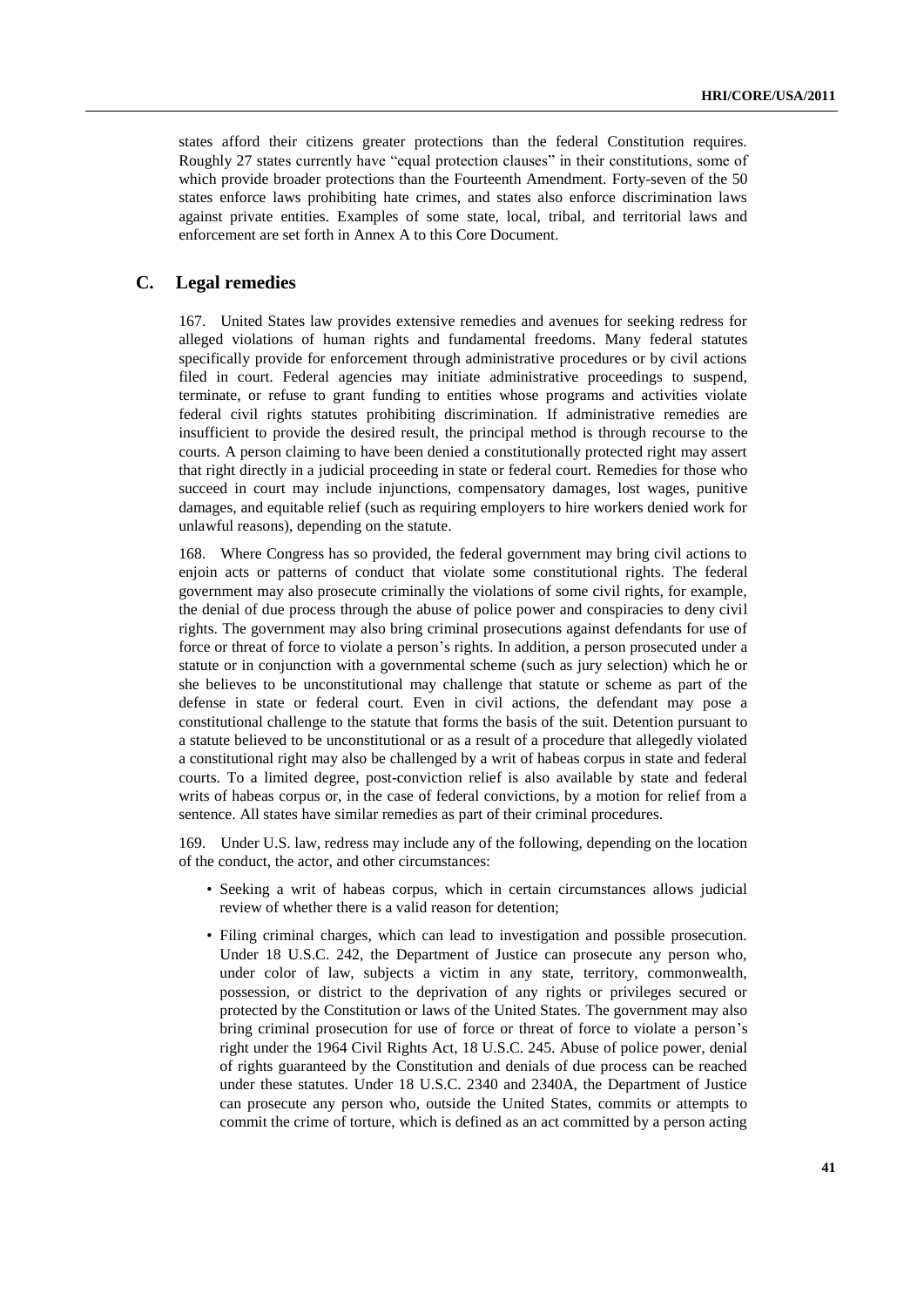under color of law specifically intended to inflict severe physical or mental pain or suffering upon another person within his custody or physical control;

- Bringing a civil action in federal or state court under the federal civil rights statute, 42 U.S.C. 1983, directly against state or local officials for money damages or injunctive relief;
- Seeking damages for negligence of federal officials and for negligence and intentional torts of federal law enforcement officers under the Federal Tort Claims Act, 22 U.S.C. 2671, et seq., or of other state and municipal officials under comparable state statutes;
- Suing federal officials directly for damages under provisions of the U.S. Constitution for "constitutional torts," see Bivens v. Six Unknown Named Agents, 403 U.S. 388 (1971), and *David v. Passman*, 442 U.S. 228 (1979);
- Challenging official action or inaction through judicial procedures in state courts and under state law, based on statutory or constitutional provisions. Any court, from the lowest court to the U.S. Supreme Court, may consider such constitutional claims, although normally they must be raised at the earliest opportunity;
- In addition to the remedies discussed above, federal, state and local officials as well as private persons who violate the rights of others may be subject to prosecution under a host of generic federal and state criminal statutes. U.S. Department of Defense personnel may be subject to criminal prosecution under the Uniform Code of Military Justice, 10 U.S.C. 801-940;
- Seeking civil damages from participants in conspiracies to deny civil rights under 42 U.S.C. 1985;
- Bringing civil suits for damages for certain acts of torture and extrajudicial killing perpetrated by officials of foreign governments based on international legal prohibitions under the Alien Tort Statute and the Torture Victims Protection Act, 28 U.S.C. 1350 and note;
- Pursuing administrative remedies, including proceedings before civilian complaints review boards, for the review of alleged police misconduct;
- The federal government may institute civil proceedings under the pattern or practice provision of the Violent Crime Control and Law Enforcement Act of 1994, 42 U.S.C.14141, to eliminate patterns or practices of misconduct by law enforcement officers of any governmental authority, or any agent thereof, or any person acting on behalf of a governmental authority. Similarly, the federal government may institute administrative and civil proceedings against law enforcement agencies receiving federal funds, which discriminate on the basis of race, sex, national origin, or religion;
- Individuals may bring administrative actions and civil suits against law enforcement agencies receiving federal funding that discriminate on the basis of race, sex, national origin, or religion, under the federal civil rights laws. See 42 U.S.C. 2000d (Title VI) and 42 U.S.C. 3789d (Safe Streets Act);
- The government may bring civil actions against private employers or state and local government employers for employment discrimination under applicable laws. Individuals also may file civil actions;
- In the case of persons in detention, the federal government may institute proceedings under the Civil Rights of Institutionalized Persons Act of 1980 (CRIPA), 42 U.S.C. 1997, to eliminate a pattern or practice of abuse in any state prison, jail or detention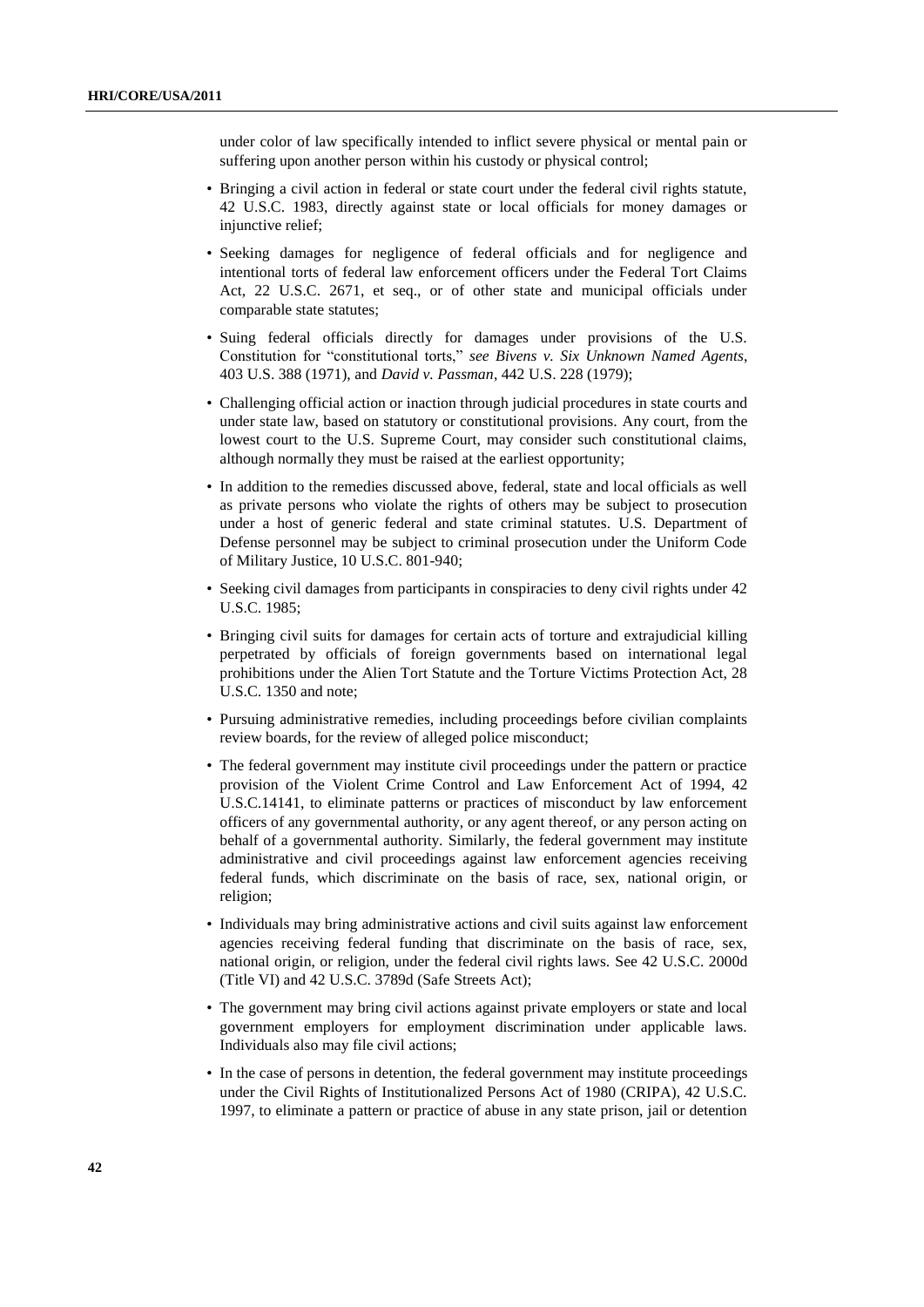facility. Under this authority the Department of Justice may investigate facilities and work with the facility to reform its practices and procedures to ensure compliance.

# **D. Enforcement and prevention**

## **1. Federal enforcement**

170. Federal civil rights laws are enforced by a number of federal agencies. These agencies also undertake programs and outreach designed to prevent discrimination and to promote peaceful resolution when problems do occur. This section describes briefly the agencies and divisions of those agencies most heavily involved in enforcement of civil rights laws and in programmatic outreach.

171. *Department of Justice (DOJ)*. DOJ's Civil Rights Division (CRD) is responsible for enforcing federal statutes prohibiting discrimination on the basis of race, sex, disability, religion, and national origin, among other laws mentioned throughout the report. In the area of education, CRD brings and monitors school desegregation cases. With regard to employment, CRD investigates and prosecutes both individual acts of employment discrimination and patterns or practices of employment discrimination by state or local government employers. In the area of Fair Housing and Lending, CRD's Housing and Civil Enforcement Section enforces the Fair Housing Act, the Equal Credit Opportunity Act (ECOA), and Title III of the Civil Rights Act of 1964, the land use provisions of the Religious Land Use and Institutionalized Persons Act (RLUIPA), and the Servicemembers Civil Relief Act (SCRA). This includes pursuit of the Fair Housing Testing Program in which persons with different characteristics pose as potential renters or buyers, seeking housing at approximately the same time.

172. CRD's Special Litigation Section enforces the Violent Crime Control and Law Enforcement Act of 1994 (14141), 42 U.S.C. 14141, the Omnibus Crime Control and Safe Streets Act of 1968, 42 U.S.C. 3789d, and Title VI of the Civil Rights Act, 42 U.S.C. 2000d, all of which authorize the Attorney General to bring civil actions to eliminate pattern or practice law enforcement misconduct, including allegations of racial discrimination.

173. CRD also enforces various federal laws designed to safeguard the right to vote of citizens, including racial and language minorities; this includes lawsuits against states, counties, cities, and other jurisdictions to remedy denials and abridgements of the right to vote.

174. CRD's Coordination and Review Section (CRD/COR) has responsibility for ensuring a coordinated and consistent approach to the enforcement of Title VI antidiscrimination provisions (allegations of discrimination against entities receiving federal financial assistance). Although funding agencies are primarily responsible for investigating and making determinations on alleged violations by their recipients, COR is the nerve center for guiding federal policy, advising individual agencies, and in many cases staffing investigative efforts. As part of its reinvigorated civil rights enforcement, the Department of Justice issued new guidance to federal funding agencies concerning their Title VI obligations, which include ensuring that recipients of federal financial assistance do not employ policies or methods of administration that have a disparate impact, see [www.usdoj.gov/crt.](http://www.usdoj.gov/crt) The Department also committed to providing additional technical assistance to federal agencies in order to strengthen their Title VI enforcement efforts.

175. CRD's Educational Opportunities Section enforces laws in a diverse array of cases involving elementary and secondary schools and institutions of higher education. Specifically, the Educational Opportunities Section enforces Title IV of the Civil Rights Act of 1964, the Equal Educational Opportunities Act of 1974 (EEOA), and Title III of the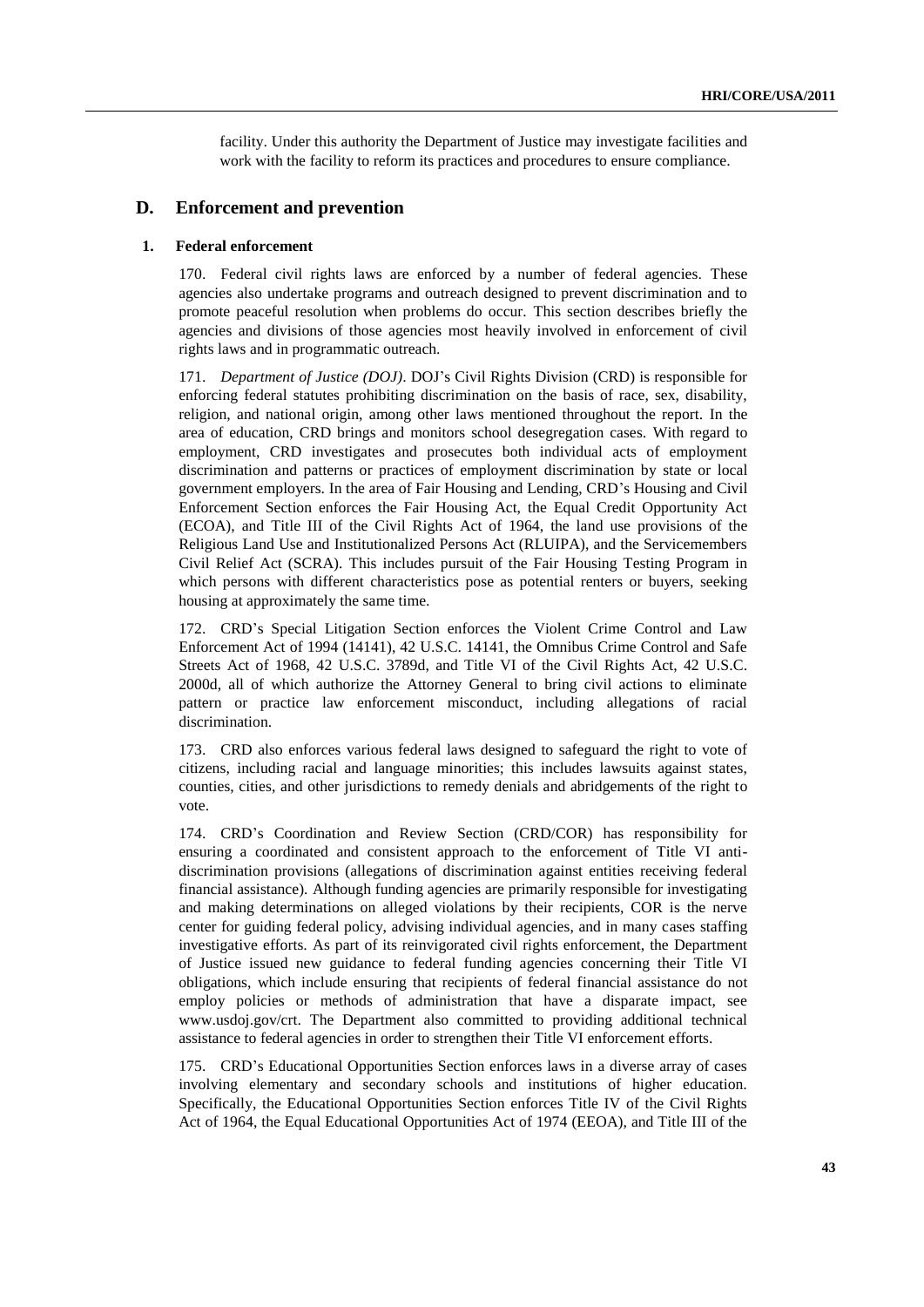Americans with Disabilities Act, as well as other statutes such as Title VI of the Civil Rights Act, Title IX of the Education Amendments of 1972, Section 504 of the Rehabilitation Act, the Individuals with Disabilities Education Act, and Title II of the Americans with Disabilities Act, upon referral from other governmental agencies. DOJ may also intervene in private suits alleging violations of education-related antidiscrimination statutes and the Fourteenth Amendment to the Constitution. DOJ also represents the Department of Education in lawsuits.

176. DOJ's Office of Special Counsel for Immigration-Related Unfair Employment Practices enforces the anti-discrimination provisions of the Immigration and Nationality Act (INA). DOJ also enforces violations of federal criminal hate crimes statutes (many such crimes are also enforced at the state level).

177. The DOJ Community Relations Services has as its mission outreach, education, training, and dispute resolution for communities and the general public in order to prevent discrimination, and to promote peaceful resolution when problems occur. In addition, numerous other portions of the Department of Justice conduct outreach and training for law enforcement, judges, and members of the public concerning civil rights in nondiscrimination.

178. DOJ coordinates actively with state officials. Through the Federal Bureau of Investigation's (FBI's) quarterly National Academy courses, DOJ/CRD trains state law enforcement officers about the facts required to prosecute hate crimes. DOJ officials coordinate closely with state officials where criminal conduct arguably violates both state and federal law. The Special Litigation Section provides technical assistance and works with state and local jurisdictions to address patterns or practice of discrimination by law enforcement agencies. CRD works with HUD to train housing finance agencies on the provisions of the Fair Housing Act. The DOJ Office of Special Counsel for Immigration-Related Unfair Employment Practices (OSC) works with state and local governments on various immigration-related discrimination issues, including training and education regarding discrimination, and provision of grants to facilitate enforcement.

179. *Department of Education (ED)*. ED's Office for Civil Rights (ED/OCR) enforces laws that prohibit discrimination on the basis of race, color, national origin, sex, disability, and age in programs that receive federal financial assistance from the Department of Education – in particular Title VI of the Civil Rights Act of 1964, Title IX of the Education Amendments of 1972, Section 504 of the Rehabilitation Act of 1973, Title II of the Americans with Disabilities Act of 1990, and the Age Discrimination Act of 1975. ED/OCR also provides direct and extensive technical assistance to school districts, local educational agencies, states, state agencies, colleges, and other entities and groups on how to comply with the federal civil rights laws enforced by OCR, and to parents and students with regard to their rights under those laws. In addition, OCR operates the Vocational Education Methods of Administration program (MOA program), which requires state agencies to conduct civil rights compliance reviews of certain sub-recipients of federal financial aid, and supports states with technical assistance and other resources.

180. *Department of Labor (DOL)*. DOL's Civil Rights Center (CRC) enforces nondiscrimination laws applicable to workforce programs and activities, including the review of state compliance plans (Methods of Administration), compliance assistance and reviews. These laws include Title VI of the Civil Rights Act of 1964 and Section 8 of the Workforce Investment Act of 1998. DOL's Office of Federal Contract Compliance Programs (OFCCP) is responsible for ensuring that employers doing business with the federal government comply with the laws and regulations requiring non-discrimination and affirmative action in employment, as required by Executive Order 11246, as amended. OFCCP also enforces statutes that prohibit discrimination by covered federal contractors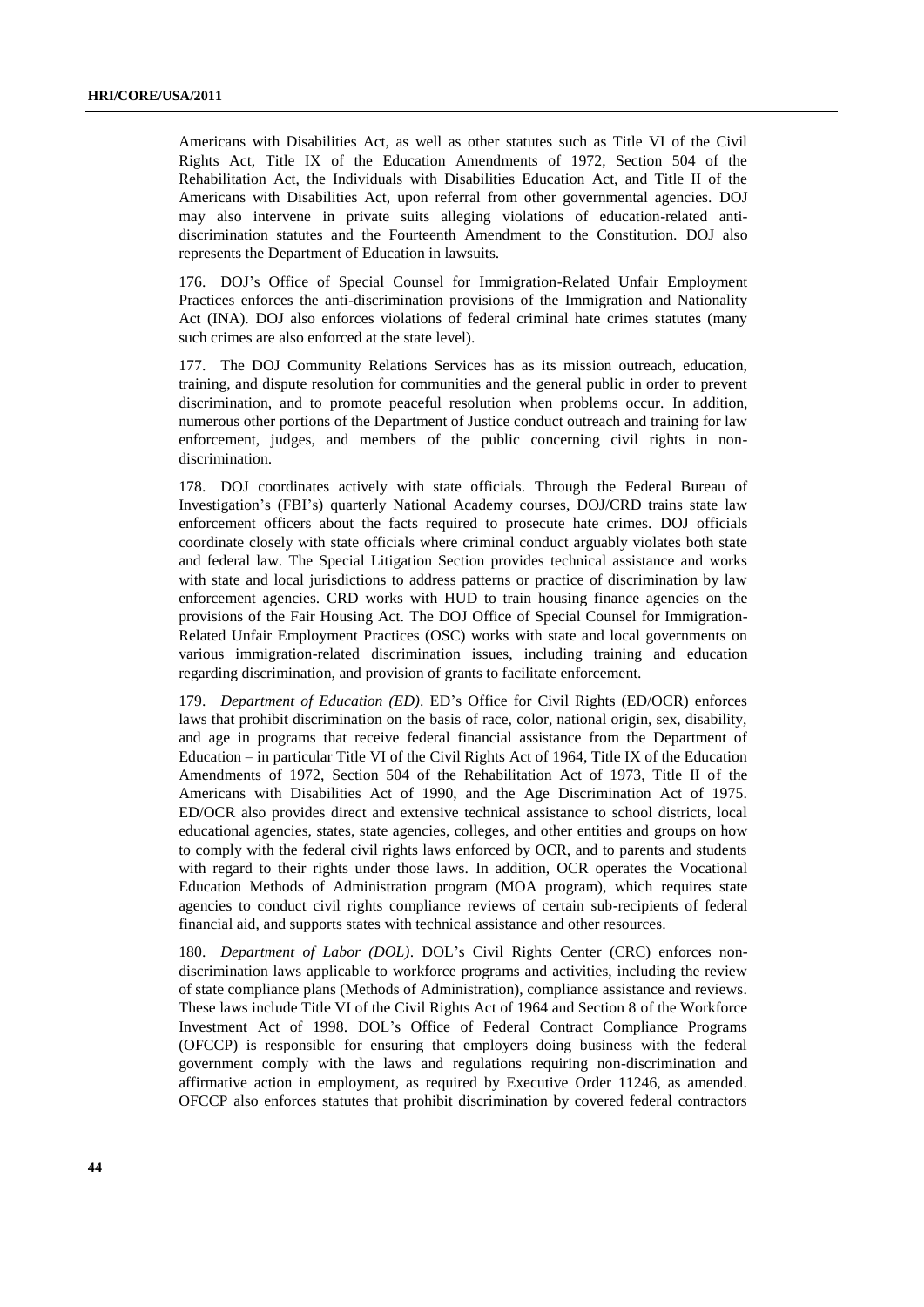and subcontractors against individuals with disabilities and against certain protected veterans.

181. *Equal Employment Opportunity Commission (EEOC)*. EEOC enforces laws that prohibit discrimination in employment, including Title VII of the Civil Rights Act of 1964, the Equal Pay Act of 1963, the Age Discrimination in Employment Act of 1967, Title I of the Americans with Disabilities Act of 1990, Sections 501 and 505 of the Rehabilitation Act, and Title II of the Genetic Information Nondiscrimination Act. EEOC investigates charges of discrimination under these statutes, attempts to resolve these charges through mediation and conciliation where appropriate, and, when such efforts fail, may litigate claims against private employers. EEOC shares enforcement responsibility with DOJ in charges against state or local governments alleging violations of the Civil Rights Act or Americans with Disabilities Act. EEOC also serves as an administrative decision-maker, authorized to award damages and other relief in employment discrimination claims against federal government agencies.

182. Through its 53 local offices, EEOC works closely with state and local human rights agencies, termed "Fair Employment Practice Agencies" (FEPAs). EEOC contracts with 105 FEPAs in 39 states to process more than 48,000 discrimination charges annually – charges arising under state and local laws prohibiting employment discrimination as well as under federal laws enforced by the EEOC. The EEOC also contracts with Tribal Employment Rights Offices (TEROs). These relationships are often memorialized in worksharing agreements, delineating respective jurisdictions and authorities.

183. *The Department of Homeland Security (DHS)*. DHS has statutory authority to investigate complaints involving allegations of violations of civil rights and civil liberties and profiling on the basis of race, ethnicity, or religion by employees and officials of the Department, under 6 U.S.C. 345 and 42 U.S.C. 2000ee-1. On the state level, the Secretary of Homeland Security is authorized to enter into agreements with state and local law enforcement agencies, permitting designated officers to perform limited immigration law enforcement functions under the supervision of sworn U.S. Immigration and Customs Enforcement (ICE) officers in accordance with a Memorandum of Agreement, 8 U.S.C.  $1357(g)$ . This program includes training on respecting civil rights and avoiding racial profiling, and inspections by the ICE Office of Professional Responsibility, with the purpose of ensuring fair treatment of migrants.

184. *The Department of Health and Human Services (HHS)*. HHS' Office of Civil Rights (OCR) enforces laws that prohibit discrimination on the basis of race, color, national origin, sex, disability, religion, and age in programs that receive federal financial assistance from HHS, such as health care facilities and state and local human services agencies. In particular it enforces Title VI of the Civil Rights Act of 1964, which prohibits discrimination based on race, color and national origin. HHS/OCR works with other civil rights agencies throughout the Federal government and collaborates with such agencies to sponsor conferences and develop technical assistance material to raise awareness and understanding of civil rights requirements.

185. *The Department of Housing and Urban Development (HUD)*. HUD's Office of Fair Housing and Equal Opportunity (FHEO) enforces federal laws that prohibit discrimination in housing. The Fair Housing Act prohibits discrimination based on race, color, national origin, religion, sex, disability, or familial status in most housing-related transactions. The Act covers public, assisted, and private housing, with a few exceptions. Enforcement activities include specific testing to uncover discrimination in certain areas and housing entities. FHEO also educates the housing, lending, and insurance industries, and the American public, about fair housing rights and responsibilities, through grant programs authorized by Congress, media campaigns, and other special initiatives.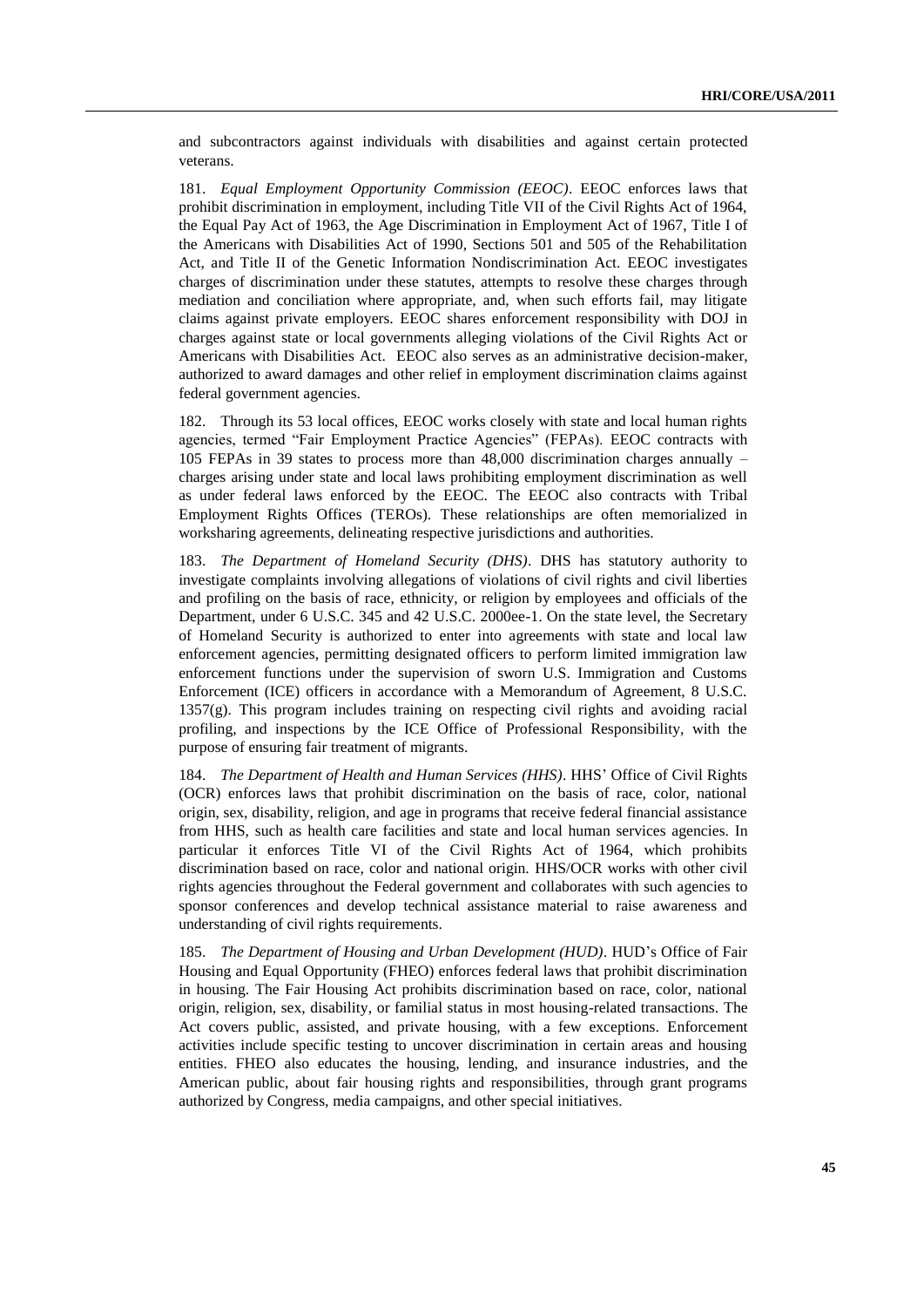186. HUD shares its authority to investigate housing discrimination complaints with state and local government agencies that participate in the Fair Housing Assistance Program (FHAP). To participate in the FHAP, a jurisdiction must demonstrate that it enforces a fair housing law that provides rights, remedies, procedures, and opportunities for judicial review that are substantially equivalent to those provided by the federal Fair Housing Act. HUD pays FHAP agencies for each complaint they investigate, based on the timeliness and quality of the investigation. In addition, HUD provides funding to FHAP agencies for capacity-building, training, and information systems. At the end of FY 2010, there were 102 FHAP agencies.

#### **2. Training and programs to prevent and eliminate negative attitudes and prejudice**

187. Federal, state and local agencies, as well as myriad non-governmental organizations engage in active outreach to the public to prevent the development of negative attitudes that lead to prejudice, and to assist in dealing with prejudice and discrimination when it does occur.

188. The *Department of Justice* Community Relations Service (DOJ/CRS) was created by the Civil Rights Act of 1964 specifically for the purpose of assisting state and local governments, private and public organizations, and community groups with preventing and resolving racial and ethnic tensions, incidents, and civil disorders, and restoring racial stability. With the passage of the Matthew Shepard and James Byrd, Jr. Hate Crimes Prevention Act in 2009, CRS not only reinforced its efforts to work with communities to employ strategies to prevent and respond to alleged violent hate crimes committed on the basis of actual or perceived race, color, or national origin, but also works with communities to prevent and respond to alleged violent hate crimes committed on the basis of gender, gender identity, sexual orientation, religion, or disability. DOJ's "peacemaker," CRS provides mediation, conciliation, training, and technical assistance to communities throughout the United States and in U.S. territories to prevent and respond to incidents involving discrimination, hatred, and violence. CRS facilitates the development of viable, mutual understandings and agreements as alternatives to coercion, violence, or litigation. It also assists communities in developing local mechanisms, conducting training, and other proactive measures to prevent racial/ethnic tension and violent hate crimes committed on the basis of actual or perceived race, color, national origin, gender, gender identity, sexual orientation, religion, or disability. CRS services allow parties to come to their own agreements and allow communities to develop the capacity to address tension associated with discrimination and to prevent hate violence in the future. CRS deploys highly skilled professional conciliators, who are able to assist people of diverse backgrounds and views.

189. One of DOJ's Civil Rights Division Coordination and Review Section's (DOJ/CRD/COR) primary functions is to provide training, information, and technical assistance to federal government agencies and recipient organizations on antidiscrimination requirements. Most state and local law enforcement agencies, and many state and local prison systems, court, and other governmental organizations that receive federal financial assistance are obligated to comply with non-discrimination provisions of U.S. law and therefore receive such training. Audiences include state troopers, police officers, social workers, and parole and probation officials, as well as judges, attorneys, and advocates.

190. In addition, DOJ's Civil Rights Division (DOJ/CRD) provides ongoing technical assistance to advise law enforcement agencies on best practices and how to conform their policies and practices to constitutional standards in the areas of use of force, search and seizure, non-discriminatory policing, misconduct investigations, early warning systems, citizen complaint intake and follow-up, supervisory review of line officer actions, and other areas. DOJ/CRD's Office of Special Counsel for Immigration Related Unfair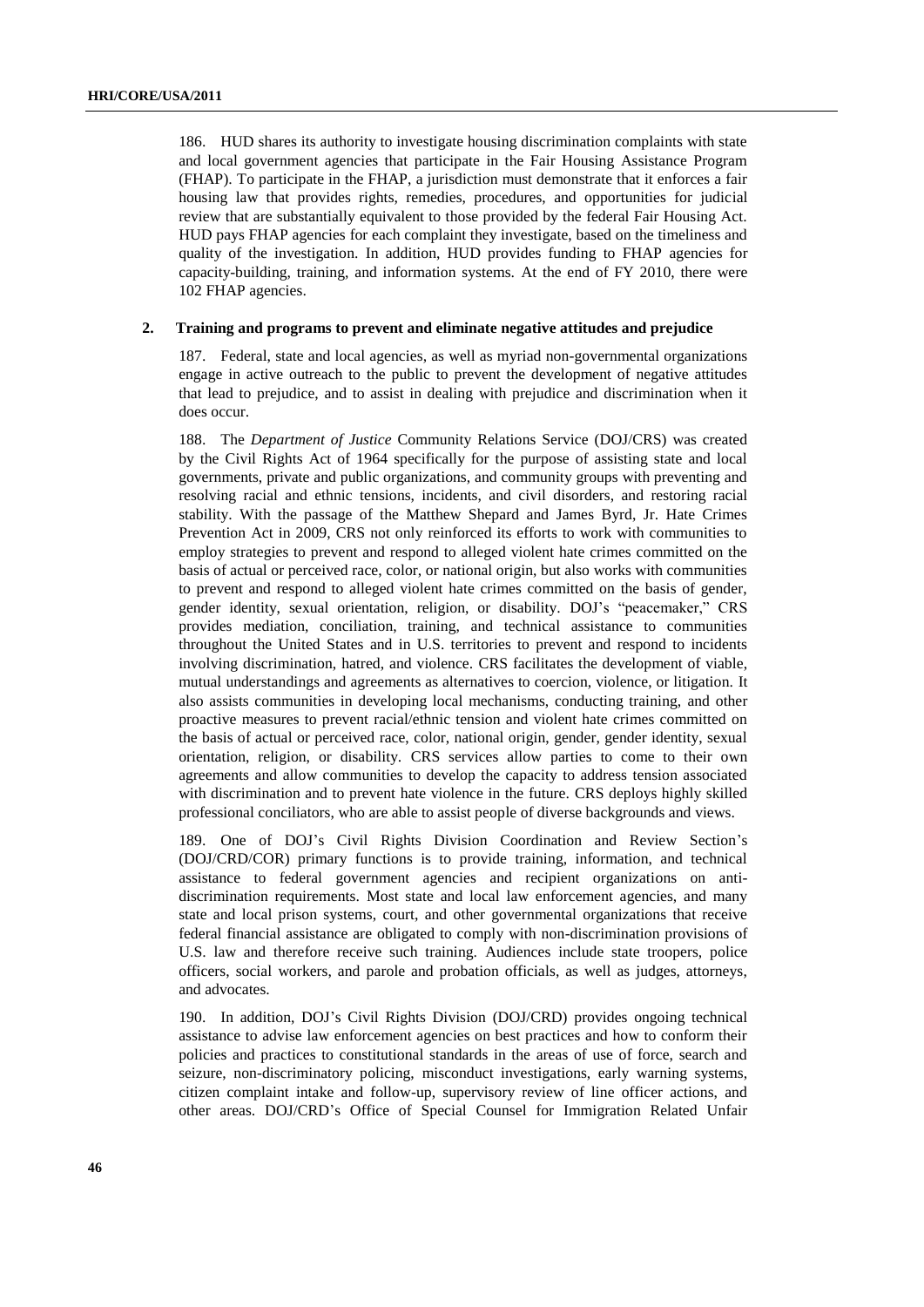Employment Practices (OSC) also conducts outreach and education for employers, potential victims of discrimination, and the general public about their rights and responsibilities under the anti-discrimination and employer sanctions provisions of the Immigration and Nationality Act (INA).

191. The *Department of Education*'s Office for Civil Rights (ED/OCR) conducts training for ED staff, and ED's Office of Elementary and Secondary Education funds 10 Equity Assistance Centers across the country that provide technical assistance and training to schools, districts and other governmental agencies on issues related to equity in education, including desegregation of public schools, meeting the needs of limited English proficient students, and preventing and addressing harassment and bullying on the basis of race and gender.

192. The *Department of Health and Human Services* Office for Civil Rights (HHS/OCR) conducts programs to educate the public, health care professionals, and public officials about their legal rights and responsibilities to ensure equal access and non-discriminatory services in health care and human service programs. HHS has also developed curricula and guides for health care and human service professionals focused on the provision of culturally competent care, as well as meaningful access to persons with disabilities and individuals with limited English proficiency.

193. To increase the likelihood that individuals will report housing discrimination, the *Department of Housing and Urban Development* (HUD) administers a robust education and outreach program, through which it educates housing providers, real estate professionals, lenders, insurance companies, developers, architects, engineers and the American public about their fair housing rights and responsibilities. HUD carries out these activities through grant programs authorized by Congress, media campaigns, and other special initiatives.

194. The *Department of Homeland Security* (DHS) trains its personnel on cultural awareness and non-discrimination. Basic cultural competence training which relates to specific ethnic and religious communities, is available to all DHS employees. This includes such courses as, "An Introduction to Arab American and Muslim American Cultures," "The First Three to Five Seconds: Arab and Muslim Cultural Awareness," and "Guidance" Regarding the Use of Race for Law Enforcement Officers." The DHS Office for Civil Rights and Civil Liberties (DHS/CRCL) has also created an in-person course for law enforcement and intelligence analysts on cultural competency relating to these communities. Topics addressed include: addressing misconceptions and stereotypes relating to Islam and Muslim communities; a how-to guide for community interaction; effective policing, including the rejection of racial or ethnic profiling; and federal approaches to engagement and community outreach. In Fiscal Year 2010, CRCL trained 1,300 international, federal, state, and local law enforcement officers and intelligence analysts on cultural awareness and non-discrimination relating to ethnic and religious communities. In addition, Immigration and Customs Enforcement (ICE) provides extensive training opportunities through the ICE Virtual University, which includes similar courses.

195. The *Department of Labor* (DOL) sponsors an annual National Equal Opportunity Development Forum attended by state and local workforce professionals from throughout the U.S. and U.S. territories. DOL's Office of Federal Contracts Compliance Programs also conducts compliance assistance seminars to train federal supply and service contractors and subcontractors on the agency's equal employment opportunity laws, regulations, and compliance requirements.

196. The *Equal Employment Opportunity Commission* (EEOC) devotes significant resources to outreach and training on anti-discrimination issues in the workplace. This normally includes more than 5,000 educational, training and outreach events per year,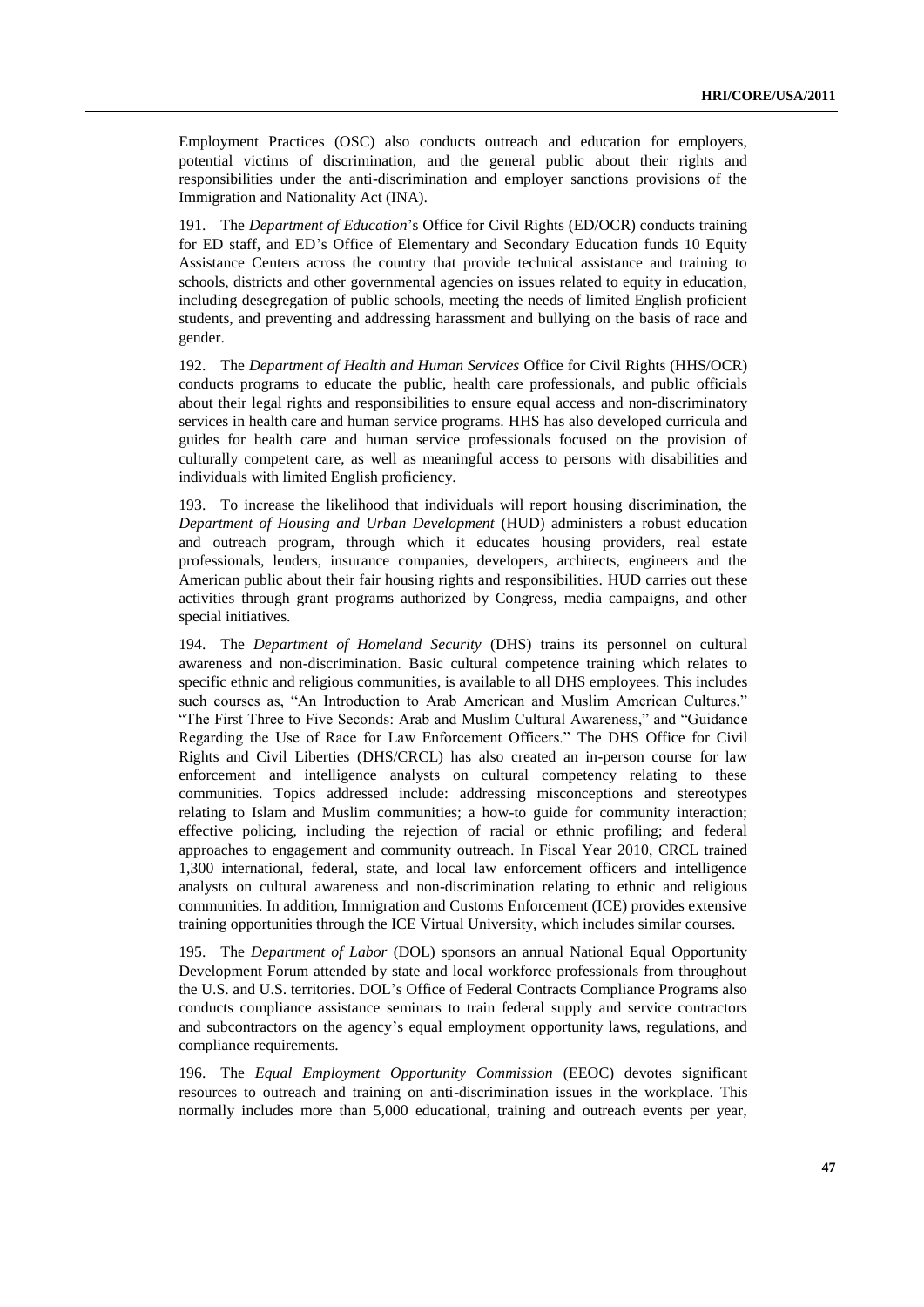reaching hundreds of thousands of persons, including private employers and businesses, non-governmental organizations, individual workers, and officials from other federal agencies.

197. The *Department of the Interior*'s Office of Civil Rights (DOI/OCR) has an extensive anti-discrimination program for Department personnel, including mandatory annual diversity training requirement for managers and supervisors.

# **E. Human rights situation of persons belonging to specific vulnerable groups**

198. The status of specific vulnerable groups in the United States, including but not limited to racial and ethnic minorities, women, persons with disabilities, and LGBT persons, is not as it should be. As noted in its UPR Report, the United States aspires to foster a society in which, as Dr. Martin Luther King, Jr. stated, the success of our children is determined by the "content of their character." Although progress has been made over time in achieving measures of equality and equal protection for all vulnerable groups, the current situation is not satisfactory. For example, it is unsatisfactory: that in February of 2010, the unemployment rate for Blacks/African Americans was 15.8 %, for Hispanics/Latinos 12.4 %, and for Whites 8.8 %; that a person with disabilities is only one fourth as likely to be employed as a person without disabilities; that fewer than half of Black/African-American and Hispanic/Latino families own homes while three quarters of White families do; that Whites are twice as likely as Native Americans to have a college degree; and that discrimination continues. The United States continues to address such disparities by working to ensure that equal opportunity is not only guaranteed in law, but experienced in fact by all Americans. We need to redouble our efforts, as much more work remains to be done.

199. Based on Census data, the basic situations with regard to vulnerable groups are described in the section on demographic, economic, social and cultural characteristics above and in specific treaty reports. Because of the complex and special legal relationship the United States has with its American Indian/Alaska Native population, this relationship and concerns related to the situation of the American Indian/Alaska Native population are described in more detail here.

# **American Indians and Alaska Natives**

200. By virtue of their status as sovereigns that pre-date the federal Union, as well as subsequent treaties, statutes, executive orders, and judicial decisions, Indian tribes are recognized as political entities with inherent powers of self-government. The federal government therefore has a government-to-government relationship with the more than 560 federally-recognized tribes in the United States, and promotes tribal self-governance over a broad range of internal and local affairs, including determination of membership, culture, language, religion, education, information, social welfare, maintenance of community safety, family relations, economic activities, land and resource management, environment and entry to non-members, as well as ways and means of financing these autonomous functions. This approach also recognizes the collective nature of indigenous rights, particularly land rights. Rather than representing an aggregation of individual land rights, tribal lands are collectively held. Special and more favorable treatment available to tribes and American Indian/Alaska Native individuals in certain circumstances (e.g., employment preference) is permissible without violating the equal protection standards of the Constitution because it is based on the political relationship between tribes and the U.S. Government rather than the racial heritage of tribal members. *Morton v. Mancari*, 417 U.S. 535 (1974).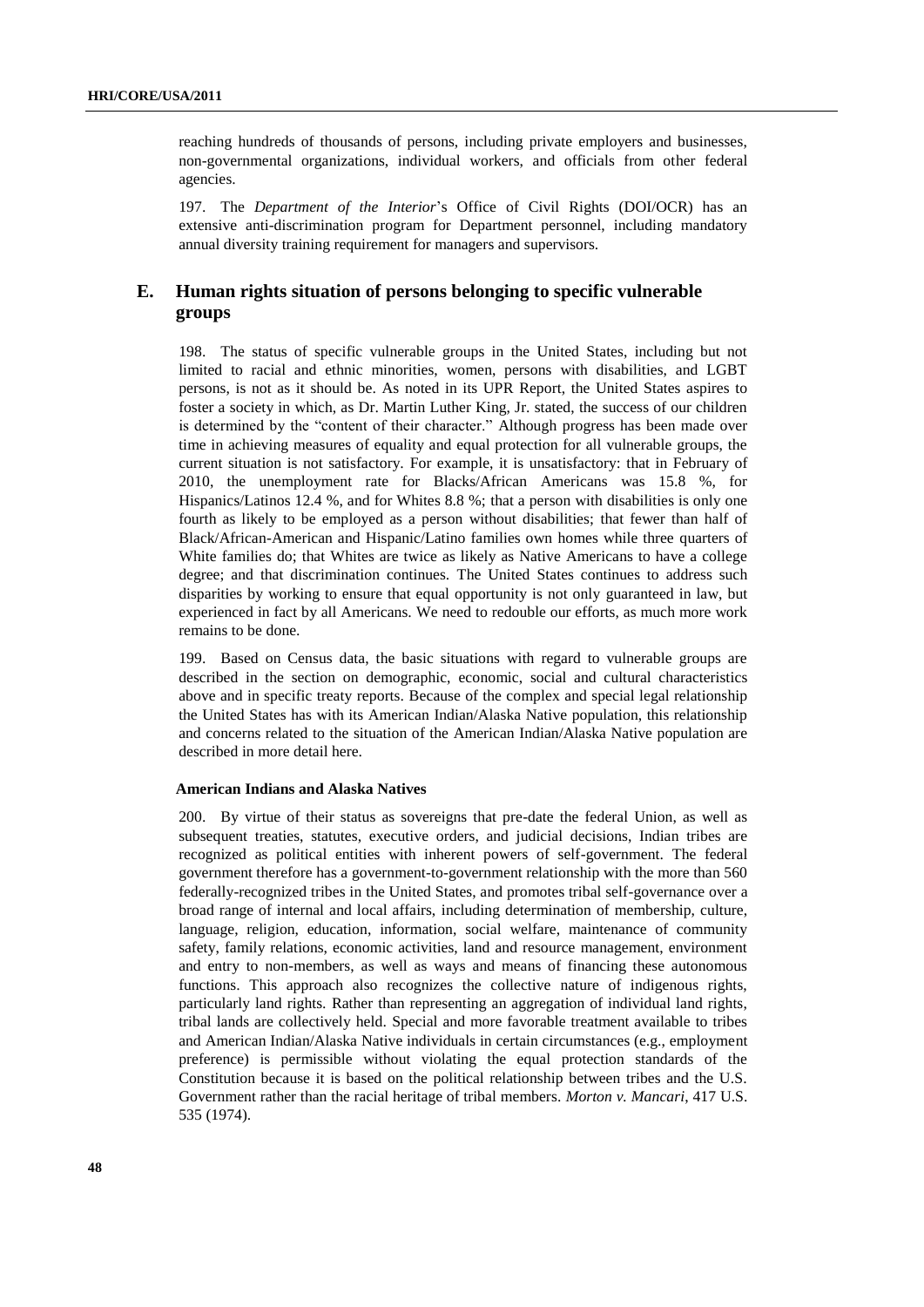201. When indigenous individuals deal with the federal government in their individual capacities, they are of course entitled to the same constitutional rights as all other citizens. On tribal matters, the tribal representatives deal with the U.S. Government in respect of the government-to-government relationship between the federal government and tribes.

202. Historically, based on this government-to-government relationship, the United States and Indian tribes entered into treaties from 1778 until 1871. Disputes regarding treaty rights arising from conflicting interpretations of the specific language of treaty provisions are heard in federal courts. The United States Supreme Court has adopted three basic principles (commonly referred to as "canons of construction") to guide courts when interpreting language in treaties between the United States and tribes: (1) unclear language in treaties with Native Americans should be resolved in favor of Native Americans; (2) treaties with tribes should be interpreted as the Native Americans signing the treaty would have understood them at the time of signing; and (3) treaties with tribes are to be liberally construed in favor of the Native Americans involved, *see e.g.*, *Choctaw Nation v. United States*, 318 U.S. 423, 431-32 (1943); *Winters v. United States*, 207 U.S. 564, 576-77 (1908); *Choctaw Nation v. Oklahoma*, 397 U.S. 620, 631 (1970).

203. As the United States grew and expanded into the American west, especially during the nineteenth century, there were conflicts over rights to use the land in various regions between American Indians on one hand, and the government and the new arrivals on the other. Recognizing that indigenous people in the United States were unfairly deprived of the lands they once habitually occupied or roamed, in 1946, the U.S. Congress established a special body, the Indian Claims Commission (ICC), to hear claims by Indian tribes, bands, or other identifiable groups for compensation for lands that had been taken in a variety of ways by private individuals or the government. The ICC provided American Indian/Alaska Native claimants greater access and more flexible rules under which to pursue their claims than would otherwise have been available to the general public. The relief provided by the ICC was monetary. Many tribes received compensation for land claims through the ICC.

204. Within Indian Country, tribes generally have authority over areas of spiritual and cultural significance, though certain laws of general applicability, such as environmental laws, may apply. Those areas where tribes have jurisdiction are protected by tribal law and custom. In addition, United States law provides numerous protections for the rights of Native Americans as they pertain to areas of spiritual and/or cultural significance that are found on public lands, including protection of tribal sacred sites under the National Historic Preservation Act, protection of sacred and cultural sites under the Archaeological Resources Protection Act, protection of Native American patrimony under the Native American Grave Protection and Repatriation Act, protections under the American Indian Religious Freedom Act, protections under the Religious Land Use and Institutionalized Persons Act, and a number of Executive Orders. In addition, the Secretary of Agriculture has statutory authority to accommodate a range of traditional and cultural purposes of federally recognized tribes on National Forest System lands, *see*, *e.g*., 25 U.S.C. 3051 et. seq.

205. Notwithstanding the special legal status, relationship, and protections noted above, many Indian tribes and individuals face serious challenges, including poverty, unemployment, environmental degradation, health care gaps, violent crime, and discrimination. Some reservations currently face unemployment rates of up to 80 percent; nearly a quarter of Native Americans live in poverty; American Indians and Alaska Natives face significant health care disparities; and some reservations have crime rates up to 10 times the national average. For example, the 2005 – 2009 U.S. Census American Community Survey estimates that approximately 12 % of American Indians and Alaska Natives were living at less than 50 % of poverty level, 25.9% at less than 100% of the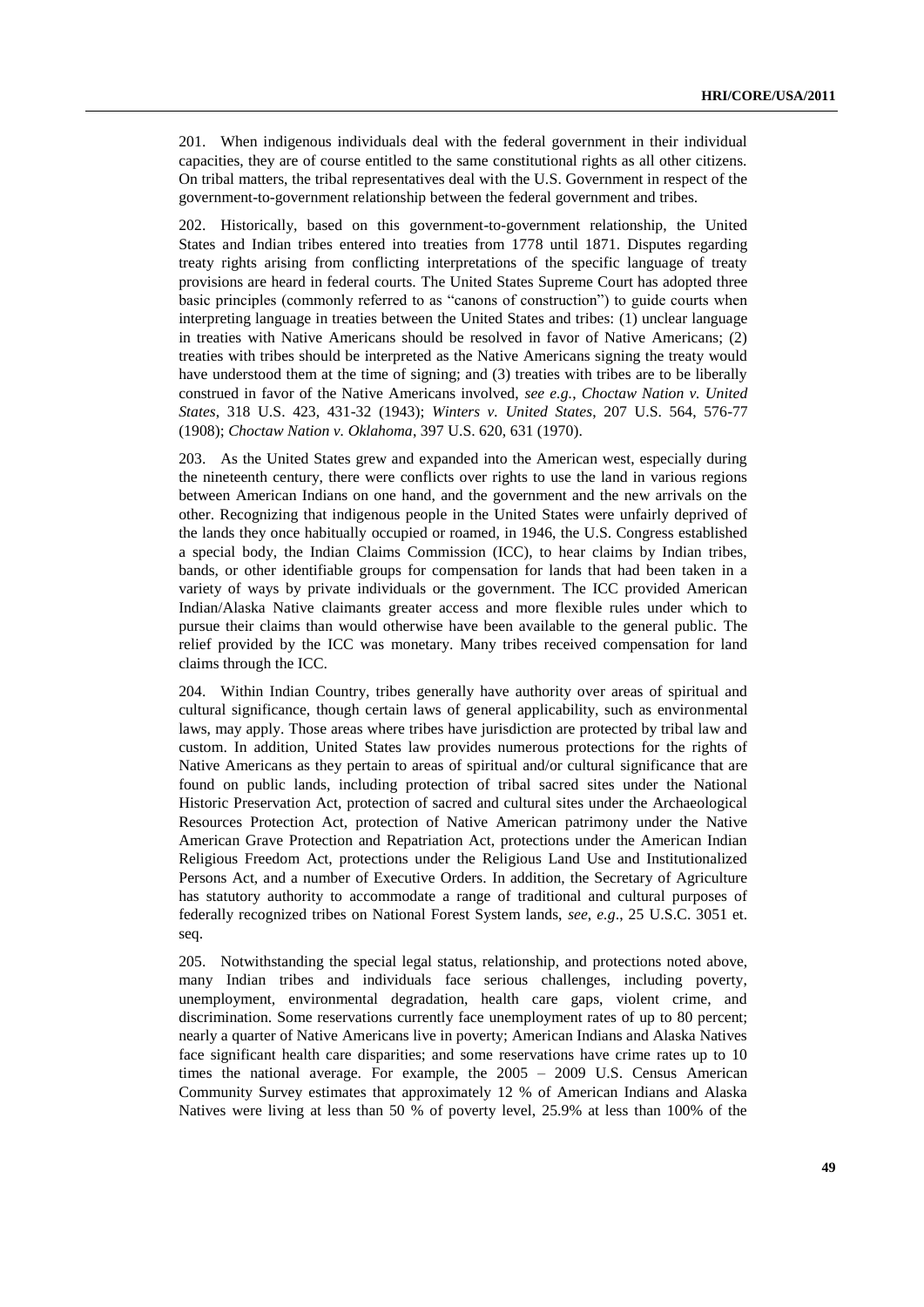poverty level, and 33 % at less than 125 % of the poverty level. These percentages are higher than those for any other racial or ethnic group. Violence against women is a serious problem on Indian reservations, and issues continue to arise with regard to exercise of tribal authority over areas of spiritual and cultural significance. In addition, racism and racial stereotyping continue; in May, 2011 the Senate Committee on Indian Affairs held a hearing to examine these issues, entitled "Stolen Identities: The Impact of Racist Stereotypes on Indigenous People."

206. The United States recognizes past wrongs and broken promises in the federal government's relationship with American Indians and Alaska Natives, and recognizes the need for urgent attention to these issues. As President Obama has said, "few have been more marginalized and ignored by Washington as long as Native Americans – our First Americans."

207. The federal government has in place numerous laws and programs to address these problems, many of which are discussed in the specific treaty reports and responses to Committee concerns and recommendations. However, much more needs to be done. Emphasizing his commitment to regular and meaningful consultation with tribal officials, during 2009, 2010 and 2011, President Obama hosted three historic summits with tribal leaders to develop a policy agenda for Native Americans. During the second summit, in December of 2010, the President announced United States support for the United Nations Declaration on the Rights of Indigenous Peoples, representing a major change in U.S. policy with regard to the Declaration.

# **F. Special measures**

208. Article 2 of the CERD Convention provides that, when circumstances so warrant, States parties shall take "special and concrete measures" for the "adequate development and protection of certain racial groups or persons belonging to them, for the purpose of guaranteeing to them the full and equal enjoying of human rights and fundamental freedoms." <sup>6</sup> The United States is committed to using all the tools at its disposal to address disparities in outcomes, across a host of indicators, for racial and ethnic minorities as well as other disadvantaged groups, and the United States has in place numerous such measures, including measures that are race-based as well as measures that may be based on other factors, such as economic factors.

209. A substantial number of federal ameliorative measures can be considered "special" and concrete measures" for the purposes of article  $2(2)$ . These include the panoply of efforts designed to promote fair employment and fair housing; measures such as those in the Affordable Care Act of 2010 and amendments to the Elementary and Secondary Education Act, which address health and educational disparities experienced by racial and ethnic minorities; statutory programs requiring affirmative action in federal contracting; and direct support for historically Black colleges and universities, Hispanic serving institutions and Tribal colleges. Some provisions are hortatory, such as statutory encouragement for recipients of federal funds to use minority-owned and women-owned banks. Others are mandatory; for example, the Community Reinvestment Act, 12 U.S.C.

 $6$  Article 1 (4) in turn specifically excludes from the definition of "racial discrimination" "[s]pecial measures taken for the sole purpose of securing adequate advancement of certain racial or ethnic groups or individuals requiring such protection" in order to provide equal enjoyment of human rights and fundamental freedoms. Such measures may not, however, lead to the maintenance of "unequal or separate rights for different racial groups" or "be continued after the objectives for which they were taken have been achieved."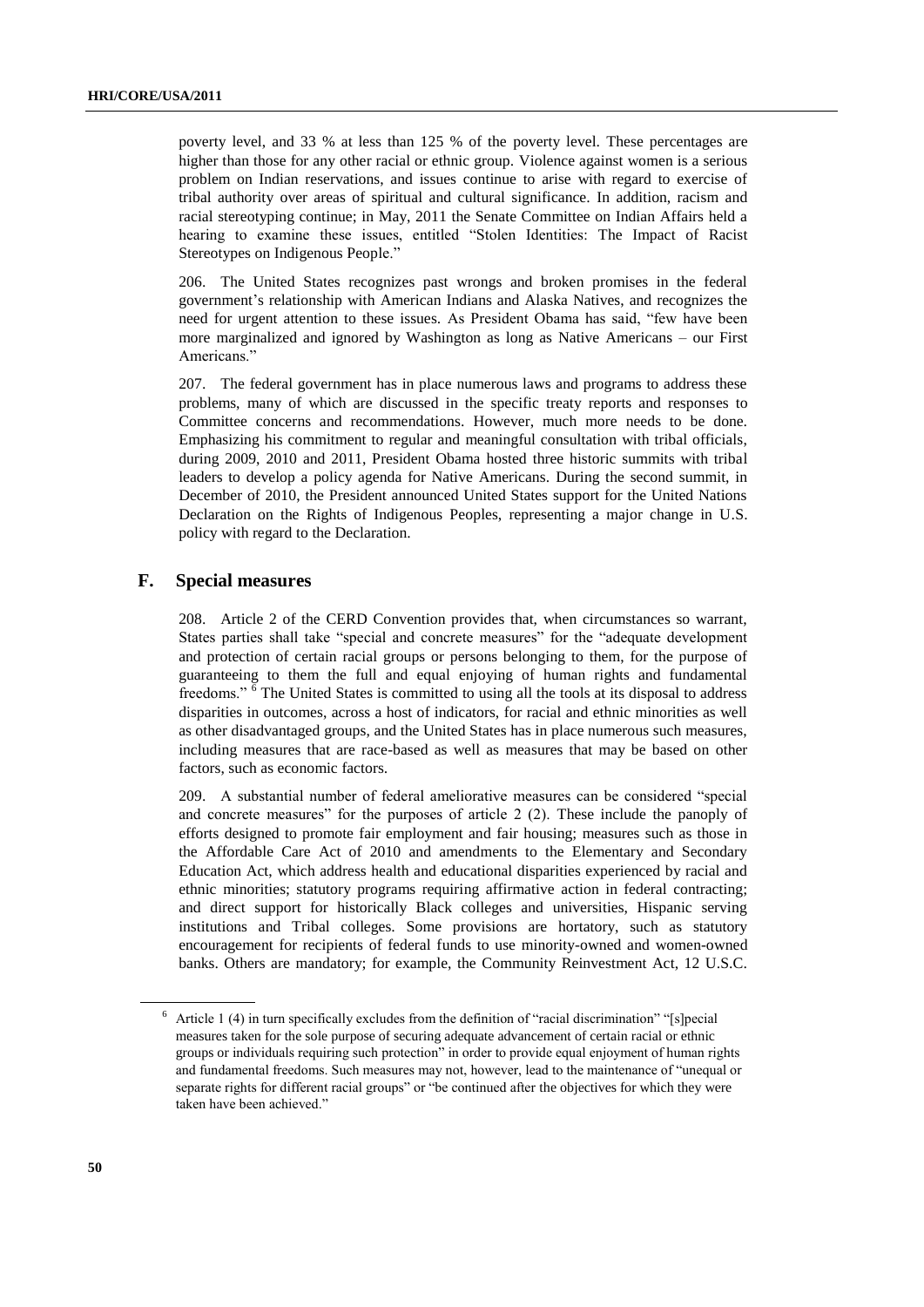2901, requires federally chartered financial institutions to conduct and record efforts to reach out to under-served communities, including, but not limited to, minority communities. Still others focus on targeted research and training efforts.

- 210. Statutory programs include, but are not limited to:
	- The Affordable Care Act of 2010's measures to address health disparities experienced by racial and ethnic minorities, including requiring health plans to cover services that prevent chronic diseases disproportionately affecting racial and ethnic minorities; substantial investments in research and cultural competency training; and establishing an Institute on Minority Health and Health Disparities;
	- The Minority Health and Health Disparities Research and Education Act and related acts and programs, such as the National Partnership for Action to End Health Disparities, and the Racial and Ethnic Disparities Action Institute, and Healthy People 2020, all of which seek a better understanding of and elimination of disparities in health and medical treatment;
	- The Elementary and Secondary Education Act of 1965, as amended, which seeks to improve performance for all students and to eliminate achievement gaps between minority and non-minority students;
	- Department of Education Gaining Early Awareness and Readiness for Undergraduate Programs (GEAR UP), which is a discretionary grant program for high-poverty middle schools, colleges and universities, community organizations, and businesses;
	- Department of Education and state and local efforts to help English learner students and parents with limited English proficiency overcome language barriers that impede equal participation in educational programs;
	- The Juvenile Justice and Delinquency Prevention Act, as amended in 2002, which contains provisions to address the issue of disproportionate minority contact;
	- Programs under the Fair Housing act, which requires that all housing authorities take steps to "affirmatively further fair housing";
	- Programs enforced by the U.S. Department of Labor Office of Federal Contract Compliance, which not only prohibit discrimination by federal contractors and subcontractors, but also require those entities to take affirmative steps to ensure equal employment opportunity in their employment processes;
	- Small Business Act requirement that federal agencies set goals for contracting with "small disadvantaged businesses";
	- Small Business Act section 8 (a) Business Development Program for socially and economically disadvantaged small business concerns;
	- Small Business Act section 31 HUBZone Contracting Program for small businesses in historically underutilized business zones;
	- Small Business Act section 7(j), which enables the Small Business Administration to provide financial assistance (grants or contracts) to organizations providing technical and management assistance to individuals or small business concerns eligible for assistance under sections 7(i), 7(j)(1) and 8(a) – with special emphasis on small businesses located in areas of high unemployment and low income;
	- The Department of the Interior Indian Loan Guaranty, Insurance, and Interest Subsidy Program, designed to break through the conventional barriers to financing for tribes and individual Indians and Alaska Natives. The loan program helps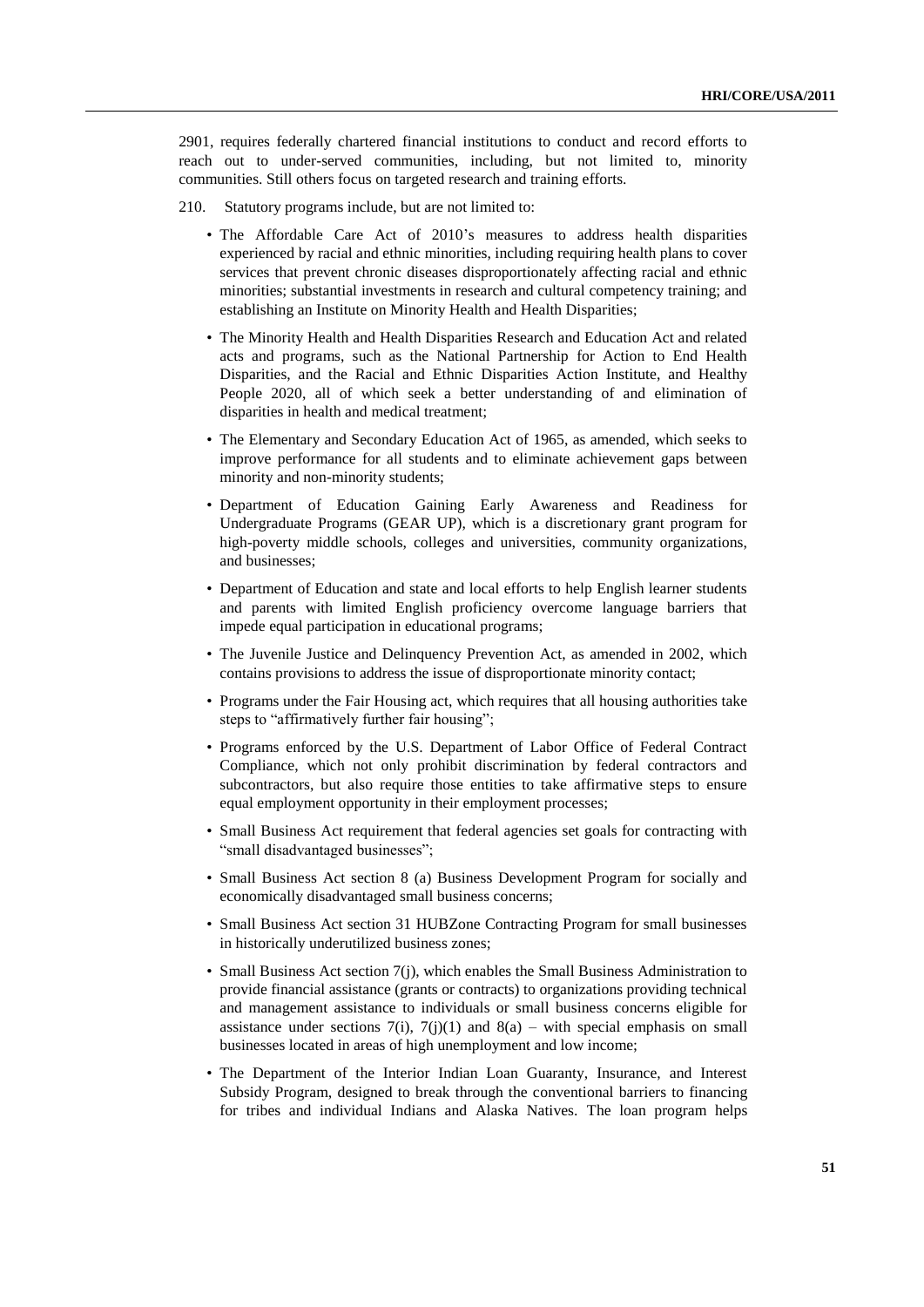facilitate loan financing for borrowers that would not be able to do so otherwise, helping secure reasonable interest rates and reduce risks for all parties involved;

- Department of Agriculture programs designed for "socially disadvantaged" farmers and ranchers;
- Treasury Department Community Development Financial Institutions Fund (CDFI), designed to increase access to capital, credit, and financial services for poor, minority, and Native populations across the nation;
- Treasury Department Minority Bank Deposit Program, Federal Deposit Insurance Corporation (FDIC) Minority Deposit Institutions Program, and Department of Energy Bank Deposit Financial Assistance Program; and
- Department of Transportation preferences for small businesses owned and controlled by socially and economically disadvantaged individuals in DOT-assisted contracts.

211. Numerous actions demonstrate the commitment to using the flexibility in the law to encourage and support programs that eliminate barriers and promote true equality of opportunity for racial and ethnic minorities. For example, in 2010, the EEOC settled a large class action sex discrimination claim that, in addition to paying affected workers \$11.7 million, requires a national retailer to fill its first 50 vacancies with female class members, to offer every other job for the next 50 to female class members, and thereafter to offer every third job to female class members. Consent Decree*, EEOC v. Wal-Mart Stores, Inc.*, Case No. 6:01-CV-339 (E.D. Ky., Mar. 1, 2011). In addition, the Department of Justice filed an amicus curiae brief supporting the University of Texas' consideration of the race and ethnicity of student applicants to promote the education benefits of diversity, *Fisher v. Texas*, No. 09-50822 (5<sup>th</sup> Cir., Jan. 18, 2011).

212. Under the U.S. Constitution, classification by race is permissible in some circumstances for certain purposes, such as redressing past racial discrimination and promoting diversity in educational settings. Because race has been recognized as a "suspect" classification," classifications based on race will be subject to "strict scrutiny" by the courts. Where a government employer or other government entity has engaged in racial discrimination in the past, it will generally be permitted (and may sometimes be required) to consider race in a narrowly tailored fashion to correct the effects of its past conduct. *See Wygant v. Jackson Bd. of Educ.*, 476 U.S. 267 (1986). Government entities may also, in certain circumstances, take race into account when necessary to address the discriminatory acts of others where effects of those acts have been perpetuated by government policies. *See City of Richmond v. J.A. Croson Co.*, 488 U.S. 469 (1989).

213. In 2003, the United States Supreme Court addressed affirmative action plans in the education context. In *Grutter v. Bollinger*, 539 U.S. 306 (2003), the Court recognized a compelling interest in achieving a genuinely diverse student body and held that race could be considered as a means of achieving diversity, including by ensuring enrollment of a critical mass of minority students at universities and graduate schools. Specifically, the Court held that the University of Michigan Law School's interest in "assembling a class that is . . . broadly diverse" is compelling because "attaining a diverse student body is at the heart of [a law school's] proper institutional mission." *Grutter*, 539 U.S. at 329. The Court found the Law School's program to be narrowly tailored to achieve this mission because it applied a flexible goal rather than a quota, because it involved a holistic individual review of each applicant's file, and because it did not "unduly burden" individuals who were not members of the favored racial and ethnic groups, among other reasons. *Id*. at 342-43. At the same time, however, in *Gratz v. Bollinger*, 539 U.S. 244 (2003), the Court struck down the admissions policies of the University of Michigan's undergraduate affirmative action program, holding that it operated as a mechanical quota that was not "narrowly tailored" to meet the university's objective of achieving diversity. *See* 539 U.S. at 270.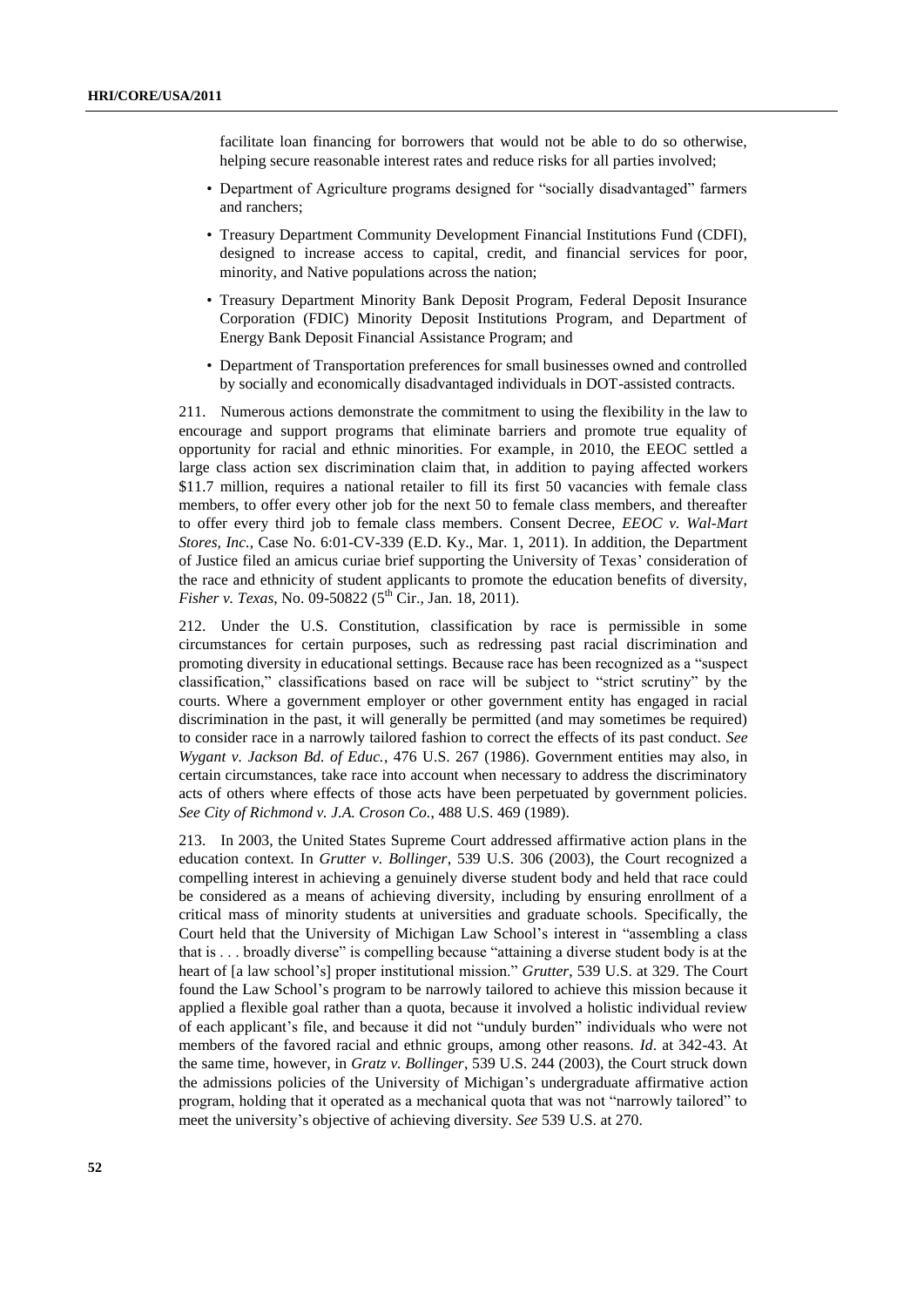214. In *Parents Involved in Community Schools v. Seattle School District No. 1*, 551 U.S. 701 (2007), the Supreme Court addressed the use of racial classifications in the assignment of students to elementary and secondary public schools in two consolidated cases. A majority of the justices held that avoiding racial isolation and seeking diversity are compelling interests for school districts. *Id*. at 783, 797 (Kennedy, J., concurring); *id*. at 838-47 (Breyer, J., dissenting). However, the Court also held that, in both particular cases at issue, the school districts' uses of individualized racial classifications for student assignment were impermissible. *See id*. at 720-25, 733-35 (plurality opinion); *id*. at 782 (Kennedy, J., concurring). Justice Kennedy suggested in his concurring opinion in the case that school districts may attempt to further compelling interests in achieving educational diversity and eliminating racial isolation by employing factors that do not rely on the race of individual students or, where necessary, by using the sort of tailored, individualized considerations upheld in *Grutter*.

215. Based on the Equal Educational Opportunities Act of 1974 (EEOA), and Title VI of the Civil Rights Act of 1964, courts have also continued to uphold the responsibility of states and local school districts to take affirmative steps to ensure that students with limited English proficiency have meaningful access to the schools' programs, as required by the landmark decision of *Lau v. Nichols*, 414 U.S. 563 (1974).

216. While strict scrutiny of race-conscious government action requires that a plan be narrowly tailored, it is not necessarily fatal to the program or policy to which it is applied. Carefully constructed programs that consider race are permissible, for example, to promote diversity in elementary and secondary schools and postsecondary schools and, in the case of elementary and secondary schools, reduce or avoid racial isolation. Examples of different educational contexts within which institutions may permissibly consider race to pursue their compelling objectives include, at the elementary and secondary school level, student assignment, student transfers, school siting, feeder patterns, and school zoning; and at the post-secondary school level, admissions, pipeline programs, recruitment and outreach, and mentoring, tutoring, and support programs.

217. It continues to be the view of the United States that, consistent with its human rights treaty obligations, the United States may adopt and implement appropriately formulated special measures consistent with U.S. constitutional and statutory provisions, and is afforded broad discretion to determine both when circumstances warrant the taking of special measures and how, in such cases, it shall fashion such special measures.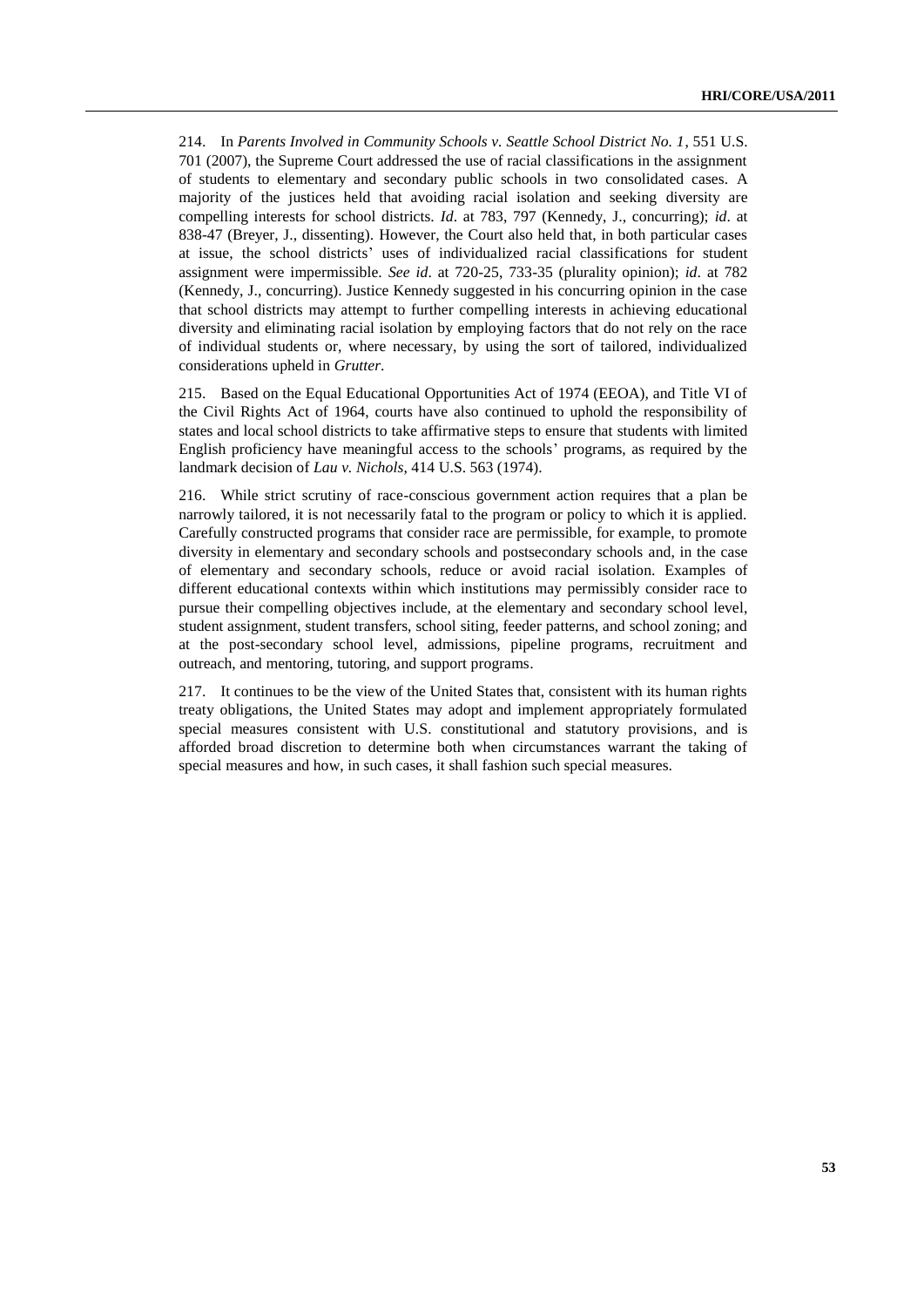# **Annex**

# **State, local, tribal and territorial human rights organizations and programs**

1. State, local, tribal, and territorial human rights organizations and programs play a critical role in U.S. implementation of the human rights treaties to which the United States is a party, including the International Covenant on Civil and Political Rights (ICCPR), the Convention on the Elimination of All Forms of Racial Discrimination (CERD), the Convention against Torture and Other Cruel, Inhuman or Degrading Treatment or Punishment (CAT), and the Optional Protocol to the Convention on the Rights of the Child on the sale of children, child prostitution and child pornography. This Annex contains information on state, local, tribal, and territorial laws, enforcement mechanisms, and outreach programs related to the issues addressed in the treaty reports.

2. Because of the federal system of government in the United States, as described in the Core Document, the treaty responsibilities of the United States are carried out not only by federal law and the federal government, but also by state, local, and territorial laws and institutions. Tribal governments also have laws and institutions addressing discrimination. Therefore, the ability to access such state, local, tribal, and territorial human rights organizations is important to the American constituency. There is strong communication and collaboration between human rights organizations on the federal, state, local, tribal, and territorial levels, as will be described at the end of this Annex. All parts work together to ensure that human rights issues are addressed properly and fully by the relevant authorities. Forty-eight states have state human rights organizations of some type established by law. In addition, many cities and counties, including the District of Columbia, also have human rights organizations, as do some tribes and territorial governments. This Annex provides just a snapshot of the common structures and functions of such human rights organizations, presenting a varied sampling of such institutions from across the country. This material was obtained through outreach efforts to states and human rights organizations, as well as through our own web-based research.

# **A. General description and examples of state, local, tribal and territorial human rights organizations and programs**

3. State, local, tribal, and territorial human rights organizations have varying relationships to the larger governmental entities of their states or localities, and also have varying functions. Many organizations exist as separate, independent legal entities. Some organizations are government agencies themselves or are part of government agencies or departments. As for their functions, organizations may deal with a range of issues, including employment discrimination, housing/real estate, credit and financial practices, public accommodations, education, and community relations. This section provides general descriptions of some of these organizations, in order to give the reader a taste of the wide range of state, local, tribal and territorial human rights commissions in America. Other organizations not described in this initial section are discussed below in the sections on Available Remedies and Prevention Related Activities, and Networks.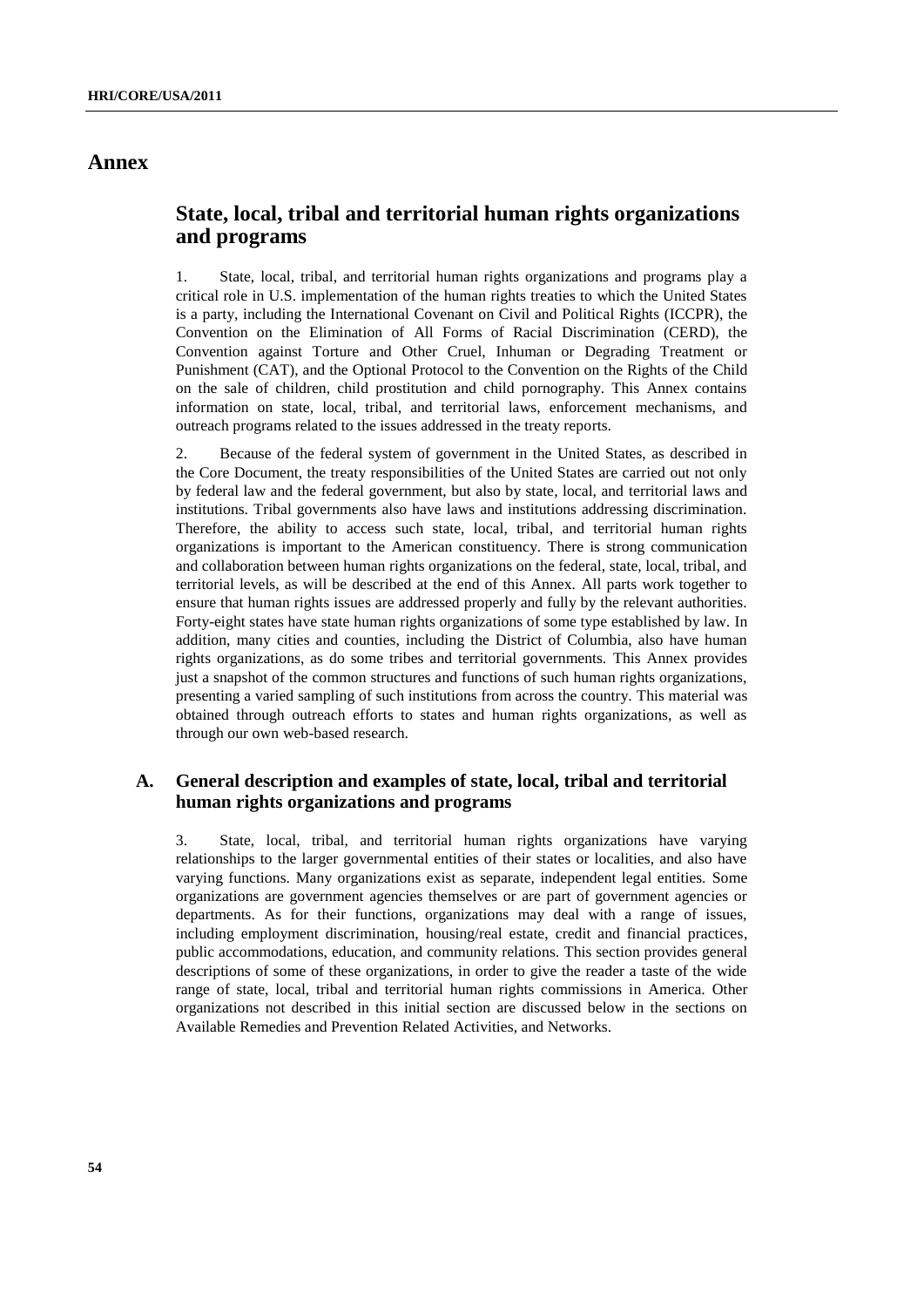## **1. Examples of State Human Rights Organizations**

## *(a) Alaska State Commission for Human Rights*

4. The Alaska State Commission for Human Rights (ASCHR) is an independent civil rights enforcement agency that consists of seven Commissioners who are appointed by the governor for staggered terms of five years and confirmed by the legislature. For administrative purposes, the agency is housed in the Office of the Governor. The ASCHR impartially investigates allegations of discrimination in employment, credit and financing practices, places of public accommodations, and the sale, lease, or rental of real property, where discrimination is based on race, religion, color, national origin, sex, age, physical or mental disability, marital status, changes in marital status, pregnancy, or parenthood. The ASCHR accepts complaints of discrimination and uses mediation, investigation, conciliation, and public hearings to resolve those complaints.

#### *(b) Florida Commission on Human Relations*

5. The Florida Commission on Human Relations (FCHR), created in 1969 by the Florida legislature, is an independent state commission under the Florida Department of Management Services (a state cabinet agency). The FCHR is the lead state agency for promoting human rights in Florida. The mission of the FCHR is to prevent unlawful [discrimination](http://fchr.state.fl.us/fchr/resources/glossary/discrimination) by ensuring that people in Florida are treated fairly and are given access to opportunities in employment, housing, and certain public accommodations; and to promote mutual respect among groups through education and partnerships. The statutory authority of the FCHR comes from Chapter 760 of the Florida statutes, which includes the Florida Civil Rights Act, the Florida Fair Housing Act, and the Whistle-blower Retaliation Act.

6. The FCHR consists of twelve Commissioners appointed by the Governor to serve four-year terms upon confirmation by the Florida Senate. The FCHR Commissioners must broadly represent various racial, religious, ethnic, social, economic, political, and professional groups within the state. At least one Commissioner must be 60 years of age or older.

7. The FCHR offers a variety of services, some of which are described in more detail later in this Annex. In general, the FCHR investigates and resolves discrimination cases in the areas of employment, housing, public accommodations, and state employee whistleblower retaliation. It also mediates and resolves disputes among parties prior to or during the course of an investigation. Finally, the FCHR provides technical assistance and education to customers and ensures awareness of and compliance with state and federal discrimination laws.

#### *(c) Idaho Human Rights Commission*

8. The Idaho Human Rights Commission (IHRC) is an independent agency established by the Idaho legislature to help protect persons within the state from illegal discrimination. All nine Commissioners are appointed by the Governor, with the advice and consent of the Idaho State Senate, for terms of three years. The IHRC is comprised as follows: one member is a representative of industry, one member is a representative of labor, and seven members are appointed at large. Members are appointed to obtain, to the extent possible, broad representation of the diversity of individuals who comprise the population of the State of Idaho.

## *(d) Illinois Department of Human Rights*

9. Under the Illinois Human Rights Law, the Illinois Department of Human Rights (IDHR) administers human rights programs for the state as a whole, working with the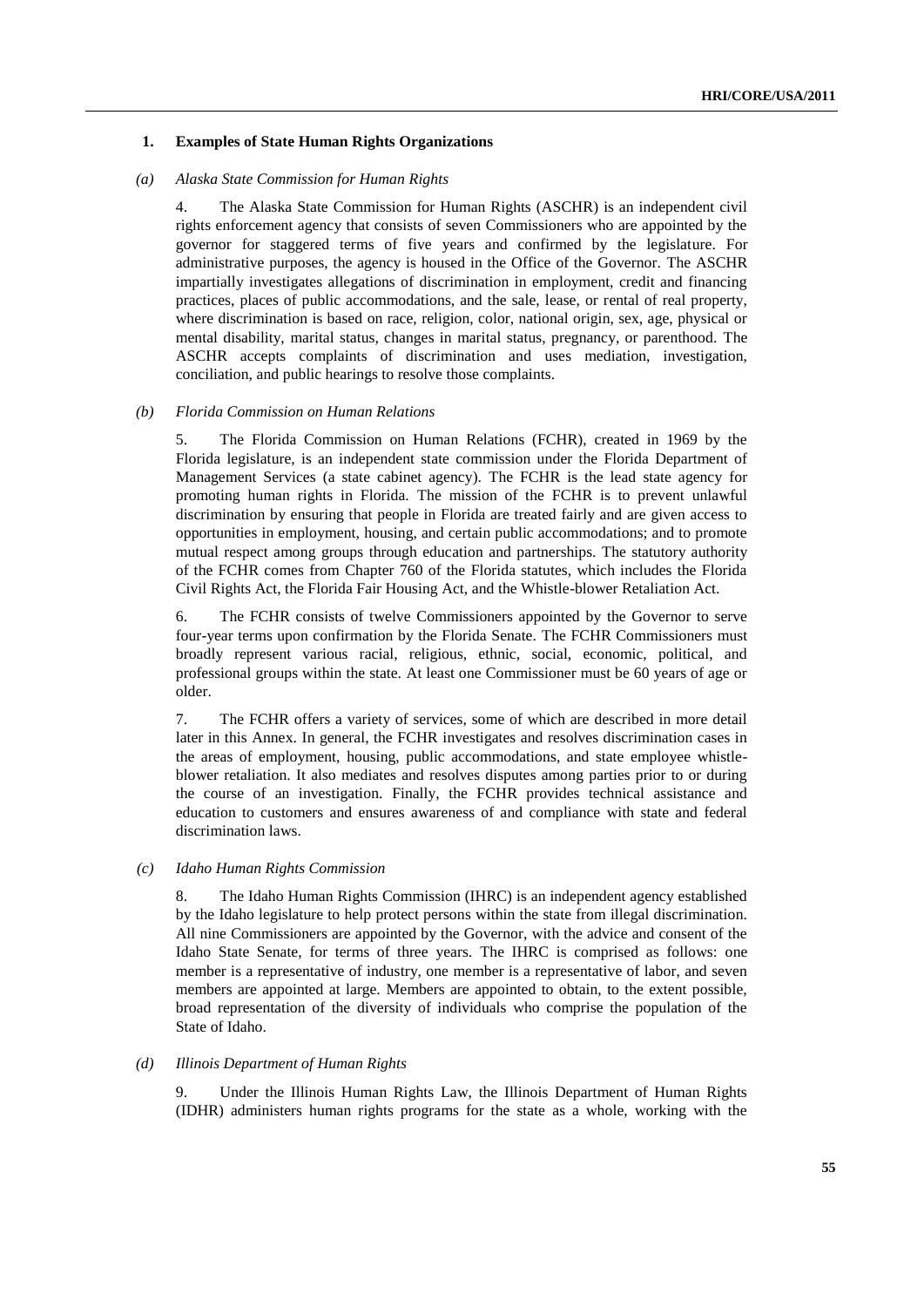Illinois Human Rights Commission (IHRC), which is the adjudicatory body that hears complaints of aggrieved residents. The mission of the IDHR is "to secure for all individuals within the State of Illinois freedom from unlawful discrimination; and to establish and promote equal opportunity and affirmative action as the policy of this State for all its residents.‖ IDHR's programmatic activities are described below. Notably, IDHR has increased its international outreach. In June 2007, Director Claps and several staff members met with a delegation from the China Society for Human Rights. Subsequently, in November 2007, Director Claps traveled to China where he addressed several meetings sponsored by the China Society for Human Rights. The meetings, with government agencies and academics, offered insight into IDHR and state and local agencies in the U.S. that investigate charges of discrimination in employment and housing. An extensive description of the work of the IDHR, the IHRC, and local human rights agencies in Illinois can be found in the Annex to the 2007 Periodic Report of the United States on the International Convention on the Elimination of All Forms of Racial Discrimination.

#### *(e) Kentucky Commission on Human Rights*

10. The Kentucky Commission on Human Rights is a state government agency charged with the enforcement of the Kentucky Civil Rights Act. Pursuant to the provisions of the Act, the Commission strives to eradicate unlawful discrimination within the Commonwealth of Kentucky through: (1) the investigation of discrimination complaints; (2) the litigation of discrimination cases in which probable cause is found; and (3) public awareness programs and initiatives. The Act prohibits discrimination on the basis of race, color, religion, national origin, sex, age (forty and over), or because the person is a qualified individual with a disability, in the following contexts: (1) employment; (2) sale or lease of real property; (3) public accommodations (4) financing; (5) credit transactions; and (6) housing insurance. In addition to the enforcement of the Kentucky Civil Rights Act, the Commission has a statutory role in investigating and redressing unlawful race and color discrimination in proprietary schools and private clubs.

### *(f) Maryland Commission on Human Relations*

11. Maryland civil rights laws prohibit all the forms of discrimination prohibited by federal law. In addition, Maryland laws provide more extensive protections than federal law in a number of ways, including prohibiting discrimination on the basis of marital status; prohibiting discrimination on the basis of sexual orientation in places of public accommodation, employment, housing, and by state-licensed entities; and prohibiting discrimination in housing on the basis of familial status. The anti-discrimination laws of some Maryland counties go further, for example prohibiting discrimination in certain areas based on family responsibilities, occupation, political opinion or personal appearance.

12. Enforcement of state civil rights laws is overseen by the Maryland Commission on Human Relations (MCHR), Md. Code Ann., State Government 20-301 – 20-207. During 2009, the MCHR received 834 individual complaints and completed 778 cases, obtaining over \$760,000 in monetary benefits for victims of discrimination. The MCHR also mediated 207 cases leading to 113 resolutions, and conducted 154 training sessions on civil rights issues to over 90 different groups, attended by more than 7,000 individuals. In addition to the MCHR, in 2007 the Attorney General of Maryland created the first Civil Rights Division in the Attorney General's Office. This Division gathers information on allegations of civil rights violations in Maryland, suggests legislation and legal remedies, and also serves as a civil rights liaison between the Attorney General and the community.

13. Civil rights protections in Maryland have expanded in recent years as a result of developments in case law, statutory law, and Attorney General's Opinions. *See*, *e.g.*, *Stouffer v. Reid*, 413 Md. 491 (2010) (state prison officials may not compel competent adult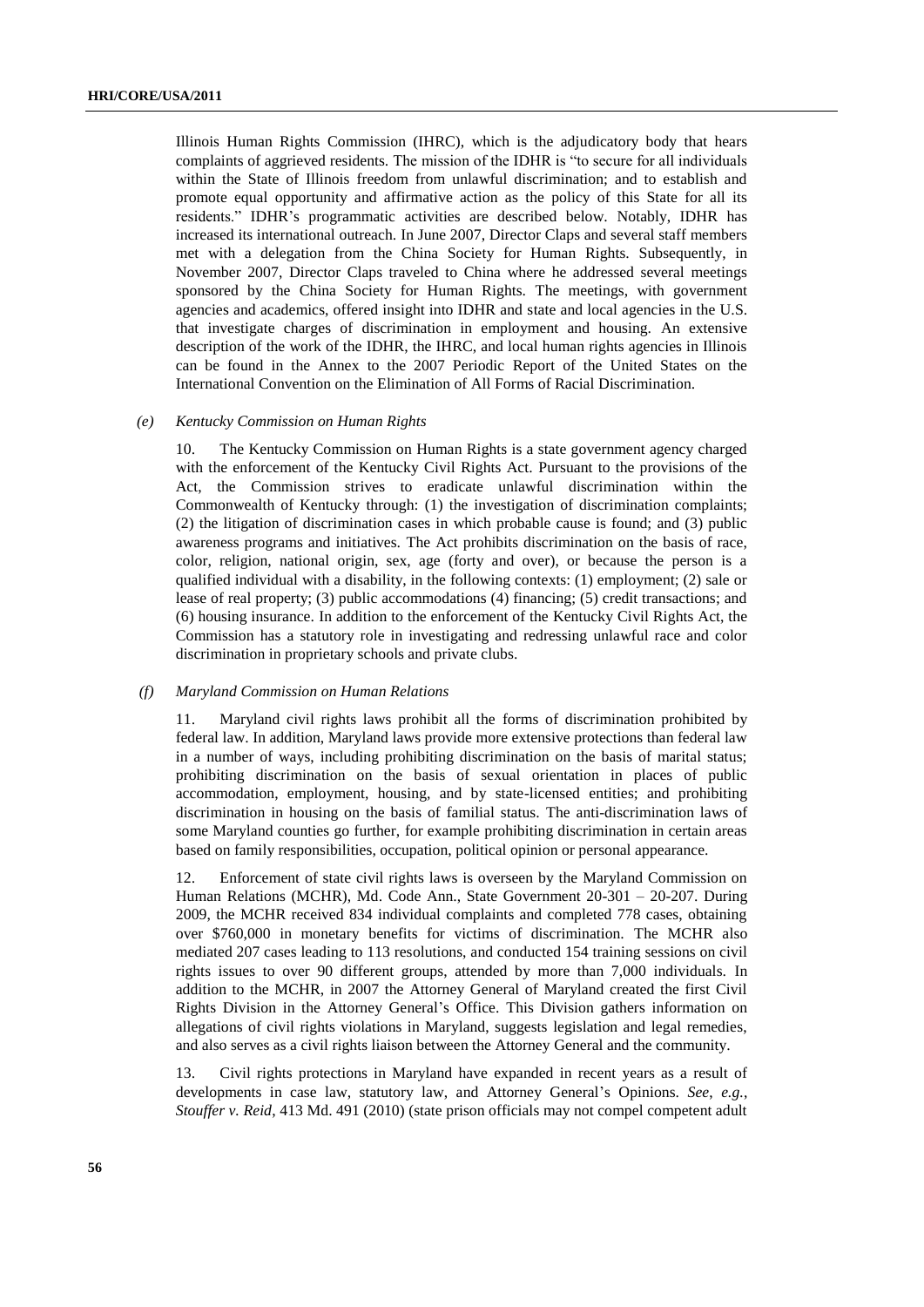inmates to submit to certain forms of life-sustaining medical treatment, such as kidney dialysis, against their will absent evidence that without such treatment they pose a direct threat to the safety and well-being of others); Lily Ledbetter Civil Rights Restoration Act of 2009, Md. Code Ann., State Gov't. 20-607 & 20-1009(b)(5) (2007) (an unlawful employment practice may occur under state law not only when a specified decision or practice is adopted but also when an individual is affected by that decision or practice, including each time discriminatory wages, benefits, or other compensation are paid); 93 Opp. Att'y Gen. 154 (2008) (finding that a law making it a crime for an individual to receive remuneration for participating in a demonstration against racial discrimination would likely be held unconstitutional under the First Amendment of the U.S. Constitution and Article 40 of the Maryland Declaration of Rights, and recommending its repeal).

#### *(g) New Jersey Division on Civil Rights*

14. The New Jersey Division on Civil Rights (DCR) is part of the New Jersey Office of the Attorney General, Department of Law and Public Safety, and is responsible for investigating discrimination complaints and eradicating illegal discrimination in New Jersey. DCR enforces the New Jersey Law Against Discrimination (LAD) and the New Jersey Family Leave Act (FLA). The former seeks to prevent and remedy unlawful discrimination in unemployment, housing, contracting, and places of public accommodation. Recent amendments to the LAD protect gay and lesbian individuals on the bases of "civil union status" and "gender identity or expression." Further, while the federal government has held public hearings concerning discrimination against the unemployed and its disparate impact on minority groups, New Jersey enacted the nation's first law to prohibit print or on-line job advertising that excludes the unemployed from applying. The FLA provides eligible employees with leaves of absence in connection with the birth or adoption of a child or the serious health condition of an eligible employee's parent, child or spouse.

15. The Office of the Director of DCR contains Mediation and Information Systems Units. DCR also has three Bureaus: the Bureau of Enforcement, Centralized Intake Bureau, and the Bureau of Policy.

# *(h) New Mexico Human Rights Bureau*

16. The New Mexico Human Rights Bureau (HRB) is part of New Mexico's Department of Workforce Solutions. HRB is a neutral agency created to enforce the New Mexico Human Rights Act, and it accepts and investigates claims of discrimination based on race, color, national origin, religion, ancestry, sex, age, physical and mental handicap, serious medical condition, disability, spousal affiliation, sexual orientation, and gender identity in the areas of employment, housing, credit, or public accommodation. Activities of the HRB are described in further detail below.

# *(i) North Dakota Department of Labor, Human Rights Division and the Office of the Attorney General*

17. Two state agencies implement human rights obligations in North Dakota – the Human Rights Division of the North Dakota Department of Labor (NDDOL) and the Office of the Attorney General. The NDDOL is a Cabinet Agency with the Commissioner of Labor being appointed by the Governor. The Office of the Attorney General is an independent state government agency. The Attorney General is an elected official. The NDDOL provides community education and/or training, offers mediation (employment cases), and emphasizes conciliation in all complaints.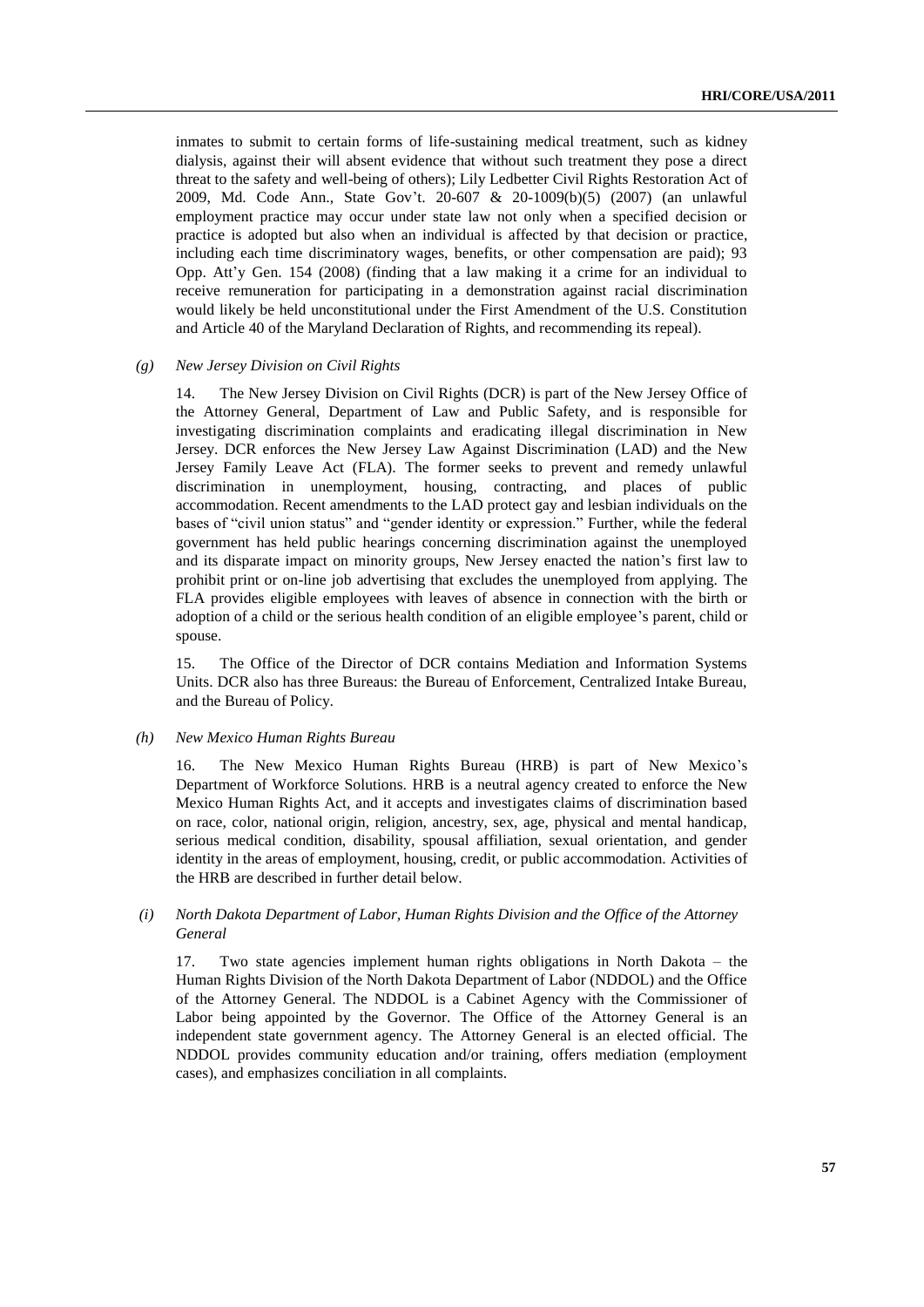#### *(j) Oklahoma Human Rights Commission*

18. The Oklahoma Human Rights Commission (OHRC) is a state agency empowered to hear complaints, seek injunctive relief, refer complaints to state and federal officials, institute proceedings, make findings and assess civil penalties relating to issues of discrimination in employment, housing and public accommodation.

## *(k) Oregon Civil Rights Division*

19. The Civil Rights Division (CRD) of the Bureau of Labor and Industries (BOLI) in Oregon enforces laws granting individuals equal access to jobs, career schools, promotions, and a work environment free from discrimination and harassment. The mission of the CRD is to protect the rights of workers and citizens to equal, non-discriminatory treatment; to encourage and enforce compliance with state laws relating to wages, hours and terms, and conditions of employment; and to advocate policies that balance the demands of the workplace and employers with the protections of workers and their families. The CRD handles investigations as well as adjudication of claims (in differing units) and has three main functions:

- Enforcing civil rights laws;
- Investigating civil rights complaints; and
- Advising and educating workers about their civil rights.

20. Oregon civil rights laws include Oregon Statute Ch. 659, which prohibits discrimination in education, and Oregon Statute Ch. 659 (a), which prohibits discrimination in employment, housing, access to public accommodations, and real property transactions. CRD handles cases under the latter section, but does not handle education cases, which are dealt with directly through the court system. Each year CRD receives nearly 32,000 inquiries from potential complainants and investigates approximately 2,200 claims of discrimination.

## *(l) Pennsylvania Human Relations Commission*

21. The Pennsylvania Human Relations Commission (PHRC) enforces the state's laws prohibiting discrimination related to race, color, religion, ancestry, age (40 and above), sex, national origin, disability, and familial status. The PHRC promotes compliance with these laws through programs in employment, housing, public accommodation, education and community services. Its jurisdiction covers employment, housing and commercial real estate, public accommodations, education, refusal or willingness to participate in abortion procedures, and monitoring racial tension situations.

22. The PHRC consists of administrative, legal, and investigative staff, overseen by an executive director in Harrisburg and regional directors in Harrisburg, Philadelphia, and Pittsburgh. Eleven commissioners, appointed by the Governor and confirmed by the Senate, act as public liaisons, set policies to be implemented by staff, and resolve some cases that are not settled voluntarily. The PHRC is independent and nonpartisan, with no more than six commissioners from one political party. The PHRC chairperson is appointed by the governor, while a vice-chairperson, secretary, and assistant secretary are elected by commissioners each year. PHRC Advisory Councils, located in seven counties, act as liaisons in local communities and work to raise public awareness of civil rights issues. A description of additional PHRC programmatic activities appears below.

### *(m) South Dakota Department of Labor's Division of Human Rights*

23. As a part of South Dakota's Department of Labor, the Division of Human Rights is charged with promoting equal opportunity through the administration and enforcement of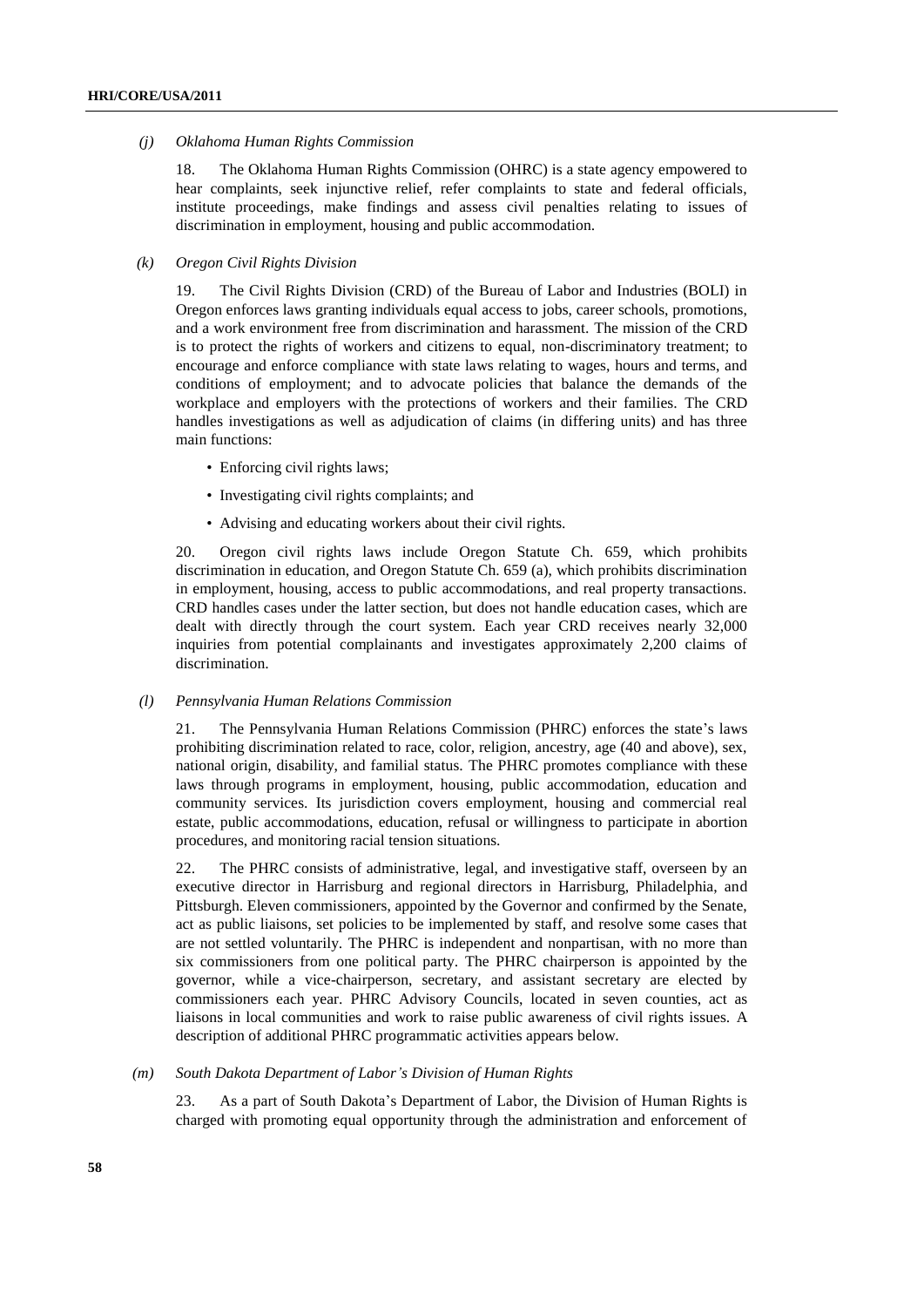South Dakota's Human Relations Act of 1972. The Act prohibits discrimination because of race, color, creed, religion, sex, ancestry, disability, or national origin, and encompasses employment, disability, pregnancy, harassment, housing, education, public employment, disability, pregnancy, harassment, housing, education, public accommodations and services, and sexual harassment. The Division of Human Rights handles daily administrative affairs, conducts investigations, and attempts voluntary settlement of complaints. The South Dakota Commission of Human Rights, which sits within the Division of Human Rights, was also created by the Human Relations Act. The Commission promotes equal opportunity by helping administer the Act. The Commission is composed of five members, all appointed by the governor, with Senate confirmation for four-year terms. The roles of the Division and Commission in enforcing non-discrimination laws are discussed further below under "Available Remedies and Prevention-Related Activities."

## *(n) Tennessee Human Rights Commission*

24. The Tennessee Human Rights Commission (THRC) is an independent state agency charged with preventing and eradicating discrimination in employment, public accommodations, and housing. The THRC has its central office in Nashville and has regional offices in Knoxville, Chattanooga, and Memphis. It is governed by fifteen Commissioners, appointed by the Governor to six year terms. Commissioners represent East, Middle, and West Tennessee, and no more than five may be from each of these Divisions of the state. They are appointed on a nonpartisan basis and are to be broadly representative of employees, proprietors, trade unions, religious groups, human rights groups, and the general public.

#### *(o) Washington State Human Rights Commission*

25. Established in 1949 by the Washington state legislature, the Washington State Human Rights Commission (WSHRC) is a state agency responsible for administering and enforcing the Washington Law Against Discrimination—Chapter 49.60 of the Revised Code of Washington (RCW). Chapter 49.60 RCW prohibits discriminatory practices in employment, places of public resort, accommodation, amusement, real estate transactions, and credit and insurance transactions, on the basis of race, creed, color, national origin, families with children, sex, marital status, sexual orientation, age, honorably discharged veteran or military status, presence of any sensory mental or physical disability, or the use of a trained dog guide or service animal by a person with a disability. It also prohibits retaliation against persons who oppose a discriminatory practice and those who file health care and state employee whistleblower complaints. The mission of the WSHRC is to eliminate and prevent discrimination in Washington State through the fair application of the law, efficient use of resources, and establishment of productive partnerships in the community.

26. Five Commissioners head the WSHRC, all of whom are appointed by the Governor. These Commissioners, in turn, appoint an Executive Director, who appoints investigative staff, clerks, and other employees as needed to conduct the day-to-day operations of the agency.

## *(p) West Virginia Human Rights Commission*

27. The West Virginia Human Rights Commission (WVHRC) investigates and litigates acts of illegal discrimination in the areas of employment, housing, and places of public accommodations. In the area of employment, the WVHRC investigates complaints through authority granted under the West Virginia Human Rights Act, as amended, involving race, sex, age (40 years old and older), disability, religion, color, ancestry, national origin, and blindness. To file an employment discrimination complaint, an employee-employer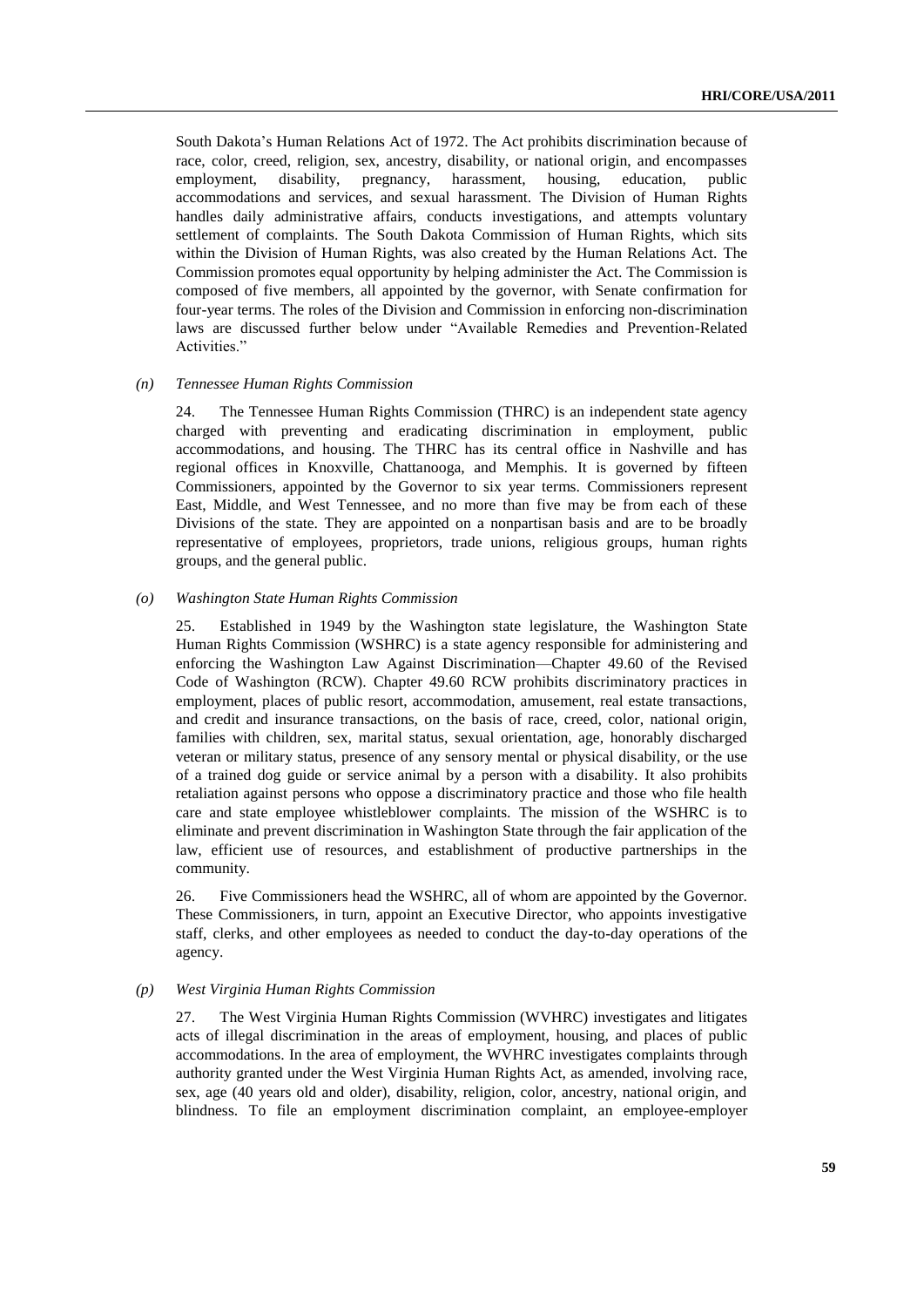relationship must be shown and the complainant must belong to one or more of the aforementioned protected classes; believe that he or she has been a victim of illegal discrimination; and properly file the complaint within 365 days of the discriminatory act. The West Virginia Human Rights Act also gives the WVHRC authority to investigate complaints involving places of public accommodation including, but not limited to, stores, theaters, nightclubs, educational institutions, and public buildings. Pursuant to the West Virginia Fair Housing Act, as amended, the WVHRC investigates complaints about discrimination on the bases of race, sex, disability, religion, color, ancestry, national origin, blindness, and familial status (minor children under 18) in the rental or sale of property and the application for and granting of loans by individuals and institutions. The WVHRC also investigates discrimination involving accessibility for persons with disabilities.

## **2. Examples of Local Human Rights Organizations**

28. Human rights organizations and programs also abound in cities and local jurisdictions. A number of examples are noted here.

# *(a) Alexandria Human Rights Commission (Alexandria, Virginia)*

29. On March 25, 1975, the Alexandria City Council passed one of the first human rights ordinances in Virginia. The Alexandria Human Rights Ordinance (Ordinance), which became effective April 21, 1975, created the Alexandria Human Rights Commission (AHRC or Commission) and prohibited discrimination in employment, housing, public accommodation, credit, health and social services, education, and city contracts on the basis of race, color, sex, age, religion, national origin, ancestry, marital status, or physical handicap. Over the years, city lawmakers have expanded the reach of the Ordinance to prohibit discrimination on the bases of sexual orientation and all disabilities, provide fair housing protection for families with children, and prohibit discrimination in commercial real estate. The AHRC's powers now include the authority to receive and mediate complaints alleging unlawful discrimination, negotiate settlements, conduct studies, engage in predetermination conferences (which are fact finding and resolution procedures), and conduct confidential advisory hearings by tribunals of three commissioners. The AHRC also may recommend to the city manager, after a public hearing, that fines of \$5,000 be imposed against persons found to have violated any section of the Ordinance; and it otherwise may advise the City Council or City Manager on human rights issues affecting the city.

30. The AHRC has fourteen members appointed by the City Council. Nine members are "at large" and the remaining five represent the Commission on Aging, the Economics Opportunities Commission, the Commission on Persons with Disabilities, the Commission for Women, and the Landlord Tenant Relations Board.

31. In addition to the Commission, the Office of Human Rights (OHR) was established to enforce the Ordinance. The OHR receives, investigates, makes findings, and conciliates complaints of discrimination brought under the Ordinance and applicable federal and state laws. The Director of the Office of Human Rights serves as the staff liaison to the AHRC and works closely with the AHRC in implementing its programs and carrying out its duties and responsibilities.

32. The OHR also houses the Disability Resources Coordinator who focuses on the rights of persons with disabilities and their advocacy efforts; conducts legal research and analysis and interprets the impact of disability-related laws and rulings on persons with disabilities; educates the public on the Americans with Disabilities Act; and refers persons with disabilities to the appropriate and available community and legal resources at the local, state, and federal levels. The Disability Resources Coordinator routinely collaborates with the Departments of Human Resources; Housing; Transportation and Environmental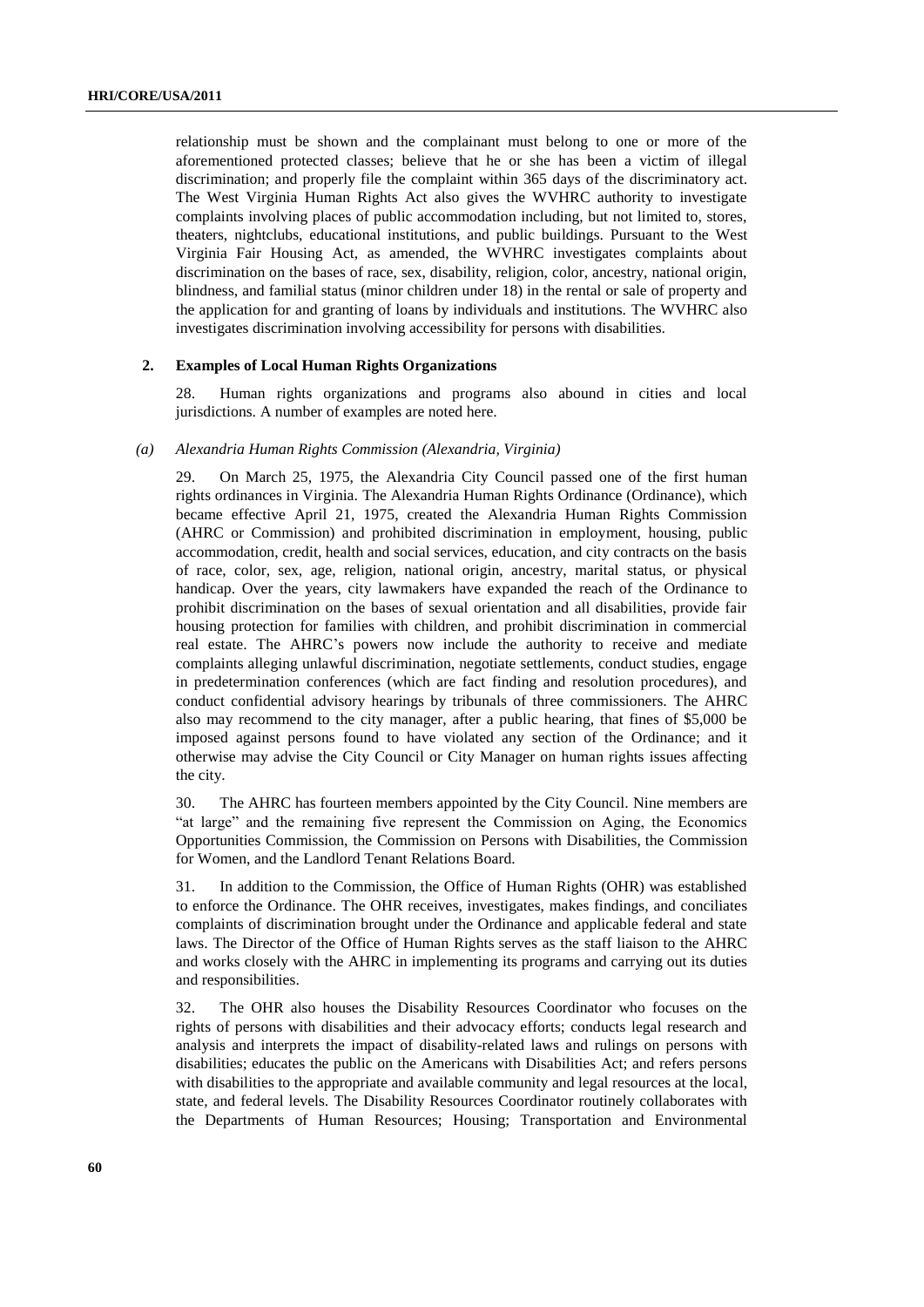Services; Planning and Zoning; Recreation, Parks, and Cultural Activities; JobLink; and other City departments. The Coordinator also staffs the Alexandria Commission on Persons with Disabilities.

33. The Ordinance also provided for the creation of a citywide Affirmative Action Employment Program. The program, originally designed by the AHRC, is carried out primarily by the City's Affirmative Action Officer (AAO), though the Office of Human Rights also plays an important role in its functions. The AAO works closely with the City Manager to ensure that the city is meeting its goal of recruiting and maintaining a diverse workforce.

### *(b) Anchorage Equal Rights Commission (Anchorage, Alaska)*

34. The Anchorage Equal Rights Commission (AERC) is an independent agency, with nine Commissioners appointed by the Municipal Mayor of the largest city in the state of Alaska. The AERC appointments are confirmed by the Municipality's legislative body, the Anchorage Assembly. The Executive Director of the AERC is appointed by the AERC and serves at the pleasure of the Chair. The AERC enforces Title 5 of the Anchorage Municipal Code and has jurisdiction over claims of discrimination in the Municipality of Anchorage, based on race, religion, color, national origin, sex, age, marital status, or mental or physical disability. The AERC staff is authorized to investigate any claims filed under Title 5, as well as under federal law, specifically Title VII of the Civil Rights Act of 1964 and the Americans with Disabilities Act. If substantial evidence of discrimination is found, a panel of the nine Commissioners or a hearing officer serves as the adjudicatory body to decide whether discrimination has occurred.

35. The Anchorage Equal Rights Commission engages in public education on human rights standards. On December 10, 2008, the  $60<sup>th</sup>$  anniversary of the UDHR, the Commission sent an email to municipal employees and others announcing that the day marked International Human Rights Day and highlighting the basic principles contained in the UDHR, including the inherent dignity and equal and inalienable rights of all people. The email urged recipients to re-dedicate themselves to achieving equality and fairness for all.

# *(c) Berkeley Peace & Justice Commission (Berkeley, California)*

36. The Berkeley Peace & Justice Commission is an office within the city government of Berkeley. The Commission's main function is to advise the Berkeley City Council and the Berkeley Unified School District on matters of peace and justice. The enabling ordinance states that, "peace and social justice shall refer to the goal of creating a world community in which the relations between people are based on equality, respect for human rights, and the abhorrence of exploitation and all forms of oppression." Among the tasks the Commission is able to perform is holding public hearings and community forums on issues that fall within the charge of the Commission.

37. In 2007, the city sent a report to the CERD Committee providing general information about the land and people, political and legal structure, and status of civil and human rights in the City of Berkeley, California. In September 2009, the City Council passed an ordinance proposed by the Berkeley Peace & Justice Commission requiring the city to provide local statistical reports and information on local ordinances related to implementation of the three major human rights treaties ratified by the U.S to the county, state, and federal governments, and to the UN treaty bodies. The reports would correspond with the U.S. government's periodic treaty reporting obligations.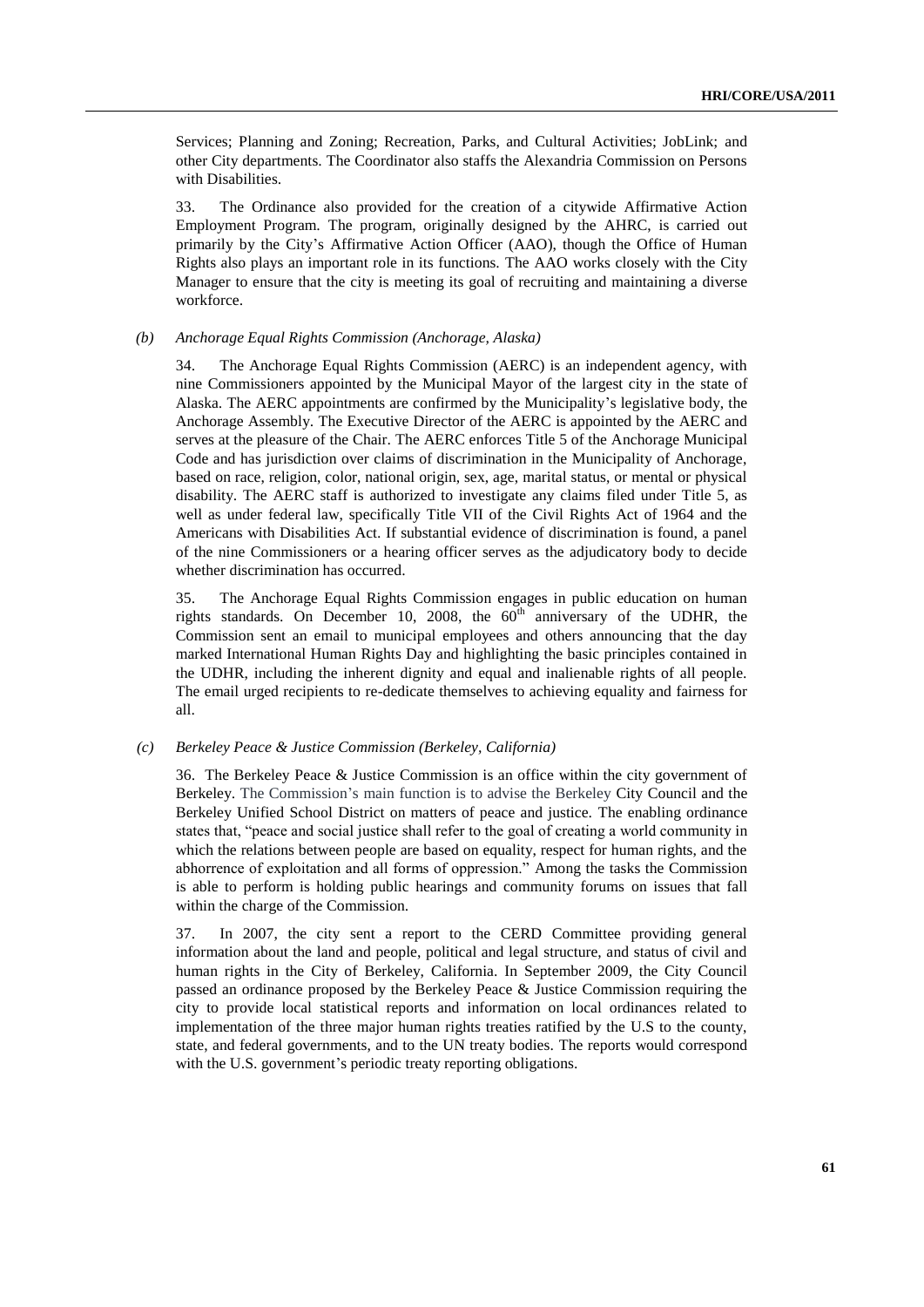#### *(d) Bloomington Human Rights Commission (Bloomington, Indiana)*

38. The Bloomington Human Rights Commission (BHRC) handles complaints of discrimination on the basis of sex, race, religion, color, ancestry, disability, national origin, sexual orientation or gender identity in employment, housing, public accommodations, and education, with jurisdiction over Bloomington's corporate limits, excluding any state agencies in Bloomington. The most frequent discrimination complaints received by BHRC involve discrimination in employment on the basis of race or sex. BHRC also collects data on hate incidents (broader than hate crimes, and therefore, may include hate speech) in the community and issues annual reports. BHRC offers referrals to people who feel they have been victimized, and helps them go to the police if they feel uncomfortable doing so on their own. BHRC also works to make sure that all polling places are accessible to people with disabilities, as required by federal law.

39. BHRC tries to facilitate community responses to issues of concern. For example, several years ago, someone removed the word "Jewish" from the side of a building, which had previously read "Jewish Student Center." While it was not clear whether this had been a random act of vandalism or whether it had been targeted at the members of the organization because of their faith, the people who worked in the building felt targeted. BHRC worked with community groups to organize an event that brought about 300 people to the center to show that the community supported them. The event included speeches and prayers as well as the organization of a human menorah.

# *(e) District of Columbia Office of Human Rights and District of Columbia Commission on Human Rights (Washington, D.C.)*

40. The Washington D.C. Office of Human Rights (OHR) is an agency under mayoral authority within the government of the District of Columbia. Part of the OHR, the D.C. Commission on Human Rights (DCCHR) consists of a 15-member volunteer body appointed by the mayor for two-year terms, and a staff of three Administrative Law Judges. The DCCHR adjudicates private sector complaints that have been found to have probable cause and have been certified by the OHR.

The OHR was established to eradicate discrimination, increase equal opportunity, and protect human rights for persons who live, work, or visit the District of Columbia. The primary mission of OHR is to enforce the District of Columbia Human Rights Act of 1977, the District of Columbia Family and Medical Leave Act of 1990 (D.C. FMLA), the District of Columbia Parental Leave Act, and the District of Columbia Language Access Act of 2004. In addition to those local laws, as an EEOC fair employment practice agency and a HUD fair housing assistance program agency, the OHR can investigate and adjudicate complaints of discrimination dually filed under D.C. and federal laws including Title VII of the Civil Rights Act of 1964, Title VIII of the Civil Rights Act of 1968 (Fair Housing Act), the Americans with Disabilities Act of 1990 (ADA), and the Age Discrimination in Employment Act of 1967 (ADEA). These statutory guidelines mean that the OHR processes, mediates, and investigates complaints of discrimination in the areas of employment, housing, public accommodations, and educational institutions. For more information on OHR's activities and the role of DCCHR, see the section below entitled ―Available Remedies and Prevention-Related Activities.

#### *(f) Los Angeles County Commission on Human Relations (Los Angeles, California)*

42. The Los Angeles County Commission on Human Relations (LACCHR) is part of Los Angeles County Government, with its members appointed by the Board of Supervisors. Each Supervisor appoints three Commissioners who serve multiple-year terms. The 15 member Commission meets twice a month. A staff of 20 professional and support staff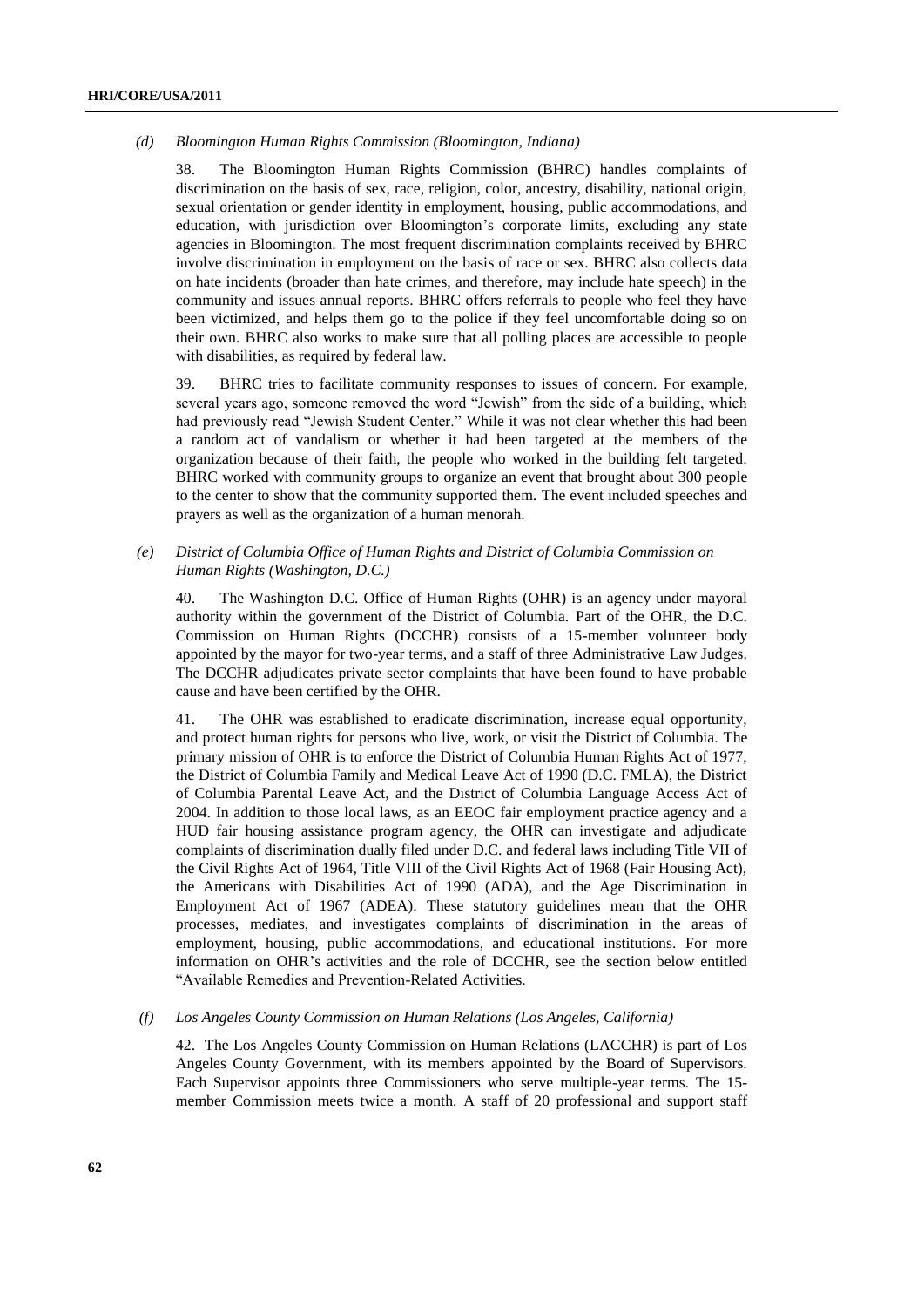execute the Commission's programmatic work. LACCHR's programmatic work is discussed in more detail below.

*(g) Muncie, Indiana Human Rights Commission*

43. The Muncie, Indiana Human Rights Commission (MHRC), which was established by city ordinance, addresses discrimination in employment, housing, education and public accommodations. The MHRC addresses discrimination issues through a number of mechanisms, including review of and decisions on complaints, mediation, and training. It works with local clergy, the Muncie Chapter of the NAACP, the Indiana Civil Rights Commission, and the EEOC. Networking with other civil rights entities in Indiana on the implementation of human rights laws occurs through the Indiana Civil Rights Commission and the Indiana Consortium of State and Local Agencies.

#### *(h) New York City Commission on Human Rights (New York, New York)*

44. The New York City Commission on Human Rights (CCHR) investigates allegations of discrimination in employment, housing, and public accommodations. Additionally, it seeks to address bias-related harassment. Types of bias-motivated conduct include a pattern of threatening verbal harassment, the use of force, intimidation or coercion, or defacing or damaging real or personal property. The CCHR considers discrimination and harassment involving a broad array of bases: race; color; creed; age; national origin; alienage or citizenship status; gender; sexual orientation (including sexual harassment and gender identity); disability; marital status; partnership status; any lawful source of income; status as a victim of domestic violence or status as a victim of sex offenses or stalking; lawful occupation; whether children are, may be or would be residing with a person; and conviction or arrest record.

#### *(i) San Francisco Human Rights Commission (San Francisco, California)*

45. The San Francisco Human Rights Commission (SFHRC) was created by the city's Board of Supervisors in 1964 at the suggestion of an Interim Committee on Human Relations appointed by the Mayor. The SFHRC's mandate is to address the causes and problems relating to prejudice, intolerance, bigotry, and discrimination. Its powers have expanded over time, and in 1990 it was established as a "Charter Commission" by popular vote. Its broad powers and duties now include:

- Mediation and conciliation of intergroup disputes and tensions;
- Enforcement of local anti-discrimination laws and affirmative action monitoring (in San Francisco, discrimination is prohibited on the basis of race, religion, creed, ethnicity, national origin, color, ancestry, age, sex, sexual orientation, gender identity, domestic partner status, marital status, disability, AIDS/HIV, weight and height);
- Ensuring compliance by City departments and contractors with the provisions of the Local Business Enterprise Ordinance;
- Implementation of federal and local fair housing protection; and
- Development and administration of the City's Hate Violence Reduction Program

46. In addition to its three divisions dedicated to complaints and mediation, employment discrimination, and fair housing and public accommodation, the SFHRC is unique for its division dedicated to lesbian, gay, bisexual, transgender, and HIV issues. This division mediates and investigates complaints of discrimination in employment and public accommodations based on sexual orientation, gender identity, HIV status, or domestic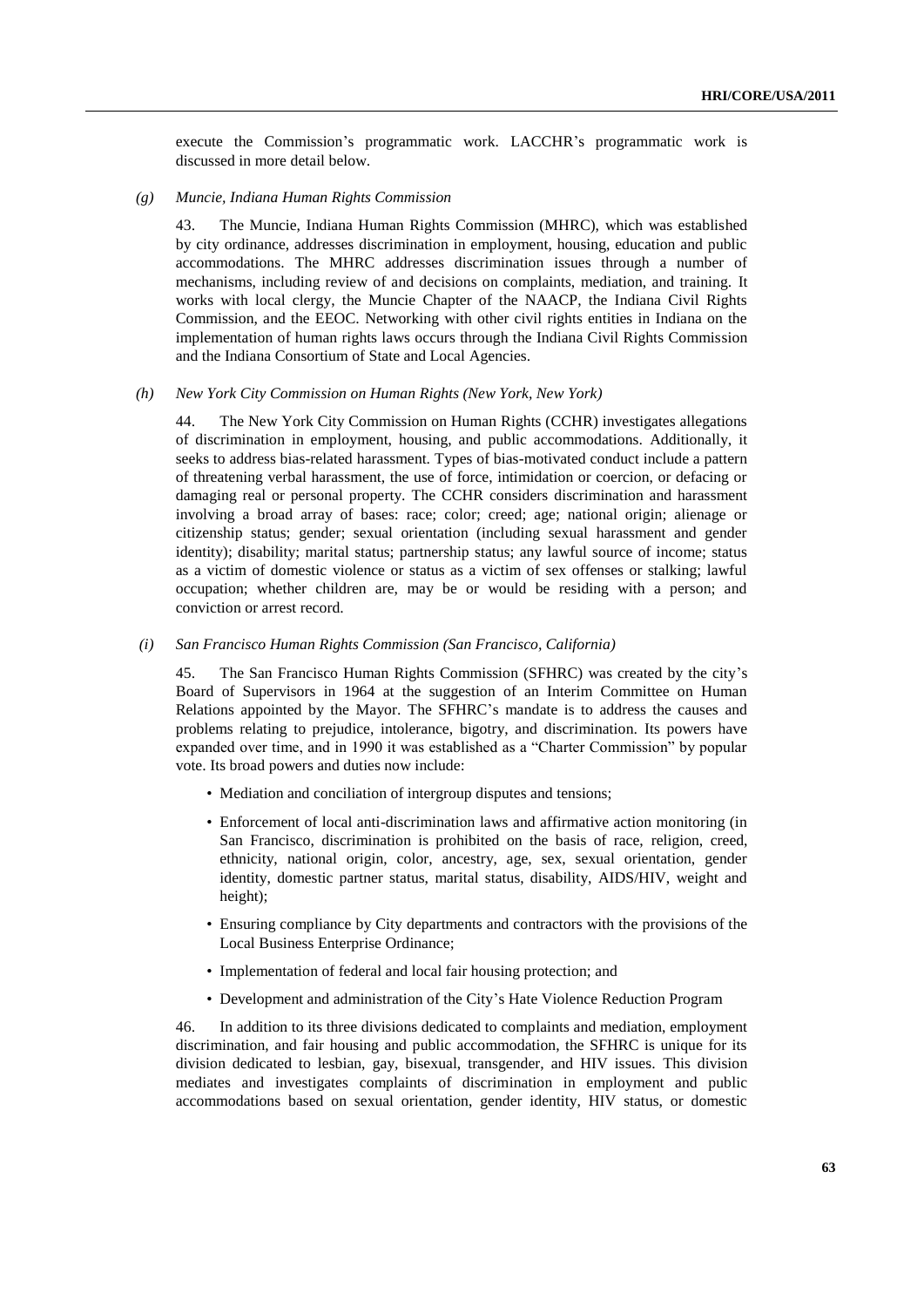partner status; provides training on these topics; enforces the Equal Benefits/Domestic Partners Ordinance; and staffs the LGBT Advisory Committee.

# *(j) San Francisco Commission on the Status of Women (San Francisco, California)*

47. Beginning in 1997, a number of citizens groups worked with the San Francisco Commission on the Status of Women to hold hearings and engage in public education around human rights, particularly as they apply to women and girls in San Francisco. Following this educational process, the Commission worked with citizens groups to develop a local ordinance implementing the human rights principles of the Convention on the Elimination of All Forms of Discrimination against Women (CEDAW) into local law. In April 1998, the San Francisco Board of Supervisors passed municipal ordinance 128-98, requiring government agencies and departments in San Francisco to implement the standards of CEDAW, to "integrate gender equity and human rights principles into all of its operations.‖ As the implementing agency, the San Francisco Commission on the Status of Women may conduct gender analyses on the budgets, services, and employment practices of selected city departments to identify barriers and discrimination against women.<sup>7</sup>

48. As a result of the gender analyses, the Commission identified several issues. For example, the Commission found that many jobs—trash collection and jobs within the Department of the Environment, for instance—required starting early in the morning, before childcare was available. To address this inequity, departments instituted more flexible work policies that, after a few years, resulted in more women accessing these jobs. The CEDAW ordinance was amended in 2000 to include the requirement that agencies take account of the effect of various policies on racial and ethnic minorities.

# *(k) Seattle Office of Civil Rights (Seattle, Washington)*

49. The Seattle Office of Civil Rights (SOCR) is a department of the City of Seattle with jurisdiction within Seattle's city limits to enforce federal, state, and local civil rights laws relating to housing, employment, public accommodations, and fair contracting. SOCR enforces Seattle ordinances that list the protected classes of age (not applicable to public accommodation cases), ancestry, color, creed, disability, gender identity, marital status, national origin, parental status (not applicable to employment or fair contracting cases), political ideology, race, religion, sex, sexual orientation, use of a HUD Section 8 housing certificate (not applicable to employment, public accommodation or fair contracting cases), use of a service animal, and military status or veteran. In addition, individuals can file a separate charge of retaliation if they believe they have been retaliated against for filing a discrimination complaint, cooperating with a discrimination complaint, cooperating with the enforcement of a discrimination complaint, or complying with anti-discrimination laws.

50. Seattle's anti-discrimination laws also protect people from harassment based on membership in a protected class. Harassment can include threats, slurs or epithets, threatening acts, posting offensive materials on walls, bulletin boards, e-mail, etc. To be considered harassment, conduct must be serious and frequent enough to create a hostile environment and interfere with a person's ability to work, live, or enjoy a public place.

<sup>7</sup> See Columbia Law School Human Rights Institute and the International Association of Official Human Rights Agencies, "State and Local Human Rights Agencies: Recommendations for Advancing Opportunity and Equality through an International Human Rights Framework."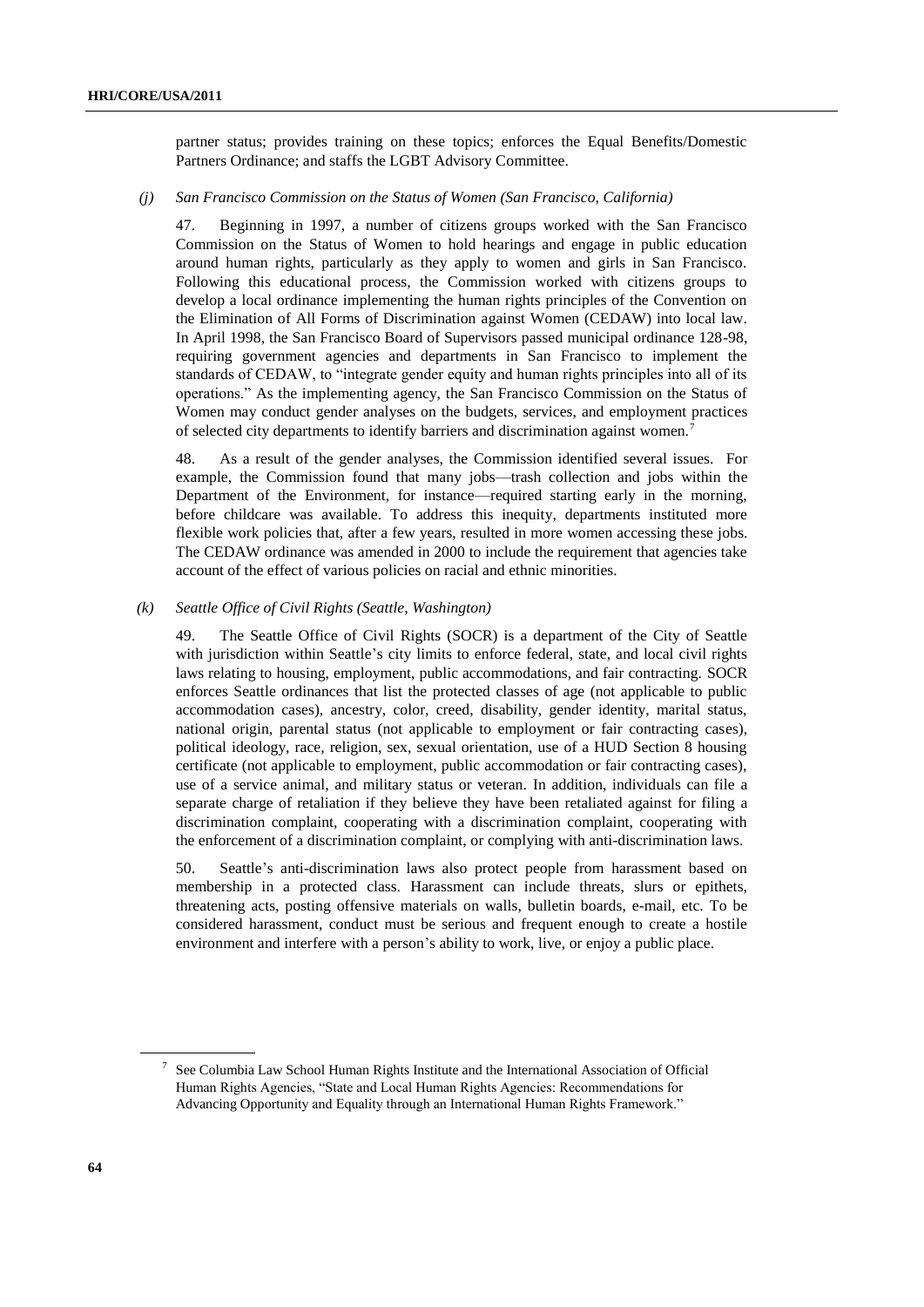#### **3. Examples of Tribal Human Rights Organizations**

## *(a) Navajo Nation Human Rights Commission*

51. The Navajo Nation Human Rights Commission (NNHRC) was established in October 2006 and its operations policy was adopted in July 2008. The NNHRC is located within the legislative branch of the Navajo Nation government. When establishing the NNHRC, the Navajo Nation Council deemed it appropriate to ensure that there was an office in the Navajo Nation government that would assist citizens of the Navajo Nation who wish to file a formal written complaint with any of the civil rights agencies. The oversight committee of the NNHRC is the Intergovernmental Relations Committee of the Navajo Nation Council. The NNHRC is established to address four general responsibilities: (i) conduct public hearings in/near border towns to assess the state-of-affairs between Navajos and non-Navajos; (ii) investigate written complaints involving discrimination against Navajo citizens; (iii) network with local, state, national and international groups and advocate for recognition of Navajo human rights; and (iv) educate the public about human rights and the Navajo Nation's intolerance of human rights violations. Since the NNHRC's office was opened in August 2008, it has received over 145 written complaints alleging discrimination. The complaints range from housing, race, and employment discrimination to due process and cultural rights issues.

52. A number of the complaints received by the NNHRC involve issues that pertain to the internal Navajo Nation government decision-making process. Several complaints have called for certain members of the Navajo Nation to be prohibited from participating in local governance decision-making. Other examples include, but are not limited to, inappropriate employment terminations, employee conduct, elder abuse, and transparency in the Navajo governmental operations. The Navajo Nation established a number of offices to address these kinds of complaints, including the Office of Navajo Labor Relations, Navajo Elder Protection Program, and Navajo courts. A number of complaints filed with the NNHRC, including complaints related to public accommodations and on-the-job sexual harassment, require immediate attention by the Arizona Attorney General's office. Arizona's Civil Rights Division and the NNHRC have worked to ensure that complaints filed by members of the Navajo Nation are appropriately addressed.

53. The Commission's efforts include advancing Navajo human rights issues with state offices in Arizona, New Mexico, and Utah. Moreover, the Commission, on behalf of the Navajo Nation, has entered into MOUs with the cities of Grants, Gallup, and Farmington to strengthen relations between Navajos and non-Navajos. The Navajo Nation, as well as a number of other tribes, also works with the EEOC to carry out non-discrimination missions. This work is detailed in the "Networks" section below.

#### *(b) Other tribes and communities*

54. Although not all tribes have human rights commissions, many have laws prohibiting discrimination. For example, the Metlakatla Indian Community in Alaska has a law criminalizing harassment, intimidation, or bullying of any persons on the Annette Islands Reserve because of that person's race, color, national origin, religion, sex, disability, or familial status. The Community also prohibits discrimination in employment with respect to hiring, firing, disciplinary actions and conditions of employment, as well as to the daily work relations of employees. The Rincon Band of Luiseno Indians in California also has laws and policies that seek to prevent discrimination in employment based on race, gender, sex, national origin, age, disability or other protected status of federal or tribal law. The Tribe, through its Human Resources Department, provides training to managers and employees of the tribal government, and also participates in regional and/or national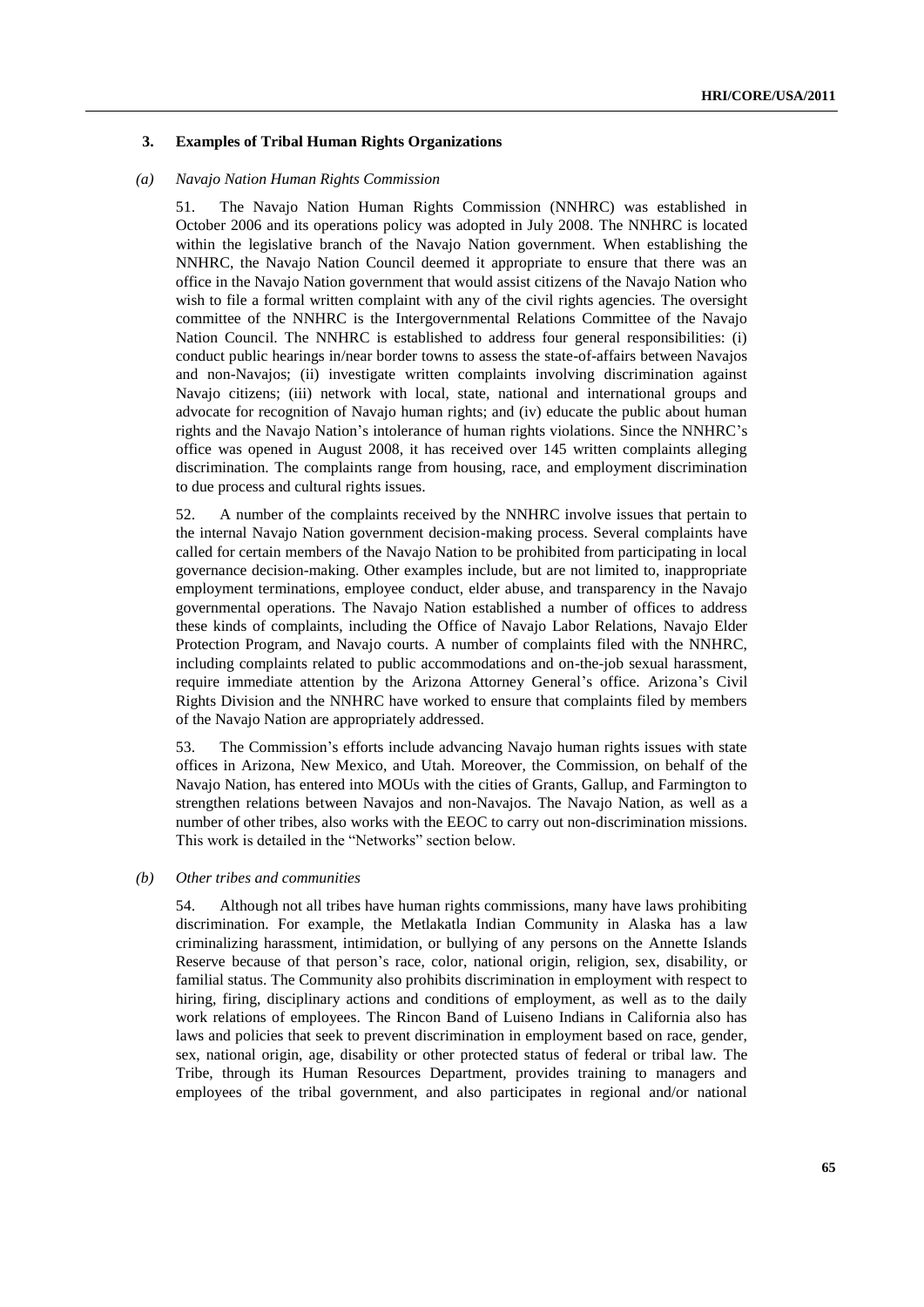organizational meetings with other Indian tribal governments that address the subject of discrimination in employment as one of several agenda topics.

# **4. Examples of Territorial Human Rights Organizations**

## *(a) The Virgin Islands Civil Rights Commission*

55. The Virgin Islands Civil Rights Commission is part of the Office of the Attorney General in the Virgin Islands Department of Justice. The Commission administers the United States Virgin Islands Civil Rights Law under Chapter 5 of Title 10 of the Virgin Islands Code. It is responsible for the investigation of all complaints alleging discrimination on the basis of race, color, national origin, age, sex, disability, religion, or political affiliation. Its responsibility has also been expanded to monitor, record, classify and analyze hate crimes and sexual harassment claims.

56. In the administration of its duties the division is authorized to hold fact-finding hearings, conduct major investigations and research projects, and sponsor conferences to gather and disseminate information relating to human rights and human rights problems. In furtherance of this authority, the division has the power to impose sanctions or to provide specific remedies in individual cases.

# *(b) Puerto Rico Civil Rights Commission*

57. The Puerto Rico Civil Rights Commission is an official entity within the Legislative Assembly of the Government of Puerto Rico, charged with investigating violations of citizens' civil rights. Its five members are appointed by the Governor of Puerto Rico, subject to the advice and consent of the Senate of Puerto Rico.

58. The Commission is empowered to educate citizens about their civil rights, investigate alleged civil rights violations, and carry out studies and investigations. It can appear as *amicus curiae* in court cases that it deems may have an important effect on civil rights in Puerto Rico. It also annually selects the recipients of the Thurgood Marshall Award, which recognizes the commitment to civil rights of one law student from each of Puerto Rico's four law schools.

# **B. Available remedies and prevention-related activities**

59. State, local, tribal, and territorial human rights organizations and programs employ a variety of remedial techniques to address human rights abuses within their respective jurisdictions. Such remedies range from the oft-used, more common techniques of complaint submission and litigation to the more prevention-oriented, innovative, and newer forms of community mediation and training.

# **1. Litigation and other forms of dispute resolution**

## *(a) Anchorage Equal Rights Commission*

60. As noted above, the Anchorage Equal Rights commission (AERC) is authorized to investigate claims filed under the city's non-discrimination laws, as well as federal Title VII and the Americans with Disabilities Act. If substantial evidence of discrimination is found, a panel of the nine Commissioners or a hearing officer decides whether intentional discrimination occurred. The following are two examples of claims brought before the AERC:

• *Employment (Disability)*: A young woman was hired to work at a fast food restaurant. After two days on the job, the employee disclosed to her manager that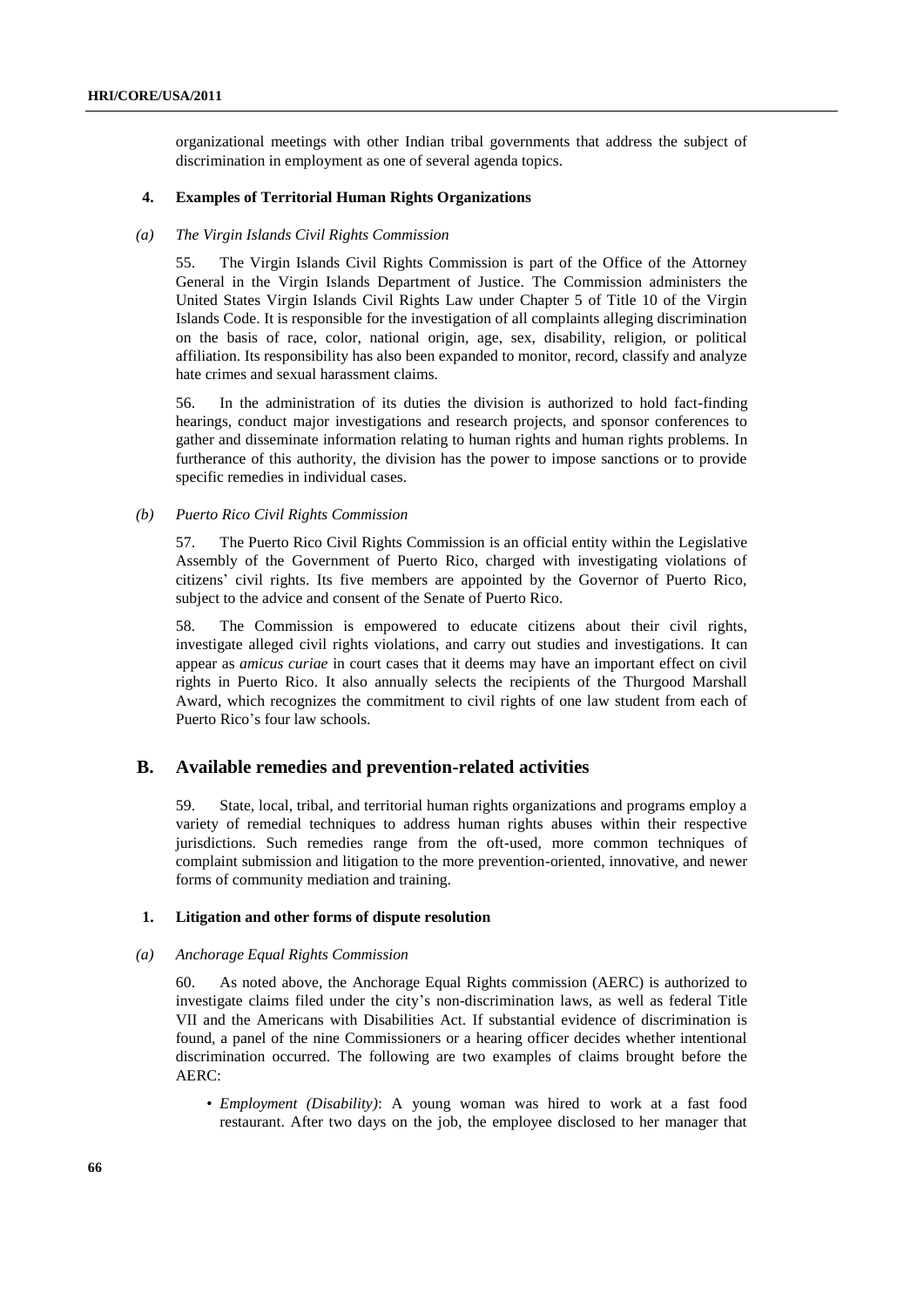she was HIV positive. Management then prohibited the employee from cooking; she was restricted to cleaning the restaurant and working at the counter. The AERC found substantial evidence of discrimination based on her disability. The employer settled the case by agreeing to provide training to its management employees on the Center for Disease Control Guidelines for Food Service Industries.

• *Employment (Sexual Harassment)*: A female employee filed a complaint stating that a male co-worker told her about a sexual dream. AERC staff interviewed other female employees who reported that the male co-worker regularly engaged in verbal or physical sexual conduct in the workplace and that they had reported the conduct to several supervisors over the years, but stopped reporting because nothing ever happened. The AERC found substantial evidence of a sexually hostile environment. The parties settled the complaint in exchange for reimbursement of the complainant's legal fees, medical expenses, and sick and annual leave. In addition, the employer agreed to develop a more formal protocol for investigating allegations of sexual harassment and to conduct training for its managers and supervisors.

# *(b) Bloomington Human Rights Commission*

61. The Bloomington Human Rights Commission (BHRC) handles discrimination complaints in a variety of ways. Typically, BHRC conducts formal investigations, which are conducted by the Director and one member of the BHRC. If they find probable cause to believe discrimination occurred, BHRC attempts to negotiate a confidential settlement. If such an effort is not successful, BHRC holds a formal administrative hearing. At the end of the hearing, the commissioners not involved in investigating the complaint issue a decision and an order, which either party may appeal to the courts. The most prevalent method of resolving complaints is through negotiated settlements.

# *(c) District of Columbia Office of Human Rights and District of Columbia Commission on Human Rights*

62. The largest division of the D.C. Office of Human Rights (OHR) is its investigative unit. Investigations are conducted in all jurisdictional fields: employment, housing, public accommodations, educational institutions, and language access. Pursuant to the D.C. Human Rights Act of 1977, mediation is mandatory in each case alleging a violation of the Act. The OHR's Mediation Program settles approximately 40% of complaints of discrimination that are docketed by the OHR.

63. With respect to the adjudication process, there is a different procedure for District government complaints as compared to private cases. If the OHR finds probable cause in a D.C. Government case, an independent hearing examiner may administer a summary determination or hearing. Private sector complaints are adjudicated by the DC Commission on Human Rights (DCCHR). The DCCHR conducts an administrative, trial-type hearing either before a hearing examiner or a panel of commissioners. Upon a finding of discrimination, the DCCHR may issue injunctive relief and award damages including back pay, compensatory damages, civil penalties, and attorney's fees. Appeals of all DCCHR decisions may be brought before the DC Court of Appeals.

64. Several of the DCCHR's decisions have received regional and national attention. These include: *Pool and Geller v. Boy Scouts of America* (denial of membership based on sexual orientation), *Condren v. Truitt Management, Inc.* (landlord's denial of repairs because the tenant had AIDS), and *Birch v. Psychiatric Institute of Washington* (hostile work environment based on sexual orientation in which the complainant received \$1.9 million in damages).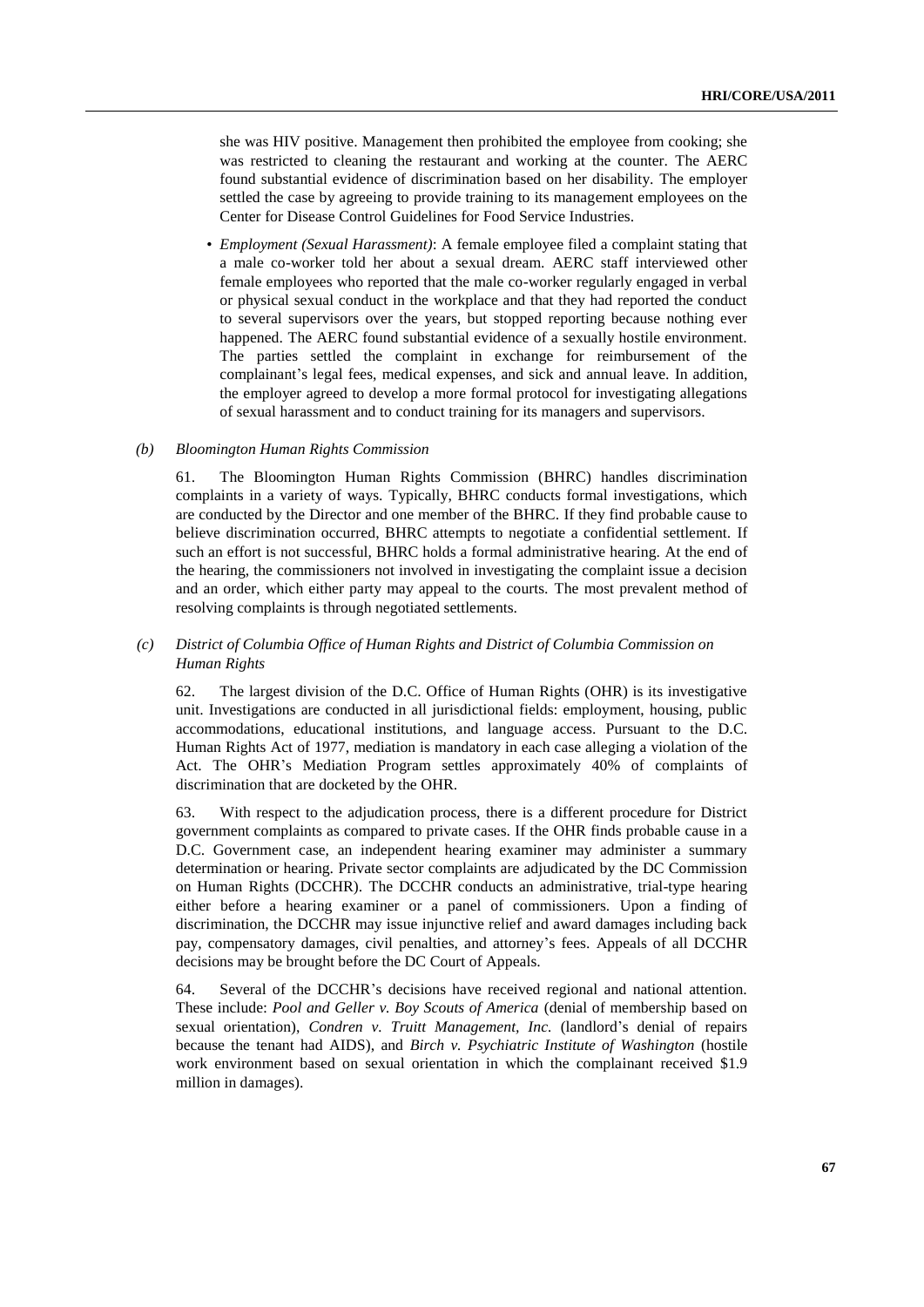*(d) Florida Commission on Human Relations*

65. The Florida Commission on Human Relations (FCHR) noted the following litigation accomplishments for fiscal year 2008-2009:

- There were 15,185 inquiries and investigations.
- 88 percent of cases were resolved within 180 days.
- The Division of Administrative Hearings agreed with (reached same conclusion) in 92% of cases.
- 17.3 percent of employment, public accommodations, and whistle-blower retaliation cases were closed in favor of the complainant (includes cause determinations and settlements).
- 15.3 percent of housing cases were closed in favor of the complainant (includes cause determinations and conciliations).
- Of the 1,292 employment, public accommodations, and whistle-blower cases closed, 43.5 percent were based on retaliation.
- 66. The following are examples of cases the FCHR has resolved:
	- *Housing (Disability)*: An elderly man with a disability was denied reasonable accommodation by his landlord and had difficulty leaving home without being lifted from his door to the ground or transported by ambulance. Result: Conciliation award of \$16,000 and landlord was required to purchase/provide ramp (\$5,000 value).
	- *Employment (Race)*: A local government employee experienced racial epithets, death threats were written on her office walls, and feces were left on the floor of her office. Result: Cause determination found; lawsuit against employer was filed by employee.
	- *Employment (Disability)*: An employee of a major retail chain was terminated because of her disability. During her employment, she was not afforded reasonable accommodations that enabled her to perform her job duties. Result: Cause determination issued; lawsuit filed by employee against her former employer.
	- *Whistle-blower Retaliation*: An employee of a state health care facility witnessed a superior physically assaulting a customer and reported the incident to her supervisors. Within two weeks, the employee was relocated despite expressing that she did not want to be moved, and was then subjected to hostility and harassment. She ultimately involuntarily resigned. Result: Cause determination issued based on retaliation.
- *(e) Idaho Human Rights Commission*

67. The Idaho Human Rights Commission (IHRC) utilizes a complaint procedure for dealing with allegations of human rights abuses. First, an administrative complaint must be filed with the IHRC. An administrative complaint may be drafted by an individual, by a lawyer, or by a commission staff member based on information provided by an individual. Next, the complaint is served immediately upon the accused organization, so it has an opportunity to know exactly what accusations are being made and to explain its side of the story. At this point, if the two parties agree to mediate, an investigation will not be launched. Mediation services are available at little or no cost. About 20% of the cases are settled on this "no-fault" basis.

68. If the parties do not agree to mediate, then the IHRC must conduct a neutral factfinding investigation, asking for information and evidence from both parties. The evidence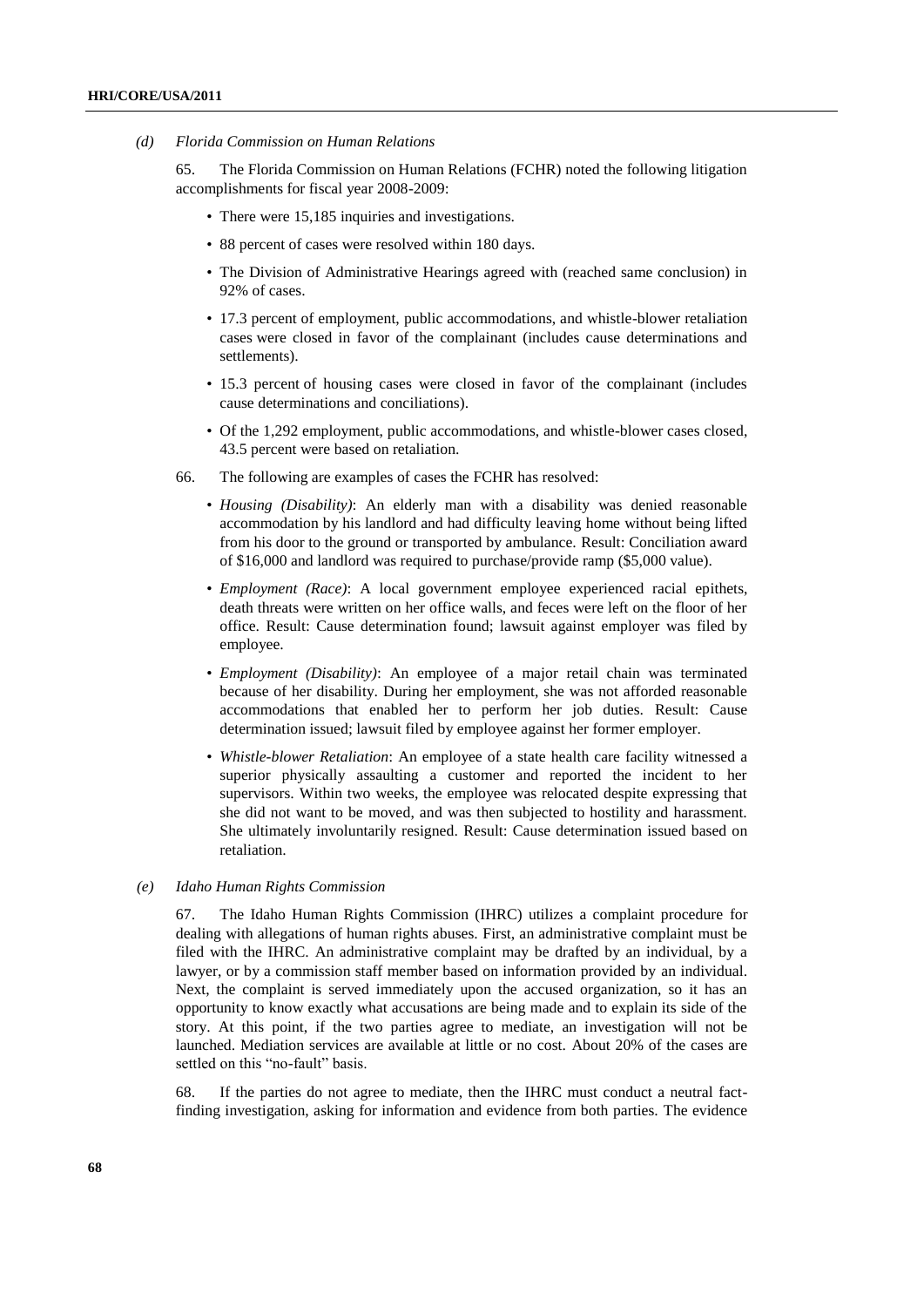is summarized and submitted to the commissioners who decide the merits of the case. Legal issues are resolved with guidance from a deputy attorney general assigned to the IHRC. If the Commissioners find insufficient evidence of illegal discrimination, the case is dismissed and both parties receive a report explaining the basis for dismissal. If discrimination is found, the report will explain that conclusion and the IHRC will work for a resolution to compensate the victim for the harm he or she suffered and help assure that others will not receive similar treatment from that organization in the future. If a conciliation agreement is reached, the dispute is closed. If the parties and the IHRC cannot agree on a resolution, the IHRC may file an action in state district court on behalf of the injured party or the individual may file a lawsuit.

69. The IHRC also offers technical assistance, including information on the law and videotapes on various aspects of equal employment opportunity, including sexual harassment and disability discrimination. Businesses may also learn from the IHRC how to make their services accessible to persons with disabilities. Any organization or group interested in knowing more about Idaho civil rights law may request a presentation.

#### *(f) Kentucky Commission on Human Rights*

70. In all cases arising from an administrative complaint filed with the Commission, all of the services provided by the agency are provided free of charge to the plaintiff. In cases where probable cause is found to believe that unlawful discrimination has occurred, a Commission attorney is assigned to represent the plaintiff and an attorney/client relationship is formed. In these probable cause cases, the Commission bears all expenses arising from the litigation, including filing fees, hearing officer hourly charges, and court reporter expenses. If a Commission proceeding results in a finding of unlawful discrimination, the Kentucky Civil Rights Act directs the Commission to award make whole relief to the victim, including both tangible compensatory monetary damages and intangible monetary damages for embarrassment and humiliation. The Act also directs the Commission to impose injunctive relief for the dual purposes of attaining make whole relief and preventing the recurrence of similar acts of discrimination in the future. Commission attorneys may also represent victims of unlawful discrimination in appeals filed within the courts of the Commonwealth.

71. The following are examples of cases resolved by the Kentucky Commission on Human Rights:

- *Housing (Race)*: In the case of *Eric Helfrick and Lolita Godoy v. Jeffrey Clay Riester*, the Commission found respondent Jeffrey Clay Riester guilty of discrimination based on race. In 2007, Mr. Riester refused to rent a home to Ms. Godoy and Mr. Helfrick, who is African American; he asserted that he made this decision because an unnamed individual allegedly told him Mr. Helfrick had a criminal record. The complainant alleged that this statement was a pretext for racial discrimination. The Commission ordered Mr. Riester to rent to Lolita Godoy and her household; to undergo fair housing rights compliance training and commission compliance monitoring for two years and to pay damages to Ms. Godoy.
- *Employment (Race)*: In the case of *Nicholson v. Paul* & *Chong Corp., Inc., d/b/a Luigi's Pizza,* the complainant alleged he was discriminated against in violation of the Kentucky and United States Civil Rights acts in that he was the subject of harassment based on his sex and national origin (Hispanic). He alleged he reported the behavior, but no action was taken in response to his complaints, and that he was then discharged. The respondent denied all allegations of unlawful discrimination and asserted the complainant was terminated in accordance with its policies. The company compensated Mr. Nicholson in the amount of \$7,500.00, and agreed to undergo compliance training and monitoring for three years.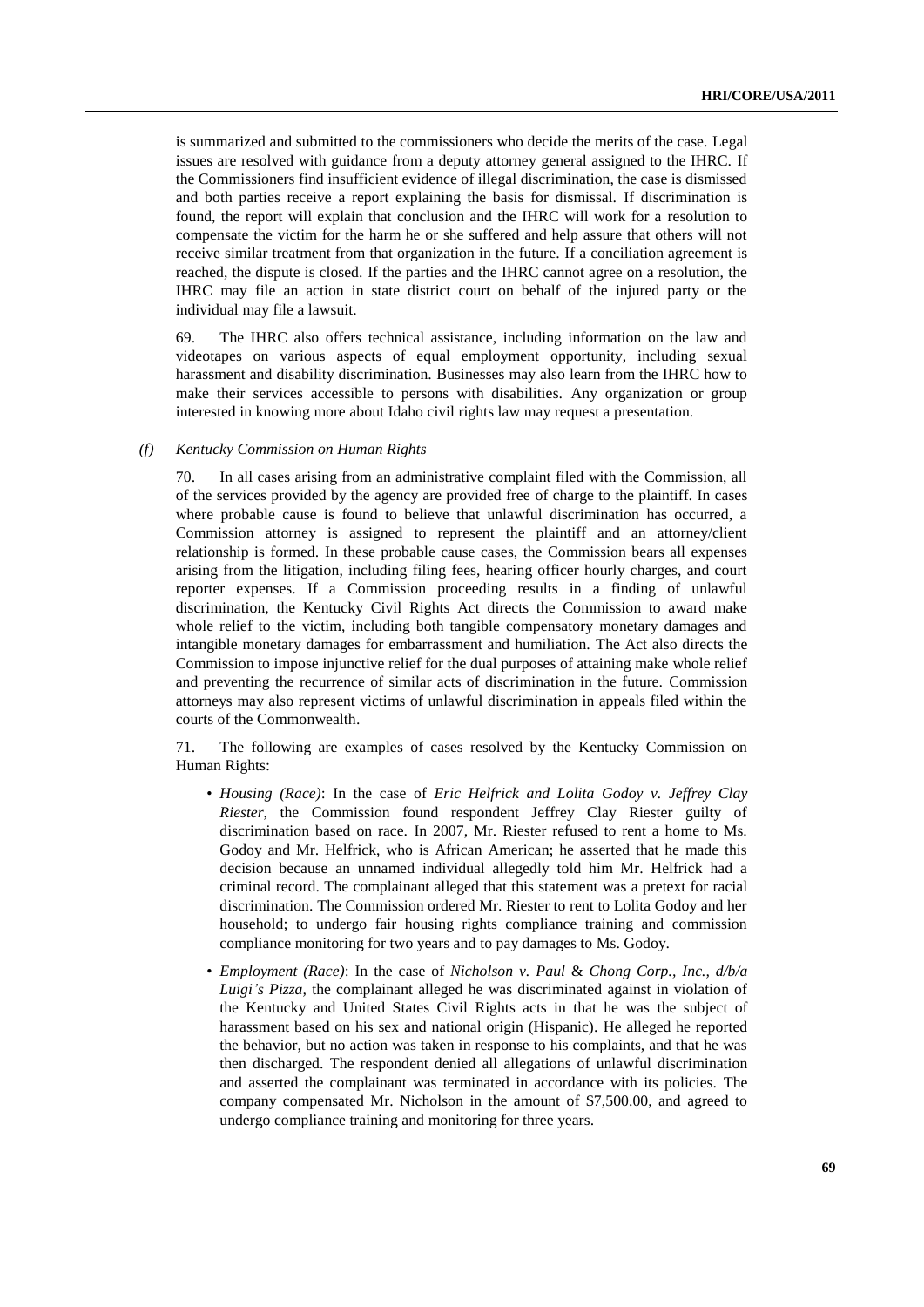• *Employment and Public Accommodations (Race)*: In September 2008, in the case of *Al Shadi v. American Legion Post 62*, a settlement was reached in which the post compensated African American complainant Al Shadi with \$6,500. The complaint by Shadi alleged discrimination based on race in the areas of both employment and public accommodations, stemming from an incident in which the post refused to allow Al Shadi to enter to service a television rented from his employer. In addition to the monetary payment to Mr. Shadi, American Legion Post 62 agreed to have personnel undergo civil rights compliance training as well as monitoring for compliance by the commission for three years.

#### *(g) New Mexico Human Rights Bureau*

72. The New Mexico Human Rights Bureau (HRB) has worked to enforce a universal mediation agreement entered into by the Governor of New Mexico and the U.S. Equal Employment Opportunity Commission (EEOC). The agreement commits the state to pursuing efficient and equitable resolution of workplace disputes through alternative dispute resolution (ADR). The HRC has enforced this agreement thus far by offering ADR services to all parties that file employment discrimination complaints. ADR saves the state and complainants substantial amounts of money and allows parties to participate in achieving a mutually agreeable resolution. In addition, the HRB, in conjunction with University of New Mexico Law School, has developed a *pro se* handbook and video to assist individuals who have faced discrimination and do not have access to counsel. The handbook and video describe the administrative process from the complaint submission to hearing stage and provide information on obtaining counsel.

# *(h) North Dakota Department of Labor, Human Rights Division and the Office of the Attorney General*

73. From July 1, 2009 to December 31, 2010, NDDOL's Wage and Hour Division resolved 523 claims from unpaid wages and collected \$307,119 for workers. In addition, the Department resolved 275 informal complaint inquiries alleging noncompliance with state labor laws and collected \$65,165 as a result. It also reviewed 1,514 Employment and Age Certificates for 14 and 15 year old workers, and received an average of 683 telephone, email, and "walk-in" inquiries from citizens around the state each month. Regarding human rights and discrimination claims, the Department's Human Rights Division resolved 339 employment discrimination complaints, 65 housing discrimination complaints, and 37 complaints alleging discrimination in public accommodations and public services.

#### *(i) South Dakota Division of Human Rights and Commission on Human Rights*

74. Any person claiming to be aggrieved by a discriminatory or unfair practice may file a written claim with the South Dakota Division of Human Rights (DHR). Once a decision is made upon the claim, the next step following a determination of probable cause is for the investigating official to attempt to eliminate the discriminatory or unfair practice. If that fails, and if the Commission on Human Rights (CHR) determines that circumstances warrant, a hearing is conducted. Either party may elect to proceed with a civil action in state circuit court in lieu of a hearing. Further, the CHR, a Commissioner, and the Attorney General or a State Attorney may initiate a complaint and investigation where they have reason to believe that a person is violating the South Dakota Human Relations Act. The CHR holds public hearings on complaints where a determination of probable cause has been made and voluntary settlement is not successful. Where the Commission finds a violation of the Act as a result of the hearing, it issues final orders to correct any discriminatory practices and to prevent their recurrence.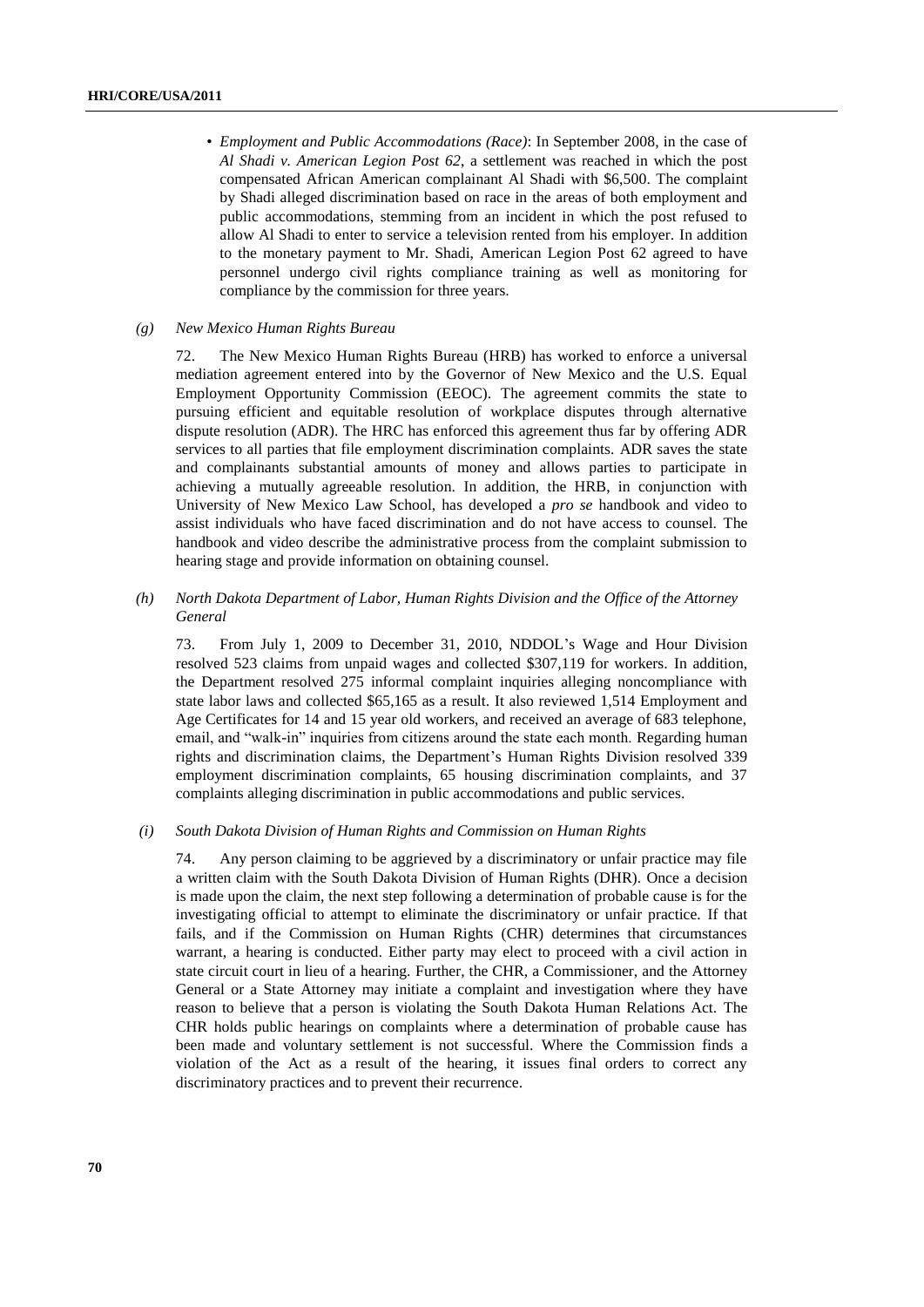## *(j) West Virginia Human Rights Commission*

75. The West Virginia Human Rights Commission (WVHRC) also employs a complaint procedure, involving options similar to those utilized by the Idaho Human Rights Commission. Additionally, the WVHRC offers, free of charge, a Pre-Determination Conciliation Program, which strives to settle complaints through conciliation prior to issuance of a determination. While mediation occurs after a finding of probable cause, predetermination conciliation can occur during the investigation but prior to a determination of the case. The pre-determination conciliation program serves as an efficient and time-saving method to resolve complaints early in the investigatory process. It employs a trained WVHRC conciliator, who acts as a facilitator to help the participants arrive at a negotiated settlement. After a charge is filed, any party may request conciliation at any time prior to the WVHRC's issuance of a determination. The WVHRC, after reviewing the charge and information obtained during the investigation, may also determine that the involved parties could benefit from the Pre-Determination Conciliation Program and ask the parties if they would participate in that program. If the parties reach a voluntary settlement agreement and a written settlement agreement is executed, the agreement is enforceable in the same manner as any other written contract. If the charge is not resolved through conciliation, the case is returned to the Investigative Unit for completion of the investigation. Upon completion of the investigation, the WVHRC will determine whether probable cause exists. If so, the case will move on to adjudication. The law provides for compensatory and equitable relief.

#### **2. Programmatic activities**

76. In addition to the complaint-type processes explained above, many human rights commissions also engage in programmatic activities that are generally aimed at preventing human rights violations.

#### *(a) Florida Commission on Human Relations*

77. The Florida Commission on Human Relations (FCHR) employs a variety of preventive and protective techniques with regards to human rights abuses. For example, the FCHR was added to the Florida Statewide Taskforce on Human Trafficking during the 2009 legislative session. The state legislature created the Task Force "to examine and analyze the problem of human trafficking and to plan for a coordinated, humane response for victims of human trafficking through a review of existing programs, a clarification of existing options for such victims, and revised policy efforts to coordinate governmental and private efforts." Florida is often ranked third in the nation in the number of people trafficked. Governor Crist has stated that he has "no tolerance for slavery in any form," and is committed to eliminating this injustice in Florida. The Statewide Task Force on Human Trafficking is co-chaired by the Secretary of the Department of Children and Families (DCF) and the Commissioner of the Florida Department of Law Enforcement (FDLE). In addition to its work with the Taskforce, the FCHR also provides human trafficking training as requested with travel reimbursement.

78. Other trainings provided by the FCHR include a workshop focused on disability discrimination in employment, housing, and certain public accommodations, a workshop to discuss the Florida Civil Rights Act, and a workshop to educate young people and teachers about the consequences and impact of hate crimes and bias-related incidents. In 2009, the FCHR also held a video public service announcement (PSA) contest, where students throughout the state were invited to submit 25-second video PSAs on any of the following topics: fair treatment and equality; discrimination and what it means to students and/or Florida as a whole; the role of communities, businesses and/or schools in addressing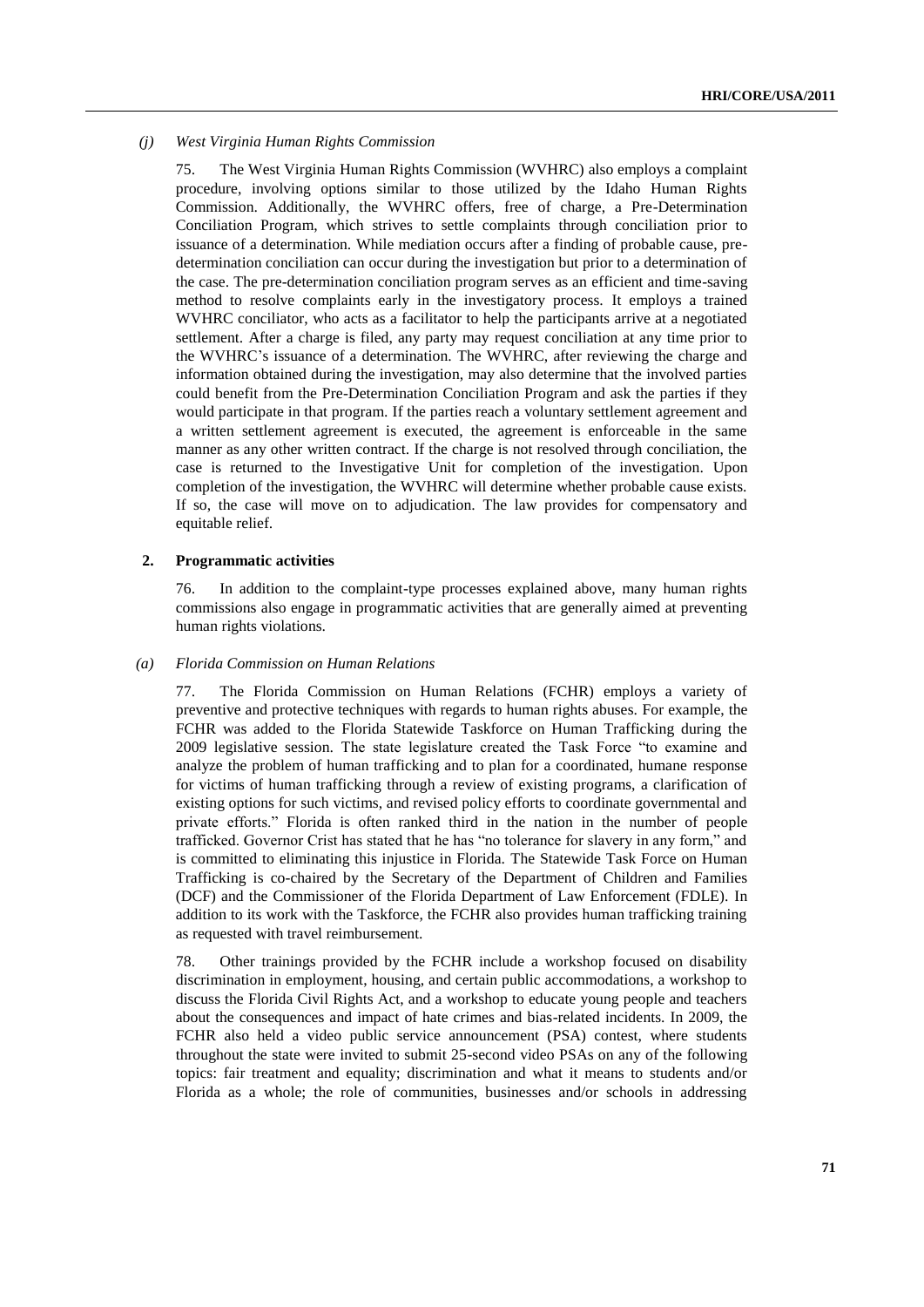discrimination; or solutions to prevent or eliminate discrimination in Florida. The winning PSAs were used to teach the public about the realities of discrimination in Florida.

*(b) Illinois Department of Human Rights*

79. In the last few years, IDHR has engaged in several new outreach initiatives, which have been met with a number of successes.

- Since February 2007, DHR's Manager of Fair Housing has conducted outreach to the Polish immigrant community by contributing a monthly column to the free Polish-language housing newspaper, *Wlasny Kat* ("Your Own Place"). Articles feature information on various topics related to fair housing, such as familial status discrimination, protection for transgender persons, sexual harassment in housing, landlord rights and responsibilities, promoting fair housing in your community, and renters' rights when a landlord is in foreclosure.
- In October 2007, IDHR and the Commission on Discrimination and Hate Crimes sponsored a program celebrating UN Day, in commemoration of the founding of the United Nations. The theme of the celebration was global health, specifically HIV-AIDS, malaria, and TB. The speeches focused on the UN's goals for eradicating these diseases, and the accomplishments of the entities represented to improve people's health.
- IDHR celebrated International Human Rights Day (December 10, 2007) by offering a weeklong schedule of training courses for the public, including Conflict Resolution, Diversity Awareness, Sexual Harassment Prevention, and Disability Law Compliance Training. IDHR also presented an event on "The Chicago Native Community Experience," featuring representatives from the American Indian Center on Chicago's North Side, speaking about issues of concern to the urban Native American.
- In December 2008, in conjunction with IDHR's celebration of Human Rights Week and the 60<sup>th</sup> Anniversary of the Universal Declaration of Human Rights, IDHR presented a housing event titled "A Sense of Place: Community Integration, Gentrification and Diversity."
- In 2009, IDHR staff participated in a total of 173 outreach events, distributing over 22,000 pieces of information to more than 30,000 people. For example, IDHR conducted its annual April Fair Housing Month Event in Chicago on April 22, 2009 about issues faced by the Polish, Latino, and African migrant communities, especially in the wake of the housing crisis. Other topics covered by presenters included the concept of racial equity as it pertains to public policy, and the promise of the Fair Housing Act to affirmatively further fair housing in a way that is inclusive of all communities. In a first, the event was covered by CAN-TV's Community Partners Program, and a blog of the conference was made available on the website movesmart.org.
- In October 2009, representatives of IDHR hosted a meeting with the UN Special Rapporteur on adequate housing, and discussed IDHR's role in providing fair housing and housing choice to Illinois residents.
- On November 5, 2009, Director Claps joined Illinois Attorney General Lisa Madigan at the Dirksen Senate Office Building in Washington D.C., where Madigan testified before the U.S. Senate Committee on Health, Education, Labor & Pensions Hearing on "Employment Non-Discrimination Act: Ensuring Opportunity for All Americans."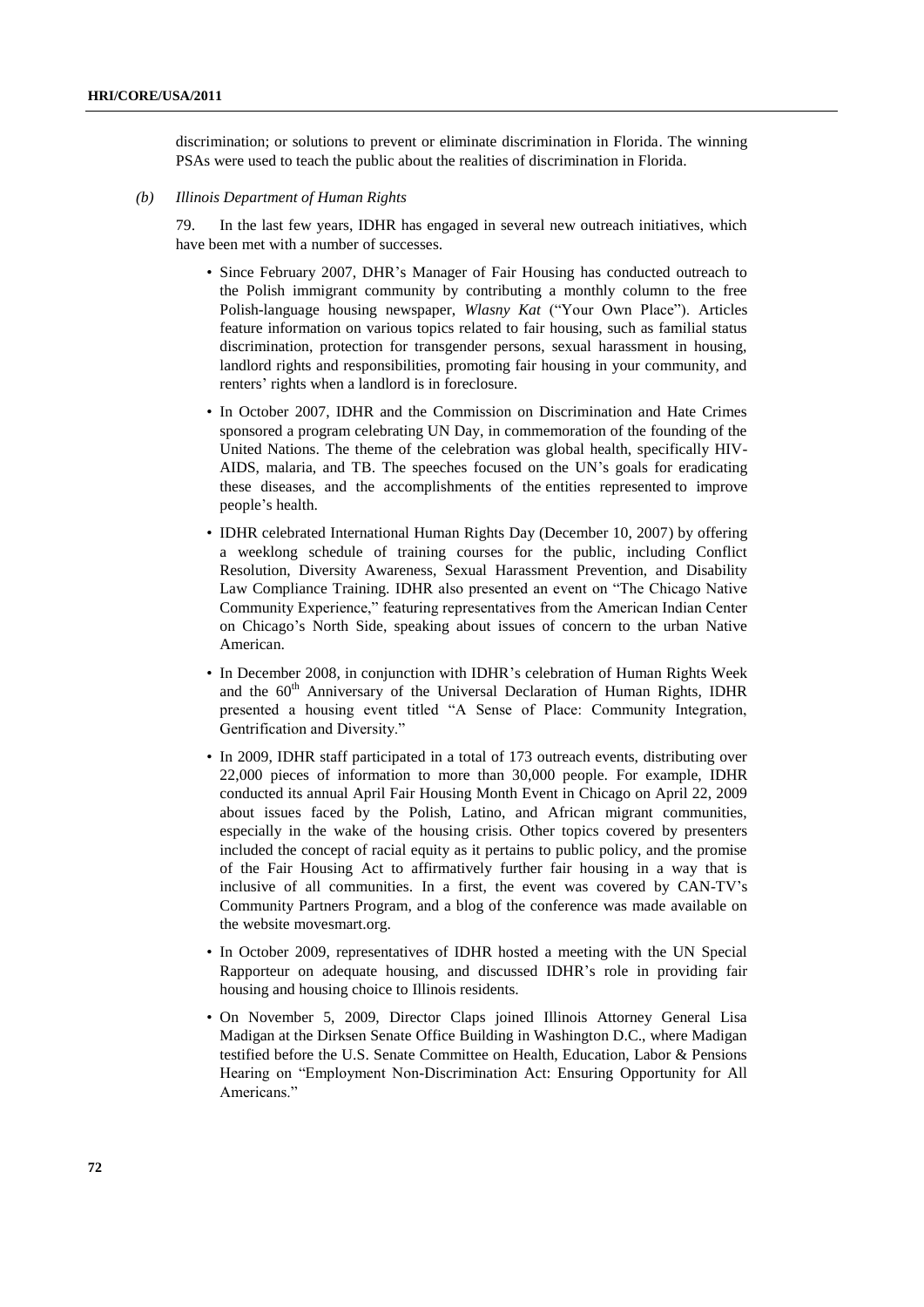- In December 2009, Director Claps visited Northern Illinois University (NIU) in DeKalb, and in November, he visited Southern Illinois University in Edwardsville to highlight a state law that protects students from sexual harassment. Governor Pat Quinn signed House Bill 2573 into Public Act 96-574 on August 18, 2009, adding a requirement for universities and any institution of higher learning to display posters that detail protections against sexual harassment in prominent and accessible areas for all students.
- In 2009, there was news coverage of two alleged incidents of a noose hanging at the workstation of a black employee at the Springfield City, Water, Light and Power (CWLP) facility. Relying on its relationship with the community relations director for the City of Springfield, established through IDHR's affiliation with the Illinois Municipal Human Relations Association, IDHR reached an agreement with the City under which IDHR's Institute for Training and Development would conduct diversity awareness training for all CWLP employees.

80. In addition, IDHR strives to meet the needs of persons with limited English proficiency. IDHR has access to language interpretation services provided through a contract with the State of Illinois Department of Central Management Services. IDHR's basic *Filing a Charge* brochure is available in eleven languages; English, Spanish, Korean, Chinese, Bosnian, Italian, and Polish versions are available in printed form, while French, Urdu, Hindi, and Arabic versions are available online. Complaint filing forms and IDHR's fair housing brochure are available in English and Spanish. IDHR's fair housing postcards and bookmarks, used extensively for fair housing outreach, include text printed in both English and Spanish. IDHR employs a number of staff members who are bilingual in Spanish, Polish, or Korean.

81. Several of IDHR's outreach events specifically target persons with disabilities. IDHR routinely provides sign language interpretation for its events and accommodates persons with disabilities who request accommodation in order to access the Department's services. IDHR also works with state employees with disabilities through the Interagency Committee on Employees with Disabilities.

### *(c) Kentucky Commission on Human Rights*

82. In addition to the enforcement work mandated by the Kentucky Civil Rights Act, the Commission also has a robust education and outreach program. In 2010, the Kentucky Commission on Human Rights  $50<sup>th</sup>$  Anniversary gave the agency the unique opportunity to conduct a widespread public awareness campaign promoting civil rights and the state authority that enforces them for Kentucky. The Commission received support for this work from the Governor and the Office of Minority Empowerment. The agency also received significant support from all of the local human rights commissions located throughout the state. As a capstone of the 59<sup>th</sup> Anniversary activities, the Commission hosted a large conference, which drew over 3,000 attendees, including over 1,900 students.

83. On March 17, 2011, the Commission released a comprehensive report regarding the status of women and minorities in state government. This report, which is released every two years, analyzes state employment data and the progress of the Commonwealth in terms of affirmative action goals and equality in pay. For fiscal year 2010, the percentage of minority employment increased from 9.1% in 2009 to 9.2%. The affirmative action plan for the Commonwealth states a goal of 10% minority employment. A complete copy of this report is available at [http://kchr.ky.gov/reports/reports.htm.](http://kchr.ky.gov/reports/reports.htm)

84. One of the Commission's longstanding educational initiatives is the Kentucky Commission on Human Rights Gallery of Great Black Kentuckians. The Kentucky Commission on Human Rights introduced the Gallery poster series in 1971 to recognize the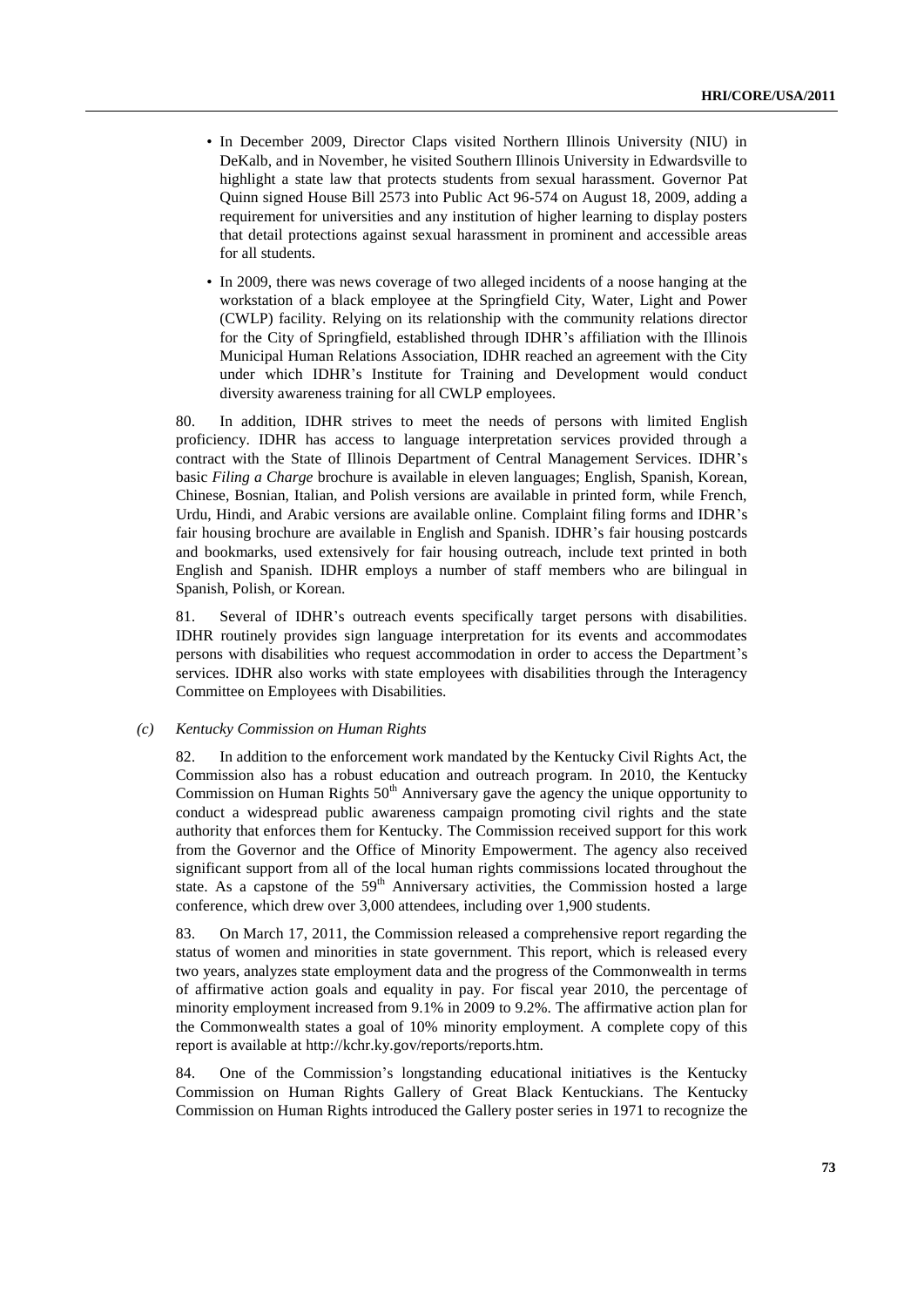achievements of African Americans neglected in traditional histories of the state and to introduce Kentucky black history into classrooms. The series helps the commission in its task of raising awareness of civil rights in the Commonwealth.

#### *(d) Pennsylvania Human Relations Commission*

85. The Pennsylvania Human Relations Commission (PHRC) provides assistance to employers, community groups, trade organizations, local government officials and realtors by conducting workshops, distributing informational materials, and working closely with concerned groups on a number of issues. The PHRC also works with advisory councils as well as local human relations commissions. PHRC actively addresses the prevention and monitoring of racial tension situations in two ways. First, PHRC is the coordinator of the Inter-Agency Task Force on Civil Tension. The Task Force is a group of various state agencies and civil rights organizations who meet to share data, information and strategies for combating hate and racial tension. Second, PHRC provides training and informational materials to schools, communities, and organizations.

## *(e) Portland Human Rights Commission*

86. In March 2008, the City of Portland created a Human Rights Commission that explicitly incorporates a human rights framework. The Commission, created in conjunction with an Office of Human Relations, is guided by international human rights principles. Article II of its bylaws states: "The Human Rights Commission shall work to eliminate discrimination and bigotry, to strengthen inter-group relationships and to foster greater understanding, inclusion and justice for those who live, work, study, worship, travel and play in the City of Portland. In doing so, the Human Rights Commission shall be guided by the principles embodied in the United Nations Universal Declaration of Human Rights."

87. The Human Rights Commission is engaged in broad education and outreach efforts. It declared 2009 as a year of Human Rights Learning and committed itself to raising awareness about the UDHR and what the rights covered by the Declaration mean in practice to the residents of Portland. The Commission's website includes a link to the text of the UDHR, as well as links to relevant pages of the United Nations Office of the High Commissioner for Human Rights.

88. The Commission has also established a sub-committee, known as the Committee for Inter-Group Understanding, to address issues of racism and racial tension. Borrowing from concepts of international transitional justice, this group offers a framework and forum for facilitated dialogue, information sharing and apology. It works to build peace and understanding among groups that have had deeply rooted conflict and honors the need for healing around the historic and current harms of injustice and oppression. As part of its efforts, the Commission recently hosted Archbishop Desmond Tutu, the chair of the South African Truth and Reconciliation Commission and winner of the Nobel Peace Prize for his work defending human rights in South Africa and around the world, to speak about the transformative effect of reconciliation. The monthly meetings of this group are free and open to the public.

#### *(f) South Dakota Division of Human Rights*

89. The South Dakota Division of Human Rights (DHR) may investigate and study the existence, character, causes, and extent of discrimination in employment, labor unions, housing, property rights, education, public accommodations, and public services in the state and attempt to eliminate any discrimination by education and conciliation. The DHR offers technical assistance to employers, real estate agents and landlords, labor unions, and others interested in affirmative action and voluntary compliance with the South Dakota Human Relations Act. The DHR provides public information and works with individuals, civic and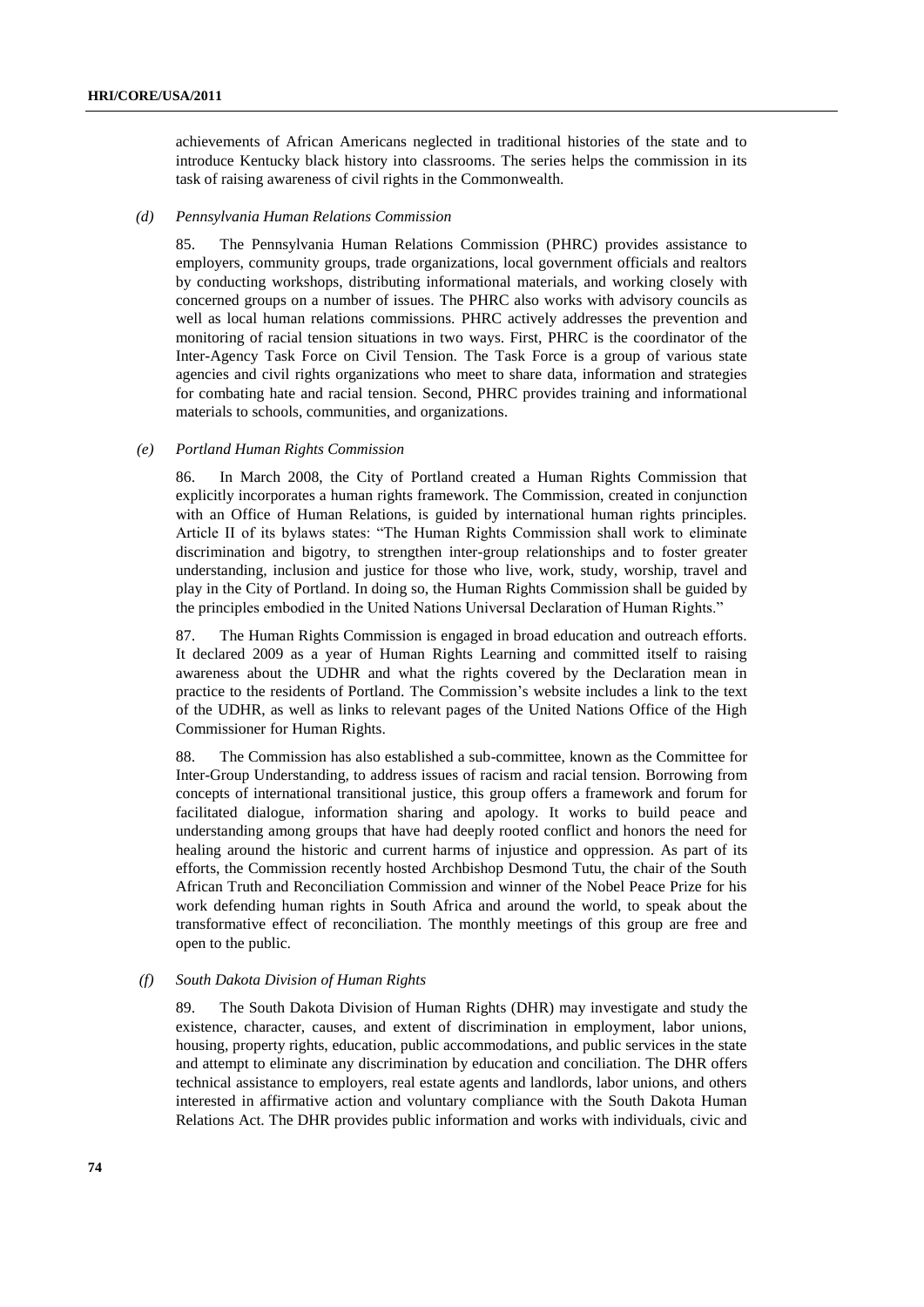professional organizations, and civil rights groups to promote equal opportunity for all South Dakotans.

## *(g) Navajo Nation Human Rights Commission*

90. The Navajo Nation Human Rights Commission (NNHRC) recommends policy development or changes, assists individuals and complaining parties to bring about solutions and resolutions, and conducts administrative hearings. The NNHRC has been delegated subpoena power to gather information and conduct administrative hearings in the border towns surrounding the Navajo Nation and metropolitan locations that are not categorized as border towns. The NNHRC's border town race relations report was made available for public distribution in July of 2010. The NNHRC has conducted public hearings addressing forced relocation of Navajos, primarily as they pertain to the Navajo-Hopi land dispute, and has also held hearings on sacred sites on and off the Navajo Nation as it pertains to Article 25 and other articles in the United Nations Declaration on the Rights of Indigenous Peoples. As part of the UPR consultation process, the NNHRC submitted a Statement of the Navajo Nation regarding the United States of America's Fulfillment of International Human Rights Treaties, Conventions and Declarations and Other Obligations.

91. The NNHRC has entered a memorandum of agreement ("MOA") with the City of Grants, New Mexico which, among other things, commits to quality and equitable human relations among all peoples in the city. Under this provision, the NNHRC envisions education on human rights for all people, not only Navajos.

# *(h) District of Columbia Office of Human Rights*

92. The District of Columbia Office of Human Rights (OHR) has two Compliance and Training units: Equal Employment Opportunity (EEO) and Language Access. Both of these programs monitor District Government compliance and provide training on matters of EEO and Language Access to District agencies and the private sector. In 2008, OHR launched [its](http://dcohrtraining.skillport.com/skillportfe/login.action?errmessage=sessiontimeouterror&redirect_to=%2Fskillportfe%2Fmain.action%3FselectedTab%3D0)  [―E-Learning training program,‖](http://dcohrtraining.skillport.com/skillportfe/login.action?errmessage=sessiontimeouterror&redirect_to=%2Fskillportfe%2Fmain.action%3FselectedTab%3D0) which is an online, interactive, scenario-based training program focusing on Diversity and Equal Employment Opportunity. The goal of the E-Learning training program is to increase knowledge about diversity, inclusion, and equal employment opportunity. In 2010, the E-Learning training program was expanded to include an extensive Language Access training module.

93. With respect to awareness, prevention, and education, the OHR conducts vigorous outreach programs throughout the District of Columbia. For example, in Fiscal Year 2008, OHR launched the "We All Belong" communication plan to increase the community's awareness about their rights and responsibilities under the Human Rights Act. In FY09, OHR continued aggressive outreach efforts and developed a new initiative "OHR in the Community." OHR secured numerous community partnerships and conducted more than 40 outreach and education events.

## *(i) Los Angeles County Commission on Human Relations*

94. The Los Angeles County Commission on Human Relations (LACCHR) works to ―develop programs that proactively address racism, homophobia, religious prejudice, linguistic bias, anti-immigrant sentiment, and other divisive attitudes that can lead to intercultural tension, hate crimes and related violence. Teaming with law enforcement, schools, cities, community-based organizations, youth, academics, policy makers, businesses, and other leaders, the LACCHR brings key players together to resolve immediate inter-cultural conflicts and to lay the groundwork for a long-term campaign to eradicate bias and prejudice." See [http://humanrelations.co.la.ca.us/about/index.htm.](http://humanrelations.co.la.ca.us/about/index.htm)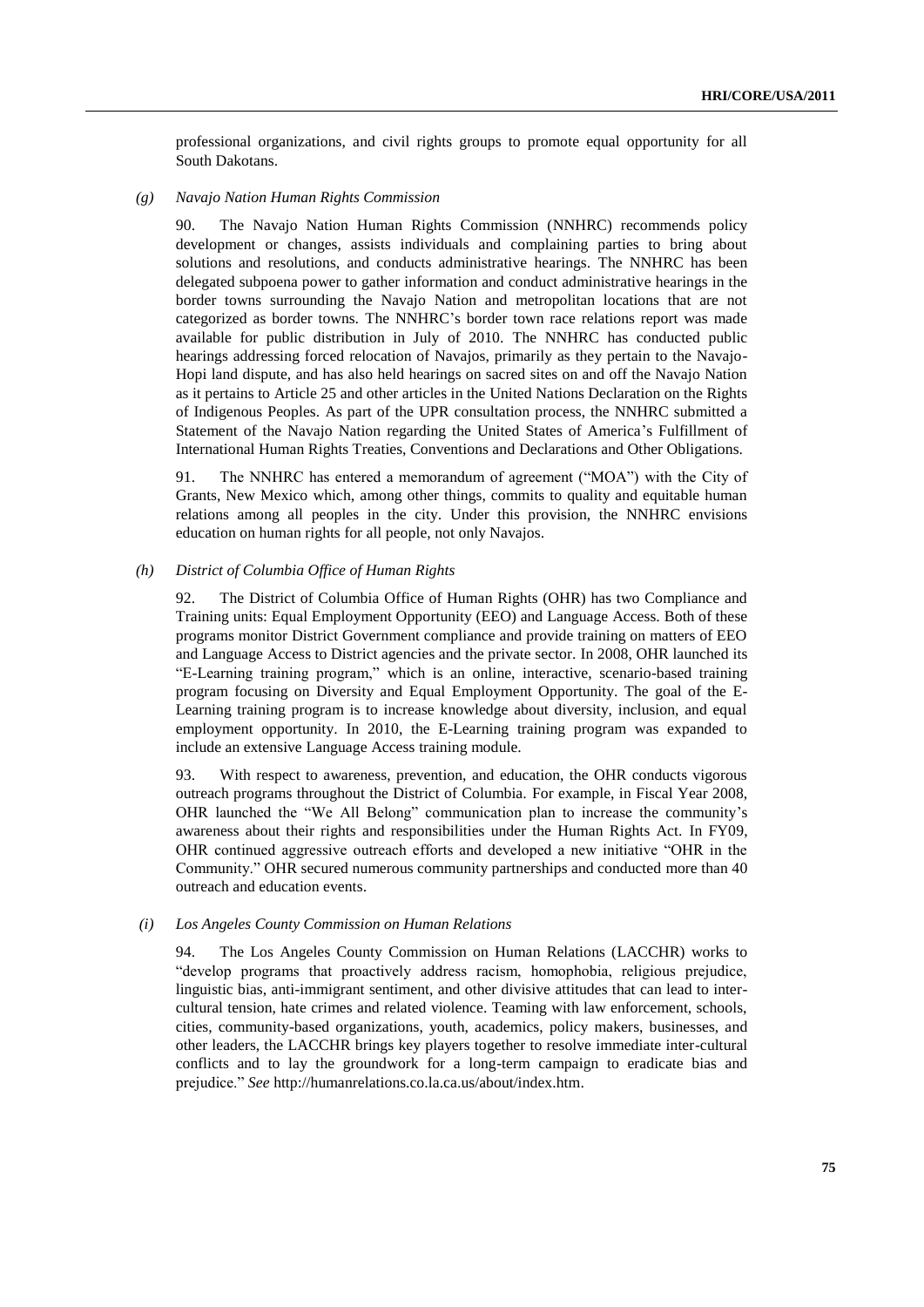95. The LACCHR structures its initiatives around its Five Strategic Priorities, as adopted in 2002. A description of each of the priorities, as well as a limited sample of accomplishments under each category, is highlighted here:

- *Public safety*: To enhance public safety through prevention/reduction of and planned response to hate crime and discrimination, the LACCHR has:
	- Compiled, analyzed and produced annual hate crime reports*.* Since 1980, this annual report has collected and documented hate crimes from data reported by 46 sheriff and city police agencies, educational institutions, communitybased organizations, and other government agencies. (annually, 1980 present);
	- Provided training to such agencies as: LA Sheriff's Department, LAPD Hate Crime Coordinators, West LAPD Station Community Relations Committee, Long Beach Hate Crime Response Team, Claremont Human Relations Forum, Pomona Advocates for Communication and Trust, Beverly Hills Human Relations Commission, (partial list) (2002-present);
- o Testified before state Assembly Select Committee on Hate Crime (2006, 2008).
	- *Youth*: To equip youth with the knowledge and skills to improve intergroup relations in a multicultural society, the LACCHR has:
		- Established and convened Get Real LA!, the first countywide coalition of youth-serving organizations to share training and education resources to counter bigotry and prejudice in the schools (2002-2005);
		- Played key role in securing \$5.7 Million Safe Schools/Healthy Students Federal Grant for ABC Unified School District to assist 30 schools in implementing intensive violence and hate prevention activities including interactive human relations programming (2003);
		- Launched the zerohour Youth Initiative: The Commission's youth work is carried out through its zerohour/No Haters Here! initiative, a multi-pronged campaign to enable and inspire LA County youth to stand up to hate and discriminatory inequities in their schools and communities through education, skills building, and service learning projects;
		- Implemented Locke High School Summer Intergroup Program bringing together Black and Latino students, in response to racial tensions and violence on campus, in a series of workshops on cross cultural understanding and conflict resolution (2005).
	- *Capacity building*: To build or strengthen the capacity of local governments and other key institutions to more effectively handle their own human relations issues, LACCHR has:
		- Produced John Anson Ford Human Relations Awards events, which since 1972 have brought together hundreds of community leaders and supporters to honor outstanding achievements in human relations, help bring support for and build the capacity of human relations non-profits and leaders, and share the Commission's work;
		- Assisted in organizing educational panel discussions with media executives to discuss promotion of accurate, fair and informed media portrayals of Los Angeles County identity groups (for example, Jose Rios, Vice President and News Director of KTTV/Fox 11; Stacie de Armas, Director of Hispanic Services for Arbitron Inc) (2002-present);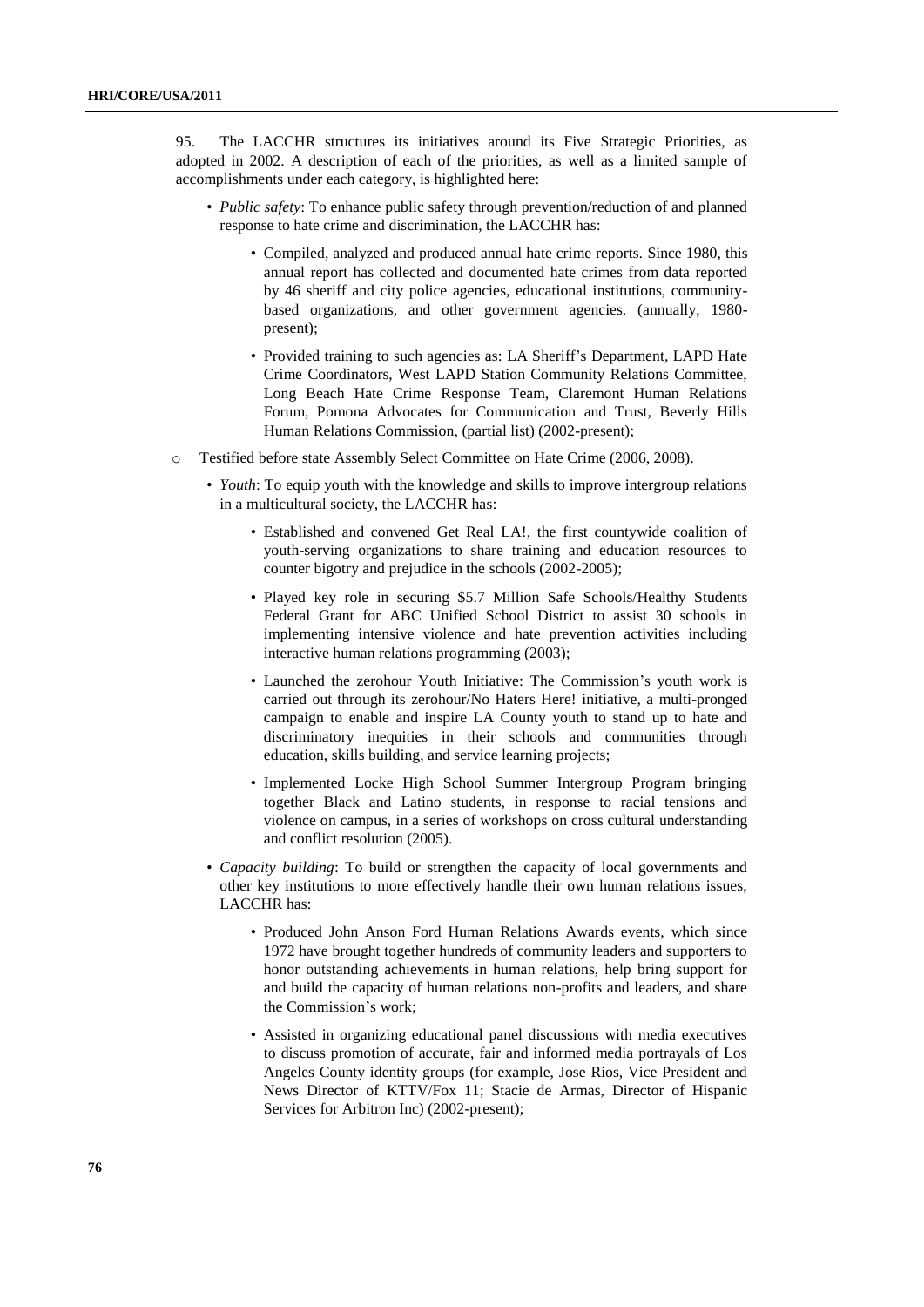- Hosted interfaith roundtables that convened, in each of the five supervisorial districts, faith-based leaders representing a broad diversity of religious beliefs who explored ways to address interfaith peace-building and human relations issues in practical ways.
- *Crisis response*: To lead in responding to crises threatening intergroup relations due to civil unrest, war, terrorism, LACCHR has:
	- Implemented post 9/11 response, Plan for Unity and Tolerance, a multipronged outreach plan to preserve public safety, promote tolerance and unify County residents in the wake of a 2000% increase in anti-Middle Eastern/Muslim hate crime in LA County following the  $9/11$  attacks.<sup>8</sup> Plan included: mobilizing the community, through HRMAC networks, to prevent hate crimes against targeted communities; providing public education on the impact of hate crimes directed at Middle Eastern residents; implementing a media campaign to assist municipalities, organizations and residents in their outreach to and support of targeted and vulnerable communities; providing information and resources on hate crime hotlines, victim assistance agencies, and related community events; and distributing sample letters for colleges, universities, K-12 schools, and employers to convey a message of tolerance and respect among their respective constituents. (2001-2003);
	- Conducted School Intergroup Crisis Response: In response to a spate of large scale intergroup violence incidents at schools throughout Los Angeles from 2002-2006, the Commission mobilized its crisis response partners (Department of Justice Community Relations Service and LA City Human Relations Commission) to respond to race/ethnic-based school violence by assisting schools in mediating conflicts between student perpetrator and victims, conducting post-crisis debriefs with media, students, teachers and parents to convey timely and accurate information, process experiences, calm fears, rectify perceptions, stem rumors, and avert retaliatory violence. (2002- 2006).

## *(j) New York City Commission on Human Rights*

96. The New York City Commission on Human Rights (CCHR) utilizes a variety of remedial techniques. Its Language Access Policy and Implementation Plan, for example, was submitted in response to New York City Executive Order 120, which created a centralized language access policy for New York City. City Executive Order 120 mandates that all City agencies that provide direct public services create a language access implementation plan in order to ensure meaningful language access to their services. With this Plan, CCHR has agreed to take a number of steps to serve New Yorkers with limited English proficiency (LEP) and hopes to acquaint more citizens with their rights and to prevent discriminatory incidents in the future. CCHR will provide interpretation services in all available languages including, but not limited to, Spanish, Russian, Mandarin, Cantonese, Haitian Creole, Korean, and Italian. CCHR is committed to insuring that no person is denied its services, or denied timely service, simply because he/she has limited English proficiency.

<sup>&</sup>lt;sup>8</sup> Commission on Human Relations (Community and Senior Services). "Sunset Review Evaluation, Commission's Self Evaluation for the Period of July 1, 2002-January 31, 2010."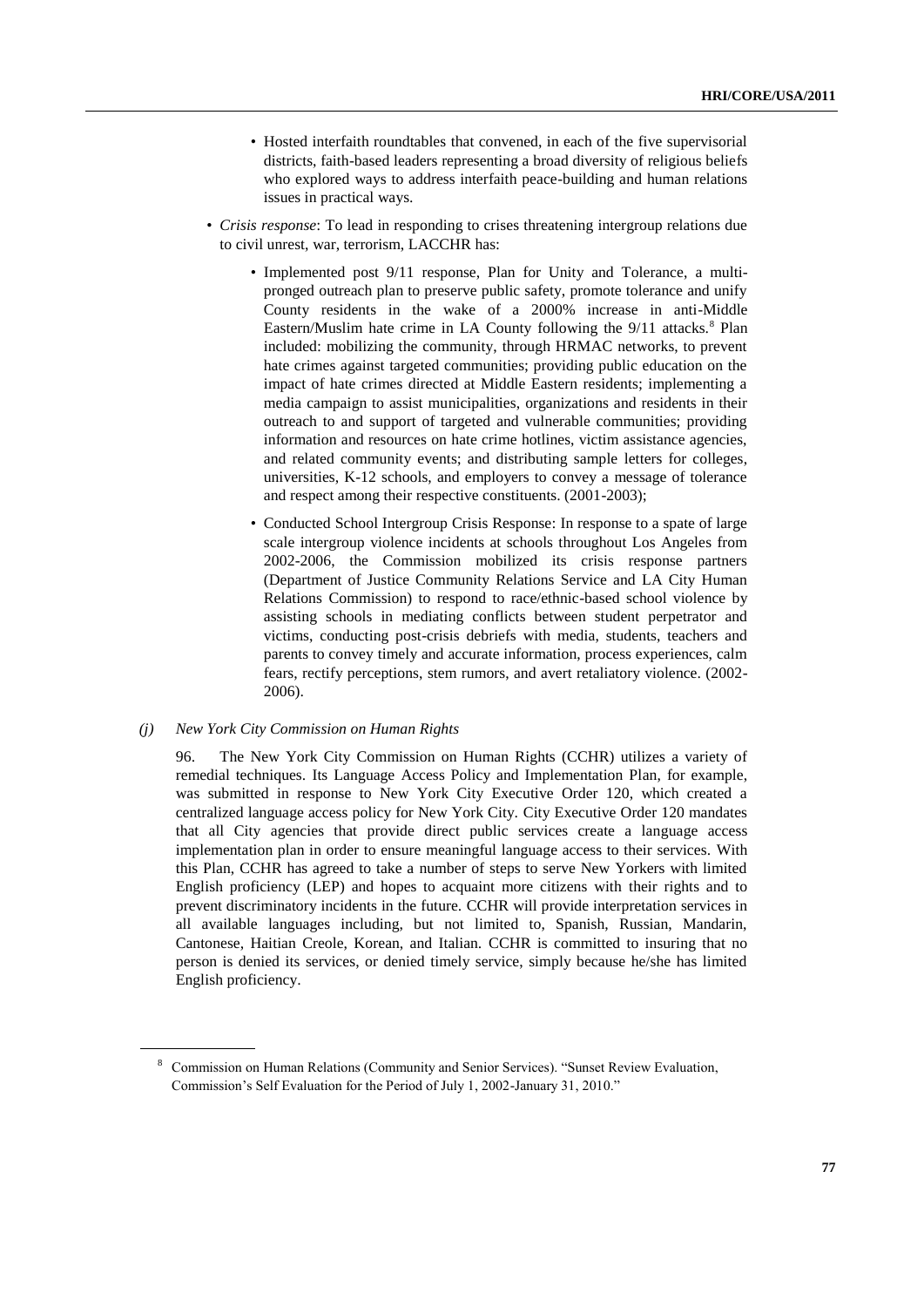97. CCHR also develops methods to insure that LEP individuals are aware that its services are available to them. This includes informing staff that the Agency provides or arranges for the provision of free interpretive services, and informing them of the procedure to follow when needing such services.

98. In addition, CCHR develops written information, such as flyers and posters, in the most commonly spoken languages within New York City informing LEP individuals of the availability of free interpretive services. CCHR will train its staff on all facets of this Policy and its implementation. The Policy will be e-mailed to all staff, as well as distributed in hard copy at training sessions. CCHR will conduct training of existing staff on at least an annual basis, and will train newly hired staff as part of their general orientation. Topics of the training include: the protocol for use of bilingual staff; the procedure for providing or arranging for the provision of interpretive or translation services; means of identifying a LEP individual's primary language; and the process for referrals to the Language Line when appropriate.

99. In addition to the plan, CCHR uses the Neighborhood Human Rights Program (NHRP), which works on a grassroots level with block, tenant, merchant, and civic groups to improve and stabilize their communities. The NHRP has field offices in Brooklyn, the Bronx, Manhattan, Queens, and Staten Island. These field offices have borough-wide responsibilities that include identifying areas at risk for intergroup tension and conflicts, supporting multi-ethnic coalitions, and developing long-term programs on leadership, cultural diversity, and ethnic sensitivity. Its specific program areas are:

- *Community Mediation and Conflict Resolution*: The Community Mediation and Conflict Resolution Center provides early intervention mediation services. The responsibility of the mediators, who are impartial and neutral, is to find a mutually acceptable way to prevent or resolve a dispute.
- *Equal Access*: This program provides disability access assistance and education to senior citizens and the community of individuals with disabilities. Many of New York's buildings, stores and other public accommodations are not accessible to people with disabilities. This program assists persons with disabilities by identifying resources that are available, advocating on their behalf when dealing with landlords and/or service providers, and assisting them with legal actions if early intervention fails.
- *Mortgage Counseling and Predatory Loan Prevention***:** This program helps reduce predatory lending practices and the discrimination associated with them by conducting seminars and individual counseling sessions to educate residents (particularly in lower-income communities) about these unethical and illegal practices. These lending practices include excessively high fees and commissions, misrepresentation of the mortgage's terms and conditions, high interest rates, repeated financing of loans, balloon payments and the financing of high-cost credit insurance.
- *Immigrant Employment Rights Education***:** The Commission on Human Rights and the New York Immigration Coalition are co-sponsors of the Immigration Employment Rights Project (IERP). IERP provides training for immigrant workers, employers and immigrant advocacy organizations to advise them of their rights and responsibilities under the law. For example, it is illegal for employers, landlords, businesses or services to treat immigrants differently because they might "appear" or "sound" foreign or to reject proper work authorization and identity documents from immigrants. Additionally, most "citizen only" employment practices are illegal.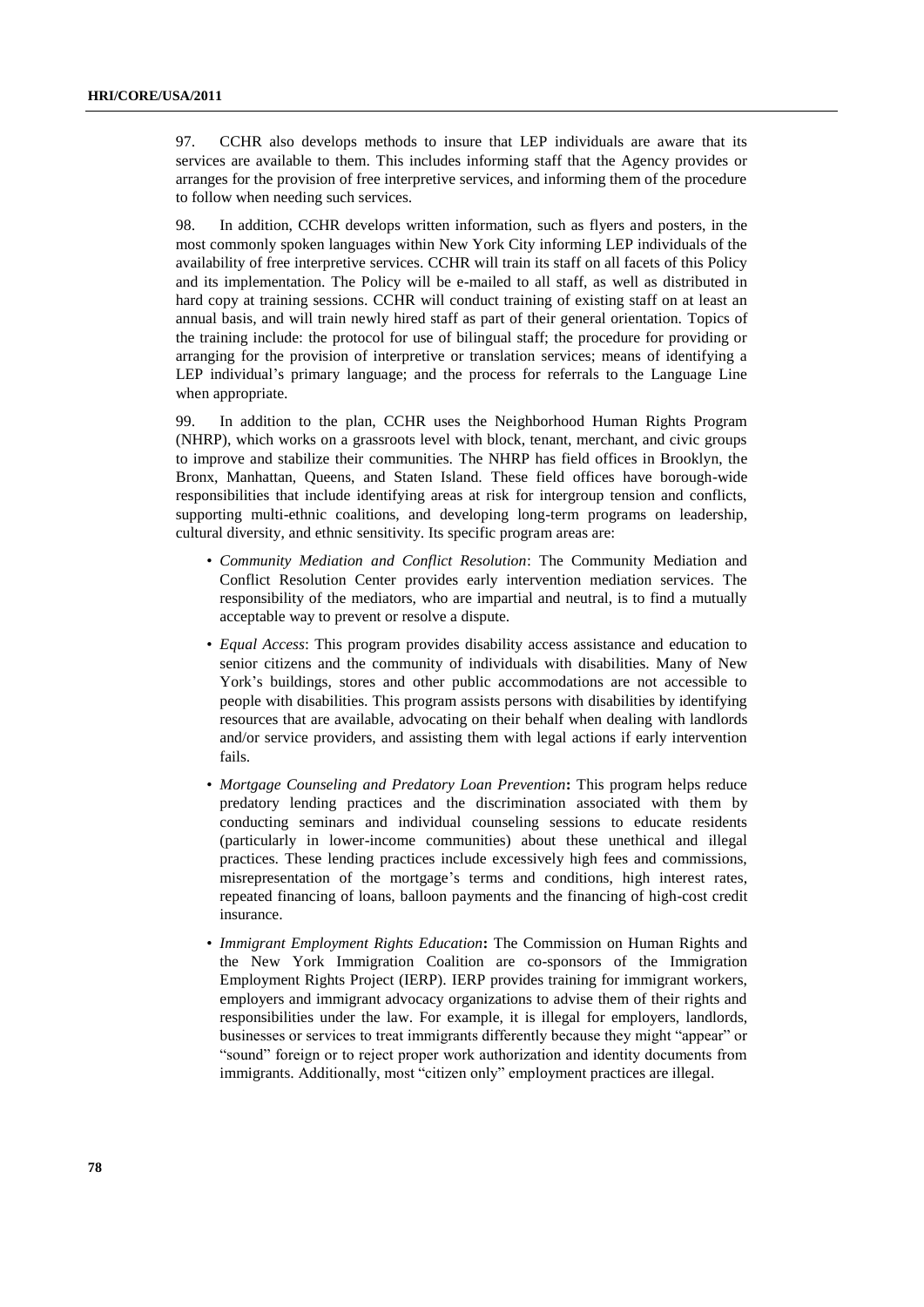#### *(k) Seattle Office for Civil Rights*

100. In addition to its litigation work, the Seattle Office for Civil Rights (SOCR) provides presentations and in-depth workshops on illegal discrimination and its services. These events include training for housing providers and real estate professionals, presentations and meetings with community organizations, outreach to immigrant/refugee communities, training for City of Seattle employees, and media advertising and public information.

101. SOCR also coordinates numerous public events throughout the year, such as its annual Human Rights Day on December 10 to celebrate the anniversary of the signing of the United Nations Universal Declaration of Human Rights in 1948. It also partners with community organizations on events such as the Seattle Race Conference. SOCR offers an array of brochures, fact sheets, and posters covering its services, including materials translated into multiple languages. It also offers resources on issues such as women's rights, disability/access, and the rights of lesbian, gay, bisexual and transgender (LGBT) persons.

102. SOCR also coordinates the City of Seattle Race and Social Justice Initiative (RSJI), an effort to end institutionalized racism and race-based disparities in City government and the community. It is the first of its kind in the country. As part of the City's commitment to RSJI, City departments develop and implement annual RSJI work plans. City employees also attend RSJI training to learn how to apply racial equity tools to City business. In 2011, the office provided racial equity training for the Seattle Police Department. As a result of its efforts, the Initiative has catalyzed significant policy and program changes within the City of Seattle, including:

- *Translation and interpretation policy*: To ensure broader access to City services, City departments now provide translation and interpretation services for non-English speaking customers.
- *Outreach and public engagement policy*: To improve civic participation, departments are working together on new inclusive outreach and public engagement strategies.
- *Contracting Equity*: To provide more contracting opportunities for communities of color, the City has improved its process, increasing opportunities to compete and doubling the percentage of contracting for non-construction goods and services with women and minority-owned businesses.
- *RSJI Budget and Policy Analysis*: To build awareness and ensure equitable policies, City departments use this new tool to analyze the Race and Social Justice implications of all budget and policy proposals.

# *(l) Washington State Human Rights Commission*

103. The WSHRC has integrated human rights principles into its advocacy work. In conjunction with the 60<sup>th</sup> Anniversary of the Universal Declaration of Human Rights, the Commission drafted a Proclamation for the Governor's signature, declaring December 10, 2008 as Human Rights Day. In 2007, the Commission embarked on a project to document, analyze and address the severe lack of housing for farm workers in the state. The Commission primarily explored the issue through the lens of discrimination against farm workers on the bases of race and national origin, drawing on its mandate to enforce prohibitions against such discrimination contained in the state's anti-discrimination statute and federal fair housing laws. In a report detailing its findings and recommendations for resolving the housing crisis, the Commission discusses the relevant domestic legal standards and also draws on international human rights principles. Specifically, the report highlights Article 25 of the UDHR. See <http://content.knowledgeplex.org/kp2/cache/> documents/17830/1783061.pdf.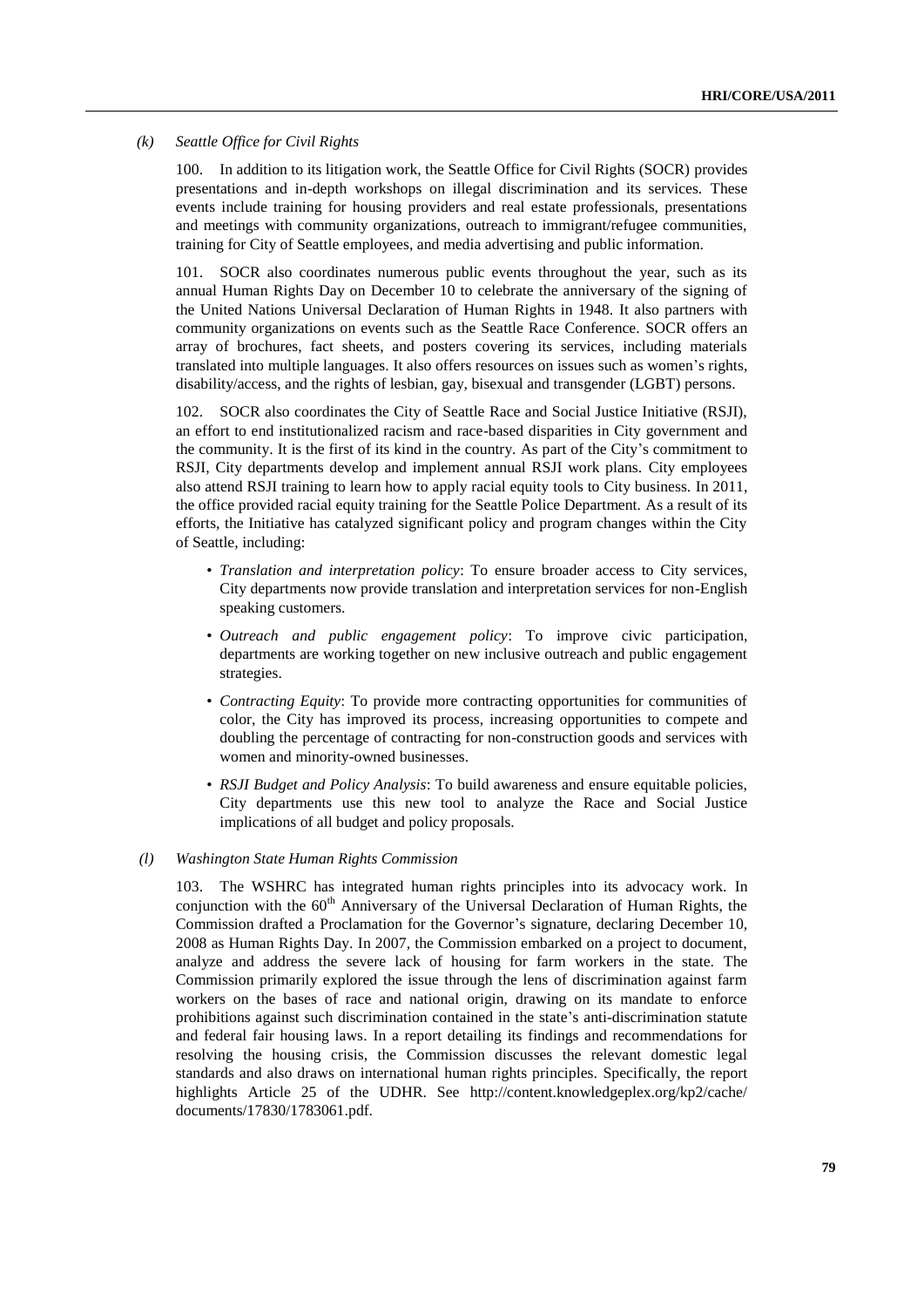# **C. Networks**

104. Many state, local, tribal, and territorial human rights organizations coordinate with each other and with the federal government in various ways. One way in which this coordination occurs is through various types of networks.

# **1. Federal networks**

105. *EEOC Networks*. The U.S. Equal Employment Opportunity Commission (EEOC), the federal agency responsible for enforcing federal employment discrimination laws, has 53 field offices across the nation. Through these offices, the EEOC works closely with certain state, local, tribal, and territorial human rights commissions, termed "Fair Employment Practice Agencies" (FEPAs). Specifically, the EEOC has contracts with more than 90 FEPAs nationwide to process more than 48,000 discrimination charges annually. These charges raise claims under state and local laws prohibiting employment discrimination as well as under the federal laws enforced by the EEOC. The EEOC also contracts with Tribal Employment Rights Offices (TEROs). A description of its work with the Metlakatla Indian Community is provided below.

106. This relationship between the EEOC and state human rights commissions is often memorialized in worksharing agreements, delineating respective jurisdictions and authorities. In recognition of the common jurisdiction and goals of the agencies, worksharing agreements are designed to provide individuals with efficient procedures for obtaining redress for grievances under appropriate state and federal laws. In order to have such an agreement and be classified as a FEPA, a state must meet standards set by the EEOC in regulations and the EEOC State and Local Handbook. EEOC worksharing agreements are entered into each year on a fiscal-year basis. The terms of these worksharing agreements, including funding that the EEOC provides to the FEPAs, are formalized in written contracts between the EEOC and FEPAs.

107. Differences may exist between what is covered by the EEOC and by state, local, tribal, and territorial human rights commissions. For example, the EEOC has jurisdiction over federal agencies while state commissions do not. The EEOC can investigate a complaint only if the employer has fifteen or more employees nationwide, while some state agencies have jurisdiction over smaller employers. For example, the Pennsylvania Human Relations Commission (PHRC) has jurisdiction over employers who have four or more employees in Pennsylvania.

108. Under a worksharing agreement, a complainant can file his/her charge with either the EEOC or with a FEPA. Each agency informs individuals of their rights to file charges directly with the other and/or to assist complainants to draft charges in a manner that will satisfy the requirements of both agencies. The EEOC reimburses states for handling such "dual-filed" cases. When an individual initially files with a FEPA that has a worksharing agreement with the EEOC, and the allegation is covered by a law enforced by the EEOC, the FEPA will dual file the charge with the EEOC, but will usually retain the charge for processing. If the individual initially submits the charge to EEOC and the charge is also covered by state or local law, EEOC dual files the charge with the state or local FEPA, but ordinarily retains the charge for processing. If a FEPA has a contract with EEOC, the Charging Party may request that the EEOC review the determination of the FEPA. The EEOC does not review decisions by non-contract FEPAs. The EEOC generally will conduct a review when the request is submitted in writing within 15 days of receipt of the FEPA's determination. The request also should include the reason why the Charging Party is requesting the review (e.g. relevant witnesses not contacted, evidence not considered, or presence of new evidence).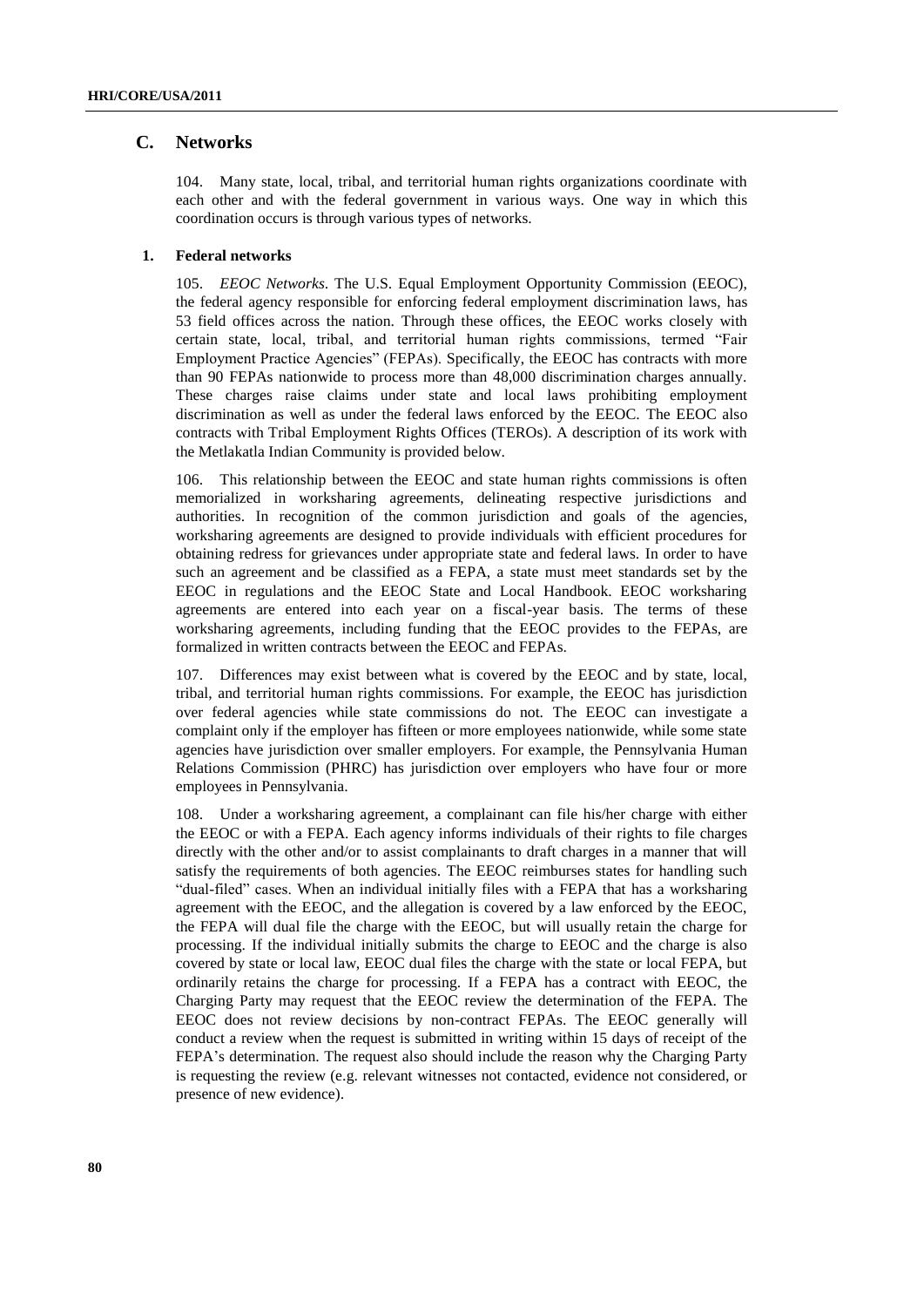109. For example, the Human Rights Division of the New Mexico Department of Labor (NMHRD) has a work sharing agreement with the EEOC, which allows the Division to have jurisdiction over complaints that meet federal as well as state standards. This Division enforces the New Mexico Human Rights Act, a comprehensive anti-discrimination statute, as well as state executive orders affecting civil rights issues in the state. Pursuant to the Human Rights Act, the Division investigates complaints of discrimination in the areas of employment, housing, public accommodation (e.g., hotels, restaurants, and stores), and credit. The Division accepts complaints of discrimination based on national origin, race, religion, age, ancestry, sex, serious medical condition, sexual orientation, gender identity, and retaliation.

110. The work sharing agreement between the NMHRD and the EEOC provides that cases filed with either agency are considered to be "dual filed." Thus, complaining parties ultimately have the right to pursue their cases in either state or federal court. It also allows the NMHRD, on a contract basis with the EEOC, to investigate complaints that fall under the jurisdiction of both the NMHRD and the EEOC. Because the NMHRD–EEOC relationship is an active and productive one, the NMHRD and the EEOC also often undertake joint investigations of complaints in the state and provide joint trainings to interested parties.

111. The EEOC also works with Tribal Employment Rights Offices (TEROs), like the Metlakatla Indian Community's TERO, to manage charges of discrimination and the protection of the employment rights of Native Americans. Metlakatla, Alaska is a community of Tsimshian people. The United States Congress granted recognition to the community in 1891 by creating the Annette Islands Reserve, which today is the only reservation in the State of Alaska. Although the majority of its population is Tsimshian, Metlakatla also is home to many individuals with diverse tribal affiliations such as Tlingit, Haida, Aleut, Yupik, and other Alaska Native peoples. Individuals with other tribal affiliations are allowed to become members of the Metlakatla Indian Community by virtue of a clause in Metlakatla's Constitution that specifically allows such membership. The Community strongly opposes discrimination and indicates that such conduct has been criminalized. The Community also prohibits discrimination against Community members in employment with respect to hiring, firing, disciplinary decisions, and the conditions of employment, as well as to the daily work relations of employees.

112. The EEOC holds an annual training conference specifically for FEPA agencies concerning pertinent civil rights and human rights issues. Over 250 participants attend these conferences, which have been held annually for more than 25 years. At these conferences, the EEOC provides an update on federal laws pertaining to discrimination, discussing new laws and court decisions that may be of interest to FEPA agencies. The EEOC also periodically conducts smaller training workshops to address issues pertinent to particular regions in the country. For example, in September 2008, the EEOC hosted a one-day Regional Training Conference in Atlantic City, New Jersey that brought together the top staff of the EEOC Philadelphia District Office and state, county, and municipal civil rights agencies from Delaware, Maryland, New Jersey, Pennsylvania, and West Virginia. At this conference, the EEOC conducted training on topics that are critical to the FEPA's annual contracts and enforcement functions, including proper contract administration, legal updates, how to develop coordinated systemic investigations, and joint outreach initiatives. The training participants also shared important information about new amendments in each state's anti-discrimination laws, and cutting edge issues in employment discrimination law. In 2010, a similar regional conference was held in Philadelphia that included discussions of topics such as gender and sexual orientation, criminal records and employment, and equal pay and fair wages.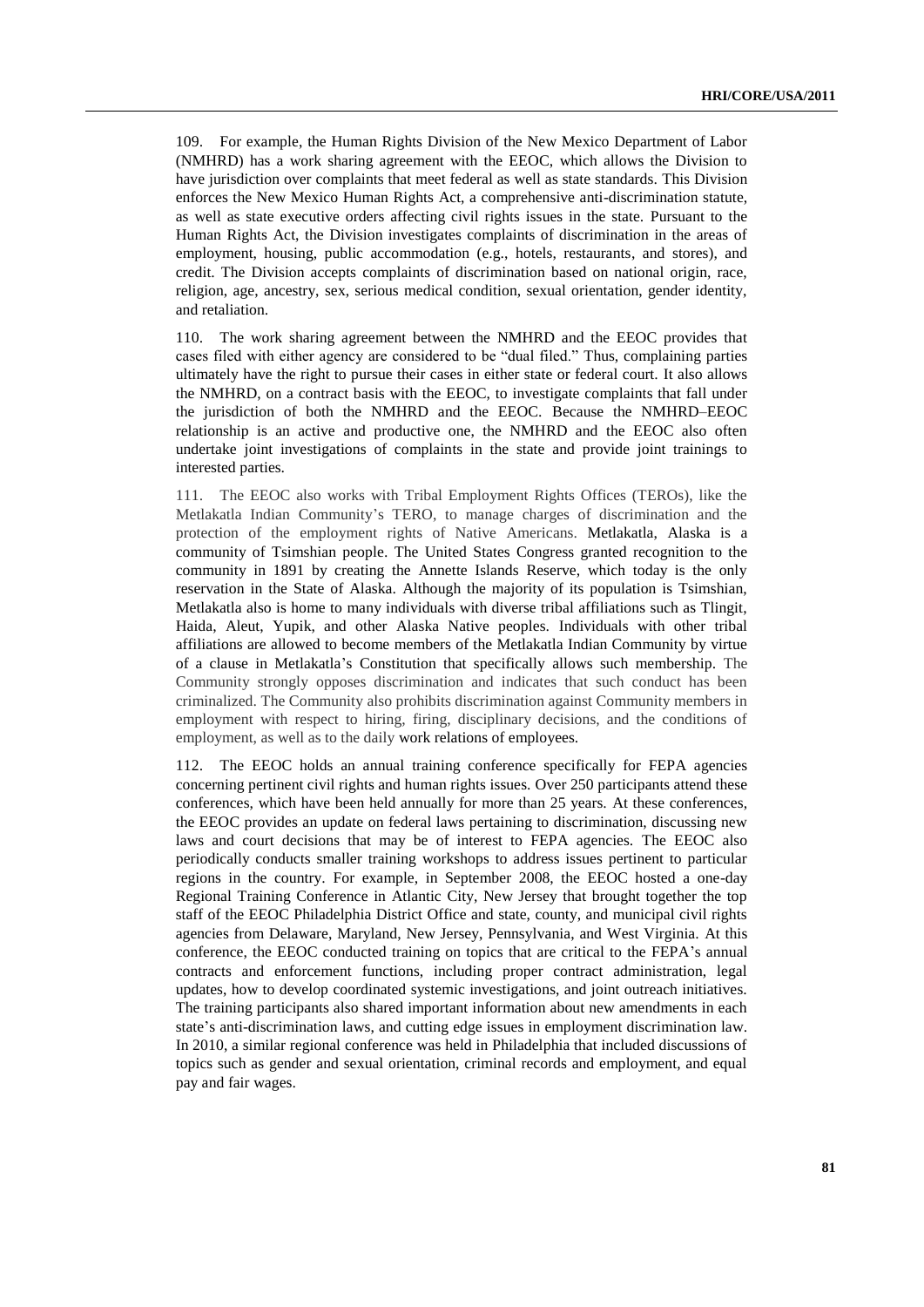113. *HUD Networks: Fair Housing Assistance Program (FHAP)*. HUD provides FHAP agencies extensive technical assistance in processing these complaints, as well as funding for complaint processing, administrative costs, training, and partnerships. In addition, through HUD's National Fair Housing Training Academy, FHAP agency staff receive at least five weeks of training on all aspects of fair housing law and complaint processing, including intake, investigation, conciliation, and litigation. HUD also sponsors national fair housing conferences every two years, and regional fair housing conferences in alternate years to provide updates and training to its fair housing partners.

114. Approximately 30% of the complaints filed at FHAP agencies are resolved informally through FHAP agency-initiated conciliation or through resolution by the parties independent of the FHAP agency prior to the agency's issuing a determination. Following investigation and attempted resolution, FHAP agencies conclude that discrimination has occurred in approximately 7% of the complaints that they receive, and in those cases they proceed with litigating the complaints on behalf of the aggrieved person in an administrative hearing or a civil action.

115. In addition to securing affirmative and public interest relief as a result of complaints filed, over the past two years FHAP agencies have secured approximately \$9 million in monetary relief for aggrieved persons. Additionally, many complaints result in a person with a disability being allowed to obtain a reasonable accommodation, or modify housing to make it accessible. In one recent noteworthy FHAP agency settlement, in July 2011, the Arizona Attorney General's Office (AAG) secured a \$227,500 settlement in a race, national origin, and religious fair housing complaint filed by an Egyptian Muslim couple. The couple alleged that management of an apartment building subjected them to a complicated application process, inspected their apartment and possessions without justification or permission, and failed to respond to requests for repairs. When the couple complained that they perceived this treatment as discrimination, the management initiated eviction proceedings against them. The AAG, the FHAP agency serving the State of Arizona, investigated, initiated litigation, and facilitated settlement of this complaint.

116. *HUD Networks: Fair Housing Initiatives Program (FHIP)*. Fair housing organizations and other non-profits organizations receive funding through the Fair Housing Initiatives Program (FHIP) to assist people who believe they have been victims of housing discrimination. FHIP organizations partner with HUD to help people identify government agencies that handle complaints of housing discrimination. They also conduct preliminary investigations of claims, including sending "testers" to properties suspected of practicing housing discrimination. Testers are minorities and whites with the same financial qualifications who evaluate whether housing providers treat equally-qualified people differently. In addition to funding organizations that provide direct assistance to individuals, as noted above, the FHIP program has four initiatives that promote fair housing laws and equal housing opportunity awareness. Three FHIP Initiatives provide funds, competitive grants to eligible organizations:

- The Fair Housing Organizations Initiative (FHOI) provides funding that builds the capacity and effectiveness of non-profit fair housing organizations by providing funds to handle fair housing enforcement and education initiatives more effectively. FHOI also strengthens the fair housing movement nationally by encouraging the creation and growth of organizations that focus on the rights and needs of underserved groups, particularly persons with disabilities.
- The Private Enforcement Initiative (PEI) offers a range of assistance to the nationwide network of fair housing groups. This initiative funds non-profit fair housing organizations to carry out testing and enforcement activities to prevent or eliminate discriminatory housing practices.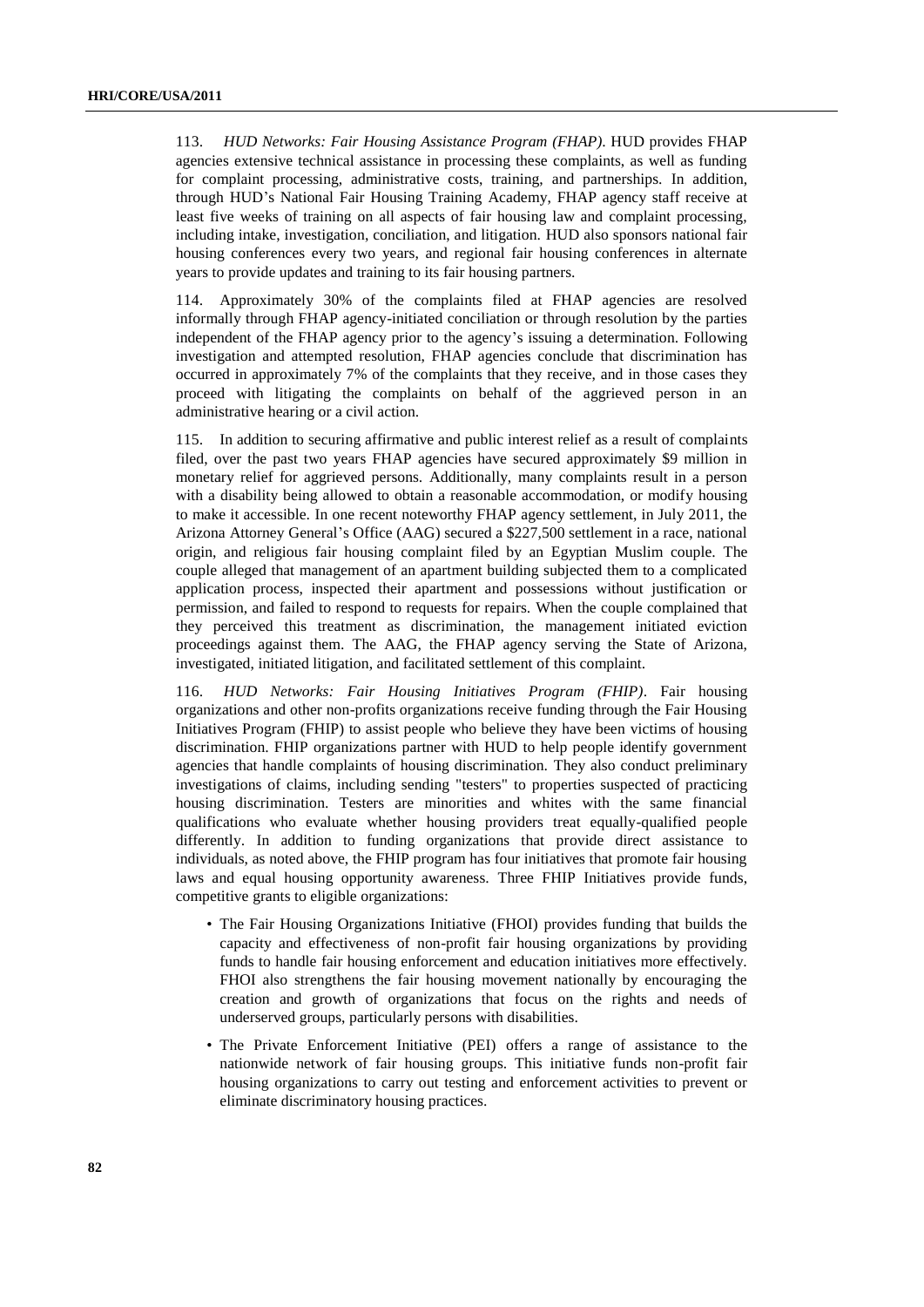• The Education and Outreach Initiative (EOI) offers a comprehensive range of support for fair housing activities, providing funding to state and local government agencies and non-profit organizations for initiatives that explain to the general public and housing providers what equal opportunity in housing means and what housing providers need to do to comply with the Fair Housing Act.

117. In addition to sharing work with state, local, tribal, and territorial human rights commissions, the EEOC and HUD also fund many of the programs and activities of these organizations. For example, the mission of the Maryland Commission on Human Relations (MCHR) is to eliminate discrimination based on race, color, national origin, religion, sex, marital status, sexual orientation, genetic information, physical or mental disability, and age. Maryland anti-discrimination statutes for housing, employment, and public accommodations are administered and enforced by the MCHR, which also initiates and investigates complaints of discrimination in state government agencies. MCHR's work for fair employment practices is supplemented by a deferral relationship and funding from the U.S. Equal Employment Opportunity Commission. Similarly, HUD funds case processing and community education for MCHR's fair housing efforts. In 2009, MCHR received approximately 20% of its yearly funding from the federal government.

118. *Other Federal Networks*. Other federal agencies also engage with states, localities, tribes, and territories in their implementation of treaty obligations. For example, the Department of Labor Civil Rights Center (CRC) will host the 2011 National Equal Opportunity Professional Development Forum in partnership with the Equal Opportunity Committee of the National Association of State Workforce Agencies, Inc. (NASWA), an organization of state administrators of programs and services provided through state workforce systems that receive public financial assistance, including federal financial assistance. The theme of the 2011 Forum is "Equal Opportunity: Breaking Down Barriers." The Forum serves as the Department's primary method of providing training and compliance assistance for workforce system professionals about their legal obligations related to nondiscrimination and equal opportunity.

#### **2. National, state, tribal and local networks**

119. State, local, tribal, and territorial human rights organizations are also members of numerous other national, state, and local networks.

120. The Florida Commission on Human Relations, for example, is part of the following networks:

- Fair Employment Practice Agencies (FEPAs)
- Fair Housing Assistance Programs (FHAPs)
- FBI Community Engagement Council
- Florida Attorney General's Office
- Middle District of Florida Hate Crimes Working Group
- Statewide (Florida) Human Trafficking Task Force
- International Association of Official Human Rights Agencies (IAOHRA)

121. The Los Angeles County Commission on Human Relations is part of the following networks:

- Asian American Justice Center (AAJC)
- California Association of Equal Rights Professionals (CAERP)
- California Association of Human Relations Organizations (CAHRO)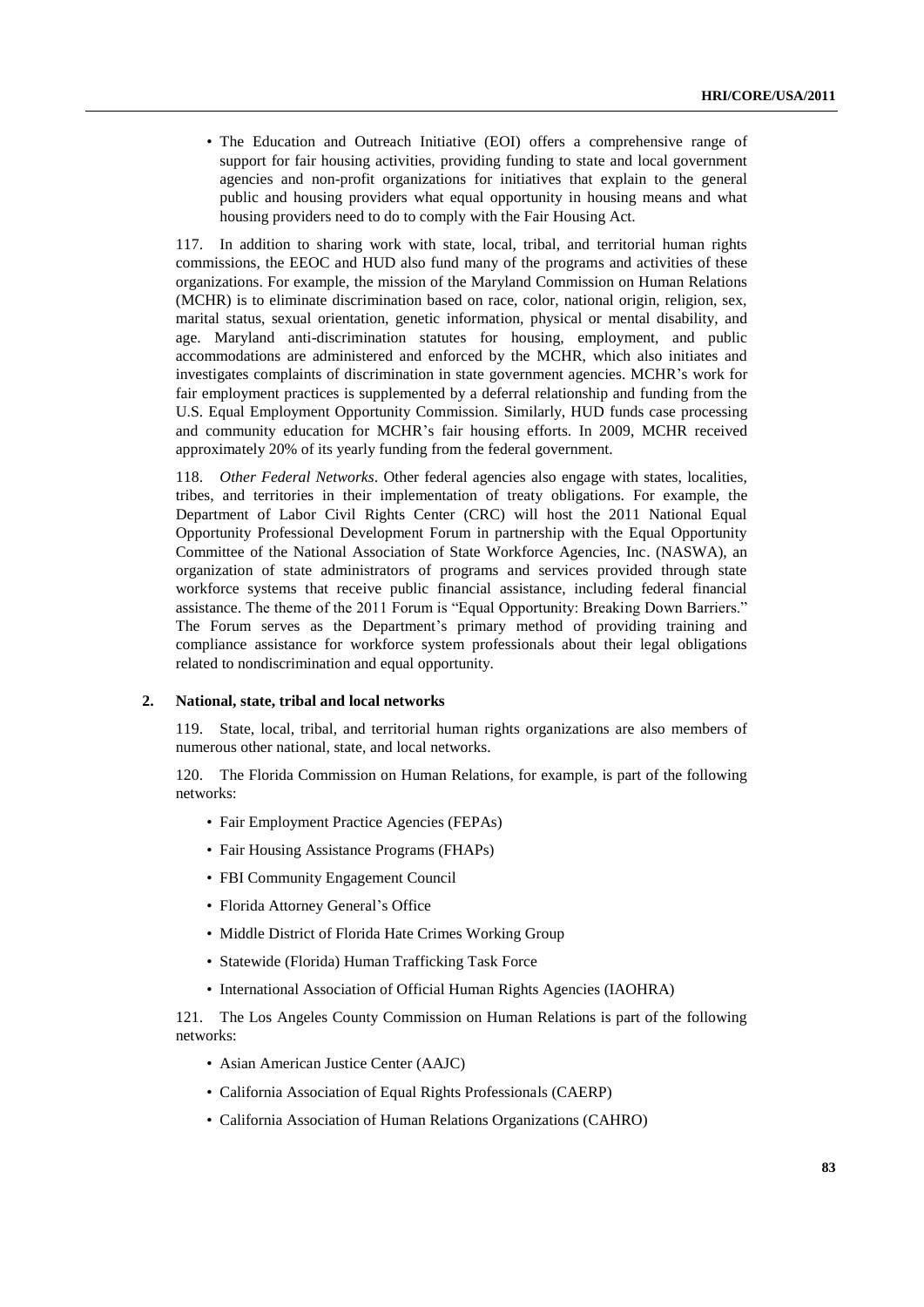- California Coalition for Civil Rights
- The Leadership Conference on Civil and Human Rights
- Mexican American Legal Defense and Education Fund (MALDEF)
- International Association of Official Human Rights Agencies (IAOHRA)

122. The Illinois Department of Human Rights (IDHR), in addition to being a FEPA, is a member of the Illinois Municipal Human Relations Association (IMHRA). The Seattle Office for Civil Rights (SOCR), also a FEPA, staffs four advisory commissions to the City of Seattle: Seattle Human Rights Commission, Seattle Women's Commission, Seattle LGBT Commission, and Seattle Commission for People with Disabilities. As of January 2011, the office also staffs the Immigrant and Refugee Advisory Board which was formerly housed in the Department of Neighborhoods. The Anchorage Equal Rights Commission (AERC), another FEPA, works with the Alaska State Commission for Human Rights (ASCHR) to do outreach in its community and to do staff training. The AERC also works with the EEOC as a FEPA and the U.S. Department of Justice, Community Relations Service, Seattle Regional Office, to support the Anchorage Community Police Relations Task Force (ACPRTF), which was created 29 years ago. In that capacity, AERC staff works to resolve serious issues involving ethnic and other community members and local law enforcement.

123. The Indiana Consortium of State and Local Human Rights Agencies was established in 1972 and is an example of a state-wide organization of civil and human rights enforcement agencies. The group meets quarterly for training and to discuss statewide human rights policy. The association also holds a training conference annually. Currently there are 23 member organizations. These member organizations include local human rights commissions of cities ranging from Muncie to Anderson.

124. National organizations that connect state, local, tribal, and territorial human rights commissions and programs include the International Association of Official Human Rights Agencies (IAOHRA) and the National Association of Human Rights Workers (NAHRW).

125. IAOHRA is a private non-profit corporation headquartered in Washington, D.C. The association was founded in 1949 in New York at the annual meeting of Human Rights Agencies from four states. IAOHRA's membership presently consists of approximately 160 human rights agencies in the United States and Canada. The goals of IAOHRA are:

- To foster human and intergroup relations
- To enhance human rights practices under law
- To promote civil and human rights around the world

126. The association has provided leadership in the development and enforcement of needed statutes and ordinances – local, state, and federal – to safeguard the human and civil rights of all people. IAOHRA provides opportunities and forums for the exchange of ideas and information among human rights advocates. Organizations and individuals are invited to participate in IAOHRA sponsored seminars and training conferences with professionals from all disciplines. IAOHRA also provides advance training opportunities for its members and other concerned groups and organizations. Services to members include:

- Quarterly member agency newsletter
- Civil rights compliance seminars
- Comprehensive training for agency personnel
- Management training for human rights agency executives